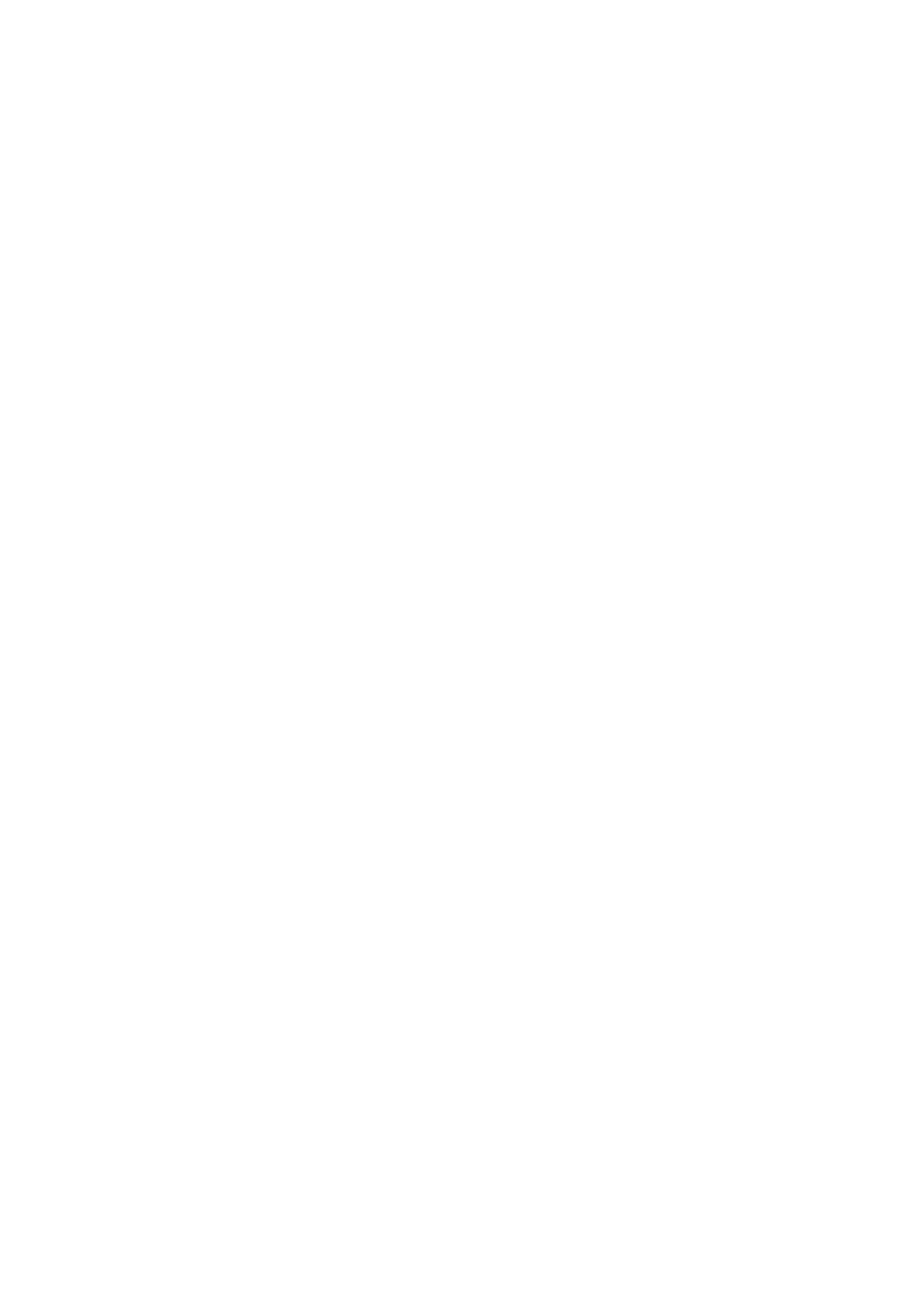# **Military Service in Israel: Challenges and Ramifications**

Meir Elran and Gabi Sheffer, Editors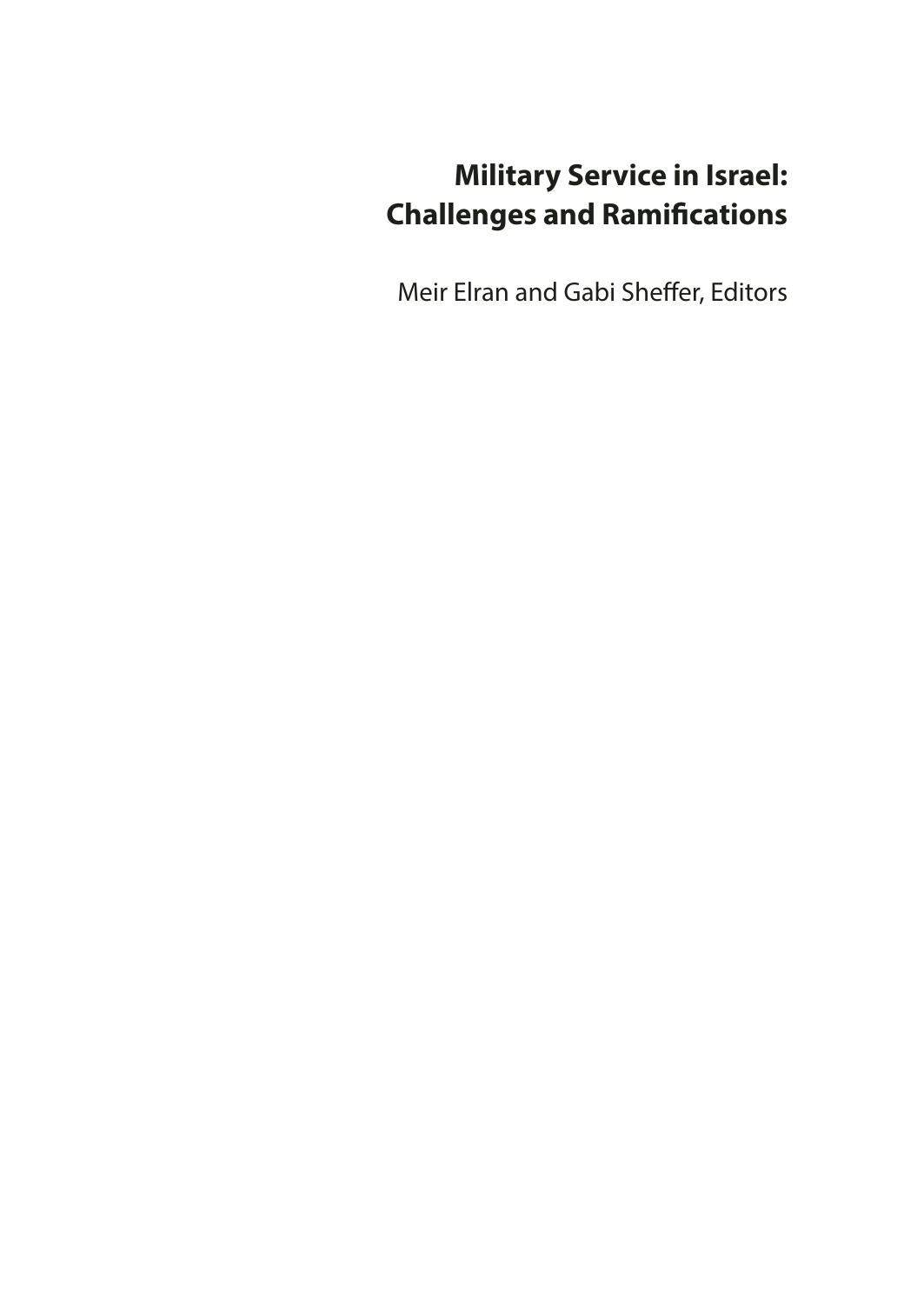# Institute for National Security Studies

The Institute for National Security Studies (INSS), incorporating the Jaffee Center for Strategic Studies, was founded in 2006.

The purpose of the Institute for National Security Studies is first, to conduct basic research that meets the highest academic standards on matters related to Israel's national security as well as Middle East regional and international security affairs. Second, the Institute aims to contribute to the public debate and governmental deliberation of issues that are  $-$  or should be  $-$  at the top of Israel's national security agenda.

INSS seeks to address Israeli decision makers and policymakers, the defense establishment, public opinion makers, the academic community in Israel and abroad, and the general public.

INSS publishes research that it deems worthy of public attention, while it maintains a strict policy of non-partisanship. The opinions expressed in this publication are the authors' alone, and do not necessarily reflect the views of the Institute, its trustees, boards, research staff, or the organizations and individuals that support its research.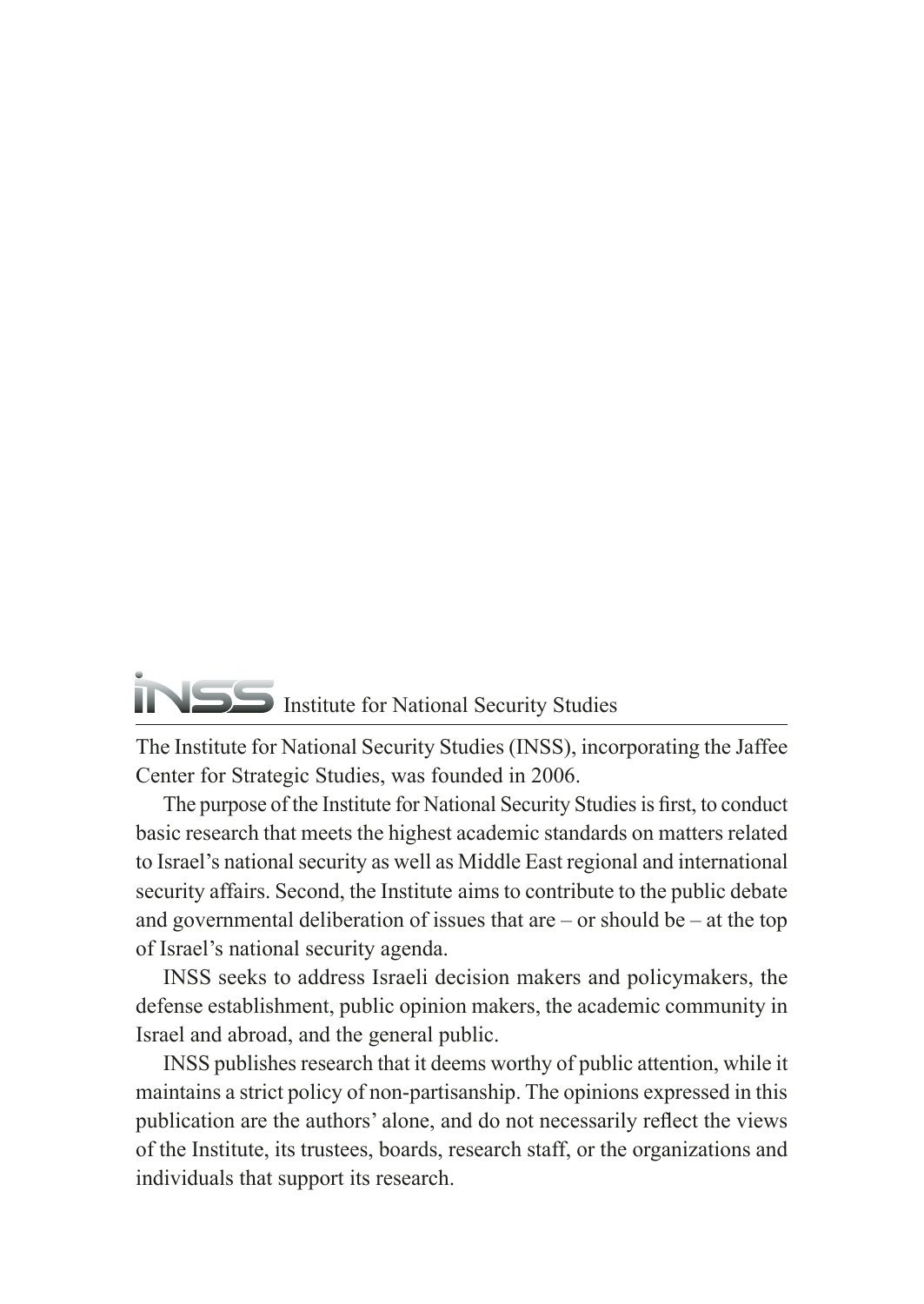# **Military Service in Israel: Challenges and Ramifications**

Meir Elran and Gabi Sheffer, Editors

Memorandum No. 159 September 2016

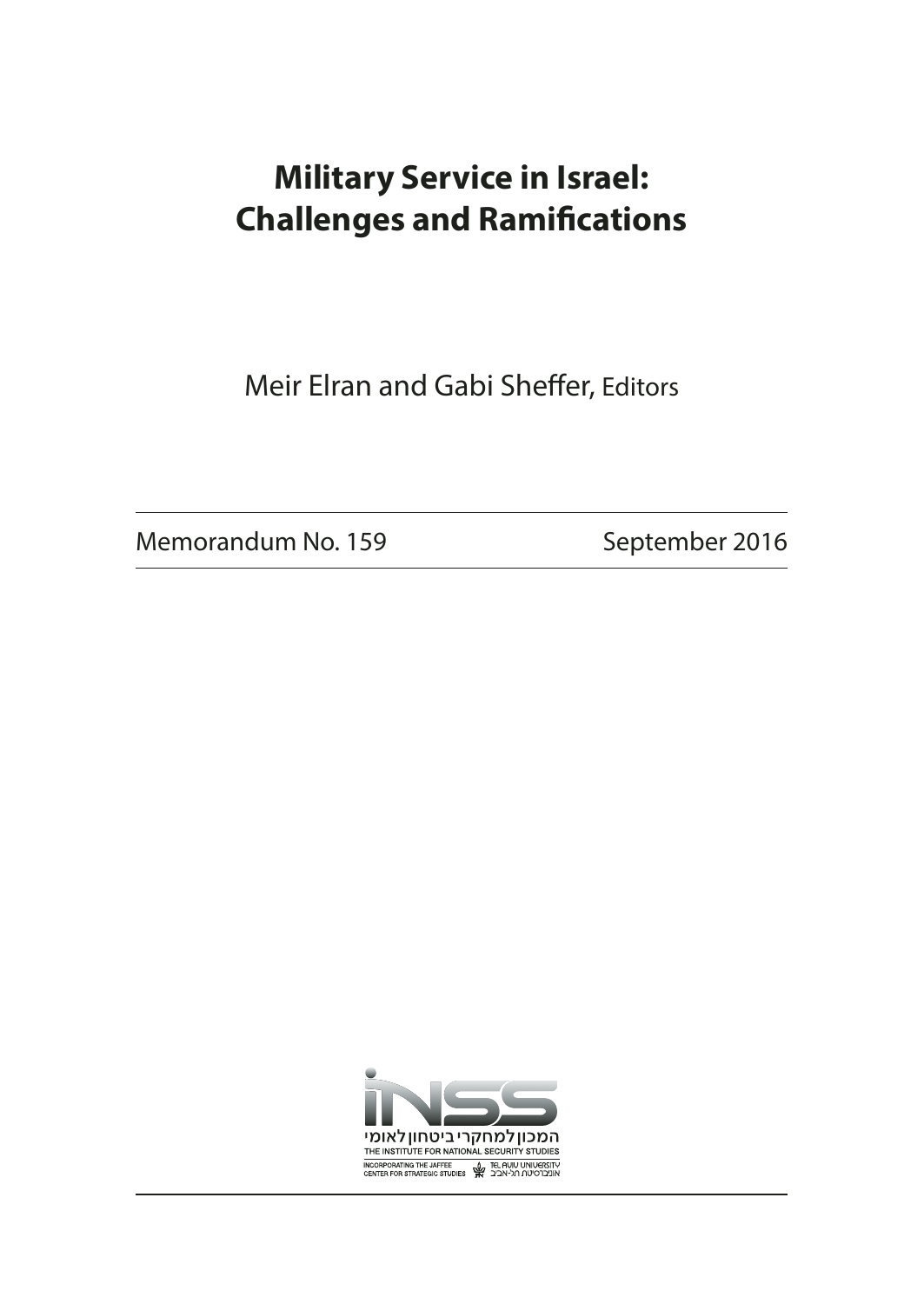## **השירות הצבאי בישראל: אתגרים, חלופות ומשמעויות**

מאיר אלרן וגבי שפר, עורכים

Graphic design: Michal Semo-Kovetz, Yael Bieber Cover photo: IDF induction ceremony. Courtesy: IDF Spokesperson's office, from the IDF blog Cover design: Michal Semo-Kovetz Printing: Elinir

**Institute for National Security Studies** (a public benefit company)

40 Haim Levanon Street POB 39950 Ramat Aviv Tel Aviv 6997556

Tel. +972-3-640-0400 Fax. +972-3-744-7590

E-mail: info@inss.org.il http://www.inss.org.il

© All rights reserved. September 2016

ISBN: 978-965-7425-98-5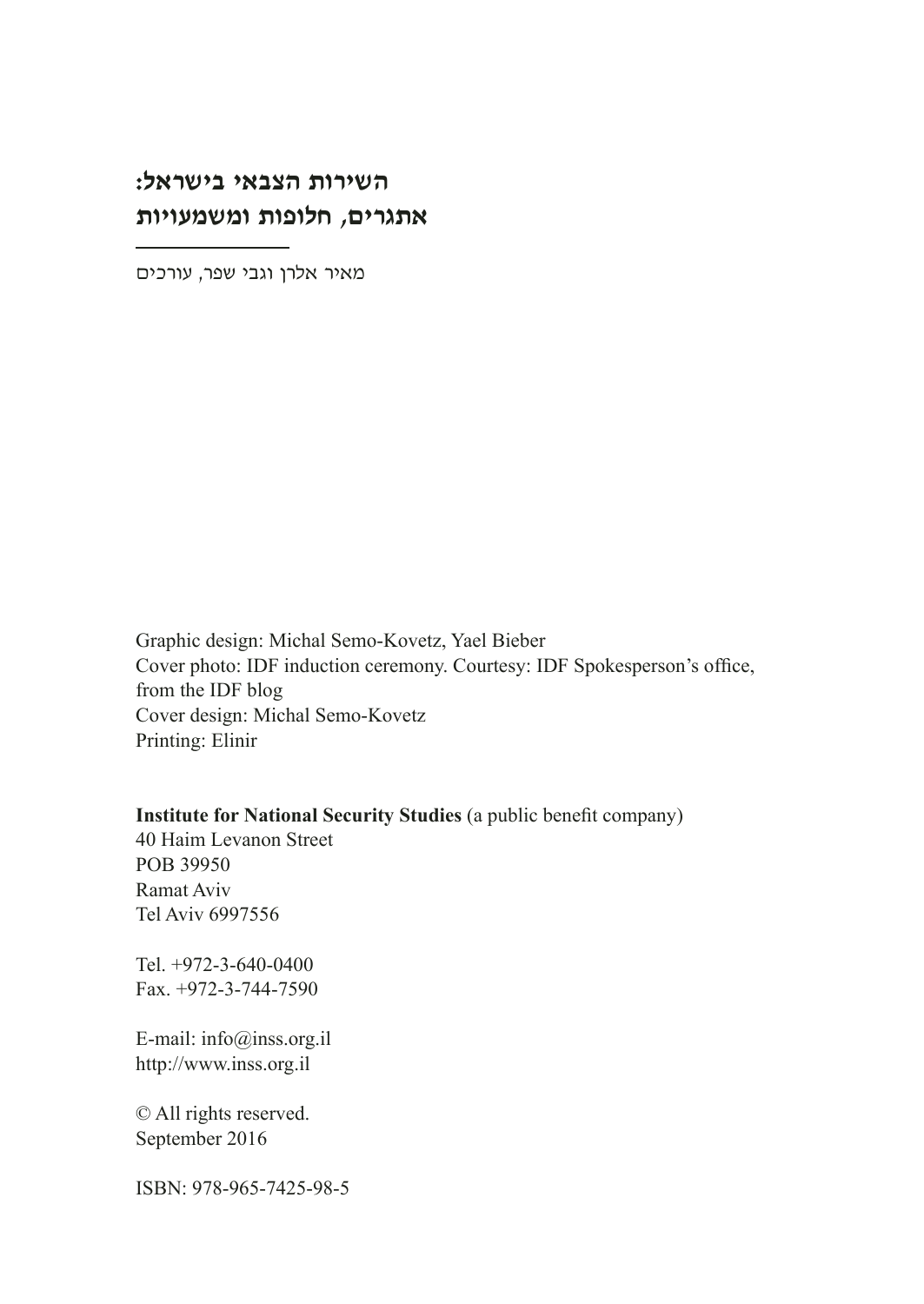# **Contents**

| <b>Preface</b>                                                                                 | $\overline{7}$ |
|------------------------------------------------------------------------------------------------|----------------|
| <b>Introduction</b>                                                                            | 13             |
| The Fundamental Concept of Human Resources in the<br><b>Structure of the IDF</b>               |                |
| Giora Eiland                                                                                   | 19             |
| <b>Compulsory Conscription or Mobilization Using Market Forces:</b><br><b>Economic Aspects</b> |                |
| Yaakov Lifshitz                                                                                | 27             |
| "The People's Army," Put to the Test                                                           |                |
| Dov Tamari                                                                                     | 35             |
| <b>Motivation Levels for IDF Enlistment over the Years</b>                                     |                |
| Reuven Gal                                                                                     | 49             |
| Different Reflections of the Motivation to Serve in the IDF                                    |                |
| Roni Tiargan                                                                                   | 61             |
| What is the Appropriate Model for Female Service in the IDF?                                   |                |
| Pnina Sharvit Baruch                                                                           | 77             |
| The IDF and the Ultra-Orthodox: Economic Aspects of<br>Conscription                            |                |
| Olena Bagno-Moldavsky                                                                          | 93             |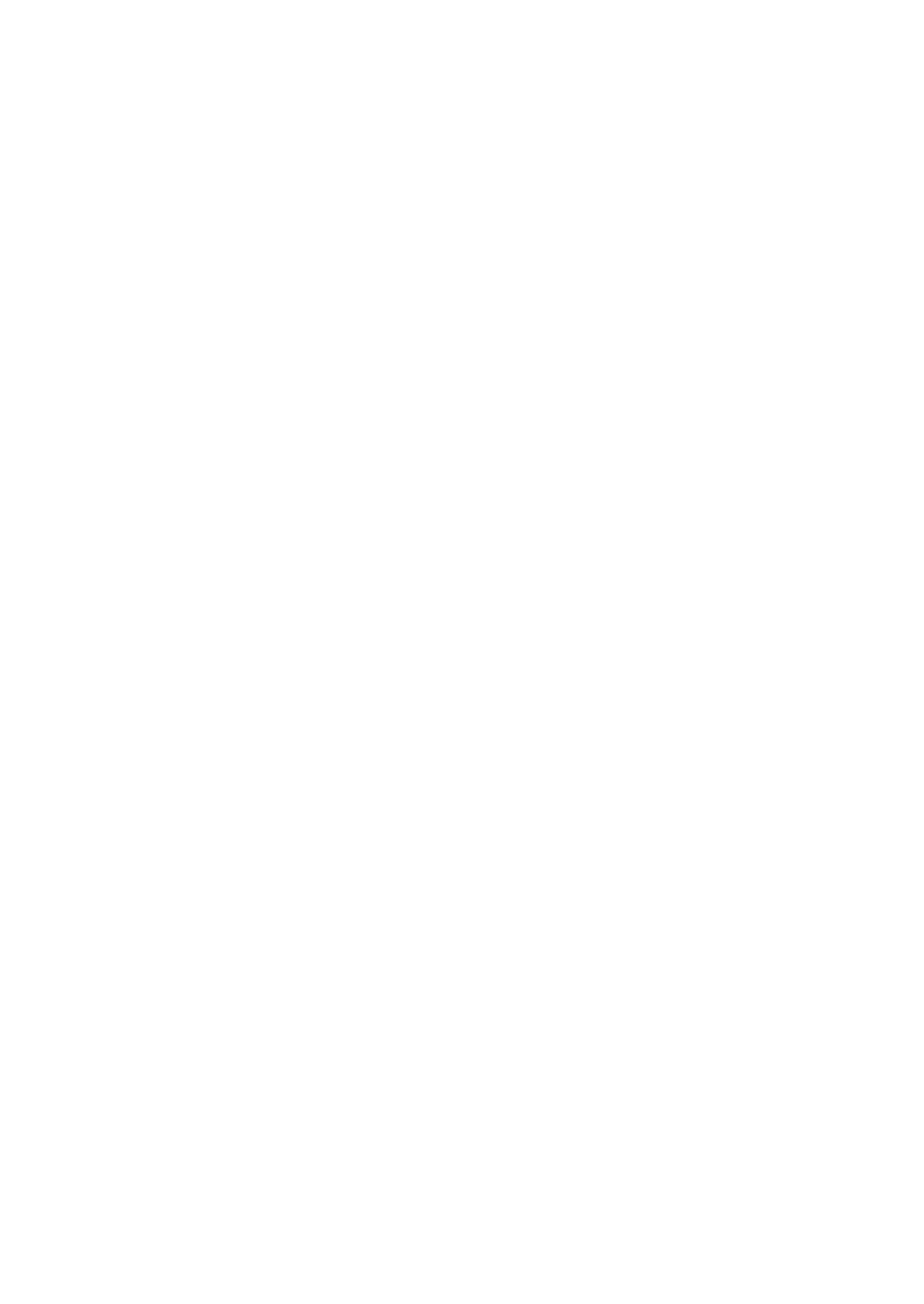## **Preface**

This volume contains seven articles based on lectures that were delivered during a research workshop conducted in 2013 and 2014 on civil-military relations held at the Institute for National Security Studies (INSS), in cooperation with the Association of Army-Society Researchers in Israel.

Like workshops held in previous years, this workshop was attended by researchers exploring subjects related to society and the military in Israel. All the presentations made during the workshop were followed by in-depth discussions among the participants. The discussions facilitated a broader understanding of the issues raised and helped authors develop their ideas on their topics of research. The essays contained in this volume are the products of this process.

The first article in this publication, "The Fundamental Concept of Human Resources in the Structure of the IDF," by former head of the IDF Planning Directorate Giora Eiland, analyzes the sources and implications of the fundamental concept of IDF force structure from the perspective of a systemic planner. In this article, Eiland argues that the IDF's approach – based on universal service, reserve duty, and an optimal ratio between regular service and reserve service – is the correct model, and that any alternative model would involve higher costs. In his view, the existing model is based not only on a fundamental moral approach but also on an analysis of the operational effectiveness that can be achieved with a given budget. In a supplementary argument to this fundamental assessment, Eiland maintains that the benefit of ultra-Orthodox conscription can be expected to be relatively low and that imposing civil service on all those who are not conscripted into the IDF would not be an effective approach.

In the second article, "Compulsory Conscription or Mobilization Using Market Mechanisms: Economic Aspects," Yaakov Lifshitz posits that insufficient attention is paid to economic dimensions in the discussion regarding general conscription into the IDF. In his view, a stringent cost-benefit analysis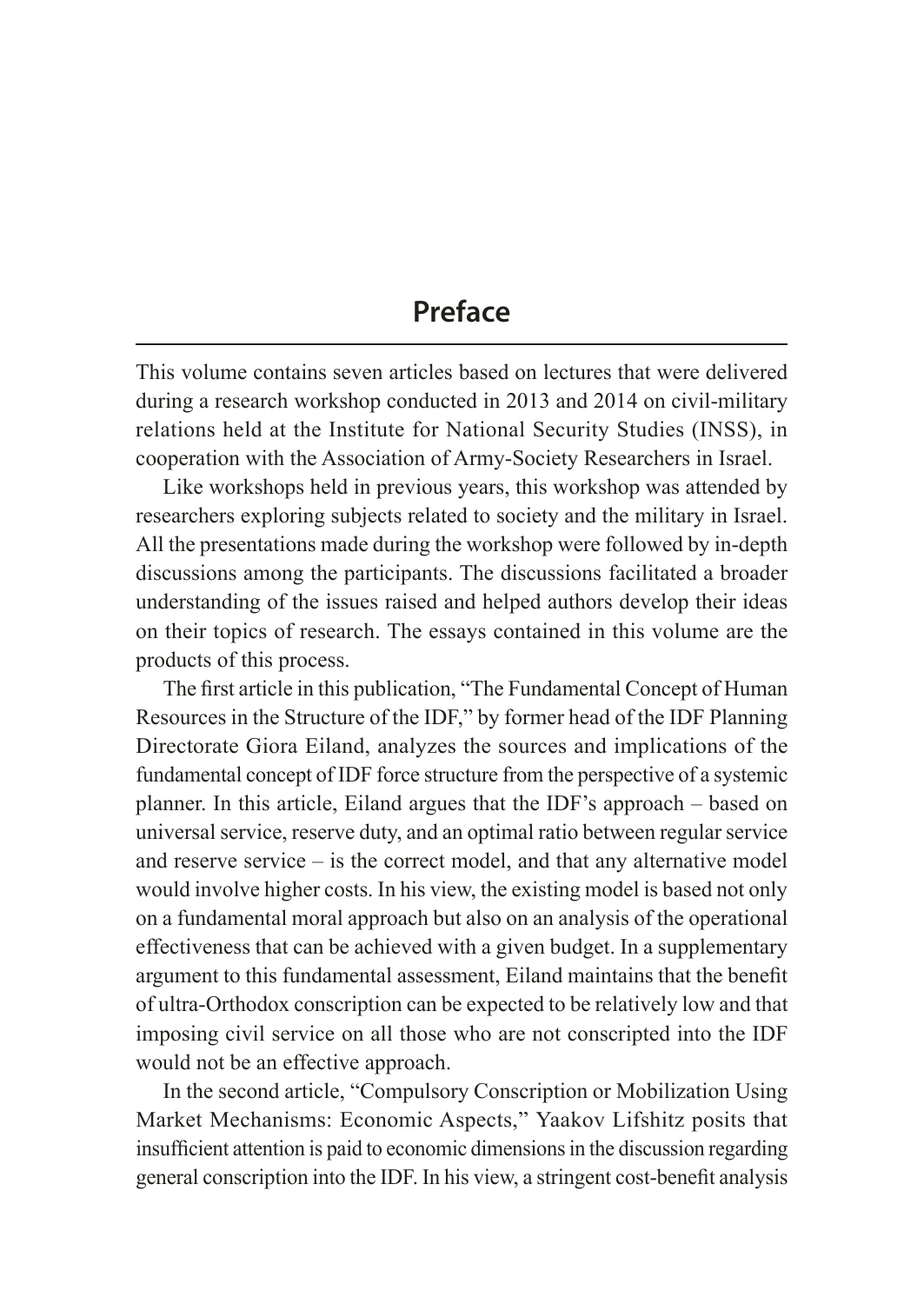reveals that the compulsory military service is more expensive, and that a value-focused assessment indicates that voluntary army service provides more in return. In other words, the cost-benefit ratio of compulsory service is higher than that of voluntary service, which offers a better cost-benefit ratio. This difference reflects a disadvantage of the compulsory service and raises questions such as whether the compulsory service justifies its high cost, and whether it is truly possible to establish an effective volunteer-based army with a smaller pool of soldiers.

In the third article, "'The People's Army,' Put to the Test," Dov Tamari argues that as long as the Israeli army remains a "people's army," the IDF is a significant social entity. In this capacity, until the Six Day War it was considered to be the most successful organization in Israel, primarily because by means of compulsory conscription, it facilitated integration into Israeli society. The Six Day War was followed by a change in the IDF's social and political positioning, as since then not all wars in which the IDF participated were major successes, and the IDF subsequently became involved in deepseated social disputes in Israel. One example is the political debate concerning the conscription and status of ultra-Orthodox and religious Jews in the IDF. Still, Tamari believes that today the IDF continues to function as a social organization no less than as a fighting military organization. He also contends that as long as it can effectively serve as a force that contributes more to Israeli society than it receives, the IDF has the ability to survive as an accepted and desired entity within Israeli society. In his view, the IDF should not be thinking in terms of "what the IDF needs," but rather, "what the IDF, as a people's army, can contribute to Israeli society." According to his analysis, the army must seek out meaningful social roles for itself, as failing to do so will endanger the people's army.

The fourth article, "Motivation Levels for IDF Enlistment over the Years," by Reuven Gal, deals with the historical development of the motivation for service in the IDF. The focus of the discussion is Gal's distinction between the motivation for combat service and the motivation for conscription. The article identifies four types of motivating factors: a) the motivation of survival, which characterizes individuals in societies facing an existential threat; b) ideological motivation, which is influenced by national identity, the struggle over values, convictions regarding the justness of a specific path, and the desire to fight for that path; c) normative motivations, based on the principles that are generally accepted in society; and d) individualistic motivations,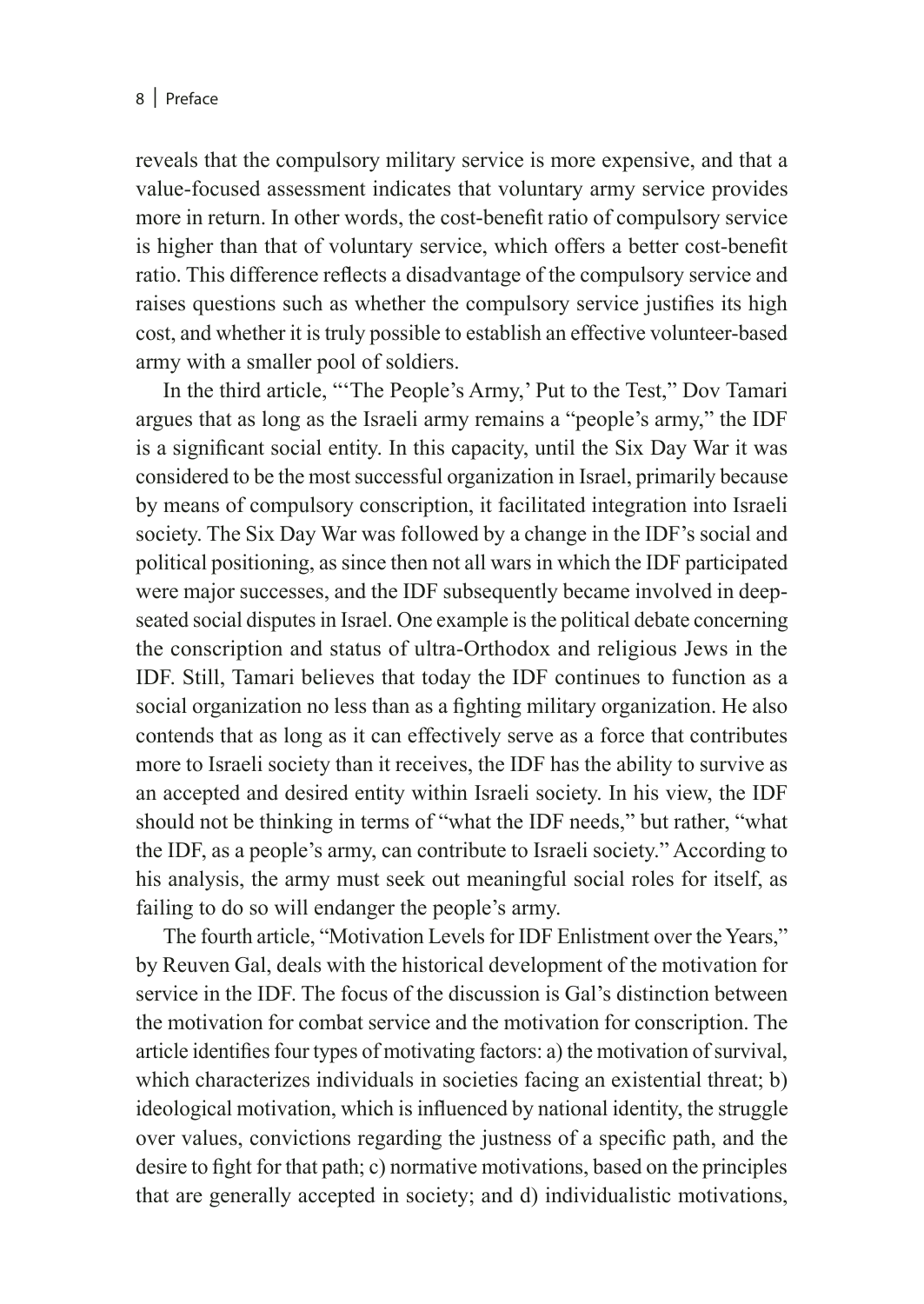stemming from the inductees' desire for self-fulfillment. Gal examines these issues as reflected in the history of the State of Israel prior to and since its establishment, and asserts that during each period most Israelis have been characterized by different motivations. According to Gal, the motivating factors are currently mixed and based primarily on individualistic factors, in addition to the ideological factors motivating some social sectors, such as the Jewish religious circles. Gal believes that this controversial situation carries with it the potential for a collision of values, which is a phenomenon better suited for a volunteer army – first, in which one soldier enlists to enjoy himself, second, to serve his homeland, and third to earn a salary – but is not suitable for the traditional conscription model of a people's army.

The fifth article, "Different Reflections of the Motivation to Serve in the IDF," by Roni Tiargan, explores the motivation for conscription in the compulsory army and identifies an apparent gap in the answer to the frequently asked question of whether we are witnessing an increase or a decrease in the motivation to serve in the IDF. Whereas in many cases, as frequently reflected in the media, reference is made to a drop in the motivation to enlist in the IDF, surveys conducted by the IDF's Behavioral Sciences Department and other studies have found prolonged stability and perhaps even an increase in the motivation to enlist. Tiargan's article explains this gap using fundamental elements of the points of departure of the different analyses, such as the definition of the population of candidates for security service, the type of motivation under examination, the constitutional changes, the changes in IDF policy, and other such factors. For example, when we consider the overall young population of Israel, the number of new inductees has indeed declined over time, due primarily to the existence of large and ever expanding groups that offer no real conscription potential. On the other hand, when we consider only candidates for security service, as defined by Israeli law and IDF regulations and norms, a different picture emerges.

The sixth article, written by Pnina Sharvit Baruch and titled "What is the Appropriate Model for Female Service in the IDF?" argues that the IDF perceives female conscription as marginal and classifies it as "sectoral," and therefore it is of interest primarily to the women who enlist or are called up for conscription. Sharvit Baruch maintains that the service of women in the IDF is of great importance for the organization itself vis-à-vis its values and the notion of the IDF as a liberal and egalitarian army. Broad non-integration of women into the ranks of the IDF constitutes a missed opportunity with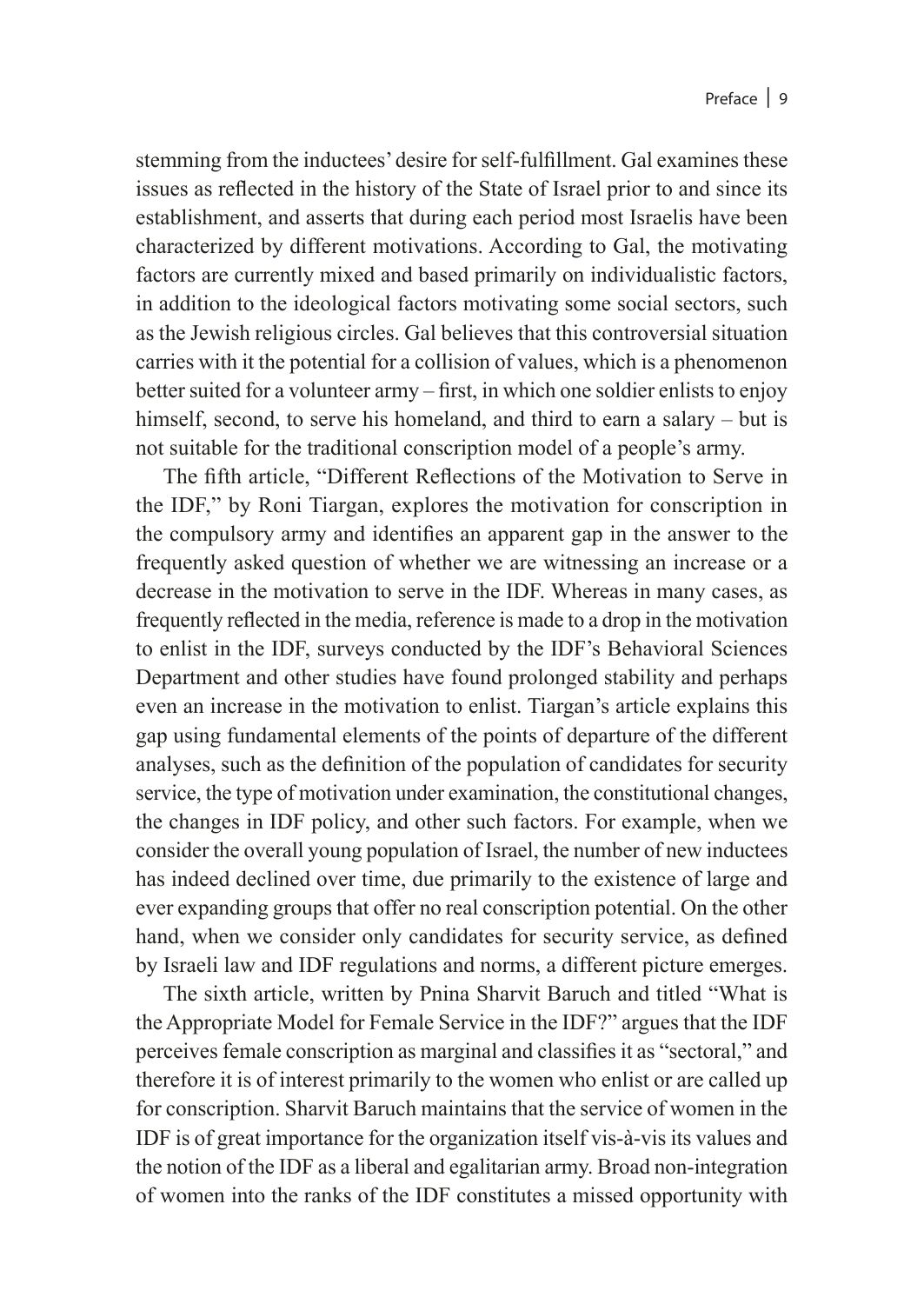regard to a significant potential for the engagement of high quality personnel in the military and has a detrimental impact on the women serving in the IDF, as well as on the individual development of female soldiers following their discharge.

In the seventh and final article, "The IDF and the Ultra-Orthodox: Economic Aspects of Conscription," Olena Bagno-Moldavsky addresses the IDF conscription of ultra-Orthodox Jews and considers the economic impact of military service on the future of the Israeli ultra-Orthodox men who serve in the military. Her conclusion is that ultra-Orthodox conscription has only a marginal economic impact on this group, despite its potential to forge close relations between different groups within the Israeli population, due in part to the legitimacy that is likely to be enjoyed by ultra-Orthodox Jews who serve in the army (this is comparable to the processes experienced by the national-religious sector in past years). According to Bagno-Moldavsky, even if it does not serve to improve their economic situation, this sharing of the burden may strengthen the political status of the ultra-Orthodox in Israel.

The articles compiled in this volume illuminate several major complexities regarding the appropriate model for service in the IDF at the present time. The IDF's interest in maintaining the current model is clear and well known. It is based to a large extent on the fact that it enables the army to choose the practical format it finds most convenient, providing the military with substantial freedom to choose whom to enlist, where, and for how long. In so doing, it enables the IDF to engineer the most effective combination of compulsory army forces and reserve army forces. This issue, however, was not the focus of any of the articles in this volume.

Nonetheless, we believe that even maintaining the current model of IDF conscription obliges us to engage in critical assessment and, to a certain degree, to make changes. In this spirit, the articles presented here offer a long list of recommendations aimed at improving the return enjoyed by the IDF itself, as well as by Israeli society, the Israeli state (as reflected, for example, in reaping the maximum benefit from the conscription and service of women), and individual men and women. An open and public discussion of these recommendations can help improve the quality of the IDF, both in terms of carrying out its traditional operational tasks, and increasing its contribution as an organization that has social responsibilities and goals and exercises a meaningful impact on the character of the State of Israel.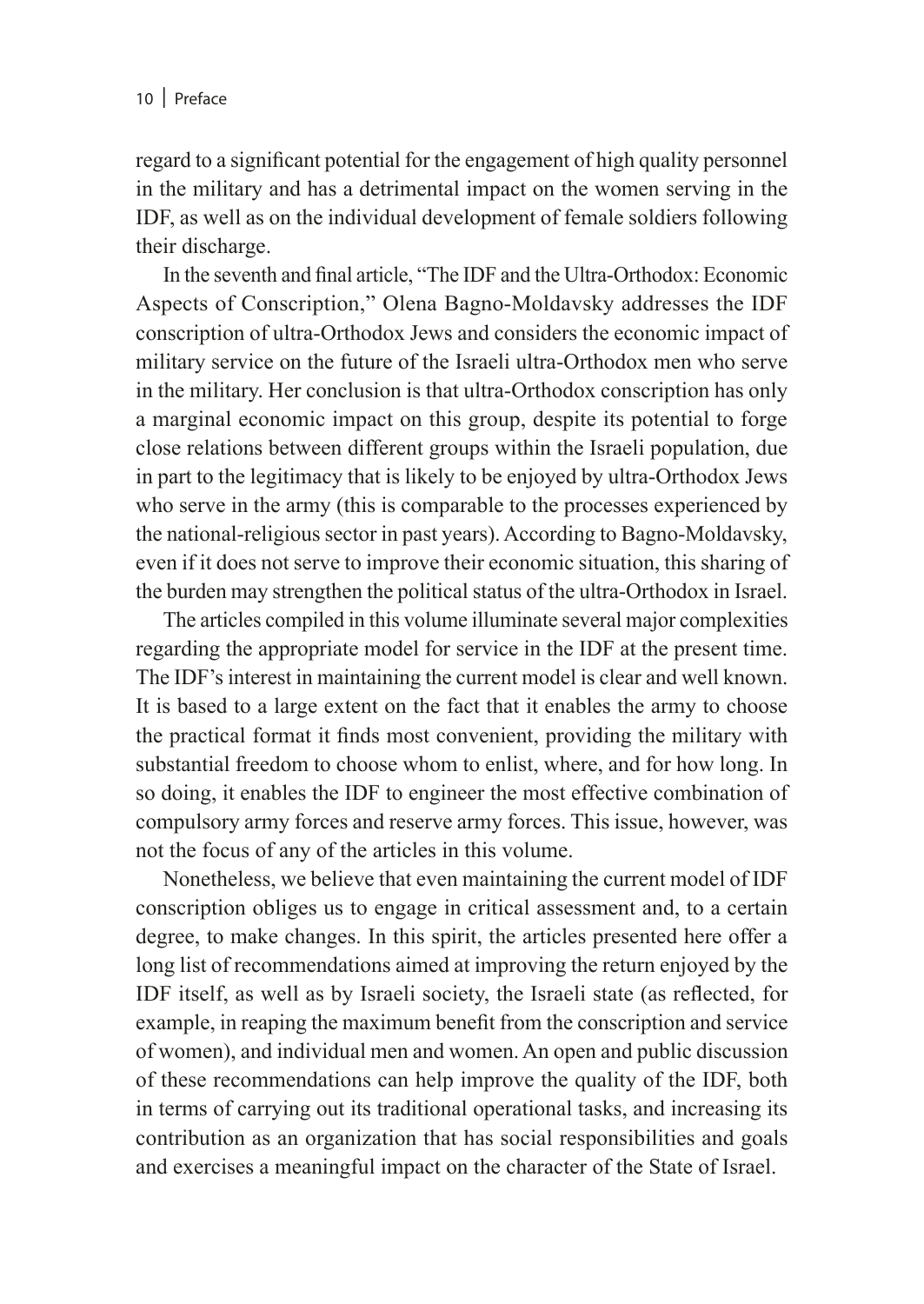We are grateful to all those who prepared articles for this volume. We would also like to extend our gratitude to Shlomi Ben-Meir, whose wise and diligent editing was of particular assistance in preparing this volume.

Meir Elran and Gabi Sheffer August 2016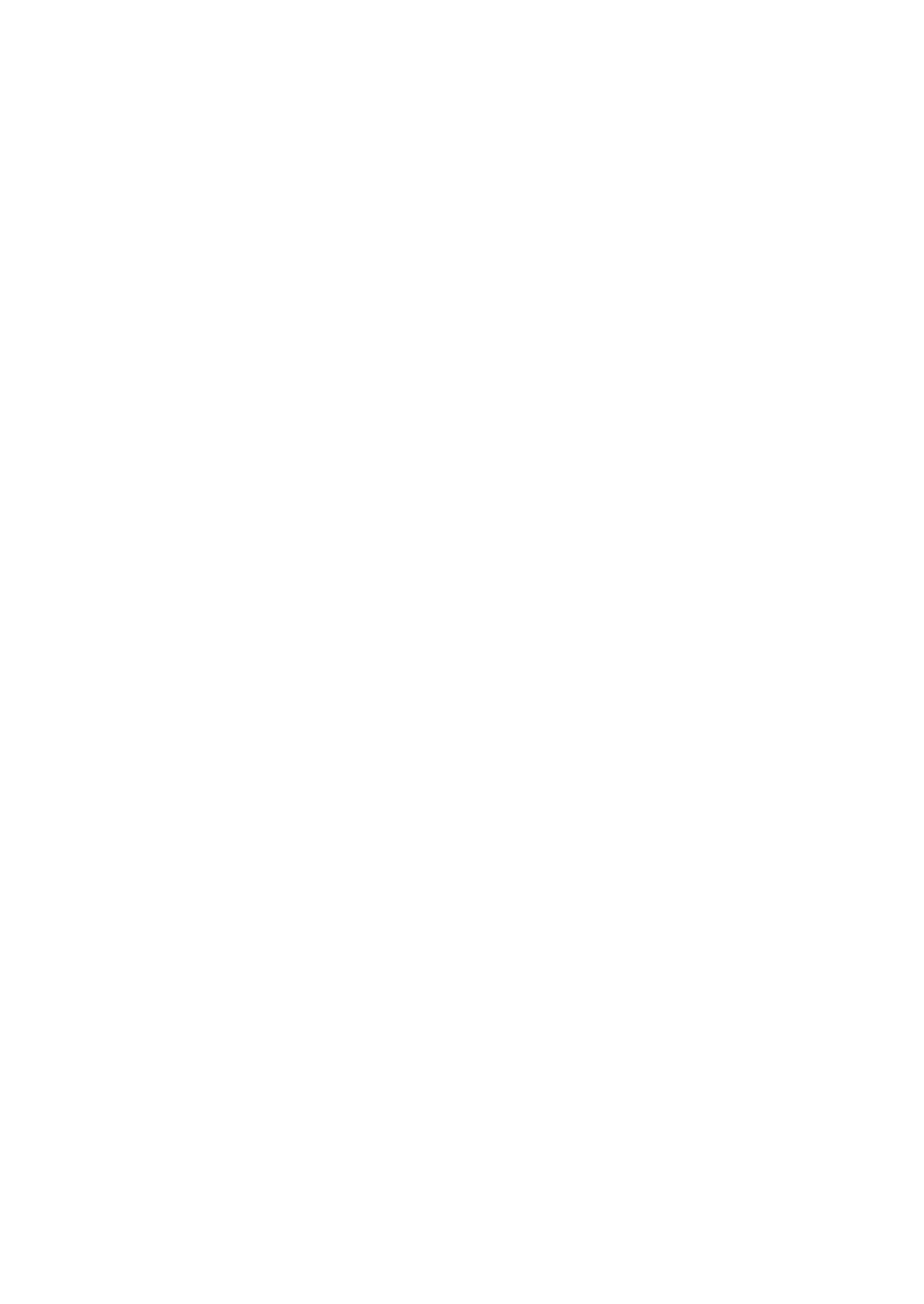## **Introduction**

Issues related to the notion of a "people's army," and in particular, questions related to the nature, scope, and elements of service in the IDF, have been on the Israeli public agenda since the establishment of the State of Israel. In principle, from the outset to the present, Israeli politicians and the IDF command continue to attempt to maintain compulsory military service that is applicable to all citizens, subject to the law, and based on the criteria and the needs of the army itself. The underlying goal of this approach is clear: to enable the IDF to retain control over the conscription into its ranks. At the same time, there has also been a clear demographic phenomenon in this context, characterized by an ongoing decline in the relative rate of conscripts out of the overall population of civilians in their induction cycle, including all those subject to the law, completing full compulsory service. It is clear that the National Service Law of 1953 is not applied to all Israelis, and that large groups within the Israeli public – particularly women, ultra-Orthodox Jews, and Arabs – are consistently provided with the opportunity to refrain from completing full compulsory service.

Public awareness regarding the issue of "equality in sharing the burden" has grown in recent years, including the period of the Israeli social justice protests of 2011. Discussion of this notion has focused primarily on the exemption from military service enjoyed by ultra-Orthodox Jews. This issue was also deliberated by the Israeli government and the High Court of Justice (HCJ), with an emphasis on the effort to regulate the issue of military exemptions for the ultra-Orthodox in a realistic yet egalitarian manner. At the present time, in the twentieth Knesset, it appears that this issue will remain a focal point of division between different groups within the Israeli public and Israeli politics, and that the changing political reality in the country is what will ultimately shape the practices that develop. In parallel, a social and political discussion is underway regarding the format and scope of implementation of the National Civilian Service Law, which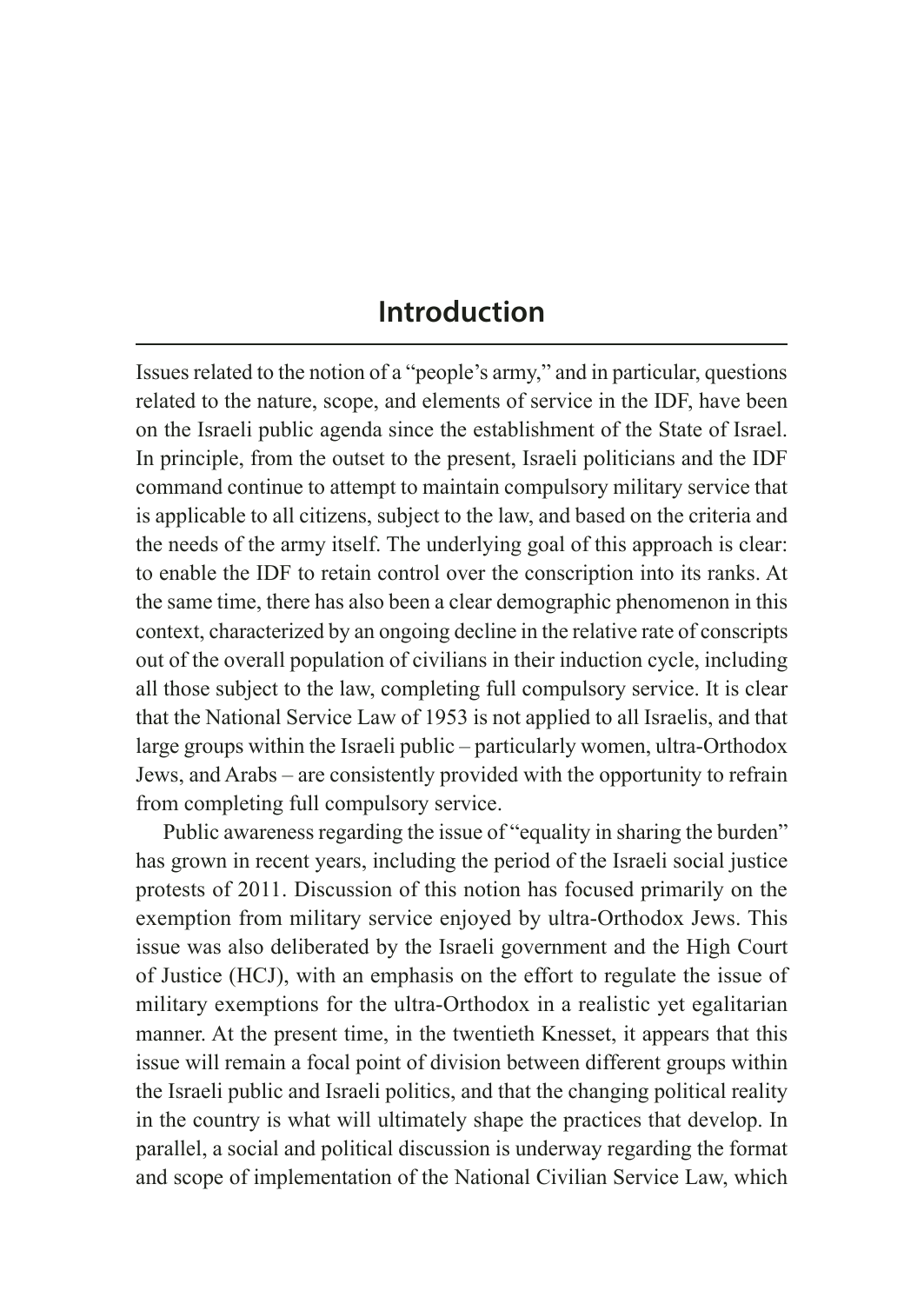primarily promotes the service of Arabs and Jewish religious women within the existing civilian frameworks.

In general, despite slow shifts in various directions, the developments that have taken place in recent years have not resulted in a meaningful change in the overall situation, which represents a clear reality that has been in place for years. Compulsory service in the IDF remains a burden borne by a relatively and increasingly small number of young Israeli men, while three sectors – women, ultra-Orthodox Jews, and Arabs – continue, at varying rates, to reflect the phenomenon of deficient participation in equal conscription according to the Compulsory Military Service Law.

Such a situation raises a number of various fundamental questions regarding military service. One frequently discussed question pertains to the dilemma between compulsory service and the possible alternative of voluntary service. In the discussion currently underway on this critical issue,<sup>1</sup> many still appear to be in support of the continuation of compulsory service as the basis for the conscription of young Israelis into the IDF, despite the high financial, social, and personal costs required by such service. To a large extent, this approach is based on a view of the security needs presented by the unique conditions of the State of Israel, despite recognition of the lack of full equality in the existing format of conscription. Indeed, the system that has been in operation in Israel for years enables the IDF to employ selective conscription and selective service, while maintaining the ethos of a people's army as an important tool in the sensitive relationship between Israeli society and the military.

The discussions regarding compulsory service have been closely linked to the motivation for military service among those who are obligated to complete compulsory service. Some researchers have defined a number of types of motivating factors for military service and have examined increases or decreases in the motivation for compulsory or civilian service based on a variety of criteria. Some of the researchers who have considered the question argue that overall, the motivation for compulsory service in the IDF is declining. Other studies, however, and particularly those conducted by government bodies or by the Research Unit of the IDF, hold that motivation – particularly among young men – is not declining, and most identify stability in the willingness to serve in the people's army, especially in combat units. This question, which is explored by a number of articles in this volume, remains unanswered to a degree, and appears to depend on the perspective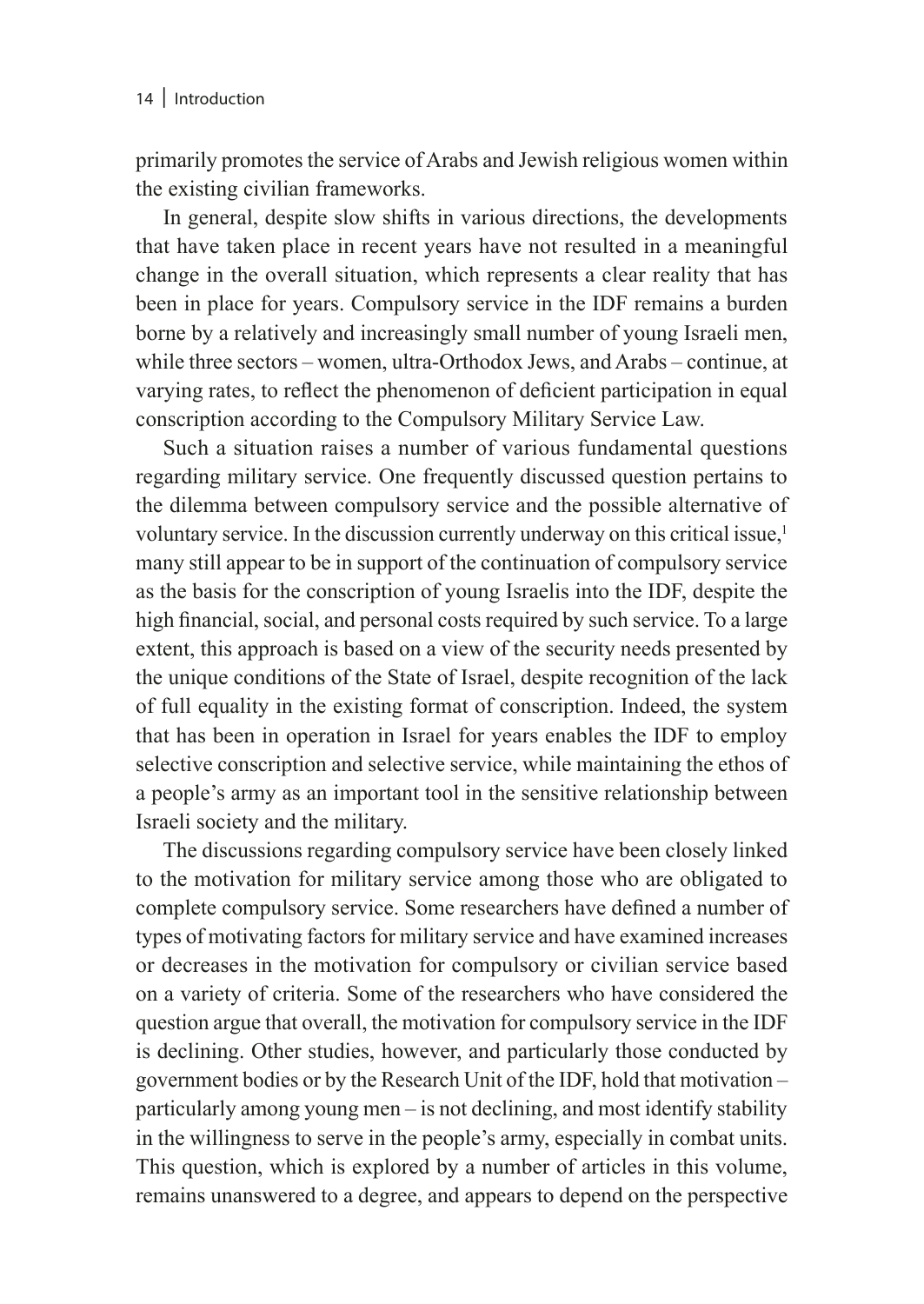of the observer: whose motivation is being measured? Who is supposed to be conscripted? And so forth.

One of the questions asked pertains to the macro-economic implications, not only of the method of conscription for compulsory service, but also of service in the army reserves. Indeed, the economic dimensions of military service are worthy of open public discussion, which is currently conducted from two perspectives: one focusing on the national budget and the portion thereof allocated to the IDF budget; and the other examining the contribution of the IDF, and those serving in its ranks, to the Israeli economy during normal times and periods of military clashes.

Beyond these contexts, we have witnessed the emergence of normative questions with important legal-constitutional aspects. Who is, and who should be, responsible for deciding and planning the scope and structure of the human resources conscripted into the IDF and serving in its ranks, and what considerations should influence policy on these issues? Considering the social, economic, and ethical implications of this thorny issue, and the important considerations of IDF force design, should policy be set by the IDF itself or by the senior political leadership? The prevalent opinion in our discussions on the matter tended toward the view that the issue should not remain the sole domain of the security establishment, which by nature operates according to legitimate security considerations, but rather should be placed on the public agenda and ultimately selected by the government. The need for determining responsibility for this matter also stems from the far-reaching implications of the issue of conscription for all the members of Israeli society.

The examination of the many different issues analyzed and presented in this volume raises a major question: Do the articles assembled here enable us to generate general insights regarding conscription into the IDF and the army's status in Israel as a people's army, with its multiplicity of social significances? Although there are no clear answers to the questions raised above we can, nonetheless, and with all due caution, propose the following primary insights:

a. Despite what is typically reported in the media, there does not appear to be a clear downward trend in the scope of young Israelis enlisting in the IDF in the relevant sectors, excluding the Arab and ultra-Orthodox sectors. The quantitative state of the scope of conscription appears to be relatively stable, and has remained so over the years.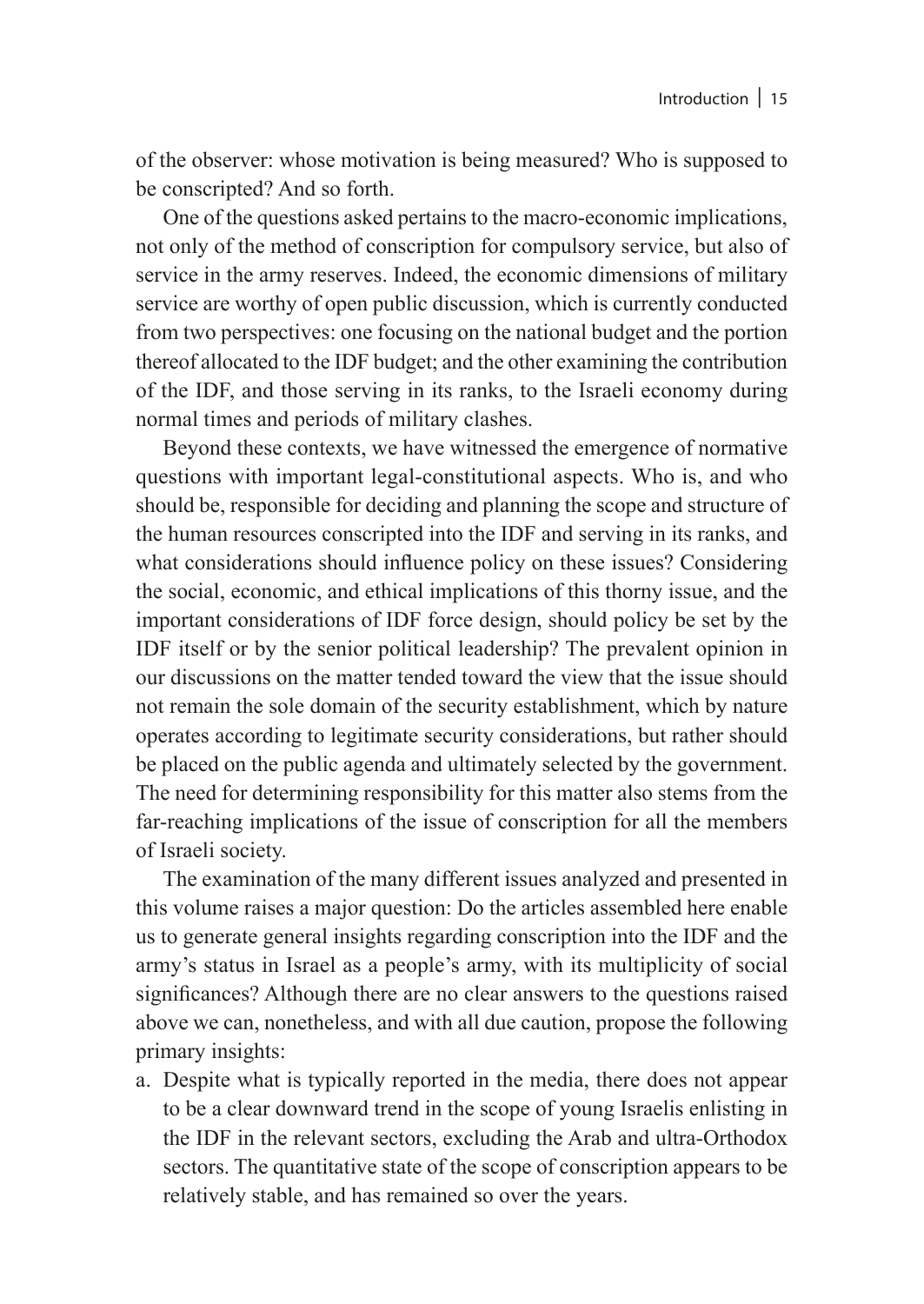#### 16 | Introduction

- b. In light of the continuing growth of the Israeli population and the gradually increasing relative proportion of those two particular sectors in the conscription cycles, and the fact that conscription into the IDF within these sectors remains minimal and without any female component, their relative proportion among new conscripts appears to be on the decline.
- c. Another distinct but related question concerns the percentage of conscripts who complete their army service as required by law. In this category too, there appears to have been a numerical decline in the number of conscripts completing their required service in full, and an increase in the number of conscripts discharged early for various reasons, usually with the consent of the army.
- d. We are also witnessing a trend whereby the army, based on cost-benefit considerations, prefers to enlist for regular service all those individuals meeting the quality standards and professional needs of the IDF – or at least those who do not constitute a burden or require substantial social and budgetary obligations – and to ensure their maximal service. This means that overall, the army (and with only specific exceptions) prefers to refrain from forcing conscription or granting early discharge to young Israelis who, from the outset or in retrospect, do not fully meet these criteria.
- e. All these aspects raise the question of the extent to which the IDF is still a people's army, in the sense of an army that is fed by conscription from the entire Israeli population in an equal manner. According to some of the findings, the IDF appears to be moving away from this norm, which actually never completely existed in reality. Therefore, even if the number of conscripts in any given conscription cycle completing full service is on the decline (and in the years to come, the figure could dip below 50 percent), the IDF can, and should, be defined as a people's army in the future as well, for the following fundamental reasons:
	- i. Even from the narrow perspective of the number of conscripts, the IDF is still based on the main backbone of Israeli society (with its different strata) and will continue to be so in the future. From this perspective, the ultra-Orthodox Jewish sector and the Arab sector are actually excluding themselves (or being excluded) from the general Israeli society by refraining to enlist in the IDF.
	- ii. As in the past, it is clear that the IDF will continue to serve as a leading organization producing and maintaining deep and ongoing popular social connections with the broader Israeli public, which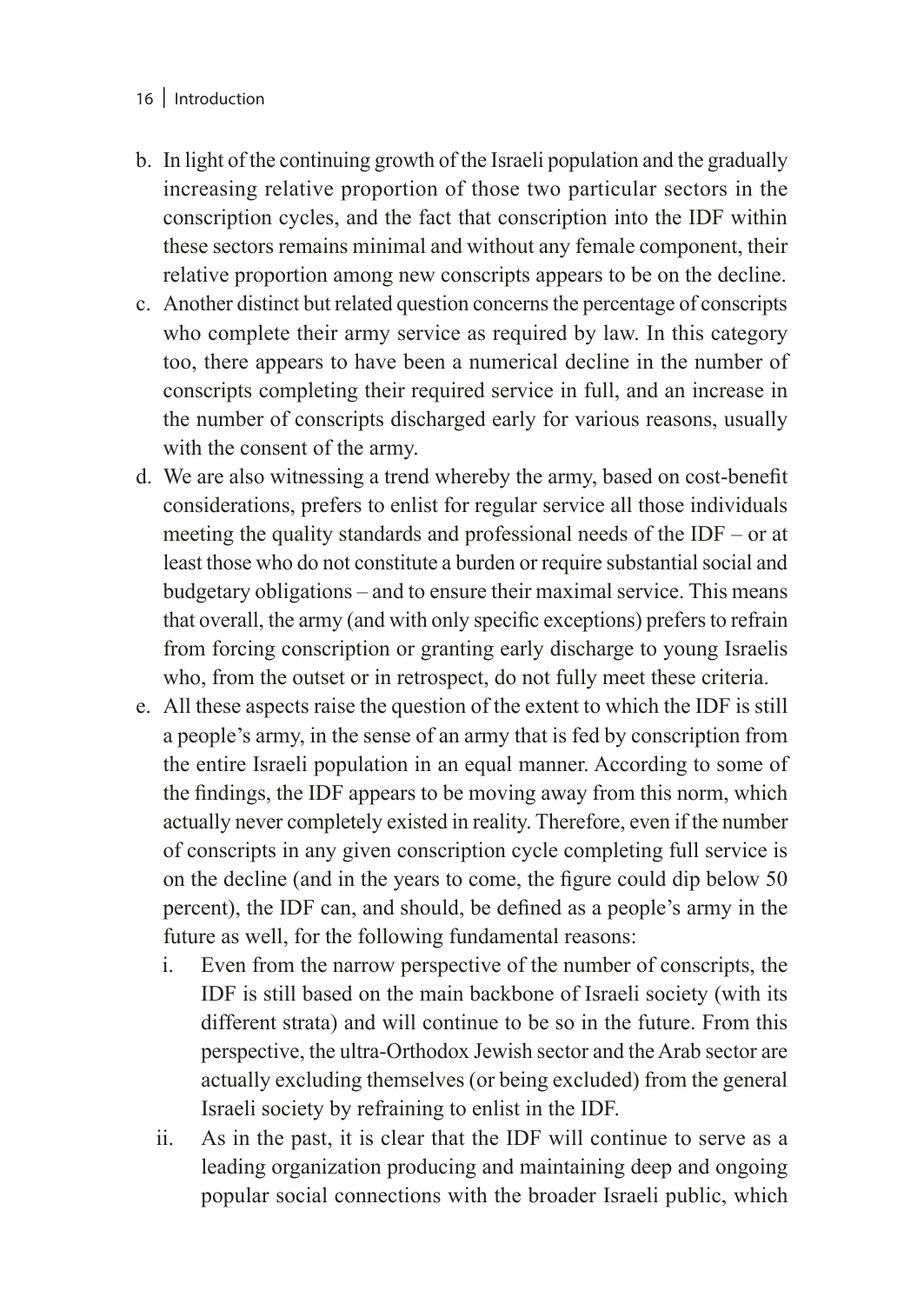continues to demonstrate significant support for the army as a distinct institutional expression of the State of Israel. Where the army is concerned, it is making an extensive effort to manifest itself as an army of Israeli society operating in the defense of the country and the entire people.

- iii. In order to maximize the army's ability to fulfill this aim, the IDF must be allowed to continue to rely on the considerable social legitimacy it currently enjoys, which is based in part on its ethos as a people's army. Even if this ethos is not entirely accurate, it nonetheless constitutes an important sociopolitical tool for maintaining the internal strength of the army.
- f. In conclusion, we recommend refraining from changing the existing public paradigm, which views the IDF as a people's army, although it may be necessary to rework the definition of this extremely general and abstract concept. At the same time, the army should be expected and permitted to maintain and bolster the social message covered by the existing concept. This expectation is intended for both the IDF and the state in general: while it is important for the army to be perceived as a people's army, this classification must also, and perhaps most importantly, be imbued with meaning in the current period. For this reason, the state must make a concrete effort to expand the conscription pool for both military and civilian service, including the participation of the sectors that currently do not contribute. The public sense of equality, or inequality, plays a meaningful role in preserving the status of the IDF. At the same time, it is also important that the Israeli security establishment and the IDF meticulously ensure full maximization of the conscription potential, while factoring in broad social considerations, along with budgetary and organizational considerations. To bolster the IDF's status as a people's army it is important to maintain, and even expand, projects of social involvement, although current trends call for reducing them on economic and religious grounds. Finally, it should be mentioned that such social considerations are applicable not only to questions regarding compulsory service, but also to the considerations involved with building a reserve corps.

### **Notes**

1 See, for example, Yagil Levy, ed., *Mandatory Service or the Duty to Serve? Scenario Analysis of Mandatory Civil Service in Israel* (Open University of Israel, 2015).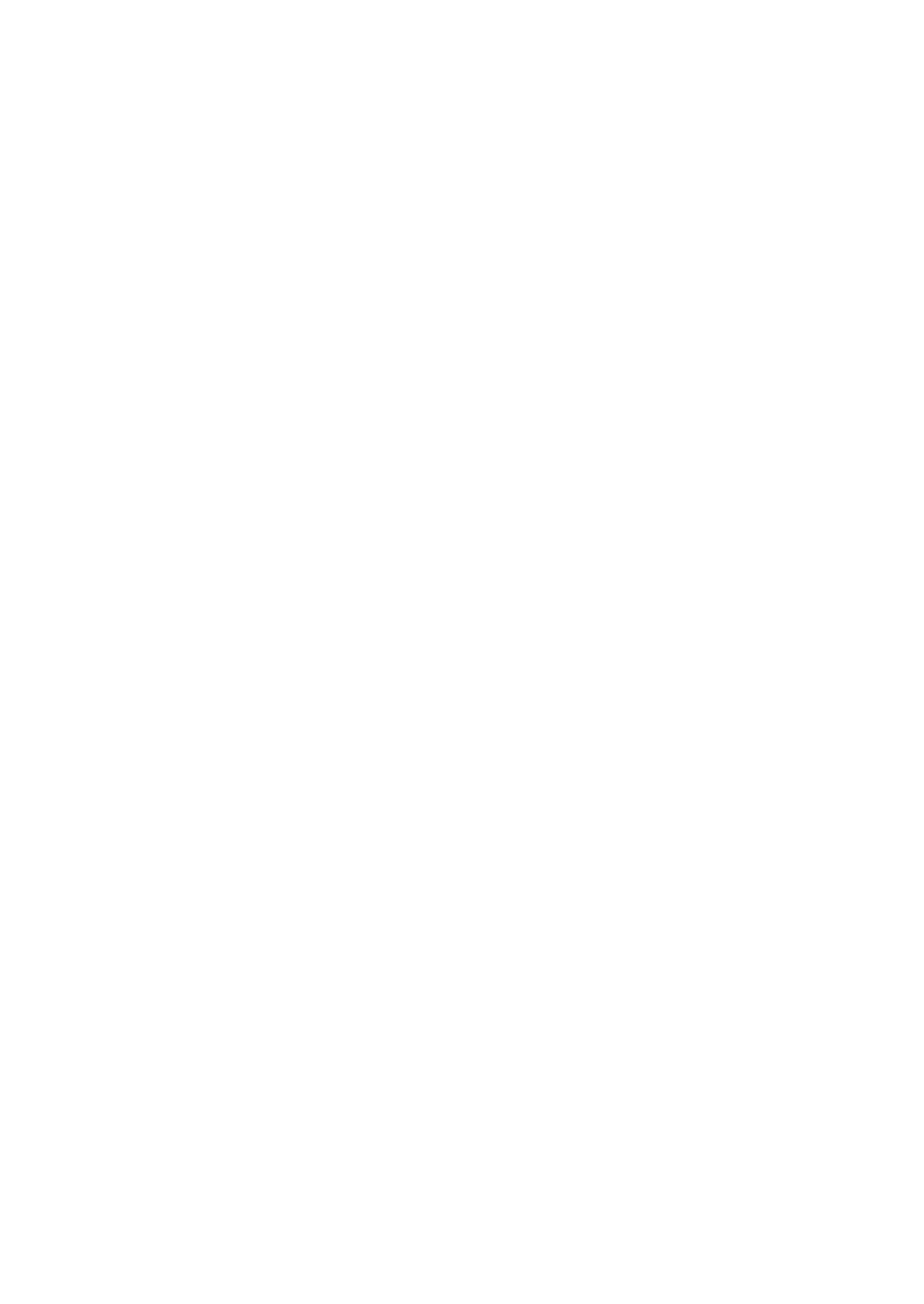# **The Fundamental Concept of Human Resources in the Structure of the IDF**

Giora Eiland

#### **Background**

This article considers the fundamental concept of IDF structure from the perspective of a former head of the IDF Planning Directorate. In this context, it is important to differentiate between the Planning Directorate, which is responsible for human resources planning in the IDF, and the Manpower Directorate, which is responsible for implementation. More broadly, the Planning Directorate of the IDF is responsible for managing the resources at the army's disposal, including budget, infrastructure, and human resources. This article will therefore deal with the issue from the point of view of human resources planning, discussing four subjects: a) an examination of the current model, which I regard as a necessity; b) human resources planning by the army; c) universal conscription; and d) the question: to whom does this human resource belong? Does it belong to the IDF, which chooses whom it wants and whom it does not want, or does it belong to another social or political entity? Or perhaps it is primarily the domain of the IDF, but is also supposed to serve other national needs?

Before starting such a discussion, we must first define the human resource in question and understand the operative premise within the IDF regarding this subject. This issue consists of two principles. The first is that, as a rule, everyone is drafted; the reason for non-conscription is incompatibility, but the point of departure is that the army has the option to draft everyone. The second, and equally important, principle is that manpower formation is undertaken through simultaneous consideration of the use of the human resource during regular service and the needs of the reserve system. This approach can be explained by the operational need: approximately every five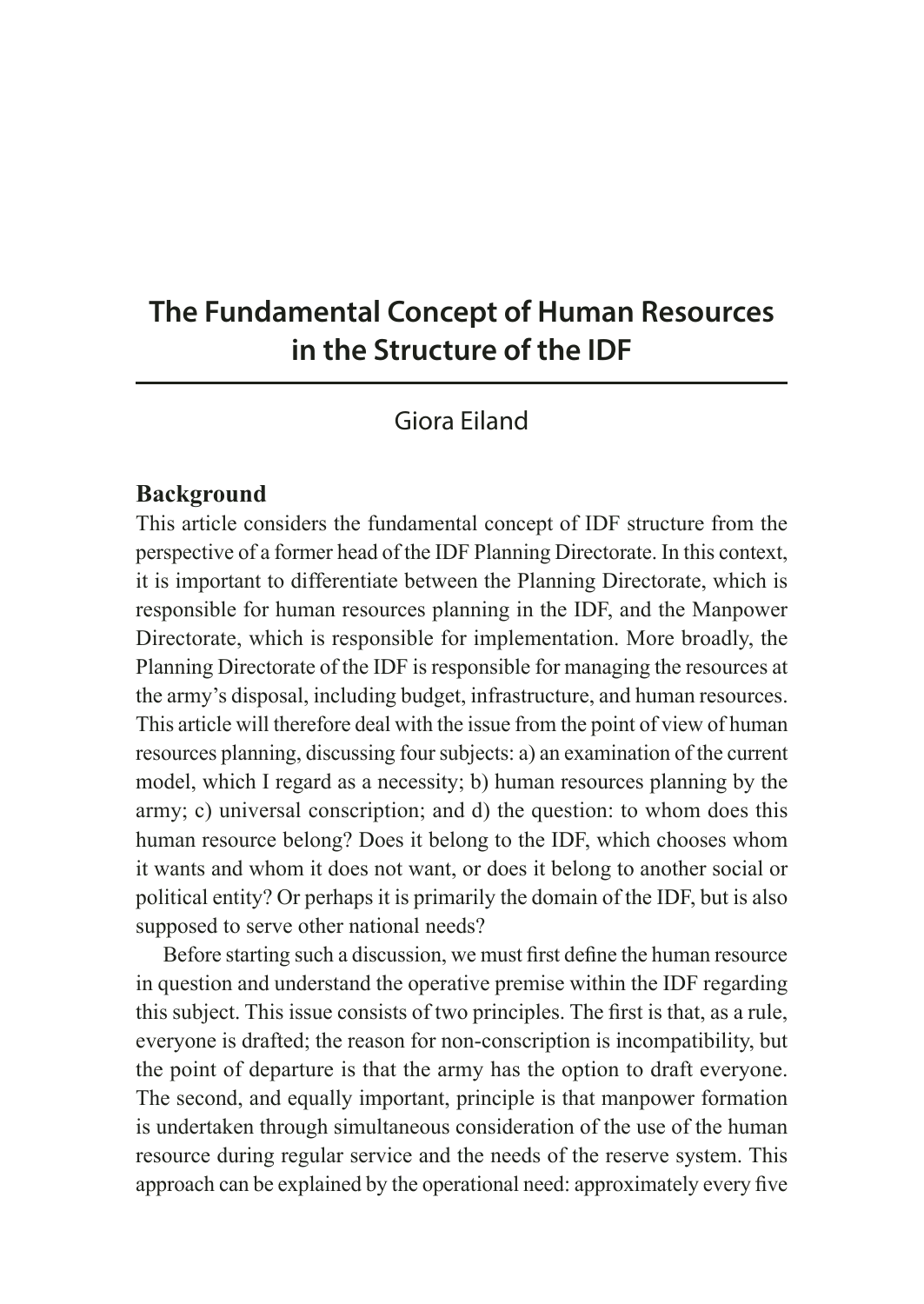#### 20 | Giora Eiland

years the IDF conducts a renewed situation assessment regarding concepts, needs, and priorities. This process facilitates a fundamental examination of the force structure of the IDF – the size and makeup of its ORBAT (order of battle). For this purpose, simulations are conducted to examine the number of divisions the army needs and whether, for example, a reduction in the number of divisions can be compensated by other means. Substitutions can potentially be made between the different components, although not in all cases and contexts. For example, substitutions can be made between fighter planes and unmanned aerial vehicles (UAVs or drones, as they are commonly known), or between fighter planes and tanks. Different combinations can be created but must be based on considered scenarios that the State of Israel could encounter on its different fronts while taking into consideration the different types of conflict possible. Only then is it possible to determine the minimal necessary ORBAT for the worst case scenario. These simulations enable planners to reach conclusions regarding the minimum fighting force necessary at sea, in the air, and on the ground, in relation to their exact structure, scope, and the means required to support them, with an emphasis on the inventory of munitions and spare parts.

### **Regular Service**

When the army examines its different tasks, it becomes evident that the regular army's human resources are insufficient to accommodate some of them. That is to say, those in favor of doing away with the reserve army or the model of the people's army and support the model of conscription on a volunteer basis, disregard the minimum size necessary for the IDF. As of today, the army's minimum necessary size dictates conscription of all those whom the IDF truly regards as suitable for conscription for regular service, based on consideration of the needs of the reserve force that this framework must support. At least in terms of ground forces, the optimal ratio is 1:3 or 1:4, or one regular brigade for every three or four reserve brigades. This structure is based on maximum efficiency, which ensures that a soldier engaged in regular service will not need to undergo special training in order to perform his service in the reserves.

The guideline, then, can be broken down into two components: determination of the minimum fighting force necessary and, in accordance with this, determination of the best combination of regular army forces and reserve army forces. The most efficient system, it should be emphasized, is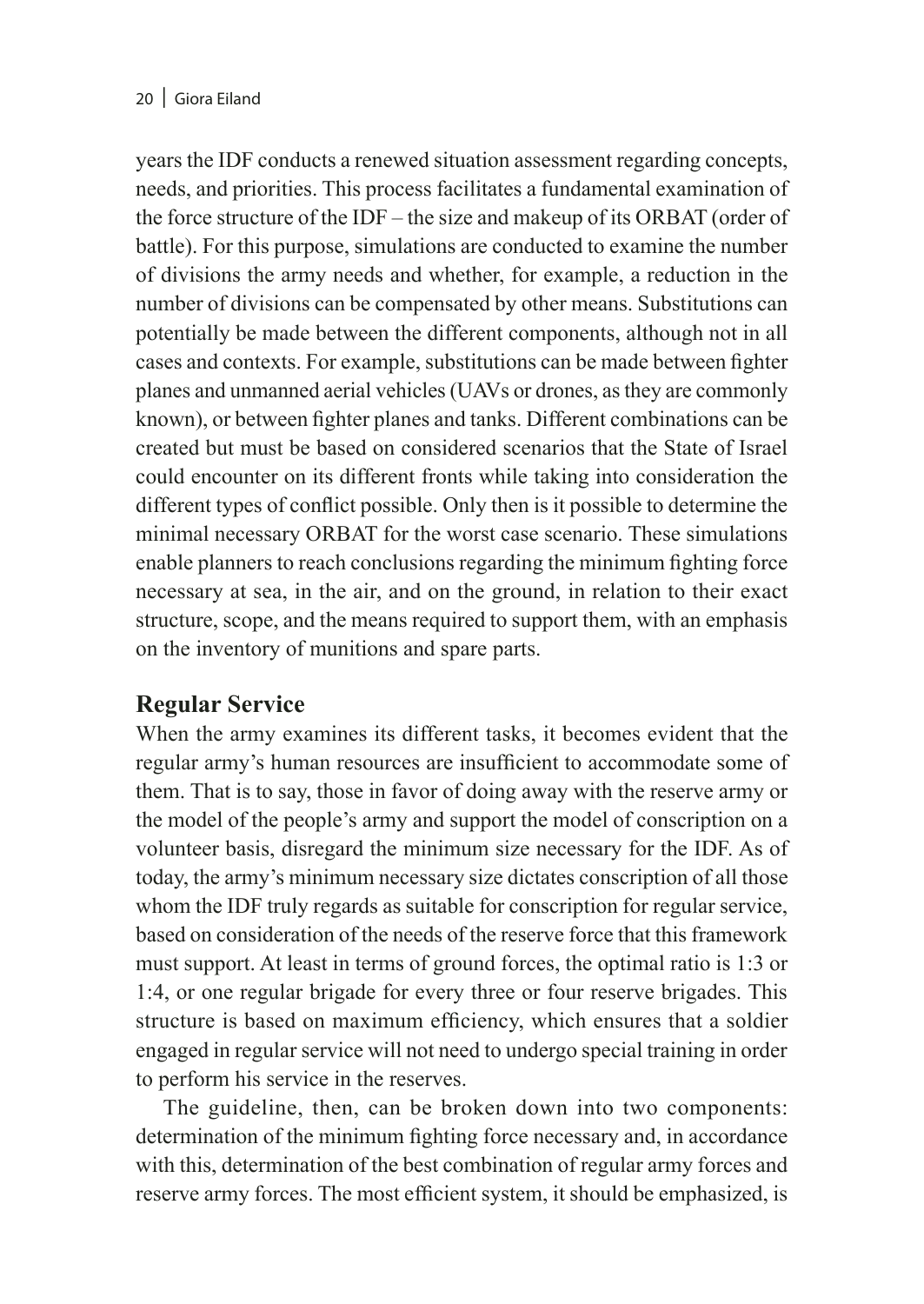the IDF reserve division. There is absolutely no more efficient model from a cost-benefit perspective. From the perspective of benefit, in wartime, it is capable of doing exactly what a division in the regular army, or any other division in the world can do. The cost of maintaining a reserve division according to the IDF model is minimal, due to the fact that its primary mass – 90-95 percent of those serving in its ranks – consists of reserve soldiers who are not paid when not on active duty. The cost, then, is for a small core regular force that serves to maintain the framework and equipment of the entire division.

There are, therefore, two reasons for the model of the people's army. The first, explained above, has to do with the minimal size of the required ORBAT and achieving the optimal flow of forces from the regular army to the reserves. The second reason is qualitative. The IDF's major advantage lies in its capability to choose: that is, to determine whom it will and will not enlist and how these soldiers will be distributed. This freedom of choice is significant and facilitates opportunities for creating quality levels that do not exist in other armies in the world, such as the US army in Afghanistan or the French forces in Mali, and other instances of professional armies. Despite the experience and professionalism of the soldiers serving in these armies, there are evident problems in the quality of their junior command.

In contrast, it is this aspect – the quality of its junior command – that constitutes a major strength of the IDF, as reflected in the following account of the IDF's approach to the issue. Out of every one hundred people drafted into the Golani Brigade, the best thirty become squad commanders, and out of these thirty recruits, the best ten will most likely end up in officers' training school. Only seven of these ten will finish the program, again, representing the best of the lot. Of these seven, four will return to serve as platoon commanders, and the best of those four will most likely end up serving as company commanders. This state of affairs in which, at least in theory, the company commander represents the best out of one hundred, allows the IDF to attain an extremely high level of quality in its regular army forces and, subsequently, in its reserves.

In short, the current IDF model facilitates an ability to choose that does not exist in other armies. The ability to enlist the best individuals and to place them on tracks that will ultimately make them officers stems from the fact that they are compelled to enlist. After all, a large portion of these outstanding officers would have never enlisted in the first place had they not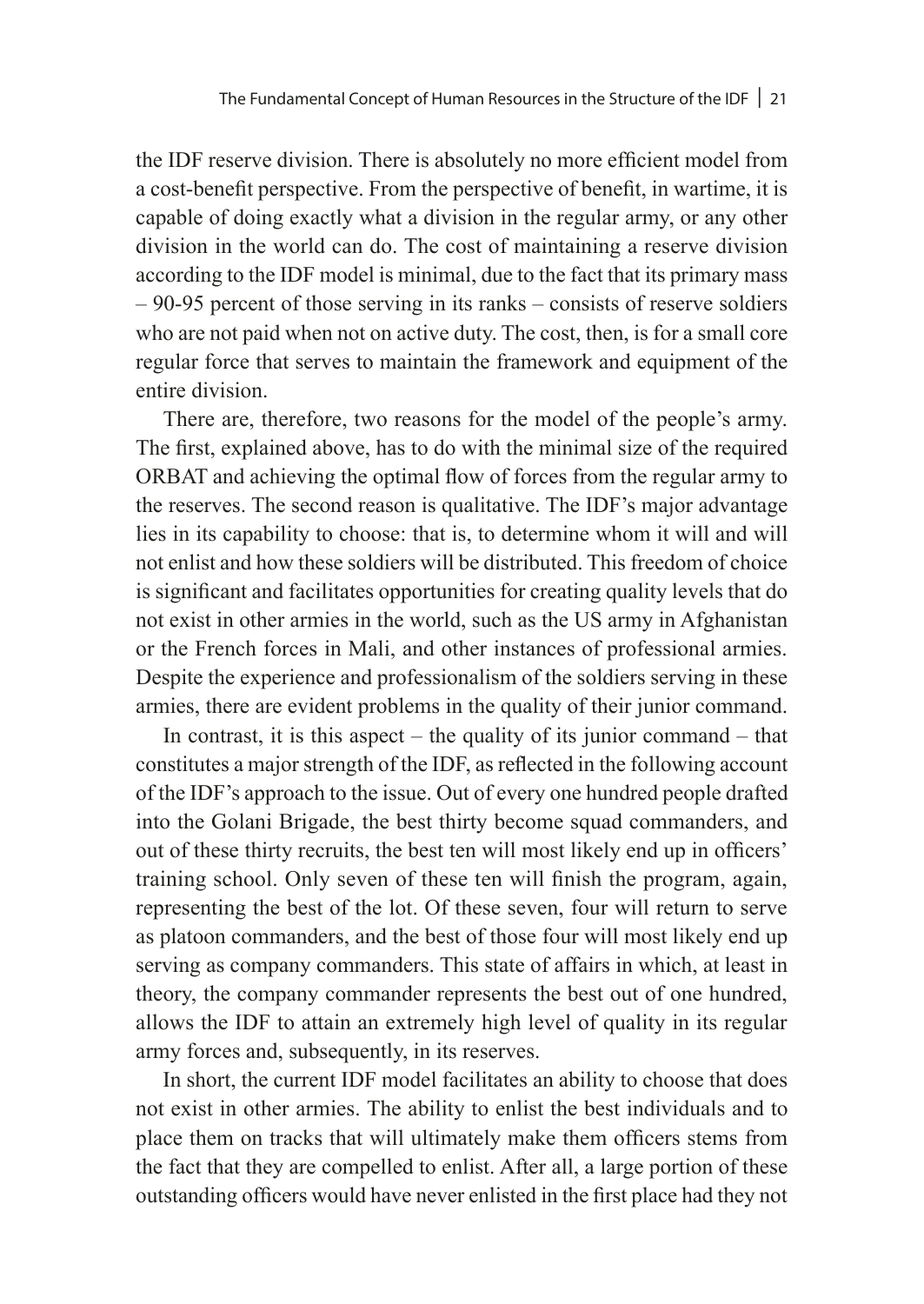been compelled to do so. The current system enlists the best and compels them to begin these tracks, and any transition to a professional army along the lines of those typical of Western countries would require foregoing this major advantage.

As for the planning processes within the IDF, the last 10-15 years have witnessed efforts to set in motion new processes in both the regular and the standing army that have enjoyed partial success. In the realm of compulsory service, the army is interested in conscripting candidates for service not only according to the principle of equality in sharing the burden but also based on other considerations, such as the resources at its disposal. After all, the army has a great need for combat soldiers, a smaller need for combat support personnel, and an ever smaller need for administrative personnel. To a certain extent, the numbers of available soldiers represent a different numerical breakdown, and perhaps even the opposite. Therefore, a need exists to transfer as many recruits as possible from administrative roles to combat support roles and from combat support roles to combat roles. The more combat frameworks there are in the regular army to serve as the "teeth" of the IDF, the more powerful the army will be and the stronger the regular army will be. Then, there will to some extent be a possibility of easing the burden on the reserve soldiers, if not by disbanding the reserve system altogether or lowering the age of discharge from reserve duty, at least in the sense of more economical operational duty.

Over the past 10-15 years, the army has attempted to start processes in this realm, partially through the service of women in the IDF – a source of personnel that for many years was not maximized. As an increasing number of positions in the realm of combat support have opened up to female soldiers, resulting in a flow of combat support personnel to replace combat soldiers, a situation has emerged that allows the military to reduce the number of days of reserve duty for combat soldiers. This is a process, although it is progressing too slowly. The Planning Directorate set targets for this process in the past, but for various reasons, they have met with only limited success. For example, the ease with which soldiers today can be released from combat duty for medical reasons that do not always justify their release has made it more difficult for the IDF to meet these goals. Still, the primary aim in the utilization of manpower in compulsory service remains unchanged: to move the maximum number of soldiers into more meaningful roles and to make optimal use of manpower that has traditionally not been utilized.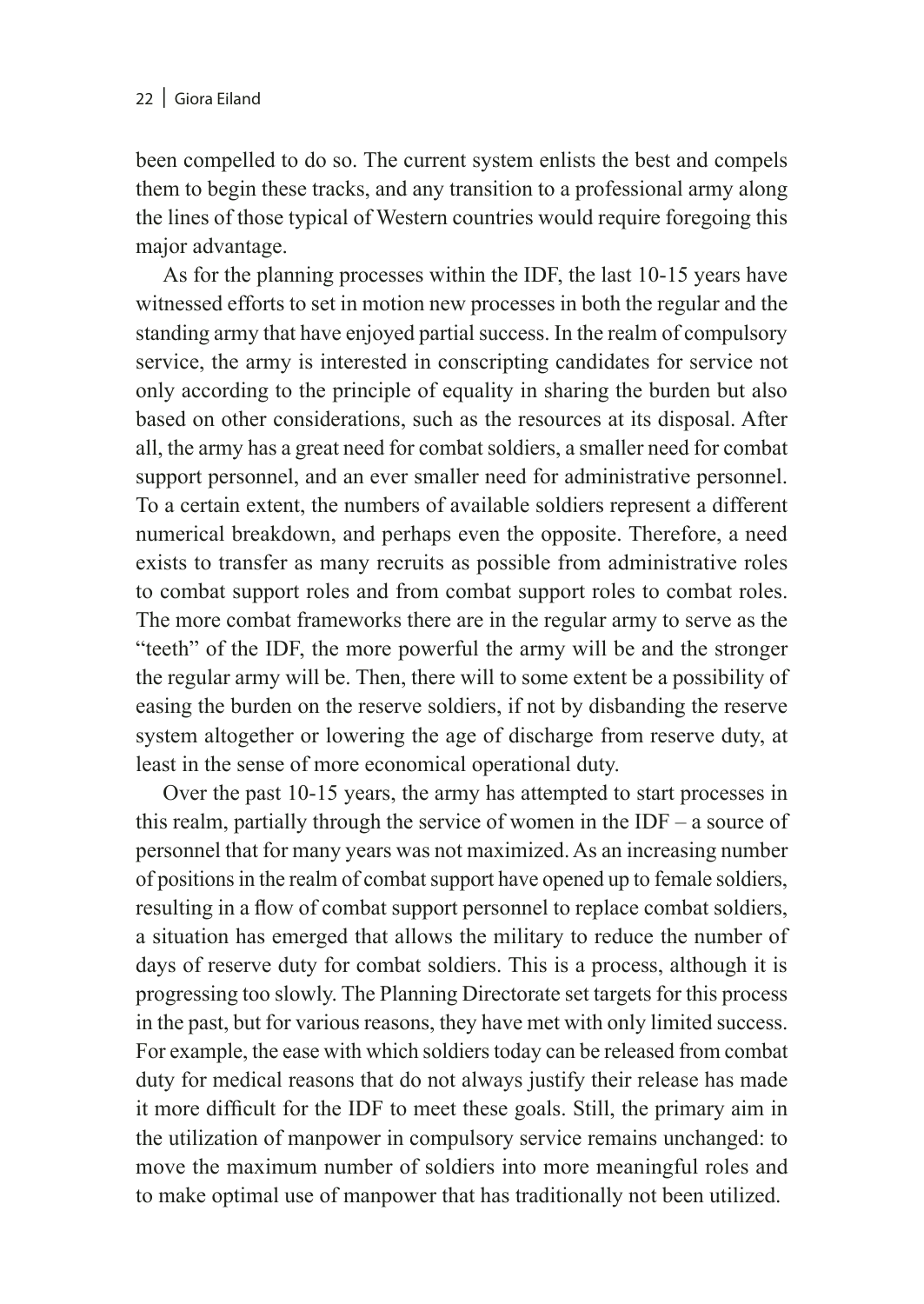### **Standing Service**

In the area of human resource planning in the Planning Directorate, standing service is not a problem of human resources since the IDF has a wide variety of people at its disposal. It is a problem of finance. The Planning Directorate attempts to identify the optimal combination from among five kinds of manpower: a) pure standing army personnel; b) primary standing army personnel; c) civilian employees of the IDF; d) reserve soldiers; and e) outside consultants (outsourcing). The point of departure for planning the optimal combination of these kinds of human resources from a financial perspective is that the most expensive population is the pure standing service personnel. Therefore, an ongoing effort is underway to reduce the inventory of pure standing service personnel and to convert their positions into other types of work force.

In many ways, the IDF works in a better and more suitable and efficient manner than other civilian systems in Israel. In part, this is the result of systemic planning, which finds expression in the human resource management model for standing army service. This model has existed since Major General Shlomo Yanai's tenure as head of the Planning Directorate. When dealing with manpower planning we can clearly distinguish between three concepts: a) peak manpower; b) standard positions; and c) staffing. The concept of "peak manpower" reflects the maximum number of people belonging to a given group (for example, all those holding a certain rank) who can be paid a salary. For example, if it is decided that the air force will have a maximum of 100 lieutenant colonels, the air force is authorized to pay a salary to 100 or fewer lieutenant colonels. All that is important from the perspective of the Planning Directorate is that the average manpower inventory is less than or equal to the peak manpower. Of these 100 lieutenant colonels, at least 80 are filling standard positions, such as squadron commanders or branch heads. It is a question, for example, of 80 individuals, as opposed to 100, because there are always some away on study leave, in the midst of overlap training, or on sick leave, whereas others hold individual ranks, and, for one reason or another, some standard positions are simply not filled. It is therefore important not to standardize all 100 percent, because this will result in a deviation from the peak, which in turn will result in a deviation from the budget.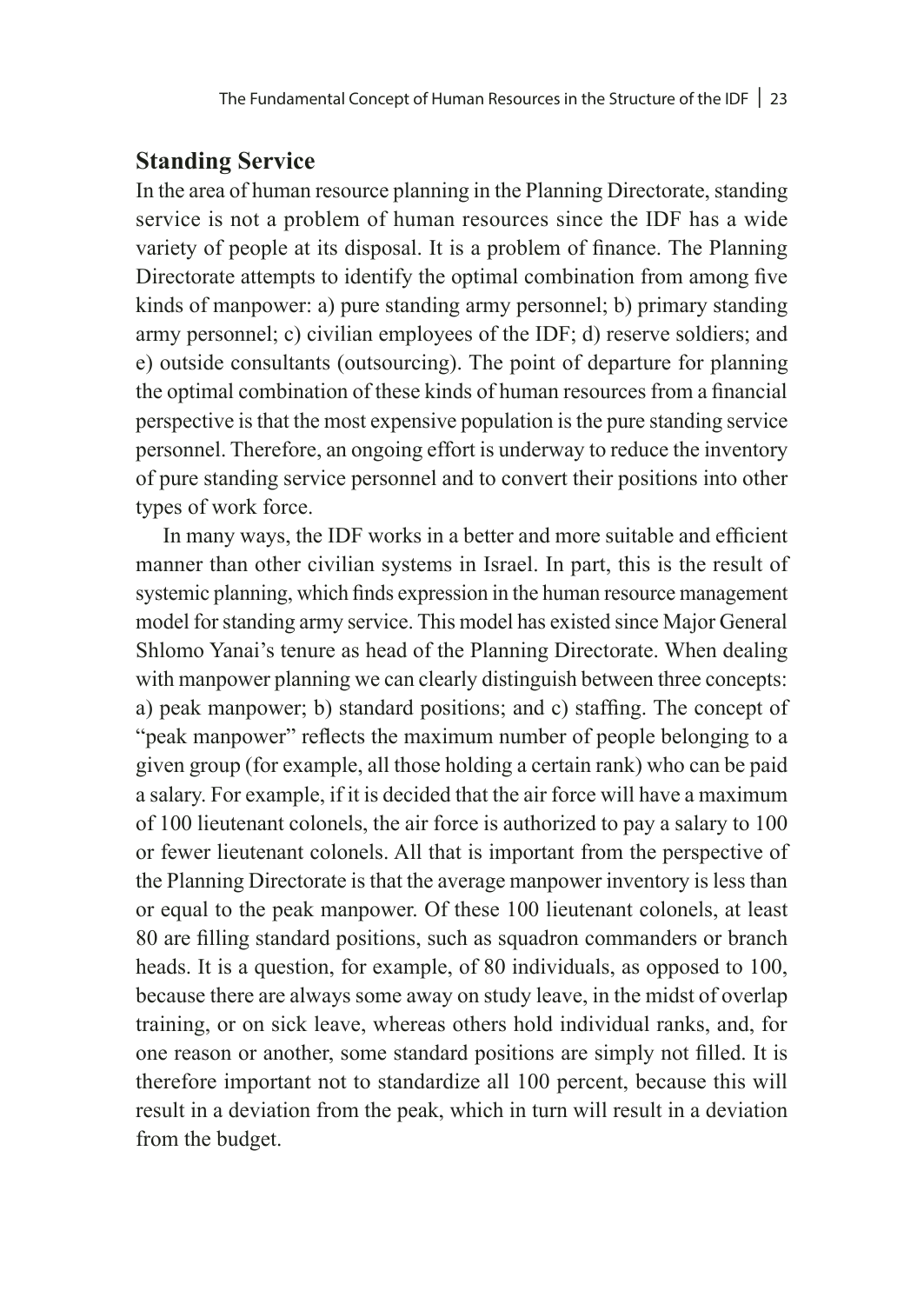#### 24 | Giora Eiland

This model has four advantages:

- a. It assures that there will be no budgetary deviation, as the number of standard positions is always less than the peak. This facilitates flexibility.
- b. In the realm of the relations between the General Staff and the different branches of the army, this model allows a decentralization of authority controlled by the General Staff through regular discussions that assess the peak state vis-à-vis the manpower inventory in practice. For example, according to this model, without receiving approval from the General Staff, the air force is authorized to standardize additional manpower and to increase the number of standard positions from 80 to 81, as long as it is able to increase efficiency and assure that there will be no deviation from the maximum, which remains 100.
- c. Another advantage has to do with long term planning. Consider, for example, a situation in which there is a maximum of 100 lieutenant colonels in the air force and a maximum of 100 lieutenant colonels in the ground forces. When a new multi-year plan is formulated and the Chief of General Staff seeks, for example, to give priority to the air force, it can be decided to facilitate a five-year linear decline in the ground forces from a maximum of 100 to a maximum of 90, while leaving the peak in the air force at 100.
- d. The model also provides an incentive for efficiency. If a certain branch has a maximum of 100 personnel of a certain rank, it is authorized to pay salaries to 100 people, and no more. In the event that the average inventory in practice is lower, the resulting savings in manpower expenses remains in the budget of that branch which can use it for other purposes.

Despite the advanced nature of this model, there are deficiencies when actually utilized. When considering the issue of increasing the efficiency of the army in the realm of standing army soldiers, we find challenging problems in distinctions, methodologies, and fundamental premises. The IDF's fundamental methodology may be correct, but it fails to increase its efficiency in a sufficient manner because it is fixed in certain set premises. For example, when we consider the structure of a division in the IDF, we observe that it is similar and equivalent to most divisions in most armies around the world. The structure of a ground division is characterized by two principles: a complete chain of command (division commander –>brigade commander–>regiment commander–>company commander–>platoon commander–>squad commander) and a narrow span of control. For example,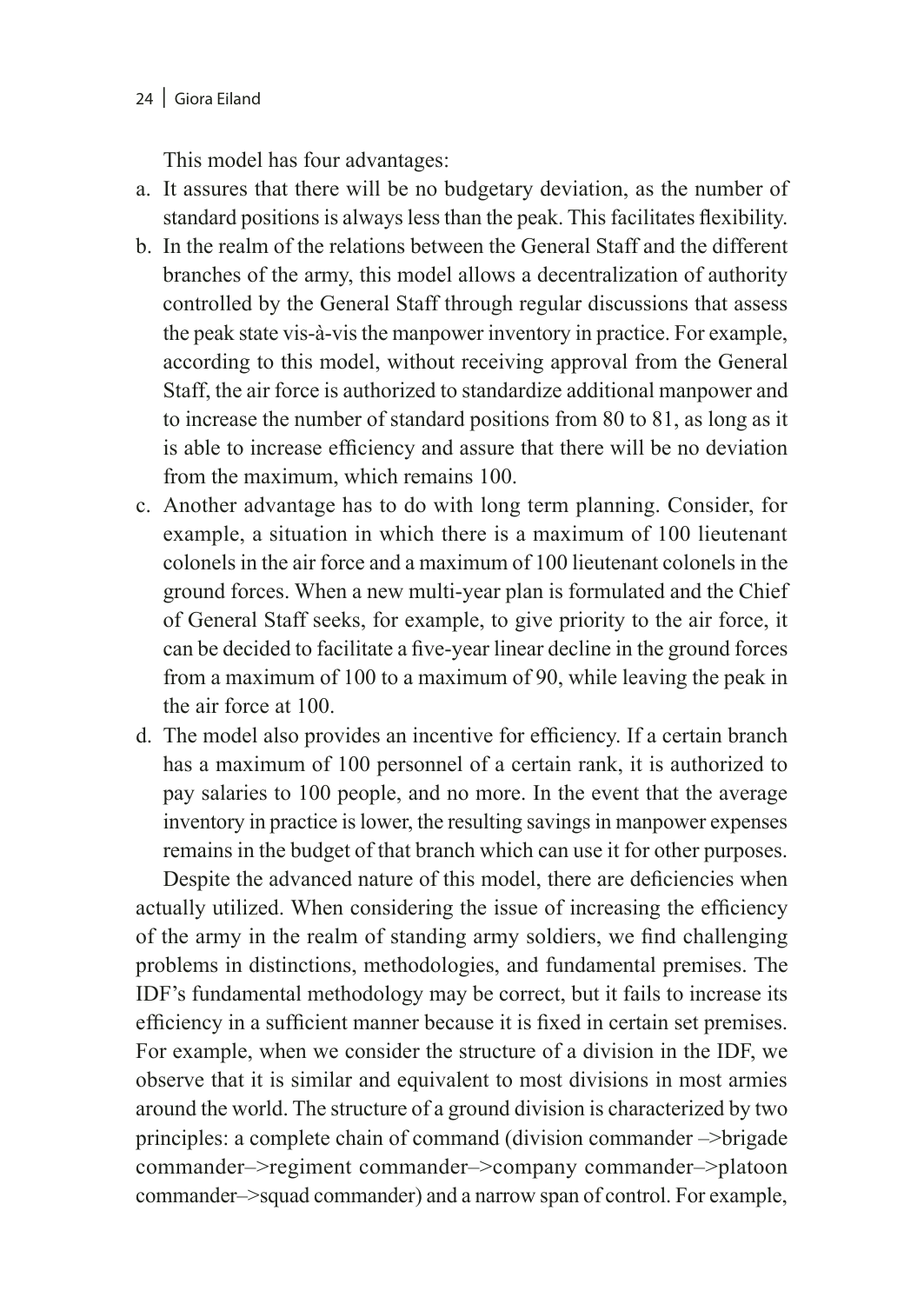a company commander has three platoon commanders, where each commands three squad commanders. This structure is justified and logical, and we therefore see it in armies throughout the world. However, the IDF has taken this effective division structure and applied it to all its home front commands as well. Thus, on the home front, for example, we see colonels with three lieutenant colonels in their command, and narrow spans of control. But the home front commands are larger in number and more expensive, and there is therefore no reason for the home front commands to adopt the model of the combat division. Indeed, in such contexts, application of the combat division model is simply not relevant.

#### **Conclusion**

The IDF's approach of universal conscription, reserve duty, and the optimal relationship between regular service and the reserves is the correct model. It is not only a fundamental question of principle, but an issue of the operational efficiency and effectiveness that can be achieved using a given budget. Any other model would be more costly. At the same time, however, there are a number of issues in which reconsideration and correction is in order. One is the fear of a mass conscription of ultra-Orthodox Jews, as this would likely create pressure on the army, for example, to create tracks of service with low benefits and high costs. If the army were to create special tracks for ultra-Orthodox recruits based on service in home front units without rotational duties or service on Saturdays (the Jewish Sabbath), and these recruits were all fathers with three children requiring commensurate salaries, the bottom line would be that the benefit to the military would be relatively low vis-à-vis the principle of universal conscription.

Another sensitive issue is the principle that everyone needs to serve and contribute – Arabs and ultra-Orthodox Jews included, if not in the army then through national service. In a democracy, however, it is problematic to take 18 year olds and compel them to work with the ill or the elderly. It is an inappropriate approach that is virtually nonexistent in other countries, as doing so would require applying stringent enforcement to individuals with no motivation to enlist and participate in civilian service. Furthermore, any compromise on this issue, whether in terms of conscription into the IDF or integration into the civilian service, will have a cost that is greater than its benefit. Such tracks would also preclude other individuals, who may be willing to perform these community services for low wages, from doing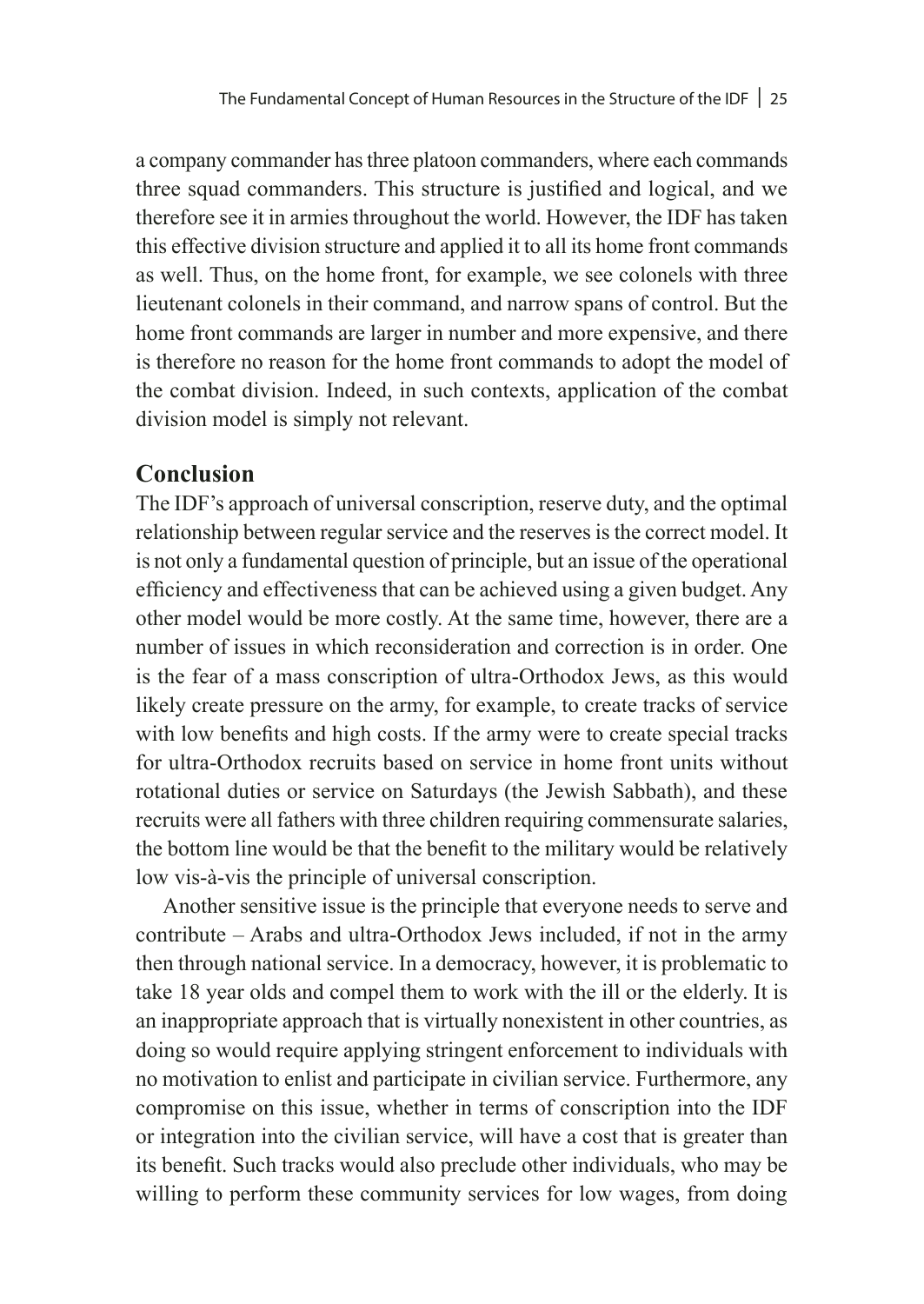#### 26 | Giora Eiland

so, as the positions would already be filled by national service participants. This, of course, is unjustified; if it is decided that it is important to decrease the number of yeshiva students in order to increase the number of Israelis serving in the army, this can be achieved using simpler methods than those that would lead to collision and ultimately result in nothing positive. The simplest way of doing this would be to limit the support provided to yeshiva students to three years (the same number of years for which men are obligated to serve in the Israeli army), which would compel yeshiva students to enter the work market. This model would lead more people to military service without creating confrontations, and presumably constitute a mechanism that is better suited for the State of Israel and the IDF alike.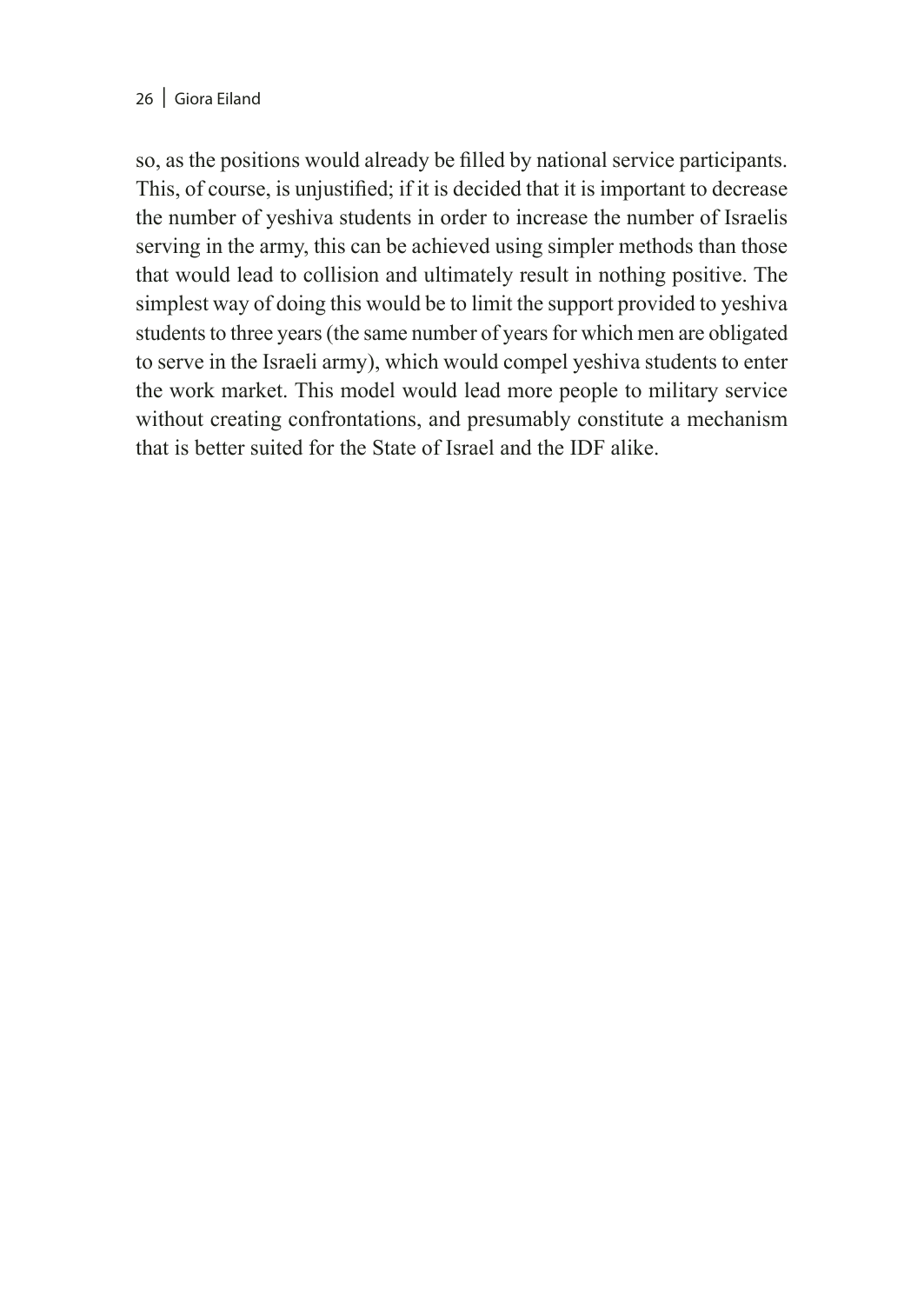## **Compulsory Conscription or Mobilization Using Market Forces: Economic Aspects**

## Yaakov Lifshitz

Discussions on the issue of conscription of soldiers into the IDF pay insufficient attention to economic aspects. Four decades ago economic aspects lay at the heart of a similar discussion then taking place in the United States. In 1970, a special commission appointed by the Nixon administration to consider the issue of the draft (the Gates Commission) issued a report that laid the basis for the US military's transition from compulsory conscription to an allvolunteer force. Commission members included prominent economists such as Milton Friedman and Alan Greenspan. As a result of the Commission's work, and in order to meet its needs, the new field of military personnel economics came into being. In this article, I will explain the economic aspects of the draft in the US and apply them to Israel. Note that there is no one single ideal model of conscription, and hence different models can be compared from different perspectives. One of these perspectives is the economic perspective; my intention here is not to argue that the economic assessment is in some way decisive or more important than any other.

The starting point of the economic discussion is the contrasting nature of the two methods of conscription: compulsory conscription mandated by law and voluntary enlistment based on market forces. The economic discussion compares the implications of both methods in two fundamental areas: distribution effects, or in less technical language, sharing the burden; and allocation effects, which refers to the impact on the effective use of the resources at the disposal of the economy. Another focus of the economic discussion is the cost-benefit analysis of the armies that have been conscripted using each method. For example, a professional army of volunteers inducted by means of market forces may be more expensive than an army of soldiers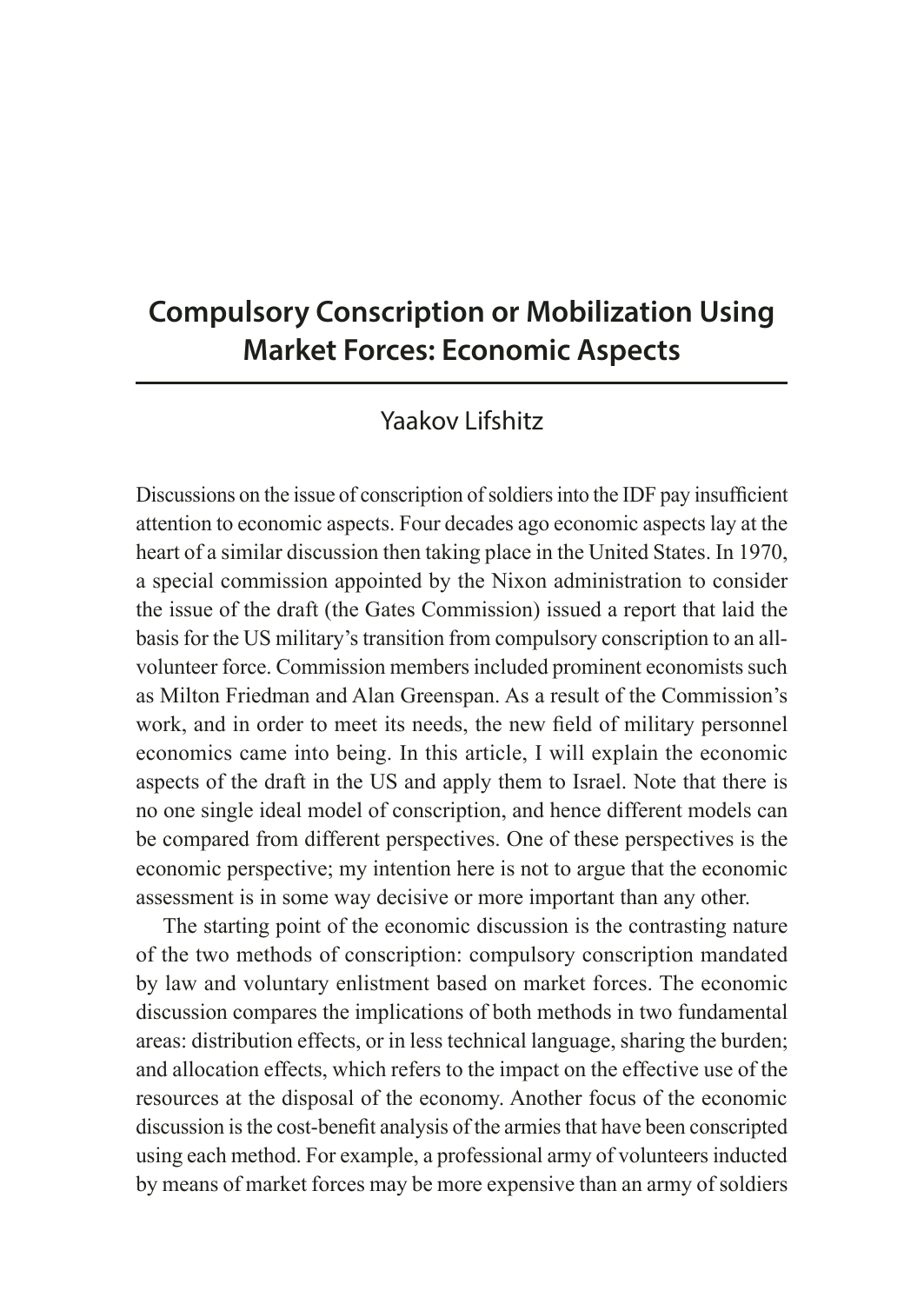engaged in compulsory service, but may also be more efficient in providing security.

The basic rule in manpower recruitment, it should be emphasized, is recruitment based on market forces. This is the underlying premise of employee recruitment for all positions in the public sector: police, nurses, tax collectors, and so on, and the military conscription of soldiers by the force of law is a prominent exception that an economic analysis is hard pressed to justify. In actuality, compulsory conscription can be justified from an economic perspective only in exceptional situations requiring unusually large numbers of manpower for an extended period of time, as in the case of long wars or as a result of some other ongoing state of emergency.

We can of course ask ourselves how it is possible to produce large reserves of manpower with suitable military training without the route of compulsory service. This question has to do with the role, size, and constitution of the reserve units during future conflicts, and it is not at all certain that compulsory service is the most effective solution for building the reserve forces that would be required in such situations.

The Gates Commission needed to deal, inter alia, with the question whether it would be possible to fill the essential quotas for the army through market mechanisms (after the termination of compulsory conscription). During the 1970s, discussions in the United States mentioned approximately 2.5 million soldiers, and there was understandable concern regarding the possibility that it might not be possible to recruit the required number of volunteers.

### **The Economic Implications of Conscription**

The economic discussion perceives compulsory military conscription as a sort of hidden tax. Those required to serve in the military are forced to relinquish a civilian income they could have been earning, but the hidden tax exceeds the loss of their alternative civilian income due to differences in convenience between a "normal" way of life and the physical and social conditions of military service. Without a doubt this tax is unique in nature. Typically, people are taxed for the compensation they receive in exchange for their work, whereas here, what is being taxed is the time of the individual. The tax is the work itself, not a portion of the income derived from the work.

Thinking of compulsory service as a tax prompts the question, as in other instances of taxation, whether it is progressive or regressive in nature, that is, whether it decreases or increases inequality in the distribution of income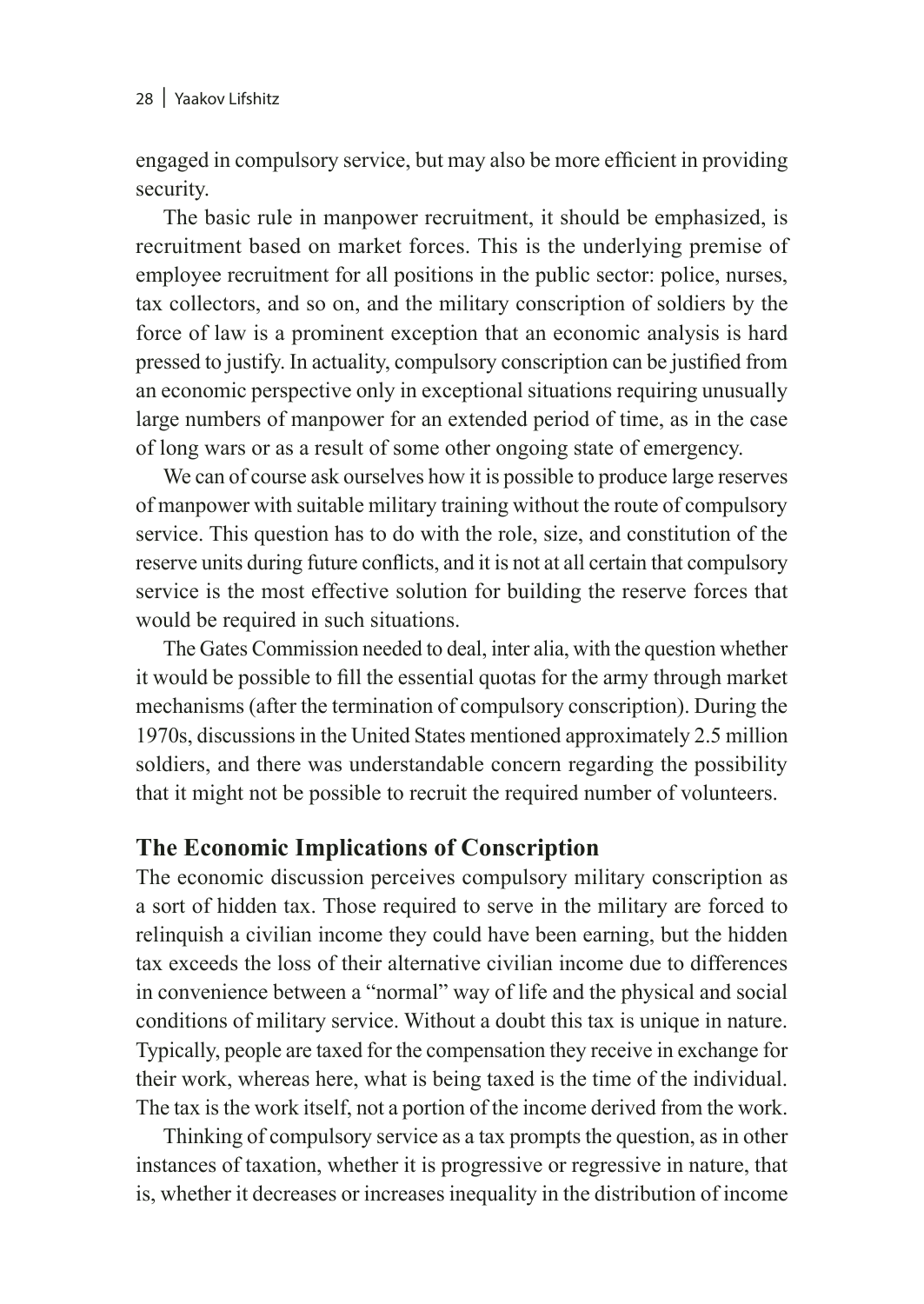(or the distribution of wealth) among the population. The answer is that it is a regressive tax that increases inequality, first, because at any given time it is paid by only a small portion of the population, and second, because no one else in society, apart from the soldiers, is subject to such a high rate of taxation. According to calculations undertaken in the United States, Belgium, and Holland, the tax is actually 60-80 percent of the alternative income the individual could have been earning if he were working in the civilian sector instead of performing compulsory service. Nowhere else do we find such a high rate of taxation. In this way, the fewer the people who take part in compulsory military service, the greater the inequality that results.

As noted, the other implication has to do with the allocation of resources in the economy, or the effective use of the resources at the economy's disposal, and this can be divided into two levels: the national economy level and the level of the country's security establishment. On the national economy level, an efficient allocation of production factors is achieved when people are permitted to select their own vocation: every person chooses the vocation in which he or she assesses that the marginal product would be the highest, resulting in more effective income. Freedom of choice in this context facilitates specialization according to relative advantage and creates a more efficient allocation of the production factors in the economy. Interference in freedom of choice prevents efficient allocation, or in economic terms, results in a waste of resources.

On the security establishment level, inefficient allocation stems from the budgetary cost of manpower. The security establishment reacts to the relative costs with which it is presented, and from its perspective conducts itself appropriately. It selects the combination of production factors with which it generates security in accordance with the relative costs, resulting in inefficient combinations of production factors, or in other words, combinations that result in less security. Specifically, more workers are used in capital development in comparison to situations in which there is no compulsory service and manpower is mobilized using market forces. In all armies that have moved from a compulsory army into a professional all-volunteer force, manpower was reduced and capital utilization increased. For example, when manpower is inexpensive, the army places an ambush to attack the enemy. When manpower is more expensive, it looks for alternatives, and for example, may use a satellite instead.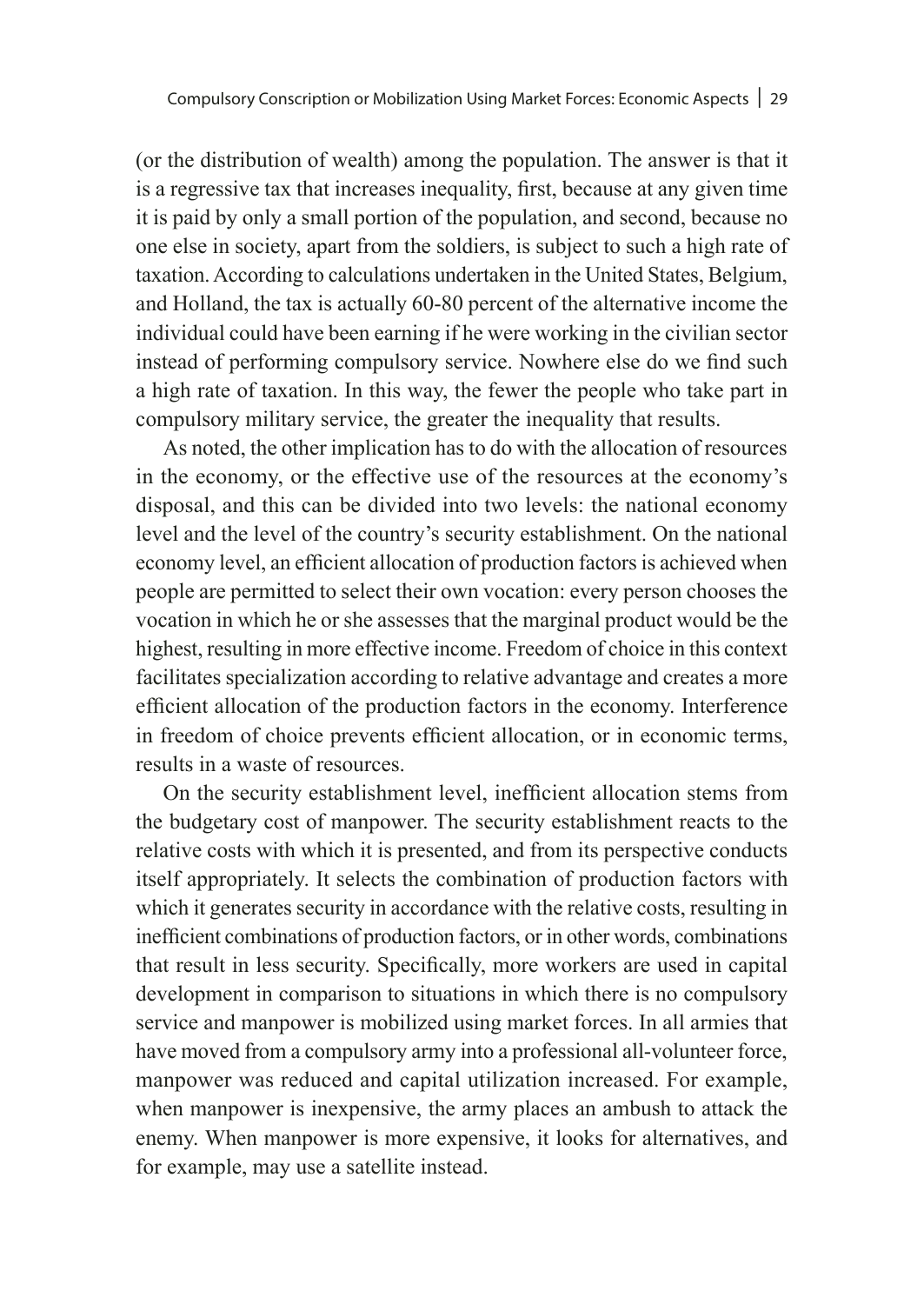#### 30 | Yaakov Lifshitz

Distortions also result among different types of manpower. The army makes greater use of compulsory soldiers and less use of other types of manpower, resulting not only in fewer regular army personnel and civilian army employees but also fewer indirect workers, meaning employees of civilian companies engaged in selling products and services to the security establishment. In other words, when faced with a choice between production and acquisition, the security establishment prefers the option of self-production using the ostensibly cheap labor at its disposal. This usually results in the production of less security with a given budget.

### **The Economic Analysis of Cost versus Benefit**

Under the cost column, the cost of the conscripts must be considered, but not the direct cost, rather, the alternative cost. Additional components of cost that must be taken into account are the costs of training and exercises, the loss of resources as a result of inefficient allocation, and the administrative costs of conscription. With regard to all four of these components, the cost of a compulsory army is higher than that of a volunteer force:

- a. The alternative cost of the conscripts is higher because the market model is based on bottom-up conscription, which first drafts low cost inductees, and continues along the supply curve until reaching the desired quantity of individuals. In compulsory conscription, the process is top-down, with different selection tests aimed at choosing the best candidates. As the best candidates for military service are usually the best in the market, their alternative cost is higher and, as a result, the alternative cost of a compulsory army is higher.
- b. In terms of the cost of training and exercises, the relatively quick rate of turnover (in Israel, every three years) means that the army must be engaged in training new soldiers in ongoing fashion. In a compulsory army, at any given time, a greater percentage is engaged in exercises and a lower percentage is engaged in actual production (providing security). In a professional army, on the other hand, the cycle is longer, and the average period of service is much longer than three years, such that a greater percentage is engaged in producing output.
- c. In terms of the loss of resources, I have already noted the distortion of relative costs due to the low budgetary cost of compulsory soldiers, which results in the inefficient allocation and wasteful utilization of resources. This dynamic has no equivalent in armies mobilized by market forces.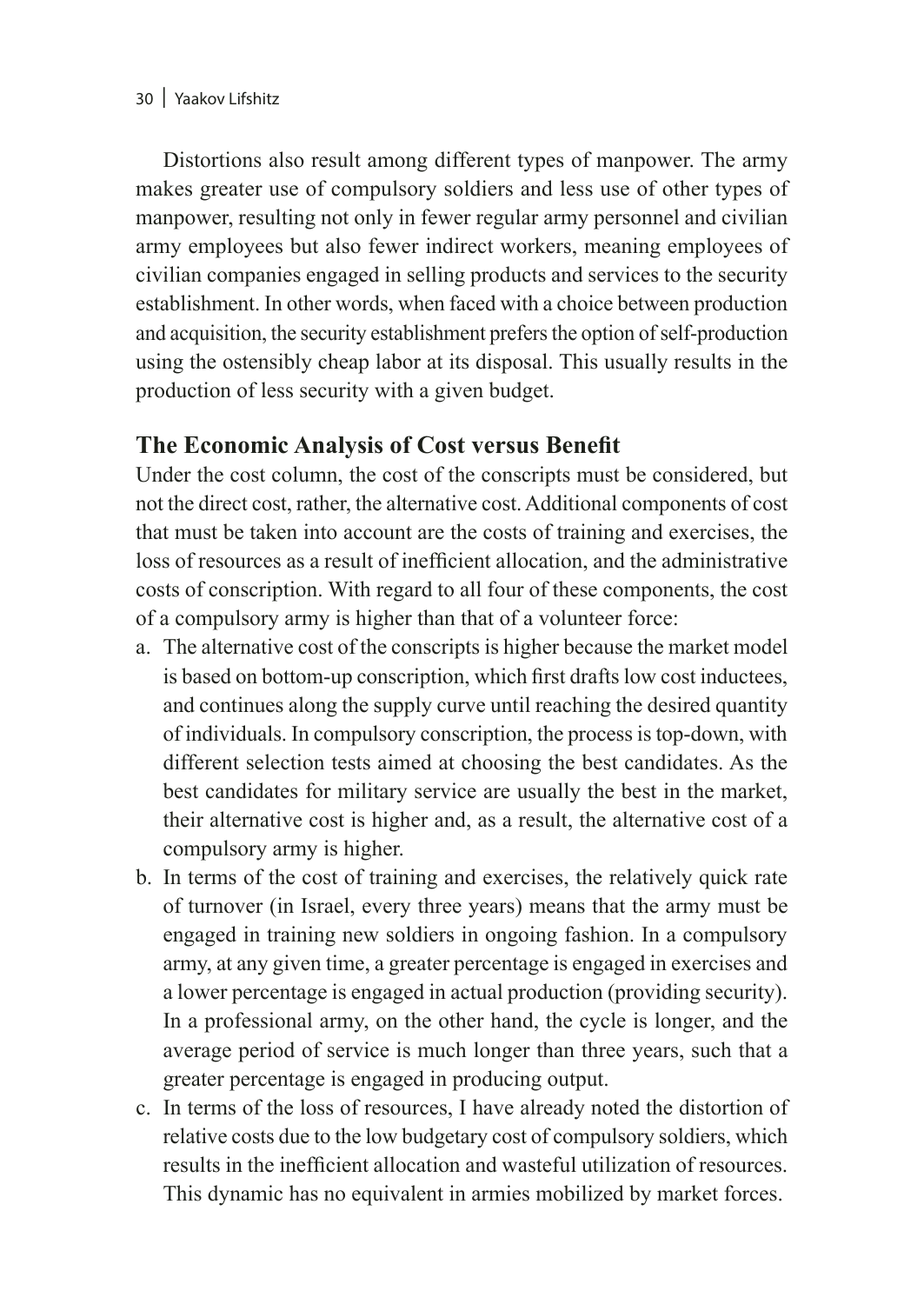d. As a rule, administrative costs are derived from the number of conscripts, which is higher in compulsory armies, and to which special costs must also be added. In the context of compulsory service, these include enforcement costs (contending with draft dodgers), and in the context of market-based conscription, costs such as marketing and publicity, bonuses for conscription personnel, and others must be considered.

On the benefit column, the following factors must be considered: productivity that increases with experience (which in turn, is contingent upon duration of service) and greater availability for operational duty (stemming from the fact that at any given time in an all-volunteer force, a larger percentage is available for operational activity and is not related to training or exercises); a greater abundance of capital (resulting from the relative costs of labor and capital); and, according to some analysts, higher motivation (based on the argument that those serving in the military as a profession are more highly motivated than those on whom service is imposed).

That being the case, the components in the cost column indicate that a compulsory army is more costly, while the components of benefit indicate that a volunteer army is preferred. In other words, the cost of a compulsory army is higher than that of a volunteer army. This assessment is applicable when the number of soldiers is identical, and even more so, it is argued, in the case of a volunteer army with a smaller number of soldiers.

The economic debate also deals extensively with the process of transition from one model to the other, which should be gradual to enable the economy to absorb the relatively large number of young workers that a volunteer army would render unnecessary. It was in this manner that such transitions were conducted in Britain, France, and the United States.

Also related to the issue of transition is the question of whether a reduction in the duration of compulsory service is a desired stage on the road to an allvolunteer force. Compulsory service today may not be optimal, and it may appear possible to make do with less than three years. There are differences, however, between different kinds of military vocations. In an increasing portion of military vocations even the current duration of compulsory service is insufficient for acquiring the desired level of skill, and any reduction in this term would only exacerbate the problem. This is another aspect of the problem – training versus output: if the length of service is reduced, it can be assumed that the period of time devoted to exercises and training will exceed the time devoted to the production of output. As a result, the army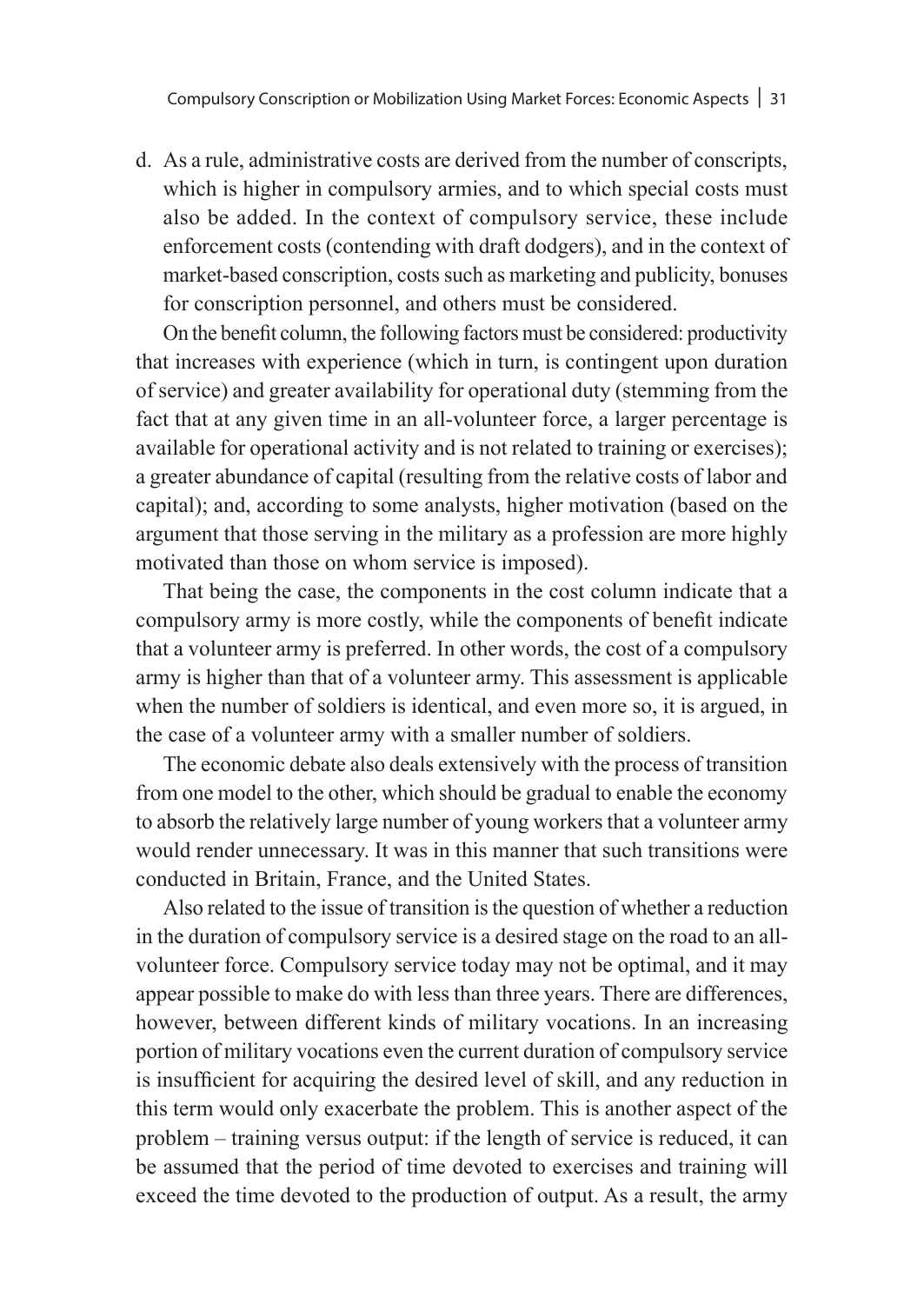will have little time, if any, to reap the fruit of its investment, as the trained soldier will be discharged shortly after completing his training.

The transition between the current situation and an all-volunteer military force should involve what I call many "integrated tracks." In integrated tracks, soldiers commit ahead of time to a certain number of years of service (at standing army terms). The best known example of this approach in the IDF is the pilots' training course, and this should be expanded to other vocations as well. Integrated tracks appear to offer the best of both worlds. On the personal level, commitment to an integrated track enables individuals to influence the nature of their service. For example, a candidate for the IDF's Center of Computing and Information Systems commits to a number of years of extra military service with the knowledge that in the course of his service he will also be acquiring a prestigious profession. He does so by choice in order to affect the nature of his service and acquire skills that will likely benefit him later on in life. From the perspective of the army, this extends the duration of service and enriches the experience of those serving. In addition, the combination of compulsory service and service according to regular army terms reduces the cost in comparison to an all-volunteer military force. Today, the IDF has many vocations that can be classified as integrated tracks, and the more there are, the smoother will be the transition to an all-volunteer force.

### **Concluding Remarks**

First, greater emphasis must be placed on the cost of manpower, as it accounts for approximately half of the country's defense budget. It is impossible to discuss the defense budget and the possibilities of cutting the budget without taking into consideration the component accounting for half of the expenditure. The time has come to address seriously and thoroughly the method of conscription and the mode of service, if only to seek out ways to reduce the defense budget.

The second remark pertains to the issue of equality in sharing the burden. Transition to a volunteer army may offer a solution to this problem. No one refers to a problem of sharing the burden with regard to prison guards, police personnel, and nurses, as these are public professions for which recruitment is carried out via market forces.

The third remark pertains to the subject of civilian national service, which is typically depicted as an answer to the vexing problem of inequality in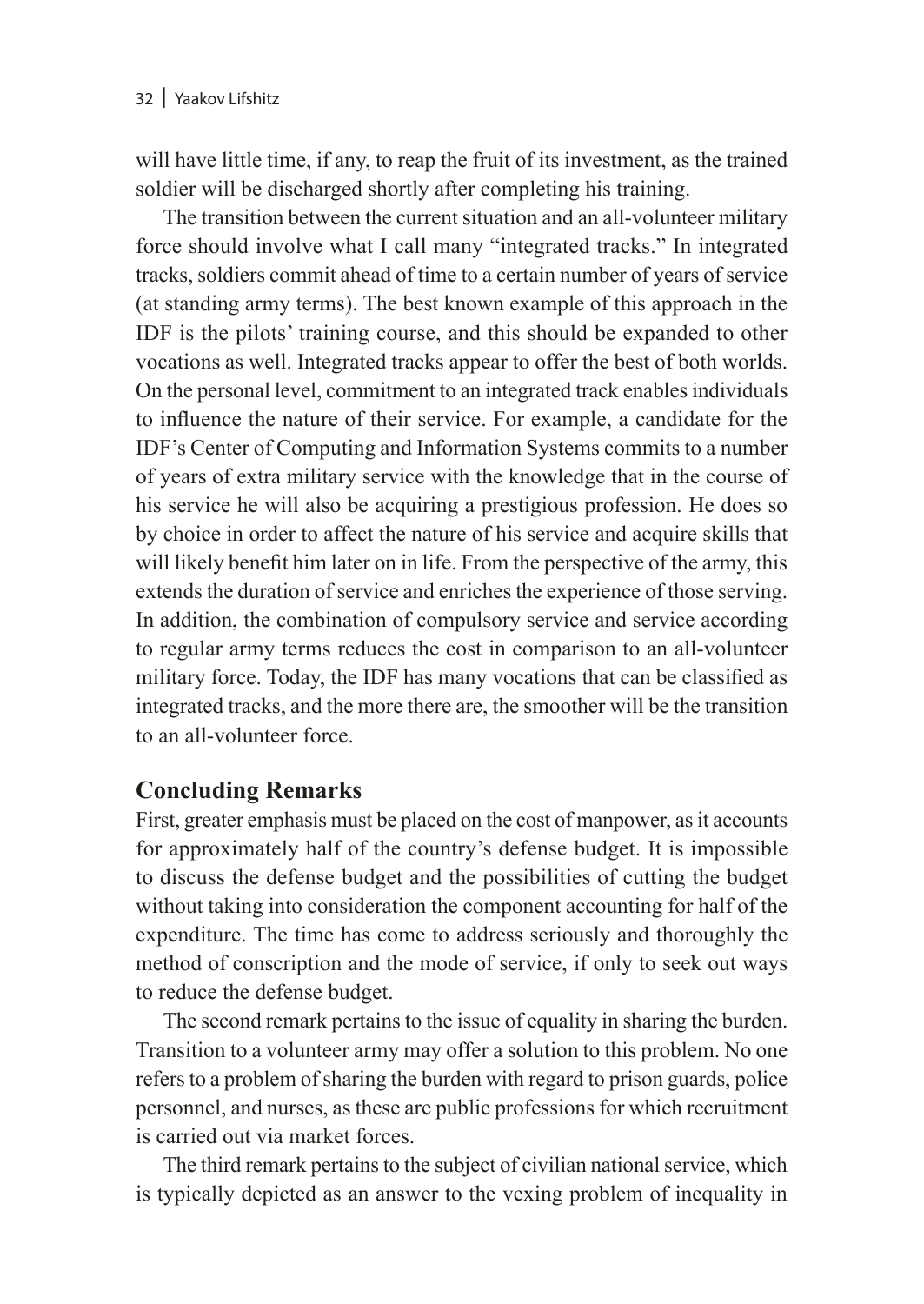sharing the burden. However, civilian service is an issue requiring a separate discussion in its own right.

In conclusion, military service in Israel suffers from an element of distortion, and using civilian service as a means of solving the problem of inequality in sharing of the burden is only likely to result in further distortion. In addition, we must remain mindful of the fact that civilian service may be detrimental to workers with low income and little education. Today, there are approximately 14,000 people taking part in civilian service in Israel, but if the program begins to accept entire age groups, the expanded scope of the program will cause injury to an entire strata of the population that is currently already living at or under the poverty line.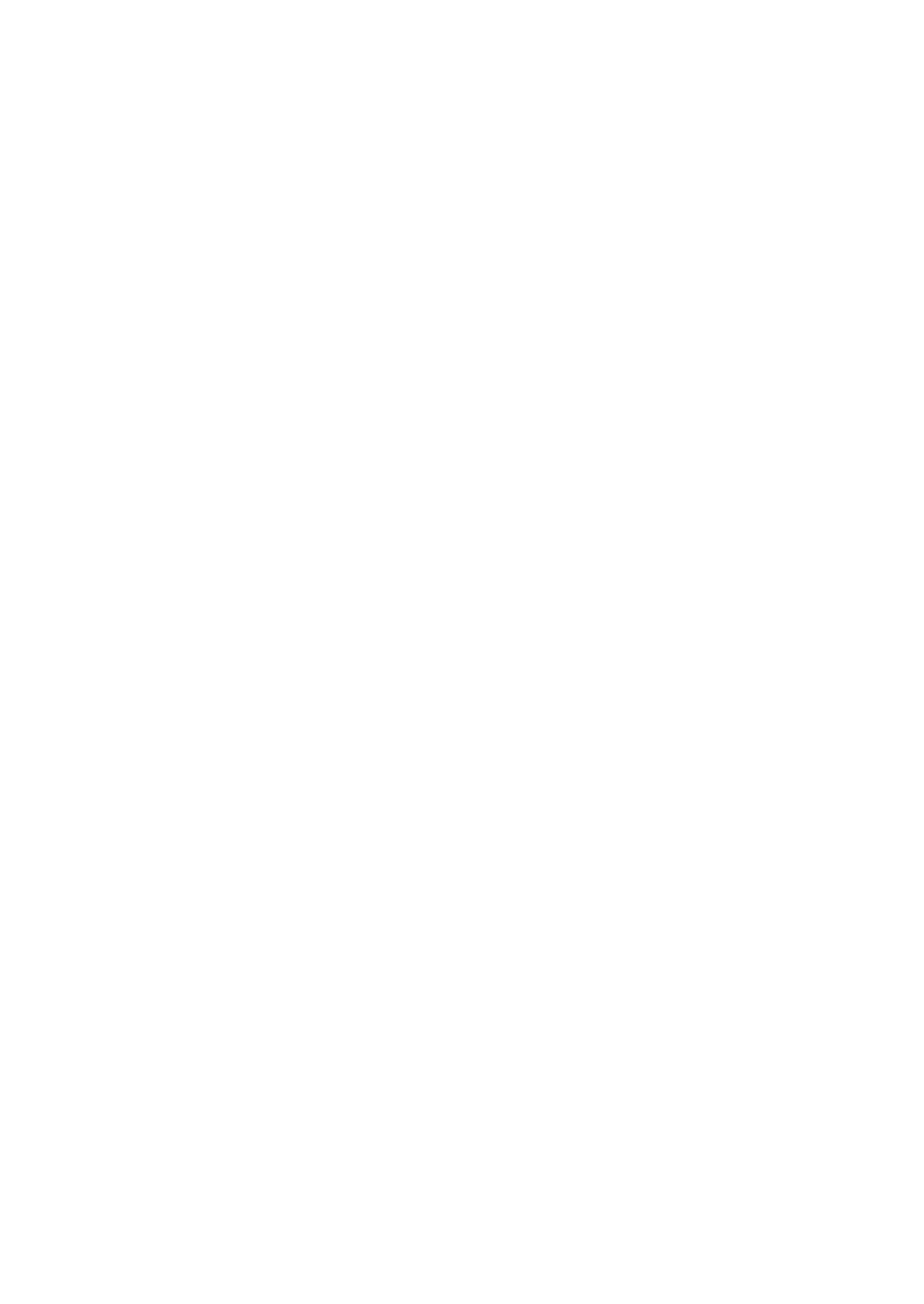# **"The People's Army," Put to the Test**

# Dov Tamari

In an interview on the present and future path of the IDF, then-IDF Chief of General Staff Benny Gantz remarked that the public displays no empathy toward those who have lost their jobs in the military and that within the IDF, people are truly troubled by the hostile attitude of the public. This observation is reflective of the social reality. The point of departure of this article is that since its inception, just as it has been a military defensive force at the service of the Israeli state and government, the IDF has also always been a social organization. Whereas most consider the IDF in light of its ability to engage in combat in wartime, this article considers it from a strictly social angle based on the premise that, as long as it remains a "people's army," it will also be a social entity.

# **Is the IDF Still a People's Army?**

The time has come for us to pose questions that have hitherto not been generally asked:

- a. What is the people's army in Israel? Is there any truth to this notion, or is it merely an old, empty slogan?
- b. What is the meaning of the concept of the people's army? Is it a universal concept or is it unique to Israel?
- c. What is the social significance of the IDF as a people's army, and what is its social purpose?
- d. Is the people's army also based on a volunteering spirit?
- e. Has the model of the Israeli people's army eroded and been fractured over the years?
- f. And finally, is there an alternative military model that is perhaps better suited for Israel?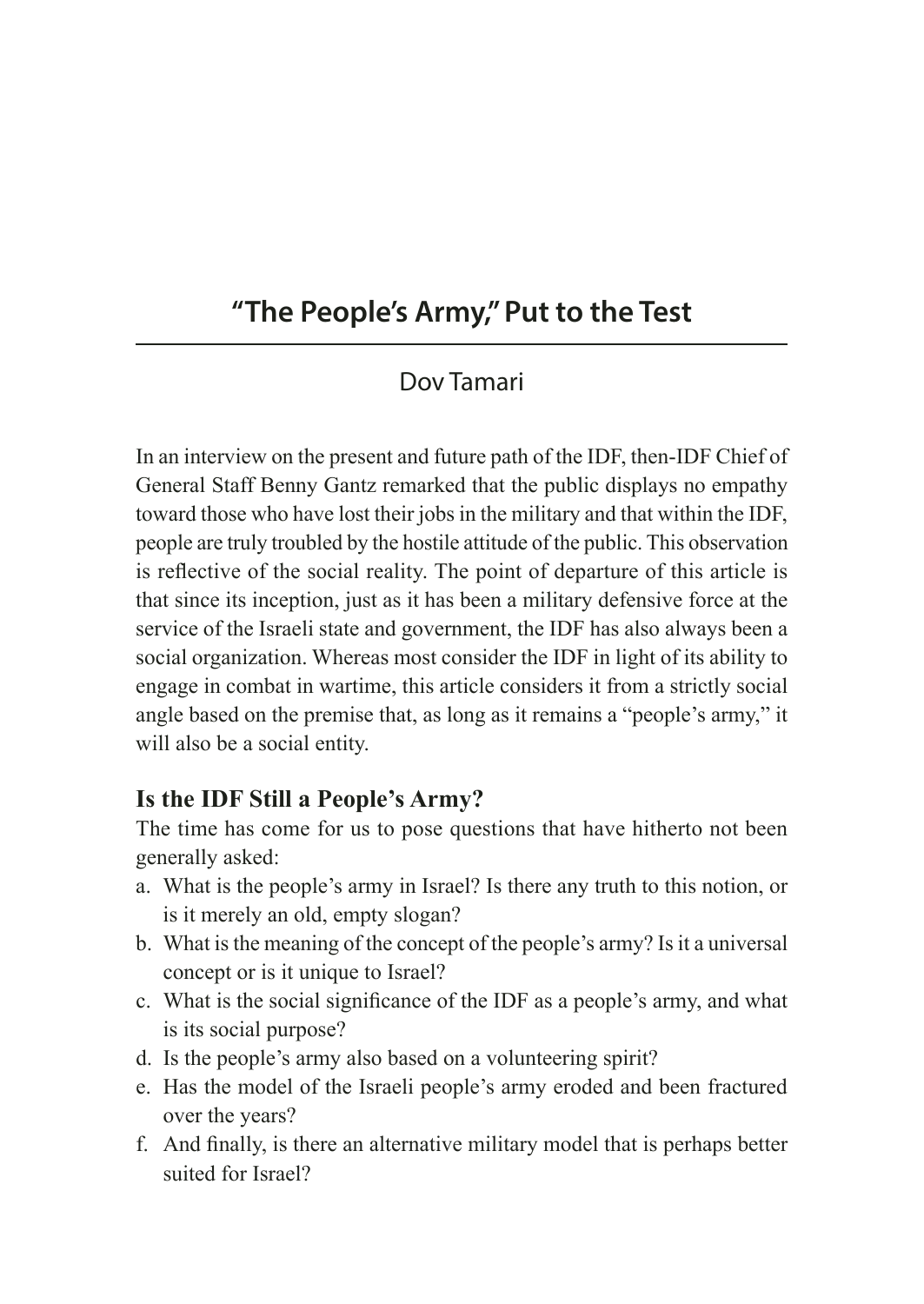It is important to clarify these and other questions, as what was understood and accepted in the past may no longer suit reality and the changes over time. Every Israeli who is aware of the environment in which he or she lives is familiar with the concept of the people's army, or, to be more precise, the notion that "the IDF is the people's army." However, the term "people's army" has no universal definition, as every state and society interprets reality and its particular security needs in its own subjective way and, on this basis, determines the purpose, structure, and organization of its army accordingly.

The origins of the concept "people's army" reach back to the French Revolution when revolutionary France was fighting the empires and kingdoms of Europe. Until that point, armies had been the "armies of emperors and kings" and typically consisted of tens of thousands of men, usually 50,000 or 60,000, and in any event not more than 100,000. They were armies of hired mercenaries paid by absolutist rulers. In 1793, Lazare Nicolas Marguerite, the Count of Carnot and the French minister of the revolutionary regime, issued a law that obligated all French citizens, in accordance with their age, to serve in the army and to provide military service and financial resources. This included the participation of women and children to provide practical and moral support for the military.

Most senior military officers in the armies of Europe during the period preceding the French Revolution were appointed based on family pedigree and their membership in the upper class and the nobility, and not necessarily as a result of skill and ability. The French revolutionary army advanced junior officers from lower ranks to the rank of general and even marshal. In this context, the concept of "general conscription" emerged, and during the nineteenth century, came to characterize the armies of Europe and the United States. The process peaked during the world wars of the twentieth century, in which tens of millions of soldiers were conscripted and fought in the armies of the participating countries.

The people's army, therefore, is characterized by general conscription; the mobilization of the state's resources for the war effort; a regular army (compulsory and standing forces), whose size is determined by a state's economic resources and foreign and domestic policy; and the mass needed for a total war constituted of conscripted reserve soldiers. General conscription had the profound social effect of turning the civilian into a military subject who may end up sacrificing his life in battle. In return, he demanded and received civil rights he had not enjoyed in the past. General conscription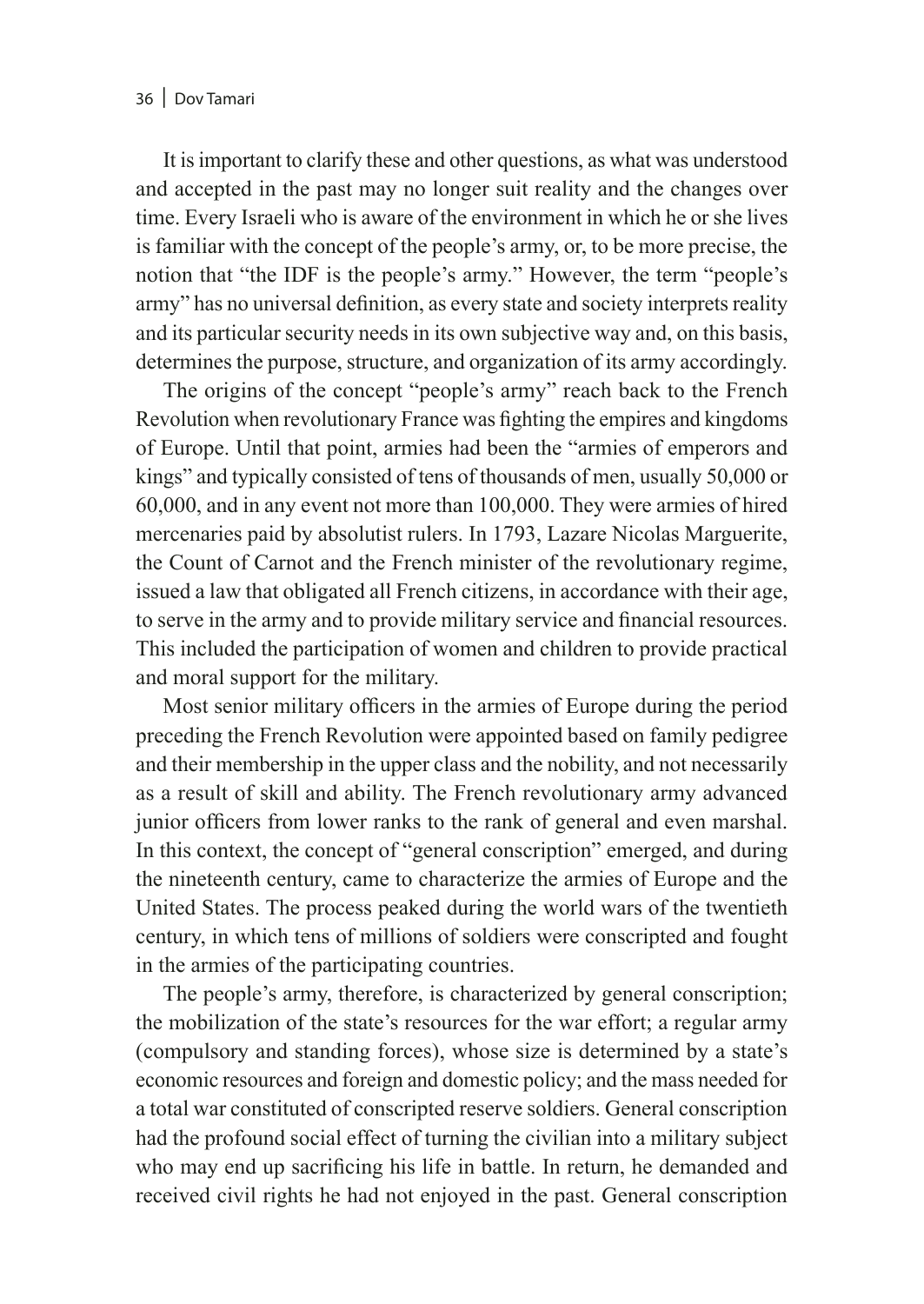is what produced the modern reserves model. As a large standing army constitutes an untenable economic and social burden, the reserve army model emerged as a necessary compromise between security needs and the economic and social burdens they created. Standing in contrast to the notion of the people's army is the model of the professional volunteer army maintained by many countries around the world, representing a modern return of sorts to the "armies of monarchs" of the eighteenth century.

The meaning and significance of the concept of the people's army were already known to the leadership of the Haganah during the hostilities of 1936-1939. Among the Haganah's commanders were theoreticians who discussed and published articles on the subject of the people's army (Elimelech Zelikowich and Yehoshua Globerman). The Haganah's security committee engaged in serious systematic discussion of the Jewish people's army to be established when the Jewish state would be established in the Land of Israel. Between 1939 and 1941 the Haganah began establishing a regular army – the *Palmah* (Hebrew acronym for "strike forces"), and a reserve army – the *Khish* (acronym for "field corps") and the *Khim* (acronym for "guard corps"). These three organizations constituted the foundation for the IDF during Israel's War of Independence.

As the British Mandate over Palestine – and not the Jewish *yishuv* – was the sovereign in the country at the time, these organizations were based on volunteerism and binding social motivation. The social motivation for military service did not disappear after the War of Independence, and the institutionalization of compulsory military service reflects the fact that an army cannot exist and fight based on law alone.

The War of Independence established and shaped the character of the State of Israel. Immediately following the war, militarization was imposed on Israeli society by means of the most comprehensive compulsory conscription law for men and women implemented by any of the world's democratic countries. There is no cause for alarm regarding use of the word "militarization," which Uri Ben-Eliezer defines as a cultural phenomenon indicating the existence, and sometimes also the imposition, of a concept of reality whereby war, or organized violence, is a correct and fitting solution to political problems. Israel's wars, and the conditions in which the State of Israel was shaped, have required total mobilization of its human and material resources. The quality of the IDF stemmed first and foremost from this total mobilization, which incorporated the full range of possible Israeli qualities. The total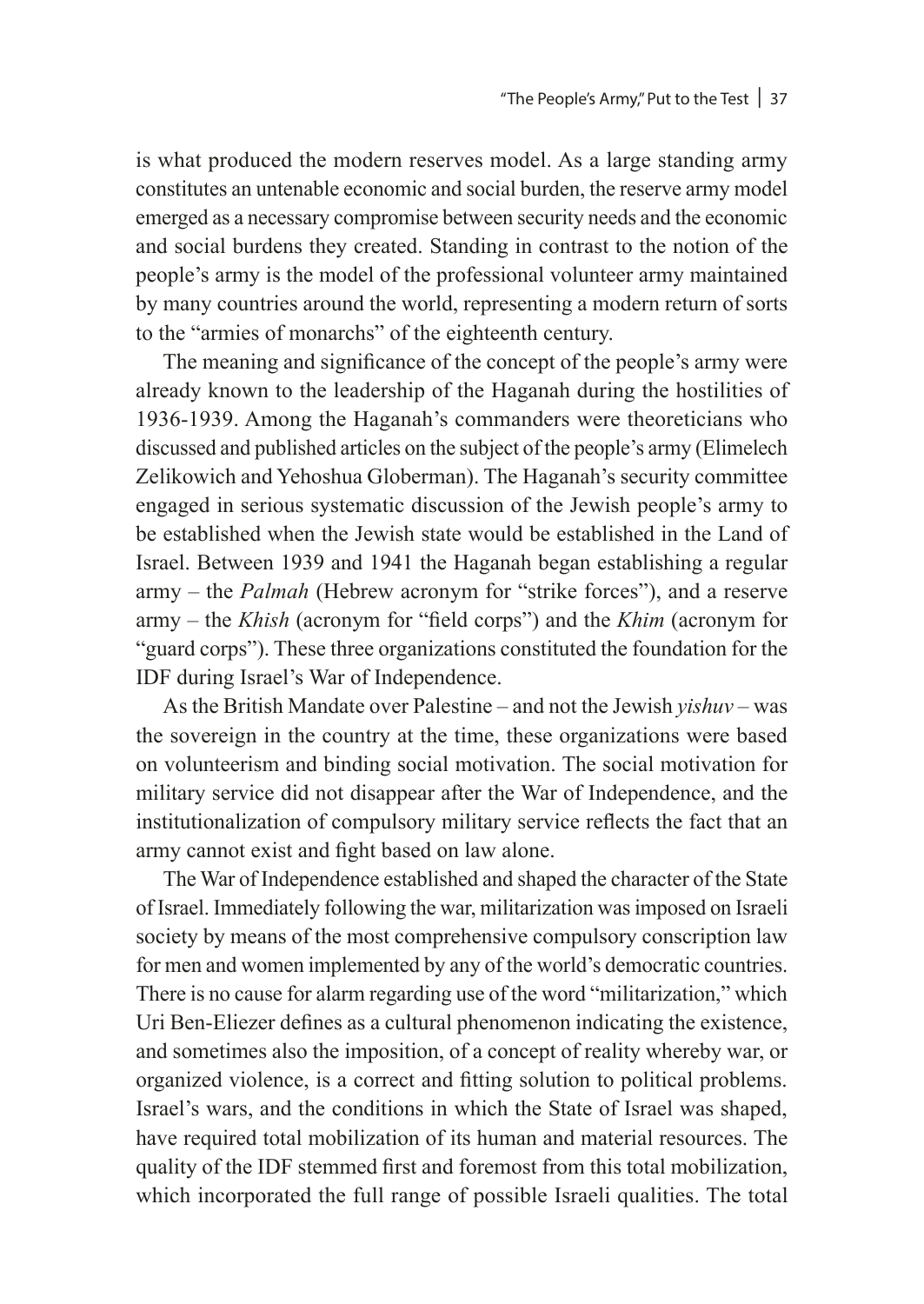quantitative mobilization of the resources and effective military organization doubled the army's ability based on the possible potential. In structure too, the IDF aspired to totality in light of the power relations between Israel and its neighbors, which appeared inferior. The totality of the issue of Israeli national security was based on broad consensus and the absence of almost any dissent.

The 1950s and the 1960s until the Six Day War were characterized by a sense of concrete existential danger. The country was under siege; personal and general security was not perceived as assured; and it appeared that wars would break out every few years, by surprise as well. In this context, general mobilization became a national standard. Compulsory service and reserve duty were accepted as self-evident and as needing no justification. The wars themselves, and the military actions that took place between them, were perceived as actions that Israel had no choice but to take, although some were clearly operations and wars of choice. During this period, the IDF was considered to be the most successful organization in Israel according to a number of parameters, including its relative success in its wars and military campaigns and its actions between wars. The IDF facilitated integration and unity within Israeli society through compulsory and reserve service, especially in the 1950s, which witnessed a major wave of Jewish immigration to the country on the one hand, and an unstable security reality on the other hand. The battle became a national symbol and value, and war emerged as the chief idea shaping Israeli society. This fact was visible on all levels, and in all aspects, of the country's way of life: the economy, national planning, building, literature, poetry, music, and reserve and military service. War became a force that shaped Israel's consciousness. The army stood at the center of the Israeli experience, and the prevalent military ethos was the civilian's obligation to the state. In this way, Israeli society anticipated President Kennedy's call to "ask not what your country can do for you" but "what you can do for your country." The consensus regarding national security that existed in Israel from the 1950s until after the Six Day War rested more on social conventions than on political agreements, to the point that the IDF was transformed from a means to Israel's existence into a value in itself. One manifestation of this change is the concept of "values of warfare," which is used widely in the IDF and which in truth is paradoxical, as all people and communities choose different values in this context. In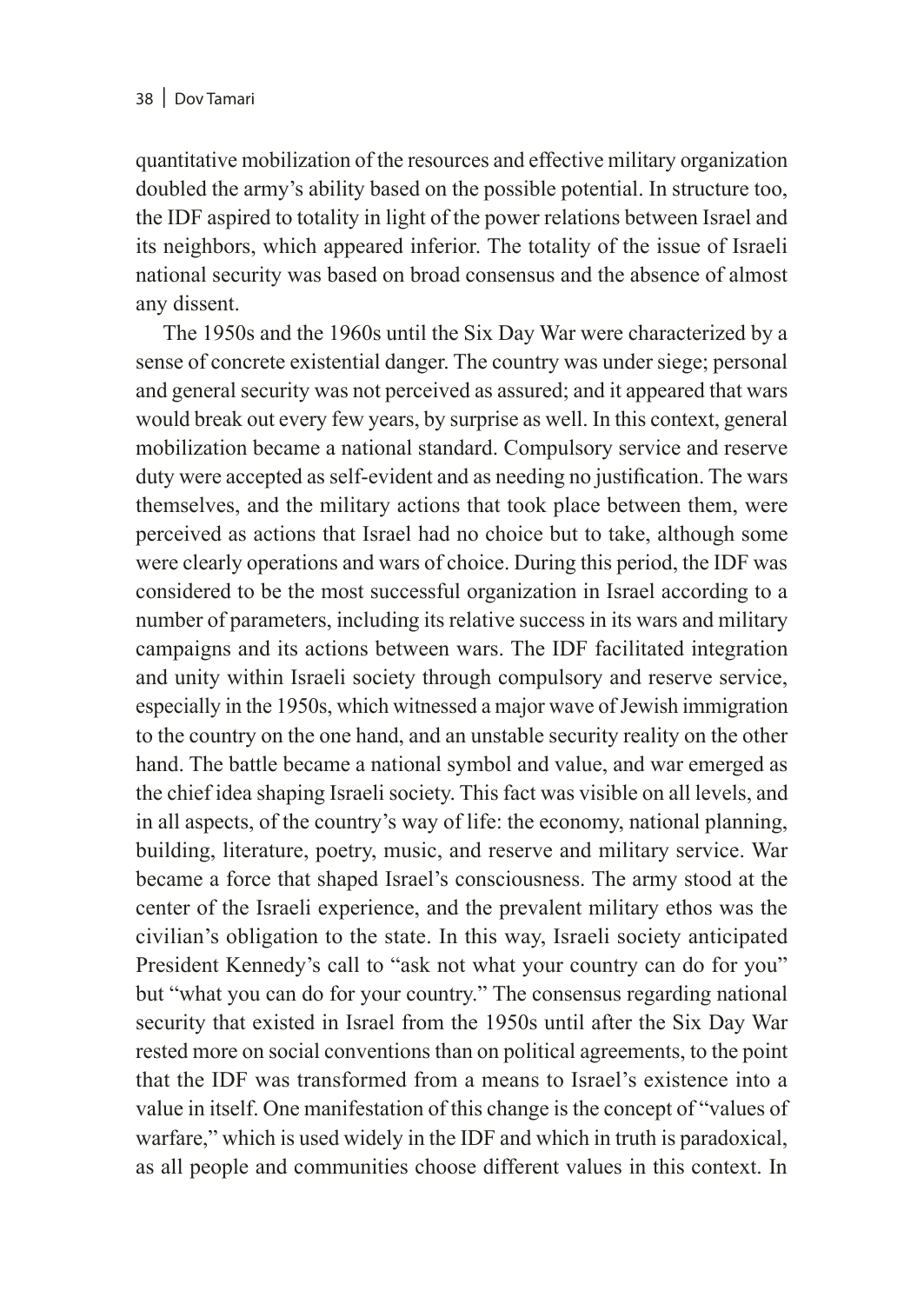democratic countries values are not imposed, and a more accurate definition would be "military norms of warfare" that are binding on all.

The major change began after the Six Day War, but was not evident at the outset. Gradually, however, and up to the present, a profound change has occurred in the IDF's political and social positioning in Israeli society. The sense of siege and existential danger that was once characteristic of the Israeli public has subsided. Instead of war aimed at defense and maintaining the status quo, the IDF's aim has changed to that of holding the territories that were conquered in 1967 and, by so doing, to forever change the territorial formation of the State of Israel. In addition, as a result of the Yom Kippur War, the Lebanon wars, and the intifadas, Israel's sense of military superiority has been weakened. Israeli society observed that not all wars are successful, military supremacy is not assured, and that quite surprisingly, a major war with no resolution can actually give rise to reasonable security arrangements, as reflected in Israel's peace treaties with two Arab countries, and a coming to terms with the existence of Israel by part of the Arab world. This reduced the constant fear of war, although the "existential threat" continues to serve as a political and social tool of government control that, in recent years, has even intensified.

The same period witnessed an initially subversive and later overt stream of massive Jewish settlement in the heart of the Palestinian population, which was aimed at preventing a political resolution based on future territorial concessions. After the Six Day War, it was the IDF that led the process of Jewish settlement in the territories occupied during the war. It did so at first in the form of Nahal "outposts" in the Jordan Valley, the Golan Heights, the Gaza Strip, and the Sinai Peninsula (of 59 Nahal outposts, four were within the Green Line), initially in defense of the settlements in these areas, and later as an operational arm of the policy of displacing Palestinians in favor of Jewish settlement. This stabilized and reinforced the settlement enterprise and transformed the military frontier across the 1967 borders into territory linked to the State of Israel in all ways and walks of life.

After the Yom Kippur War, the IDF no longer defined for itself the purpose and the goals of expansion and Jewish settlement in the surrounding areas by means of military force. It now operated under the motto of "defending all Israelis, wherever they live," and was operated and regulated by Israeli governments that had not yet decided the future of the occupied territories, but that nonetheless conducted an active settlement policy and at the same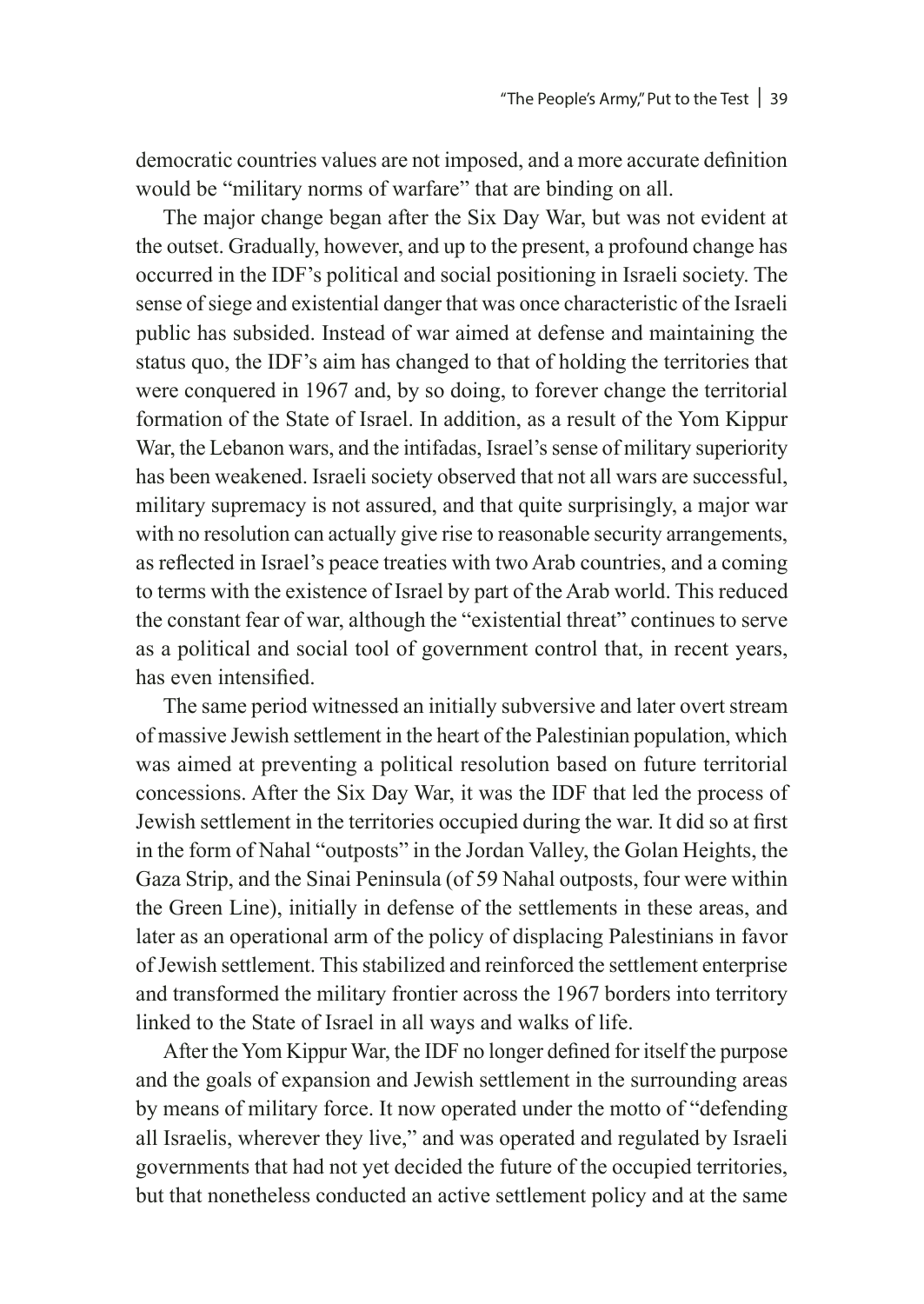time stripped the IDF of its national and constitutional role as the bearer of sovereignty in the territories. The truth of the matter is that the IDF has served as the primary government tool for providing land for the settlements. In the Gaza Strip in the past, and in Judea and Samaria today, extreme interactions between Israelis and Palestinians in which the IDF is involved, and sometimes dictates, have become the norm.

These disagreements have undermined the consensus previously enjoyed by the IDF within Israeli society. The far left rejects the need for a large army in Israel and its excessive influence on society and foreign and security policy, especially in the context of IDF operations in the territories. The far right demands that commanders and soldiers adopt an ethical position consistent with its own with regard to the Palestinians and the future of the territories, and when this runs counter to the obligation of military service and military discipline, it calls on them to disregard the authority of their orders and refrain from following them.

Israeli society is internally divided between right and left, wealthy and non-wealthy, the Jewish majority and the deprived non-Jewish minority, secular Jews and ultra-Orthodox Jews, and along other lines, be they of principle or not. Two issues top the agenda of today's deeply divided and non-compromising Israeli society. The first is the future of Judea and Samaria and the establishment or negation of a Palestinian state. The second is the disagreement between secular and religious Israeli citizens who accept communal and personal responsibility for earning a livelihood and supporting themselves and for standard civil rights and duties, including military service, on the one hand, and ultra-Orthodox Jews who are unwilling to serve in the army under any circumstances, on the other hand. These two disputes have thrown the IDF unwittingly into the heart of the dispute.

Israel's economic strengthening and cultural connection with Europe and the United States gradually brought the "fighting nation and society" to make way for a Western style "consumer society." Such societies tend to reject militarism as a way of life. The Western welfare state needs financial resources that have, and continue to be, tied down in the country's defense budget, as reflected in its size in comparison to the budgets of the other government ministries and the needs of civilian society.

All of this reflects the many cracks in the current accepted social arrangement in Israel. From a national perspective, the concept of "society" once also constituted the framework of the term "nation." These terms, however, are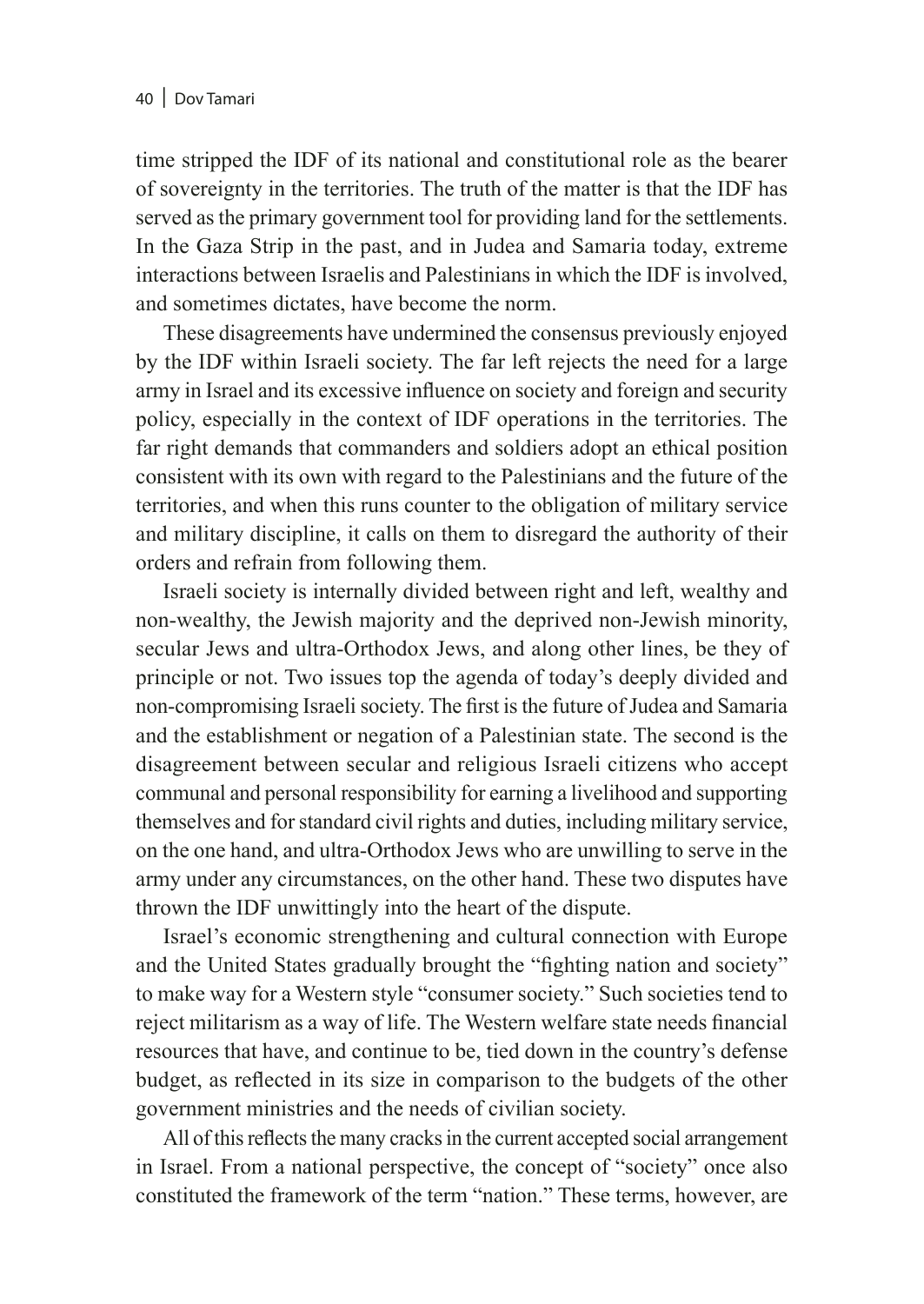no longer synonymous. Inside Israel there are a number of sectors separated by differences that outweigh what they have in common. To be sure, this is not only true of Israel but is rather a universal phenomenon. In contrast to the mythological nationalism that was built on nation-based categories and concepts, we now bear witness to individual, isolated societies that are not connected by nationhood. Around the world, the separation between continents, cultures, and nations is disappearing, and the concepts in use are no longer suited to a reality in which borders are dissolving. Societies take shape on an economic basis, and national homogeneity is fractured by social concepts of a new kind.

For decades, the IDF has attempted to remain outside the manifest political and social debates based on the premise that it concerns itself only with issues directly related to security. As a result, the IDF has moved away from the social purpose that at its outset constituted an integral component and was part of the Israeli logic of the people's army. Today, it deals only with direct security. As the IDF is responsible for defining not only the threats, the needs, and its own purpose but also its budget, its sources of manpower, and the other civilian resources it requires, it plays a dominant role in Israel in every realm of life imaginable. This strict adherence to direct physical security has led the IDF to surrender its role as a people's army with a social purpose. However, as a result of the issue of control in the territories and control of the Palestinians, the IDF has not succeeded in remaining outside the political divisions, despite its more limited view of its role and its task as a people's army. At the same time, however, it experienced the onset of stagnation that is characteristic of large, cumbersome organizations lacking experience with extreme phenomena and massive failures, and it is currently difficult to identify efforts within its ranks to function as a social organization. What was self-evident in this context in the 1950s is no longer applicable today. The IDF's requests from the state, as expressed in the sentence "that is what the IDF needs," are missing their social dimension – what can and should the IDF contribute to Israeli society.

In this reality, several questions should be asked, such as: What should be the underlying notion shaping Israeli society? And, in this context, what should be the underlying notion shaping the Israeli army? Should it focus solely on maintaining security and developing military capabilities? Or, alternatively, should the IDF seek new proactive ideas so as to function in social realms as a people's army? What should be the purpose of the IDF's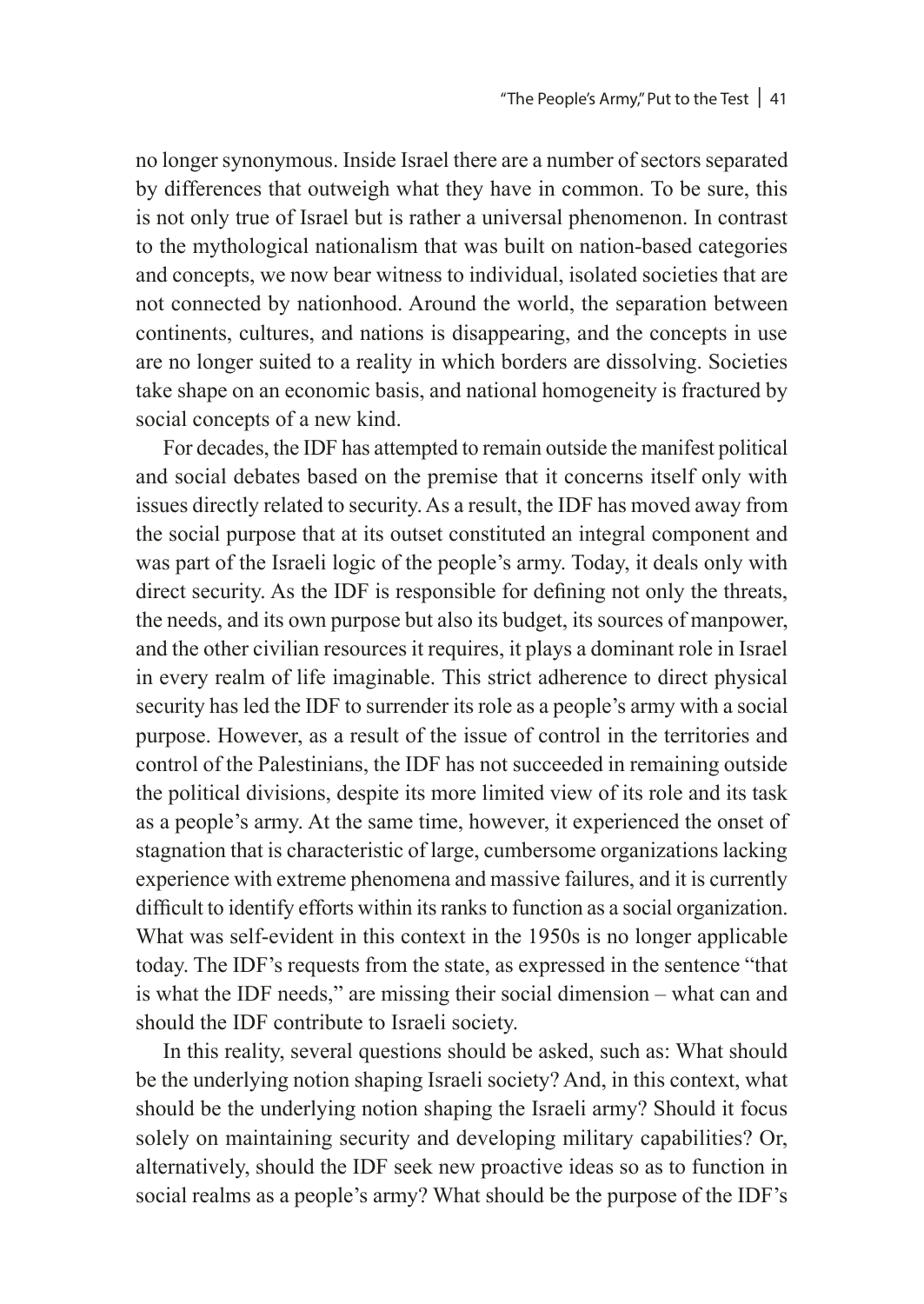#### 42 | Dov Tamari

social influence in Israeli society? Below are a few examples of deficiencies in the IDF's performance in the social realm.

- a. The IDF is responsible for safeguarding the country's borders. Had it wanted, it could have, from the outset, prevented the mass infiltration of thousands of people seeking jobs that arrived in the country in recent years, and not waited for the fence to be erected. The result is a social problem that the government has no realistic chances of solving. Were we unaware of what was happening on a social level in Europe, which is flooded by migrant laborers from Africa? In this context, the IDF displayed indifference and limited its actions to transporting the infiltrators to the bus station in Beer Sheva.
- b. With regard to the social justice protests of 2011 and their linkage to the IDF and the defense budget, the IDF should have already started cutting its budget at the time and should not have waited for a confrontation with the government.
- c. Another relevant issue is the IDF's intentional long term neglect of compulsory service for women. According to data published by the IDF on the conscription of women, approximately 43 percent of all Israeli female teenagers who are subject to conscription are not conscripted, and approximately 35 percent of those who evade service do so as a result of declaring a religious lifestyle. The army contends that a significant portion of girls lie to the IDF in order to evade conscription. In the media, synagogues, and the IDF, discussion of the matter focuses on the service of women in combat positions and administrative and command positions that were once the domain of men. Although this issue is worthy of discussion in its own right, and much has been done to advance the cause, the original idea of women serving in the IDF was not necessarily functional equality between the genders. The female soldier was also the mother of future soldiers: "I served in the army, and so will my son and daughter." Female service, therefore, bore a social message, and not only a functional one.
- d. Another relevant issue is the IDF's role in states of emergency on the civilian front. The Home Front Command is no less effective than any of the territorial commands, but the IDF has not fought for binding legislation to enable it to penetrate the space of the local municipalities in order to obligate them to make the necessary preparations for crisis situations and natural and human-made disasters through the massive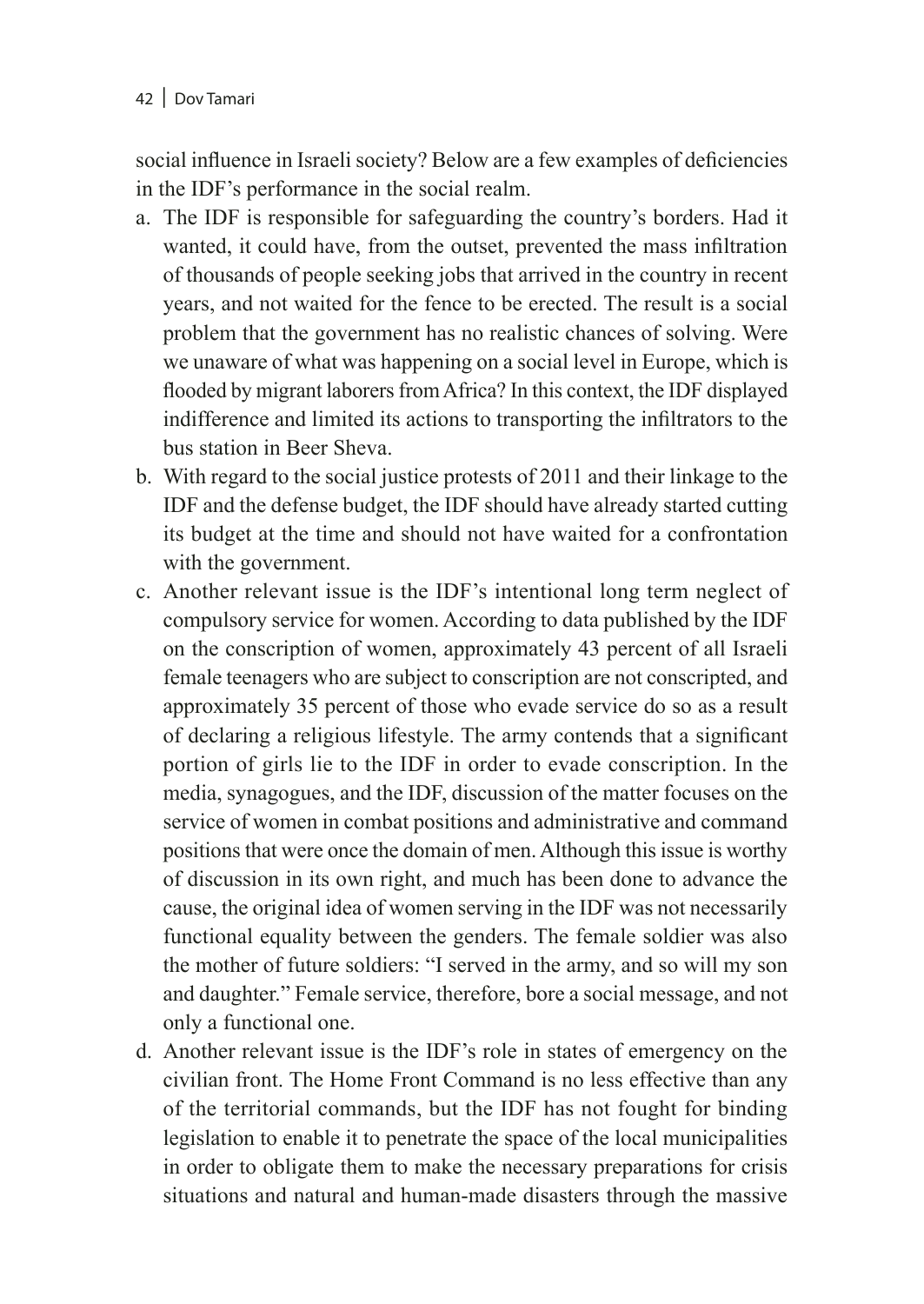preparation of the civilian environment for active defense. In the past, the IDF set up and was responsible for a local area defense system ("*hagana merhavit*") in frontier areas. This entity was not particularly successful from a military standpoint, but it had significant irreplaceable value for the new settlements on a social level and from the perspective of morale. Today, in an age of rockets and missiles, the frontier encompasses every location and every settlement in Israel.

- e. The IDF should also have reduced the conflicts regarding social issues in Judea and Samaria, such as Jewish "price tag" attacks, settlers' uprooting of olive trees, and the hooliganism waged by part of the settler population. The IDF's forgiving approach, to the point of inaction on these issues, resulted in seepage of the "price tag" campaign across the Green Line and into Israel proper.
- f. In contrast to these issues, the positive case of Israel's disengagement from the Gaza Strip demonstrated the extent to which the IDF can play an effective role in preventing a violent social rupture in Israel. The manner in which the IDF carried out the evacuation should serve as a guiding light on how to operate with a sense of social-military mission.

The IDF must take on and promote national civilian service as an alternative to military service. If there is no need in the army for all members of a compulsory conscription cycle – men and women, secular and religious alike – civilian service should be developed as of equal value to military service, and the importance of civilian service for the general good should be instilled as a component of the development of a civilian ethos and social solidarity among maturing teens. The IDF can ease the burden on the community by providing inexpensive services that represent budgetary savings given the low cost of national/civilian service as opposed to the salary of an employee and, in the process, facilitate the initial employment of a young Israeli who did not serve in the IDF. Israeli governments have evaded their task of leading and managing civilian service. In practice, national/civilian service in Israel is not administered by the state but rather by seven non-profit organizations authorized by the Prime Minister's Office. As of January 2012, the teens subject to conscription participating in the national service program, serving as volunteers and not on a mandatory basis, included 3,885 ultra-Orthodox Jews and 2,399 Arabs. The number of individuals subject to military conscription who are not serving in the IDF is ten times higher.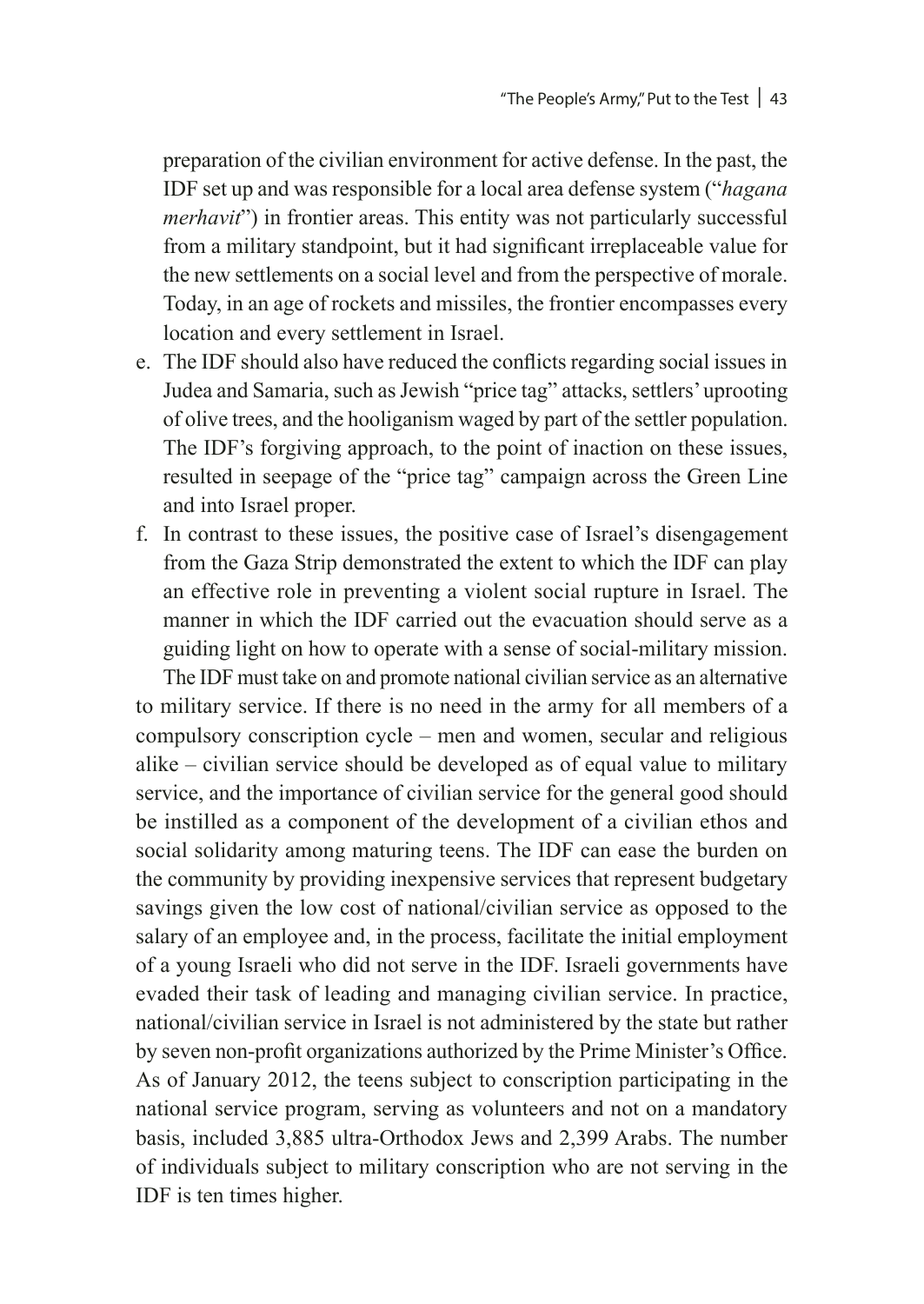IDF officers responded to these arguments with a description of the highly positive manner in which the IDF deals with its conscripted soldiers, whether they lack a basic education or come from a difficult socioeconomic background. But while true and important, this is not the crux of the matter. There is no doubt that the IDF takes good care of its soldiers. However, the questions that must be asked include: What does the IDF represent for Israeli society in general, and what is the nature of the interaction between the Israeli military and Israel's civilian entities? What is the IDF's purpose and role in society as a people's army? And, does the IDF have a social mission that extends beyond taking care of its conscripts?

## **Is There an Alternative to the People's Army?**

An alternative to the general conscription-based model of the people's army, as manifested in a regular army and a reserve army, is the model of a "professional army of volunteers" currently implemented by many countries. Prominent features of this model include a relatively small armed force in comparison to the country's social and economic potential; army service as a way of life until a relatively advanced age, as opposed to relatively short compulsory service; high wages, in comparison to the remuneration offered in the civilian labor market; and a strict, coercive, and constrictive military regime over all members of the military.

A professional volunteer army cannot operate alone, and all armies that are based on a professional volunteer force also maintain a relatively large reserve contingent. For example, in the United States the number of all military reservists, including the National Guard forces of the individual states, accounts for approximately 47 percent of the country's armed forces. The different kinds of reserve forces, which were meant to supplement the armed forces in wartime, must maintain a level of training and readiness similar to those of the regular forces, which is a requirement that is met, at best, only partially. In this way, the model of the professional volunteer army does not negate the need for reserves on the one hand, and does not ensure their fitness for war on the other hand. The reserve forces of some armies are based on volunteers alone. Such a model requires large budgetary resources in order to make volunteering for service worthwhile. Another phenomenon that accompanies professional volunteer armies is the gap and the social distance between civilian society and the armed forces, as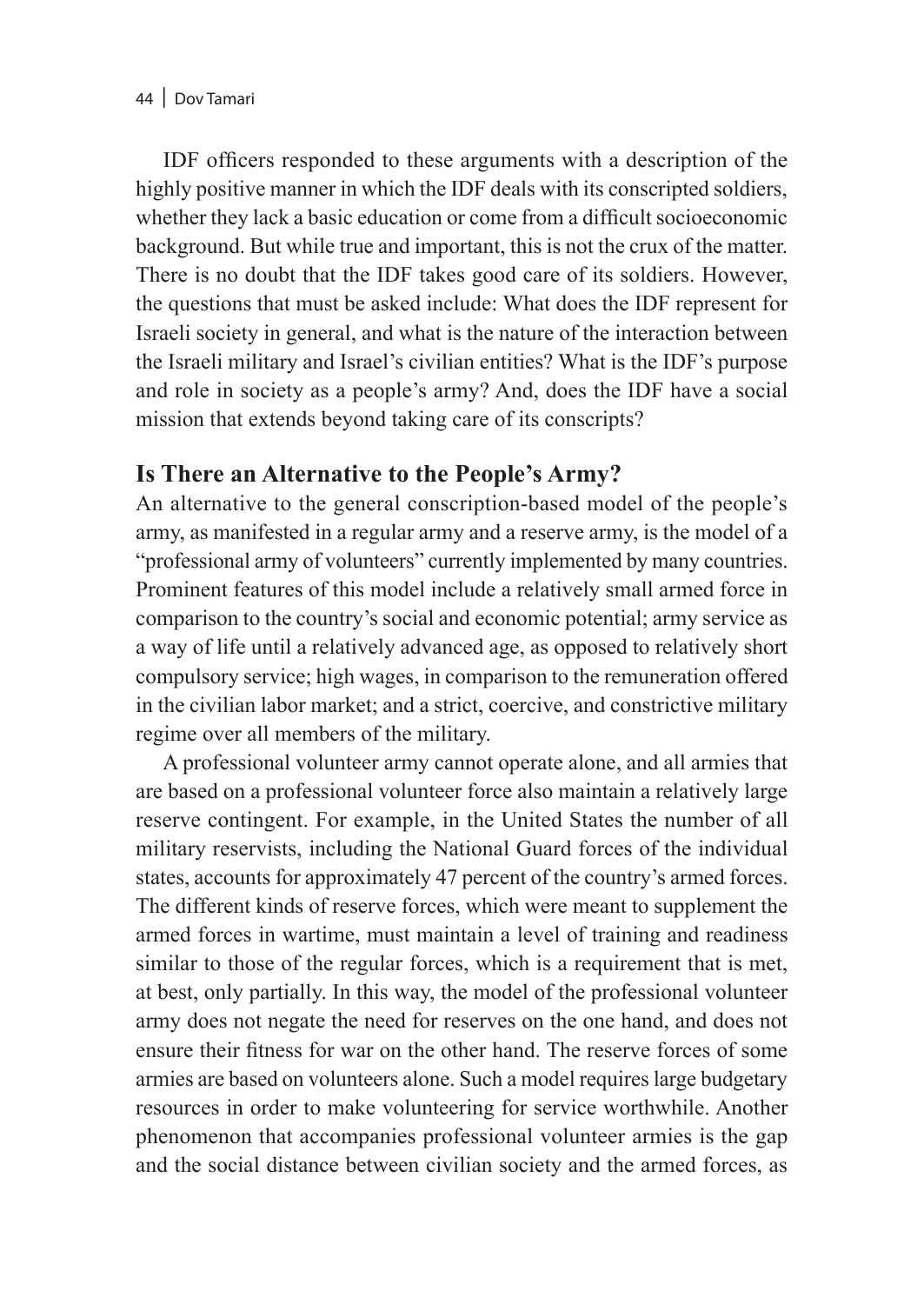reflected in the sentiment that soldiers "are willing to endanger themselves, and that's their problem."

Some economists argue in favor of a professional volunteer army and emphasize that its cost and efficiency are preferable to those of the customary people's army model. Yet even if the figures and analyses are correct, they do not relate to the social dimension. For its part, the Israeli reality precludes the transition to a professional volunteer army for the following reasons:

- a. According to the published data, the entire IDF, including all its branches and corps, consists of a total of 620,000 personnel in the standing army, compulsory service, and the reserves. Even if we assume a massive 15-20 percent reduction in ORBAT, which appears unlikely in the foreseeable future, it will still be necessary to pay the high salaries, social benefits, and pensions of more than 500,000 professional volunteers.
- b. A significant portion of IDF soldiers serve in positions that put them in harm's way. In a professional army, those who volunteer for such positions will need to be paid extremely high salaries, and this raises great doubt regarding the claim of savings for the defense budget. The more the Israeli economy grows and benefits the Israeli employee, the less worthwhile it will be to enlist for extended service in the standing army. Moreover, relatively young Israelis capable of many years of service in a professional volunteer army have long since abandoned the physical work that is characteristic of soldiers. The Israeli laborer, who once built the country, has been replaced by foreign workers from many countries.
- c. Combat positions, primarily on land, are difficult and tiring, particularly for the lower and middle ranks, and cannot be held for many years. The result is frequent turnover, every few years. It is impossible to require the tank driver or infantry soldier who has been discharged after 15-20 years of difficult compulsory service to serve in the reserves. As noted above, a professional volunteer army is supposed to replace compulsory service. However, no army has thus far succeeded in establishing its armed forces without the significant addition of reserve forces, and volunteer reservists represent an extremely expensive form of service.
- d. A typical career standing army soldier in the IDF usually finishes his service at a much younger age than the average civilian retires from the work force. As a result, an army pensioner looks for alternative employment to earn a living and maintain his lifestyle. There are no good reasons for a civilian to volunteer for military service as a tank driver or an infantry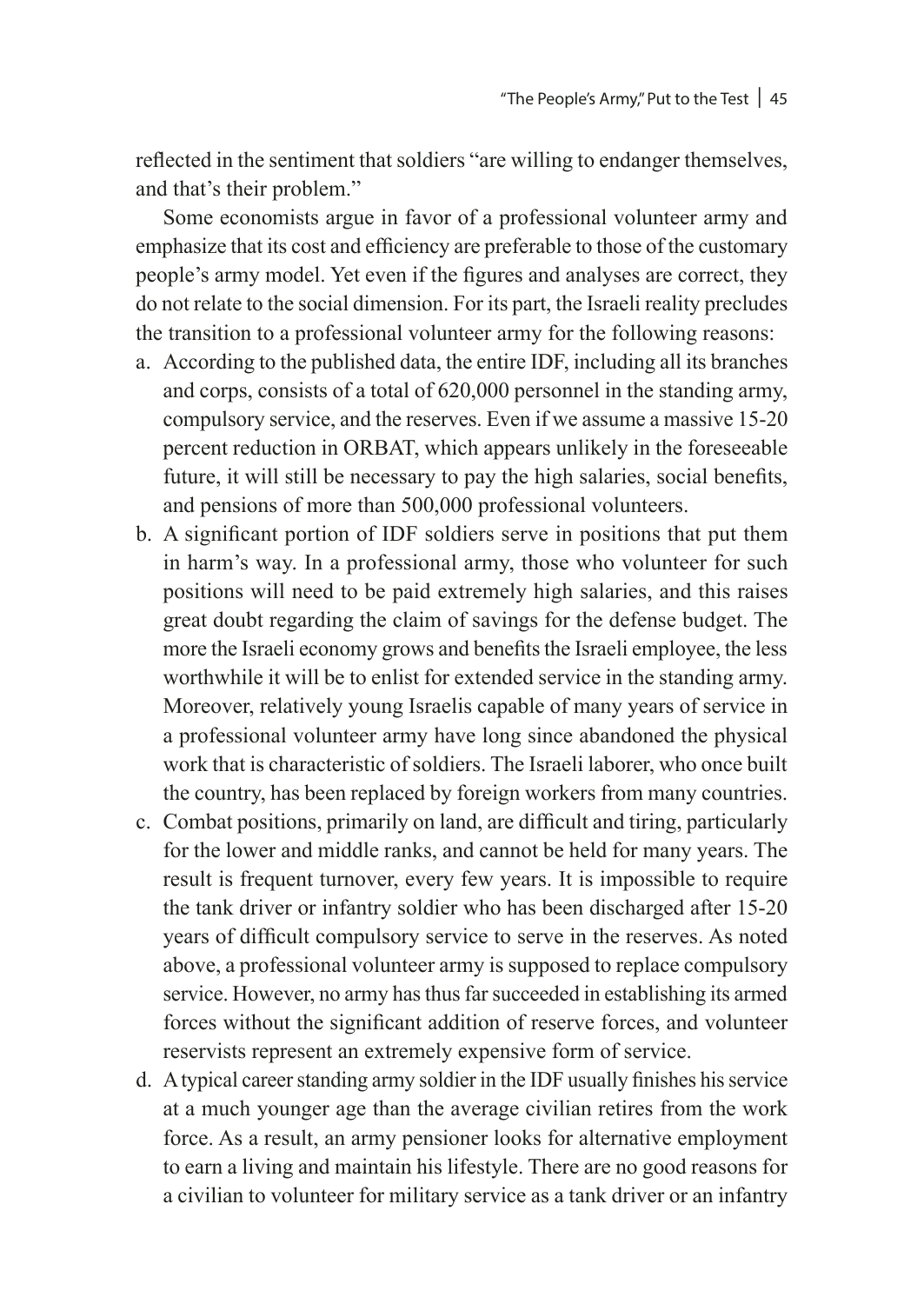soldier, and in so doing choose not to pursue a civilian profession for 15 or 20 years, and then enter the civilian workforce with nothing but disadvantages. As a result, the professional volunteer army model will not be practicable in Israel in the foreseeable future.

There does not appear to be a third model of military service, although there are secondary possibilities. One is selective conscription, which was implemented in the United States until the end of the Vietnam War. The reason for adopting such a system lies in the fact that there is still a need for compulsory conscription and reserve service, although the need for manpower is significantly less than the number of candidates for military service according to the law. The disadvantages include an infringement on the equality among citizens and a convenient basis for evasion. Another possibility, customary in Germany, entails giving the service candidate the option of military or civilian service, representing a model that is more social in essence than purely military. In practice, without intending to be so, the IDF is also based on selective service. Arab citizens of Israel are not called up for military service and are not obligated to engage in civilian service. Most ultra-Orthodox Jews enjoy the same situation, as do almost half of the country's women. In this way, all of Israel's social disadvantages are embodied in the Israeli model of selective service.

## **Does the Value of Volunteering for the IDF still Exist in the People's Army Model?**

Ostensibly, a professional volunteer army is based on the civilian's free desire and agreement to engage in extensive service for many years – or in other words, on volunteering. This is in contrast to an army of compulsory conscripted soldiers and reserves, which is based on binding legislation. Senior officers in the IDF praise the spirit of volunteerism for military service, particularly among its reserve soldiers. Instructional examples include the reserve soldiers who answered the call to mobilize for the Second Lebanon War and for Operations Cast Lead and Pillar of Defense. The rate of mobilization exceeded 100 percent and sometimes reached 120 percent among reserve soldiers who had already been released from active duty.

By the late 1930s, the Haganah leadership was already troubled by the issue of social volunteering for military service as, above all else, the organization was based on social motivation. Its members engaged in countless discussions regarding how to train a reserve army and maintain its fitness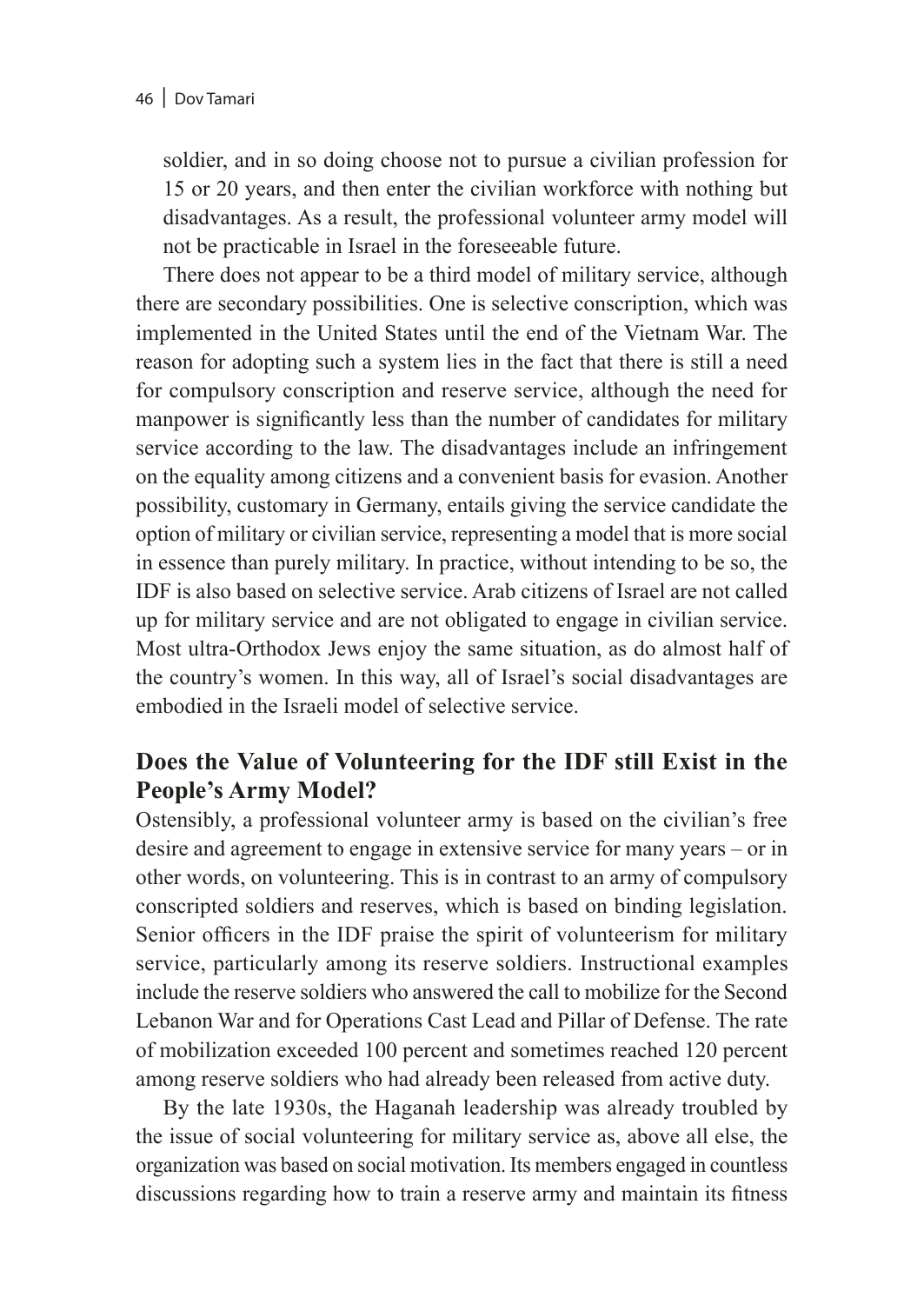over time; the role and value of volunteering as a force motivating civilians for multi-year service in a military framework; and whether legal obligation offered the exclusive mechanism for achieving this goal. In 1937, during discussions on planning the defense of the Jewish state, were one to be established, Haganah leader Eliyahu Golomb argued that the value of the sense of volunteerism among the people should not be exaggerated, and that the one way to educate the Jewish people for defense positions was through compulsory service. In late 1947, just before the outbreak of the War of Independence, senior Haganah commander Zvi Ayalon maintained that the solution to the anticipated situation was partial enlistment of the country's forces into security and defense roles, as is customary around the world in situations where a particular country fears the possibility of attack. According to his approach, experience had taught them that this was not realistic under the conditions of government prevalent at the time. Such action required volunteering, large sums of money, and discipline of the *yishuv* to follow instructions, whereas the past had shown that the *yishuv* would wake up only during the events themselves, and not before. Even then, there was an understanding that a willingness to be mobilized for war and for battle did not ensure the existence of a reserve army prior to or between wars.

The War of Independence was a difficult experience for the military leadership of the young state. The notion that "the entire country is the front, and the entire people is the army" was actualized neither rapidly nor at the necessary pace, because compulsory conscription was not declared in time and volunteering could not compensate for the deficiencies. This was the reason for the compulsory conscription following the War of Independence for a regular army dictated by the legislation and for obligatory reserve service under the law. Volunteering can be helpful in the event of belated awakening to meet a concrete threat but is not well suited for the ongoing maintenance of armed forces based partially or primarily on reserves.

## **The Challenge of Military Leadership**

What is the challenge facing the IDF as a people's army in the current reality? The original centrality of the IDF within the social experience that was characteristic of the first generation cannot be restored. Still, the IDF in its current form remains no less a social organization than a fighting military organization. The IDF can still survive as an accepted, agreed upon, and desired entity in Israeli society by virtue of its being a body that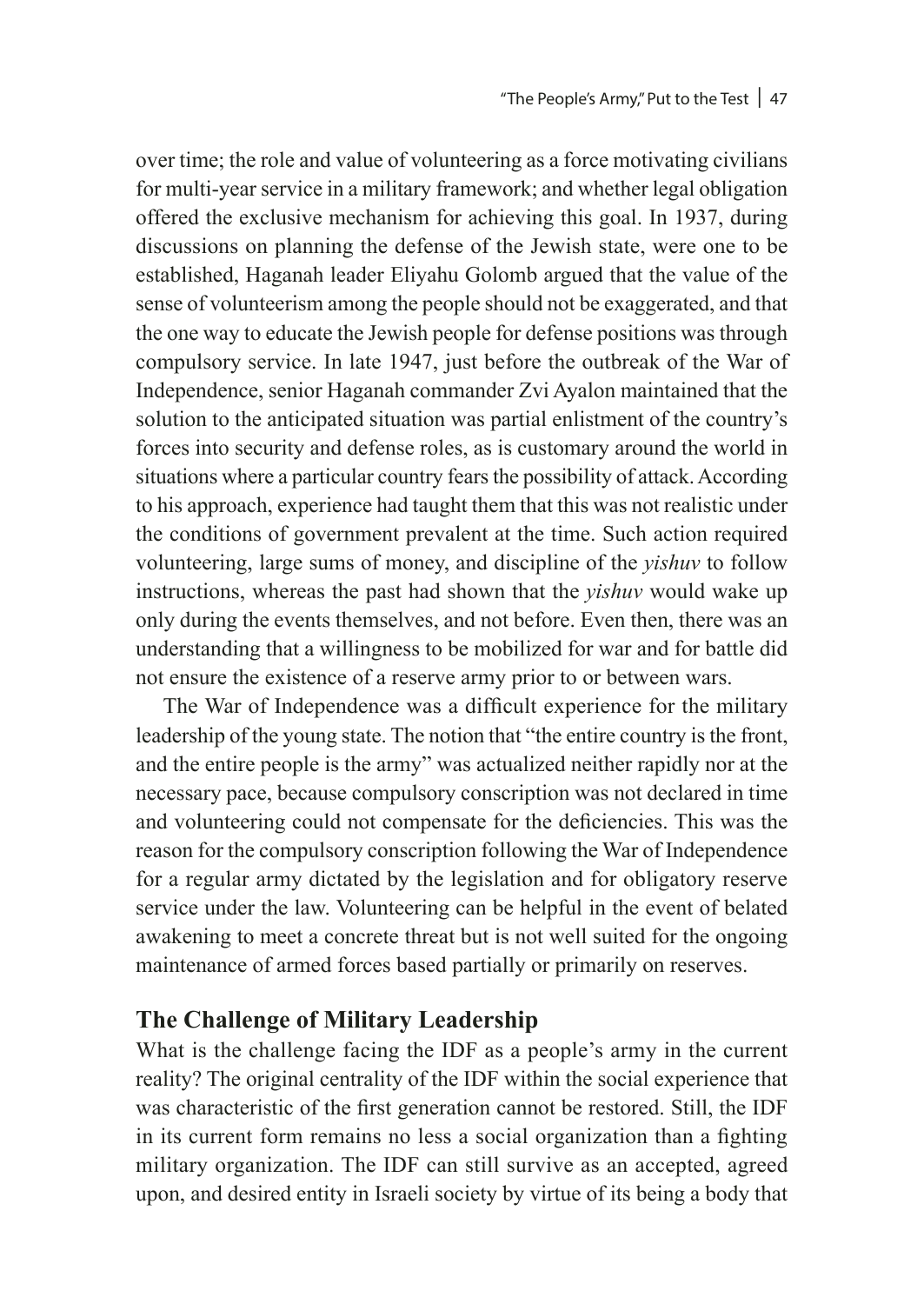contributes no less than it receives in the social realm, and no less than in the realm of direct security. The IDF and the General Staff need to think not in terms of what the IDF needs but rather what the IDF, as a people's army, can contribute to Israeli society. The army as a social organization must seek out roles reflecting a sense of social mission in all possible areas. The era of the people operating on behalf of the IDF may have reached an end; we now live in an age in which the IDF must operate on behalf of all sectors of Israeli society. Otherwise, the gap will continue to widen until it poses a threat to the people's army.

The Israeli government is not expected to do much for the IDF's status and role in Israeli society. Some statesmen and government ministries will erode the status of the IDF, whether in the context of budget battles or struggles over political power. This article has offered a number of examples of the lack of IDF success in this realm in recent years, including the infiltration of migrant laborers, the IDF's response to the social justice protests, the military service of women, the work of the Home Front Command, and the IDF's soft response to the "price tag" campaign. The commanders of the IDF would do well to learn from their own failures in these areas and derive the necessary lessons to ensure better performance in the future.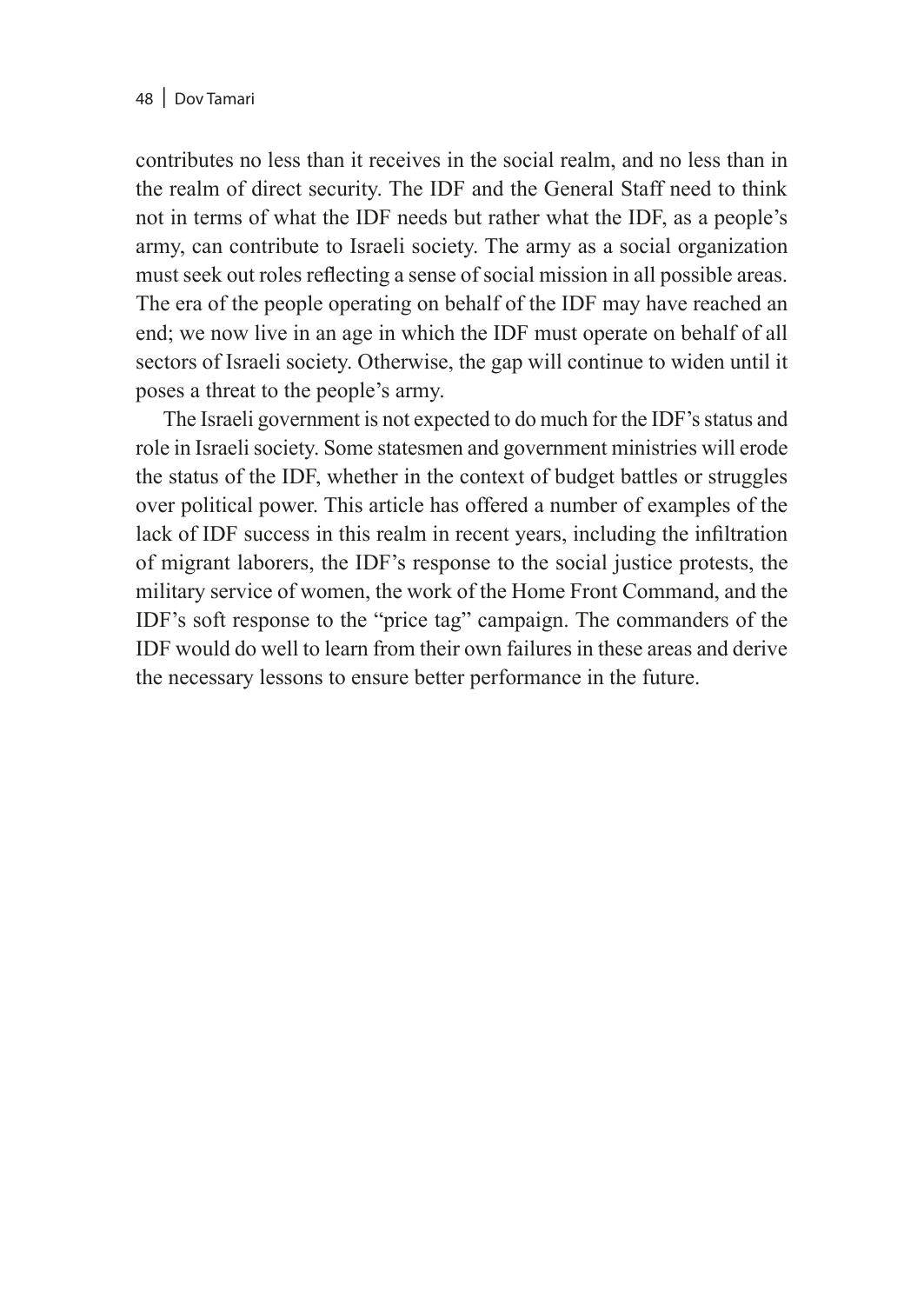# **Motivation Levels for IDF Enlistment over the Years**

### Reuven Gal

#### **General**

A distinction must be made at the outset between two central concepts, or categories, that despite their significant difference are often confused with one another. The first category is combat motivation, or the motivation to fight,<sup>1</sup> and refers to that which inspires the soldier to charge the enemy in the battlefield. This motivation will be discussed only briefly in this article. The second category and the focus of this article, the motivation to enlist,<sup>2</sup> pertains not to the soldier's behavior on the battlefield, but to the factors that led him to join the military in the first place. Within this framework, a number of questions arise: What makes people want to join a military framework? What factors influence their willingness to be enlisted, whether for compulsory or volunteer service? What are the sources of these motivations, and do they change over time?

Since the establishment of the State of Israel, the motivation to serve in the military has undergone huge changes that in many ways reflect the many transformations that Israeli society has undergone. The impetus of young Israelis to enlist in the Israeli Defense Forces (IDF) over the years can be divided into four types of enlistment motivation: survival, ideological, normative, and personal. The article begins with a description of each kind of motivation and then considers the changes that have affected these motivations in Israel over the years, from the inception of the IDF up to the present.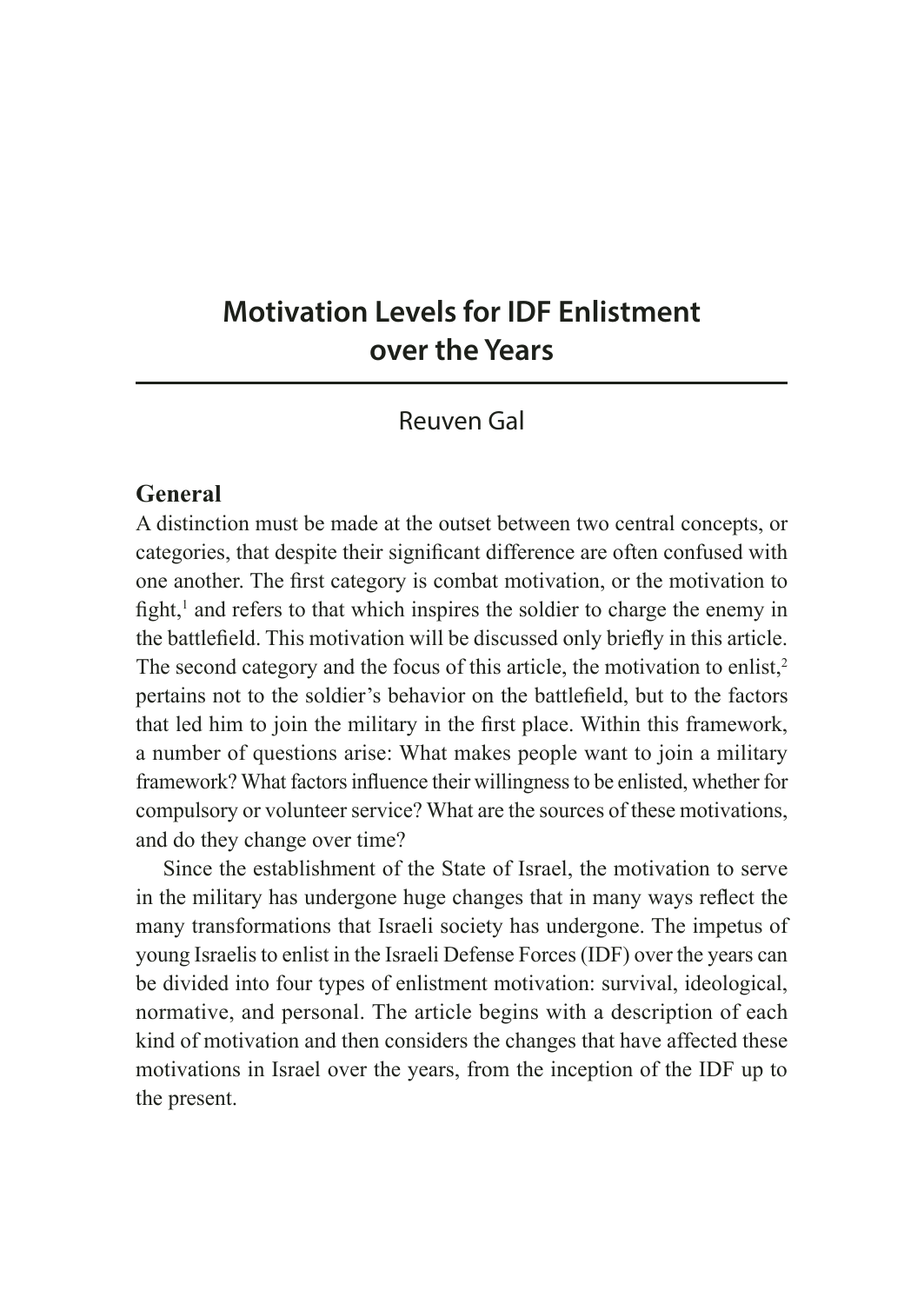## **Survival Motivation**

Survival motivation occurs when there is no alternative but to enlist and fight. It characterizes situations when societies, or states, struggle for their own existence and survival. It is present not only in states in their infancy, but also in societies such as Great Britain during the Nazi bombings in World War II, or the Soviet Union during Operation Barbarossa and its defense of its territory against the German invasion. These are just two of many historical examples. The Jewish community in Palestine during the War of Independence (1947-1949) is a closer example. The entire Israeli society then felt a threat to its very existence, and the motivation to enlist was the default.

Barring a small number of exceptions, this kind of motivation is characterized by total dedication to the struggle, which tops the list of public and social priorities. Individuals enlist based on the understanding that they are facing a matter of life and death and that they have no choice but to join the struggle. In such situations, those who do not do so are referred to as "evaders." Conscription evasion not only lacks public legitimacy but is also frequently regarded as treason, and the society in question prosecutes such evaders. In such societies, military conscription is non-selective and total – "All able bodies – to arms!" ("*Kol bachur vatov laneshek*," as the Hebrew song goes) – and sometimes also involves the mobilization of women, youth, and even children as fighters.

In such societies, there is almost no need for means to compel individuals to enlist, as the existential state of affairs causes the public to reach the conclusion that it is a matter of life or death, creating the strongest incentive possible. The individual's personal interests are subordinated to the collective interest, and the individual serves the nation and is willing to sacrifice himself on its behalf. Because motivation of this kind is so extreme and intense, it is also extremely draining and cannot be expected to remain strong for an extended period of time (despite exceptions such as the Soviet Union during World War II where it lasted for four years).

# **Ideological Motivation**

Ideological motivation, which is usually an extension of survival motivation, is based on national identity and a struggle over values, and is not necessarily related to a sense of existential threat. During the Spanish Civil War, for example, there was no existential threat but rather a problem of national identity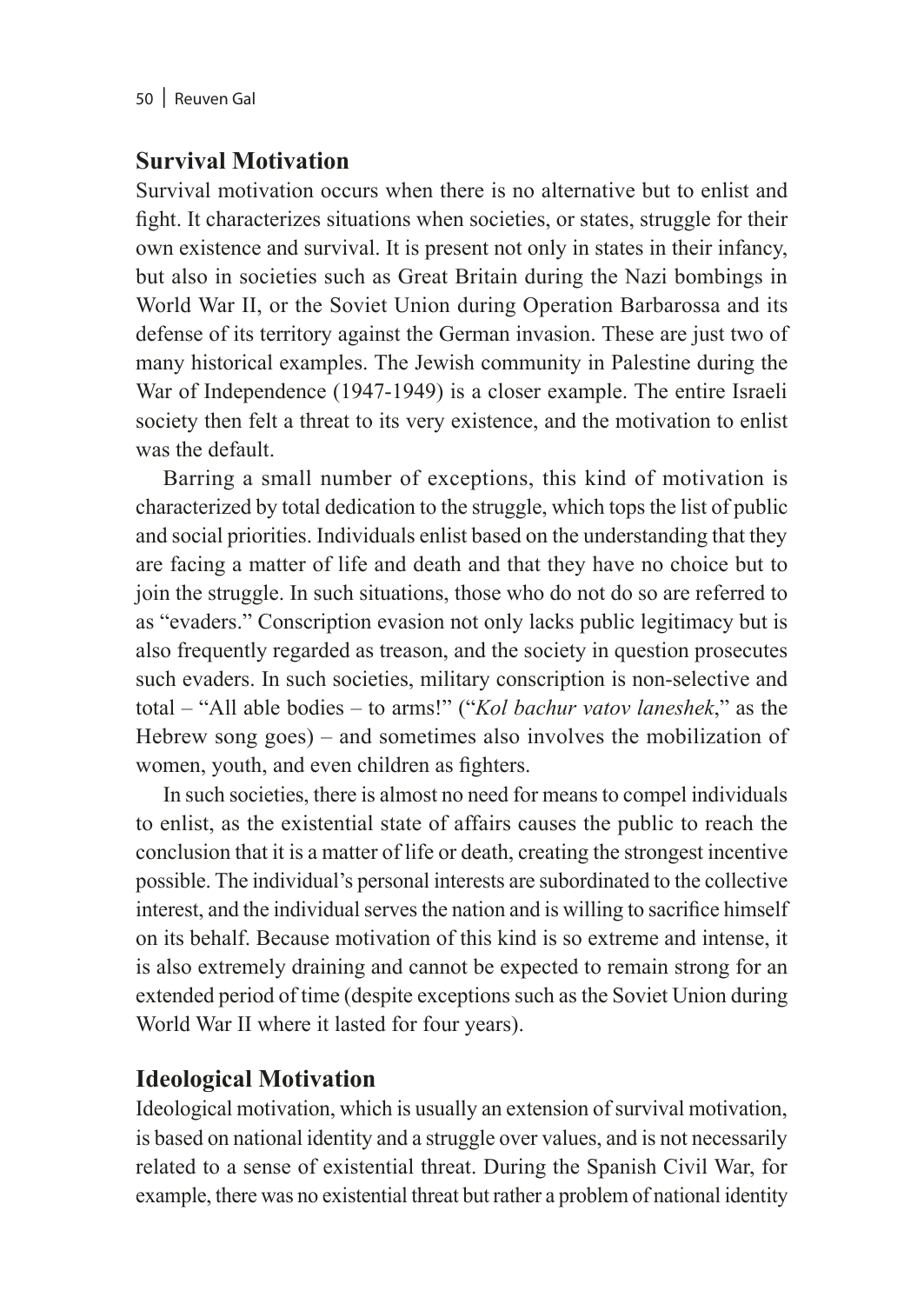and a struggle over values such as freedom and democracy. Enlistment in the militia army that took part in the Spanish Civil War was based primarily on ideology, as citizens of different countries around the world joined the struggle. Another example is the Vietcong Army of North Vietnam (PLAF), where enlistment during the protracted Vietnam War was cultivated by the communist ideology inspired by Ho Chi Minh. Although the PLAF was a mandatory army, characterized by conscription that reached 95 percent of every age group,<sup>3</sup> the motivation for enlistment was mostly ideological. Other examples include the Red Army during the period following World War II and the Irish Republican Army (IRA) in Northern Ireland. Hezbollah and Hamas, as well as several other terrorist groups, can also be viewed in a similar manner, since the motivation to join such militant groups is distinctly ideological, whether based on values (such as democracy or the liberation from tyranny), theory (communism or socialism), or religion (Islamic fundamentalism or Catholicism versus Protestantism).

Belief in the "justness of cause" is a central element of ideological motivation that provides complete legitimacy for almost any action. An army based on ideological motivation becomes a sacred cow within its society, and history is full of examples of serious crimes being committed in the name of such ideologies. Most notably, ideological motivation contains an extremely powerful emotional element characterized by love of country, land, and – at times – a spiritual father or ideological leader whom everyone worships. The individual is perceived as serving the collective, and the stronger the ideological identification of the individual, the higher his status. Consider, for example, the political commissars (*politruk*) of the Russian army, whose importance exceeded that of the senior commanders, because they operated under the flag of ideology.<sup>4</sup> In the case of this kind of motivation, there is also no need for a means of coercion for compulsory conscription, as the source of motivation is moral and emotional in character.

#### **Normative Motivation**

Normative motivation differs from the two types discussed above. Normative motivation is manifested by individuals doing what is regarded as acceptable, customary, and legitimate according to the social conventions of the society in question – but not necessarily as a result of ideology or existential need. Nevertheless, normative motivation can be equally as powerful as ideological motivation or survival motivation. In many cases, such motivation can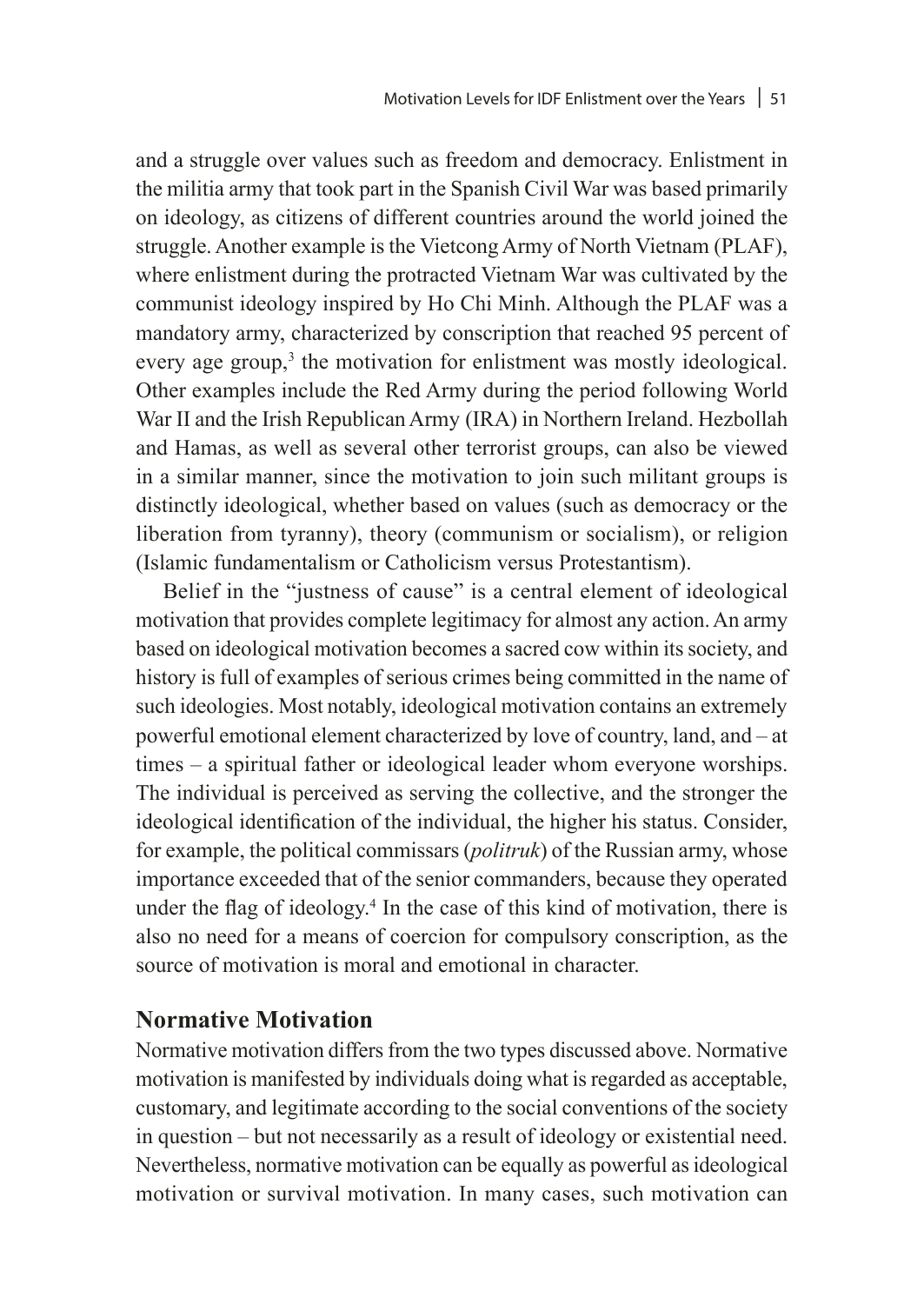be the derivative of the ideological or survival motivation that preceded it. Typically, it is difficult to identify the exact point that perpetuates the motivation through the transition from an ideological or survival basis to a normative basis.

Non-military examples of normative motivation include youth movements in Israel, which continued to operate on the basis of inertia alone for a number of years after they had been emptied of ideological drive, because youth movement membership was still considered customary, admirable, and proper. Another example is the kibbutz as a settlement type, which continued to exist, seemingly without change, many years after its ideology had weakened or disappeared altogether.

Normative motivation is also characterized by the collective's impact on the individual, not due to ideology or an existential threat, but rather because of the social pressure of the norm. Norms possess immense power in societies and groups. One interesting example is the norm of young Israelis to take backpacking trips to the Far East or South America following their discharge from the military. The pressure to take such a trip is so great that those who deviate from this norm are considered the exception. Still, normative motivation also contains an element of changing fashion. In this way, it can exist for a period of time, sometimes even a prolonged one, and then give way to one of a number of alternatives, including: reinfusion with existential need or ideology (as we will see below), replacement by another fashion, or disappearance.

### **Individualistic Motivation**

Referring to Maslow's theory of the Hierarchy of Needs, the origin of this last type of motivation is the "need for self-actualization."<sup>5</sup> The need for self-actualization, or self-fulfillment, is an extremely powerful psychological need. Maslow positioned it at the top of his hierarchy of human needs, ascribing it the same importance as other basic needs. In the case under consideration here, the individual uses a resource of society – in this case, military service – to fulfill his or her own personal needs. Although the individual is officially conscripted and contributes to society through his military service, he is serving primarily because doing so suits his personal needs and furthers his individual development. From the perspective of society, such motivation on the part of the individual is also typically perceived as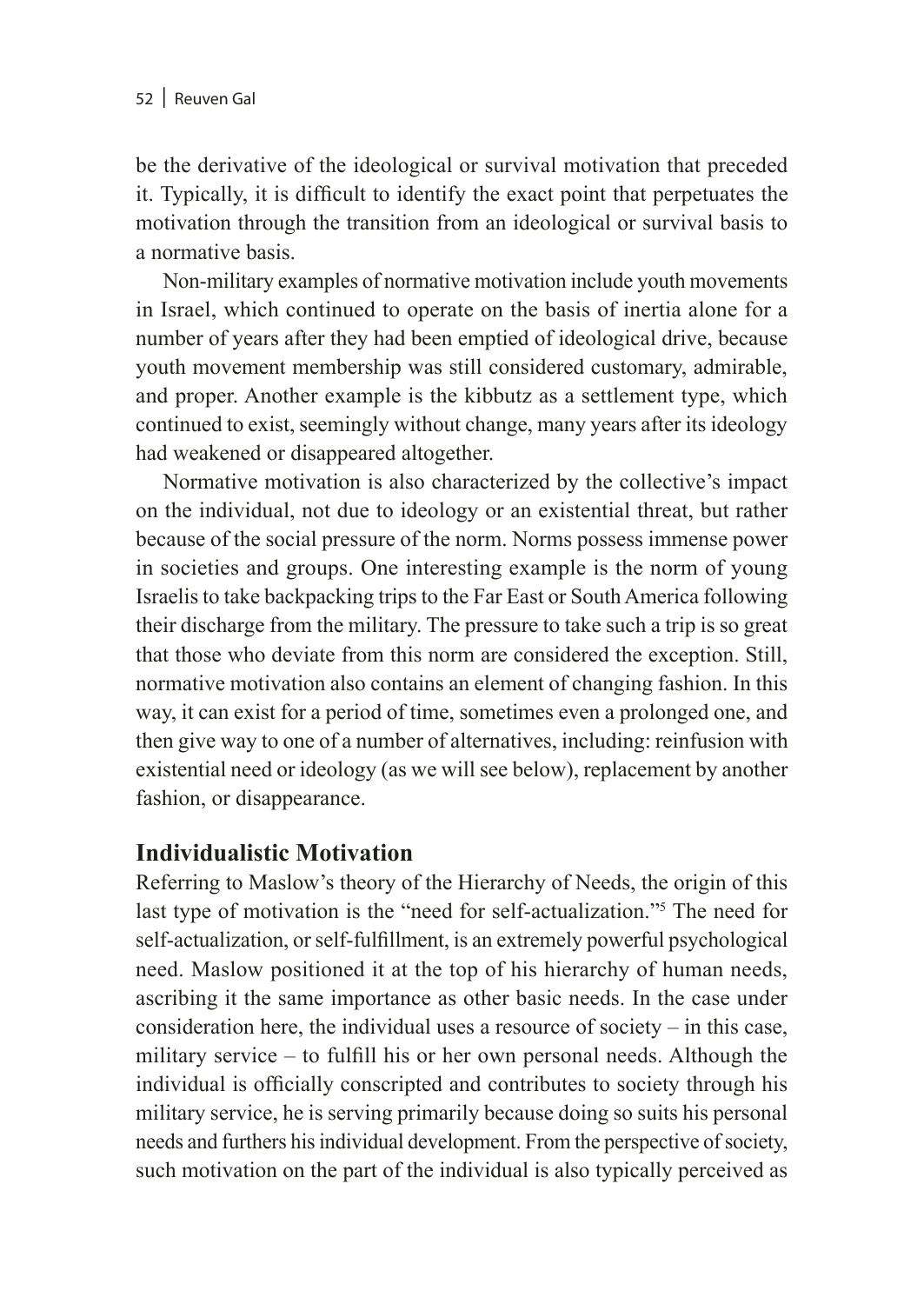legitimate and acceptable. When individualistic motivation is shared by a large community it may also contribute to society as a whole. This dynamic is reminiscent of Max Weber's theory regarding the Protestant ethic, $\delta$  in the sense of an individualistic motivation that serves not only the individual, and not only a particular society, but humanity as a whole.

#### **The Evolution of Motivation in Israel**

How are these four kinds of motivation manifested in Israel? What follows is an historical overview, from the War of Independence up to the present, which highlights the changes that have occurred over the years in the different aspects of motivation for service in the IDF. Before we begin, however, there are a few points to remember. First is the fact that the changes delineated here were not abrupt, or revolutionary changes, but rather evolutional and gradual changes that occurred through extended processes. It is therefore difficult to determine the exact date when one period ended and another began. For this reason, the years used henceforth are meant only to indicate relevant eras. Second is the fact that we can speak of at least three types of changes: periodical changes, generational changes, and sectoral changes. A *periodical* change refers to a situation in which one period differs in an extreme manner from the previous one, as in the case of the period preceding the Six Day War and the one that followed it. *Generational* changes, on the other hand, refer to situations in which, during the same period, one generation acts in accordance with one kind of motivation and another generation acts in accordance with another. For example, during any given period, reserve soldiers in the IDF belong to one generation while regular soldiers (conscripts) belong to another, and their motivational characteristics vary by generation, not by period. Finally, *sectoral* changes refer to the fact that during the same period, within the same age group, and within the same generation, the motivation for one sector of the population may be ideological whereas the motivation for another sector may be individualistic or normative.

No period is necessarily characterized purely by one kind of motivation. Moreover, there are cycles: that is to say, a particular type of motivation may be characteristic of a period in the past, but may reemerge in a later period and become predominant again. For example, the Yom Kippur War resulted in upheaval and dramatic changes and for a period of time brought the reemergence of a sense of existential threat and a renewed sense of survival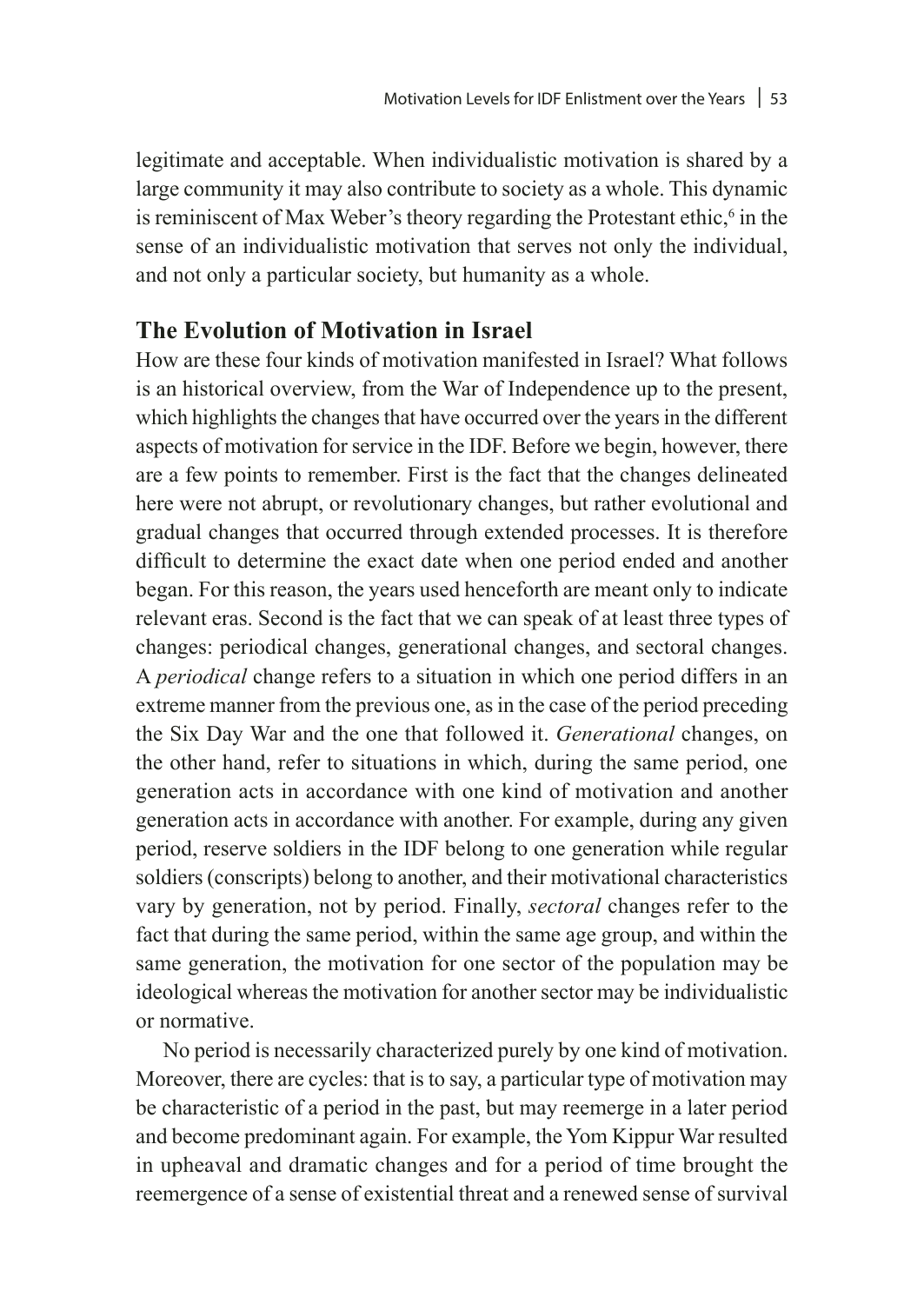motivation that had all but been forgotten. Later in this article the non-linear trends of these different motivations at the present time will be discussed.

The first period covers (approximately) the first two decades of Israeli statehood, from 1948 until the Six Day War (1967), and was characterized, alternately, by the two first types of motivation. Early on during this period, primarily during the War of Independence, members of the Jewish *yishuv* perceived the situation of the newborn state as one of "the few versus the many" and experienced the frightening sense of having their back against the wall. Even if these were partially subjective feelings, they were dominant and powerful, and constituted the basis for enlistment to the pre-state militia (Palmach, Haganah, or the Irgun and Lehi), or to the new IDF. In the background lay the memory of the Holocaust, and the Jews in the country felt as if they were fighting for their very existence.<sup>7</sup> It was the motivation of survival: "All able bodies – to arms!" – men and women, old and young, long-time inhabitants (*vatikim*) and new immigrants (*olim*) alike. This motivation continued to be influential for a few years after the War of Independence and ultimately merged with ideological motivation – as the IDF established by David Ben Gurion in 1948 was a distinctly ideological army. Ben Gurion maintained:

The IDF must serve not only as a military training apparatus but also as a state school that imbues the youth entering its ranks with knowledge of the language, the country, Jewish history, the fundamentals of general education, neatness and order, and, most importantly, love of the homeland.<sup>8</sup>

Thus, the IDF emerged as an ideological platform for the fundamental values of Zionism, settlement, Jewish immigration to the country, and pioneering activity. This ideology outlasted the War of Independence and persisted into the 1960s.<sup>9</sup> The ideological element drew not only on the issue of survival but also on the concept of the IDF as a national melting pot and, in practice, the site of the creation of a galvanized people.10 In this way, the motivation for enlistment in the IDF was ideological, and not just compliance with law and order.

This powerful ideology was also accompanied by an emotional element. The young Israelis "of handsome forelocks and countenance" who enlisted on the basis of this type of motivation loved their homeland, its nature trails, and its landscapes. They enlisted in the army with a sense of sacrifice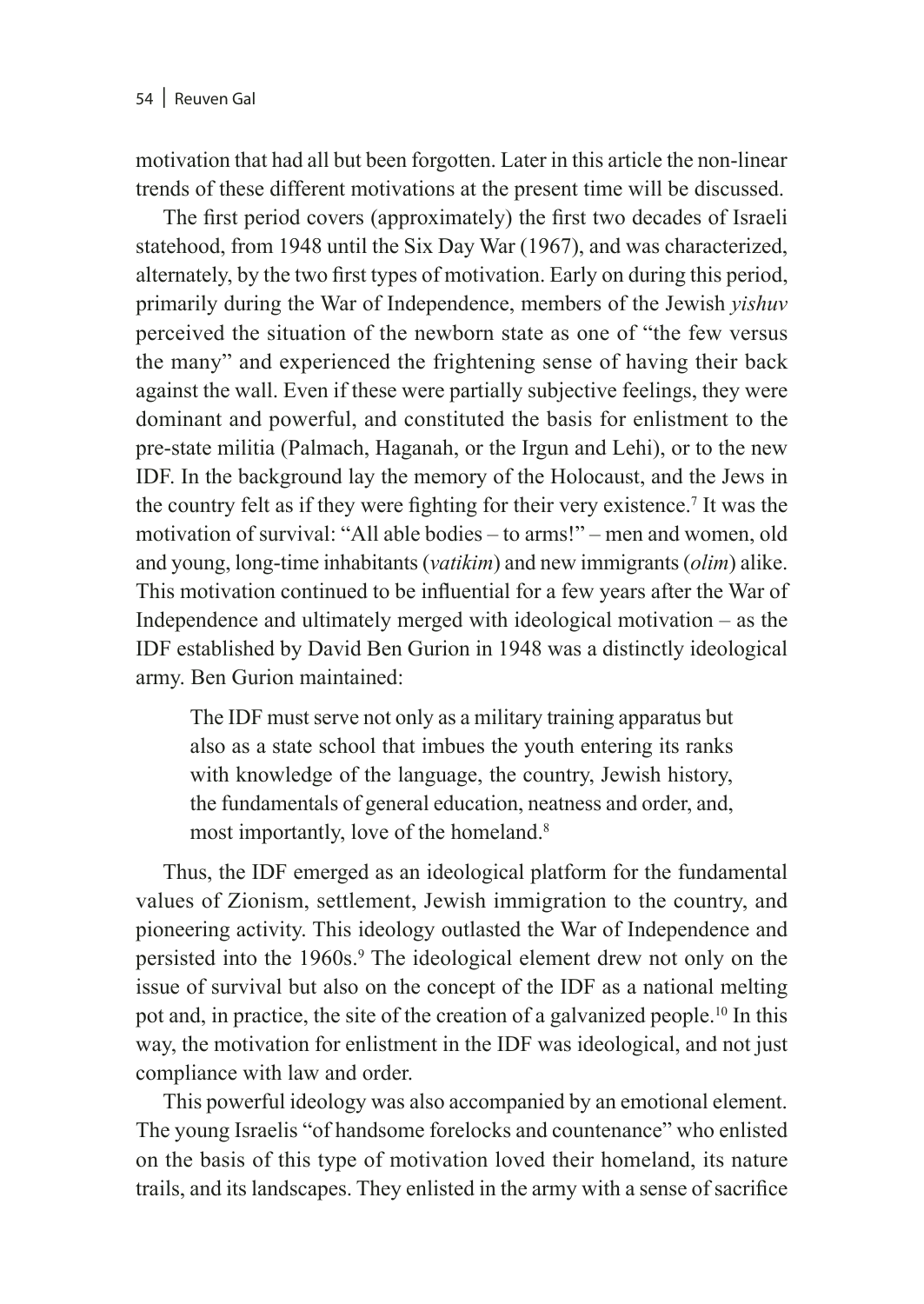made willingly and with love, and whoever failed to do so was considered a shirker or a traitor and had low social standing. This view was commonly manifested in phrases such as "the entire country is the front" and "the entire people is the army." The emotional expression of this view was Yosef Trumpeldor's well known proclamation that "it is good to die for one's country," which was still considered valid many years after the clashes at Tel Hai.11 Representing the young generation of the period, Yoram Kaniuk offers an illustrative account of this dynamic in his novel *1948*:

We walked and sang about how we would die at Bab el-Wad. We sang with yearning and with power. What idiots we were. We thought that it would truly be wonderful to die at Bab el-Wad, and we imagined how they would pour armor-piercing bullets down on us.<sup>12</sup>

The second period began with the Six Day War and also lasted approximately two decades. All of a sudden, the struggle for survival ended and the sense of existential threat passed. Even the ideology of love of the homeland weakened. Nonetheless, motivation during this period remained extremely high, even though it was no longer existential or survival motivation. According to surveys conducted during this period,<sup>13</sup> some 80-90 percent of Israeli youth expressed the desire to enlist, even if they were given the (hypothetical) option of not doing so. In other words, the motivation of youth to enlist in the IDF during this period was not ideological, and was certainly not based on concerns about the survival of the country. It stemmed, rather, from the fact that army service was customary, normative, and prestigious. This normative motivation remained high throughout this period not only just with regard to enlistment in the IDF but also in terms of the more specific willingness among the young conscripts to volunteer for combat and elite units. This norm found expression in the negative connotation of the term "*jobnik*" (Israeli slang for a non-combatant soldier), while terms like "*kravi*" (combatant), "*sayeret*" (commando unit), and "*shayetet*" (Israeli navy seals) became buzzwords that warmed hearts, especially the hearts of young women. Prominent examples of this sentiment are found in songs of the period, such as "I have a Beloved in Sayeret (recon-unit) Haruv" and "My Sailor (*malakh*) is My Angel (*malach*)," and slogans such as "*hatovim latayis*" (the best – to aviation). The desirable norm was to enlist and be a combat soldier, preferably in an elite unit. Deviations from this norm were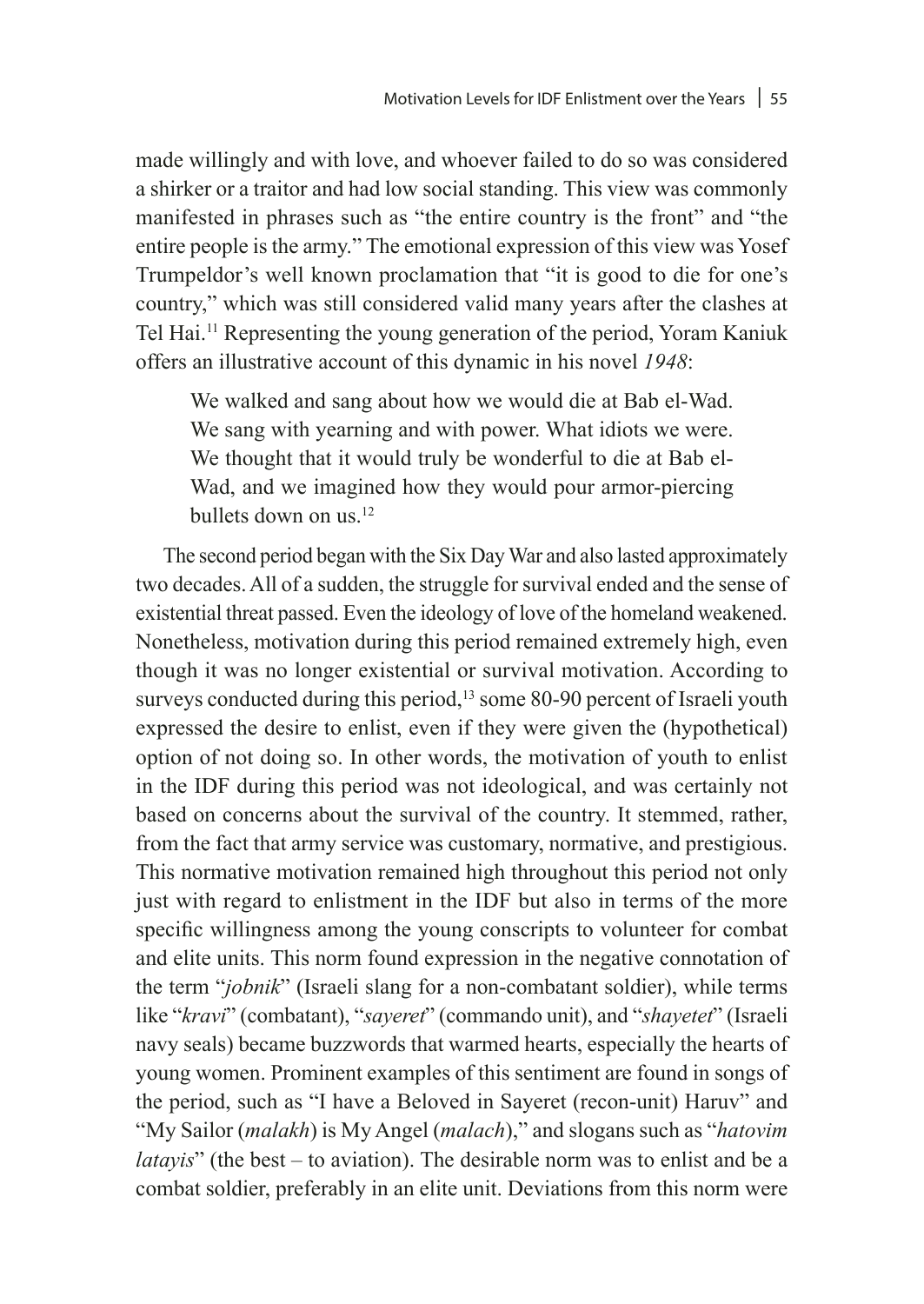not considered to be legitimate and were met with a critical and hostile attitude, almost like the attitude toward evaders during the period of survival or ideological motivation.14

The normative motivation to serve – especially in combat units – remained intact for approximately two decades after the Six Day War, despite immense changes in the Israeli political system. The political turnover of 1977, after 29 years of Labor-led governments, had no impact on this type of motivation, even among conscripts from the labor collective and cooperative settlements (i.e., kibbutzim and moshavim).15 Even a controversial war like Operation Peace for the Galilee, which was conducted outside the Israeli consensus, failed to reduce the motivation to enlist,<sup>16</sup> providing additional evidence that the normative motivation was based on social norms that crossed political and social sectoral lines and were not in need of ideological reinforcement.

The third period began with the first intifada in the late 1980s and lasted until the Second Lebanon War in 2006. During this period Israeli society grew increasingly utilitarian and individualistic,<sup>17</sup> as did the primary motivation for youth to enlist in the military. For a large portion of post-Oslo adolescents,<sup>18</sup> the dominant motivation to enlist in the IDF has been of the individualistic type, satisfying the desire for self-actualization; they are still willing to enlist, but in a manner that serves their own interests, will benefit them in their future civilian lives, and will further their personal advancement.<sup>19</sup>

Some seek self-actualization in the most prestigious combat units that put them in harm's way and that demand physical effort and present them with physical challenges. Others, who are no less willing to serve in the IDF, seek their self-actualization in "intellectual" units in which the challenges are thought-based and tackled in an environment of computers or sophisticated electronic systems. Service in such units ensures integration into the rapidly developing hi-tech industry in Israel. Indeed, it is no coincidence that during this period, Unit 8200 of the Intelligence Corps came to occupy a very high position among the elite units of the IDF. The IDF understood this individualistic motivation and began marketing itself through advertisements for units and exhibits at its central Absorption and Selection Base. This period also witnessed the onset of an era of remuneration and differential salaries, the unionization of reserve soldiers, and an emphasis on processes of professionalization. At the same time, more and more positions were made available to women, not necessarily because of any existential need but rather due to struggles for equal rights, which, from a sociological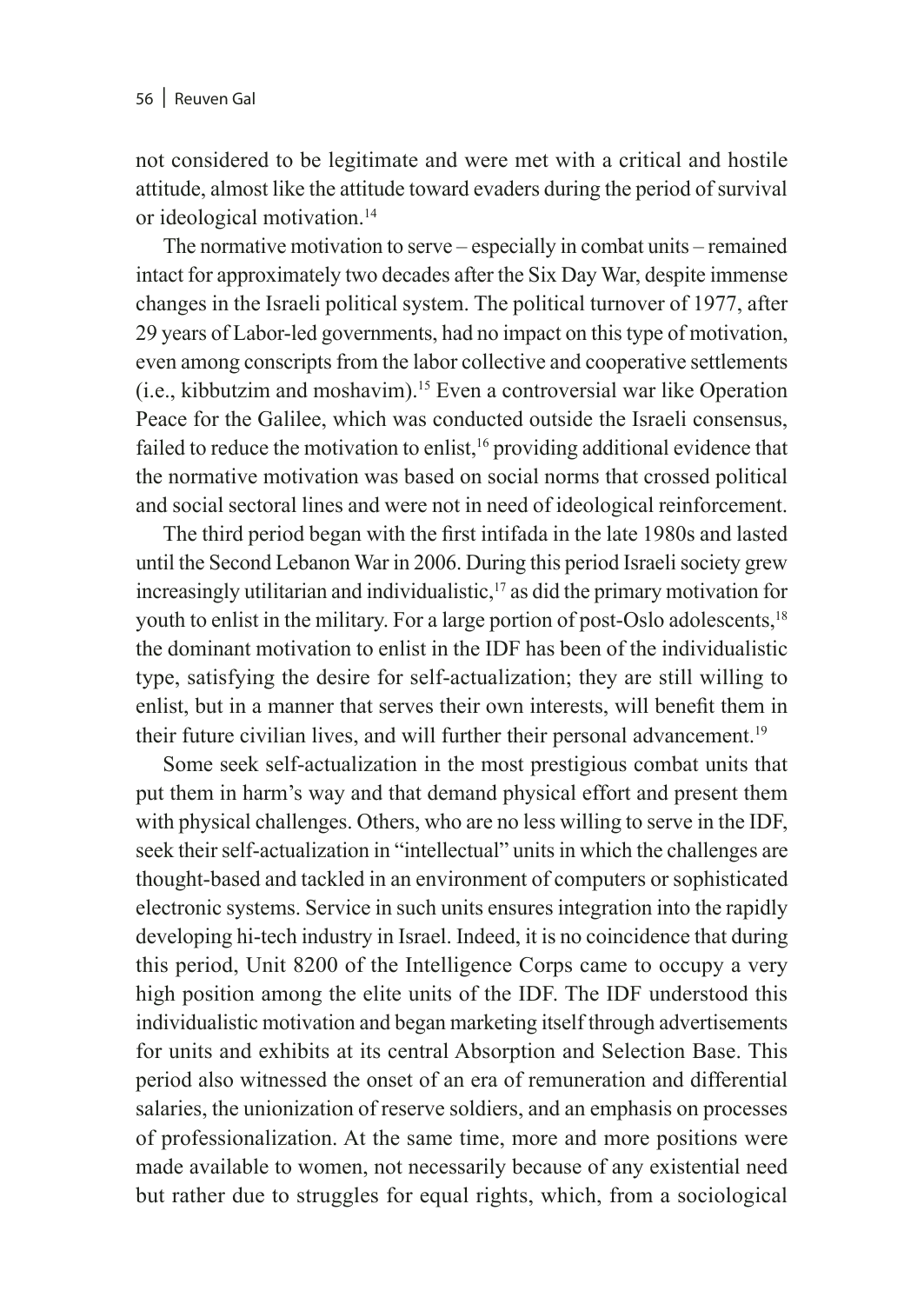perspective, is a distinct expression of individualistic motivation. Thus, during this period, the IDF found itself adopting more and more features of an "occupational" army in comparison to the "institutional" feature that characterized it since its inception.20 This period also witnessed the first expression of – and legitimatization for – voices calling for a reexamination of the "people's army" model, $2<sup>1</sup>$  whose primary essence is the universal compulsory conscription, and consideration of the alternative model of a volunteer professional army, based primarily on individualistic motivation.

The fourth and final period (to date) covers, more or less, the last decade, from the Second Lebanon War up to the present, in the aftermath of Operation Protective Edge (July-August 2014). Today, the configuration of Israeli youth motivation for enlistment in the IDF is of a mixed nature: in addition to the individualistic motivation that still characterizes many groups in Israeli society, we are currently witnessing a return to ideological motivation, at times even accompanied by glimpses of survival motivation. This is the case primarily among youth from the Zionist national-religious sector, particularly adolescents from the Jewish settlements in Judea and Samaria, and "hesder" students (yeshiva programs that combine advanced religious studies with military service) and other yeshiva high schools. Today, an increasing number of soldiers from these sectors serve in the most active combat units in the IDF and hold command positions in field units. Their motivation is based not on an individualistic motivation or a universal age-based norm. Rather, it is clearly an ideological motivation, based on love of the Land of Israel and a sense of responsibility for its existence and its defense.<sup>22</sup>

At the same time, in some sectors within the Israeli left, the prevailing ideology nowadays is one of refraining from serving in the IDF, or refusing to serve in certain regions. This motivation is also ideological and enjoys partial legitimacy. In parallel, a strong normative motivation also continues to underlie the enlistment of many adolescents in Israel – those who enlist in the IDF simply "because that's what all my buddies are doing."

Finally, we turn to the ultra-Orthodox sector, which maintains an ideology of "*torato omanuto*" (Torah study as a man's primary occupation). Based on this ideology, young ultra-Orthodox Israelis have enjoyed sweeping exemption from military service for many years. Only in the past decade have an initial few thousand ultra-Orthodox Israelis enlisted in the IDF – within the ultra-Orthodox Nahal framework or the Shahar track – in accordance with the Tal Law. Those examining the motivation of these pioneers will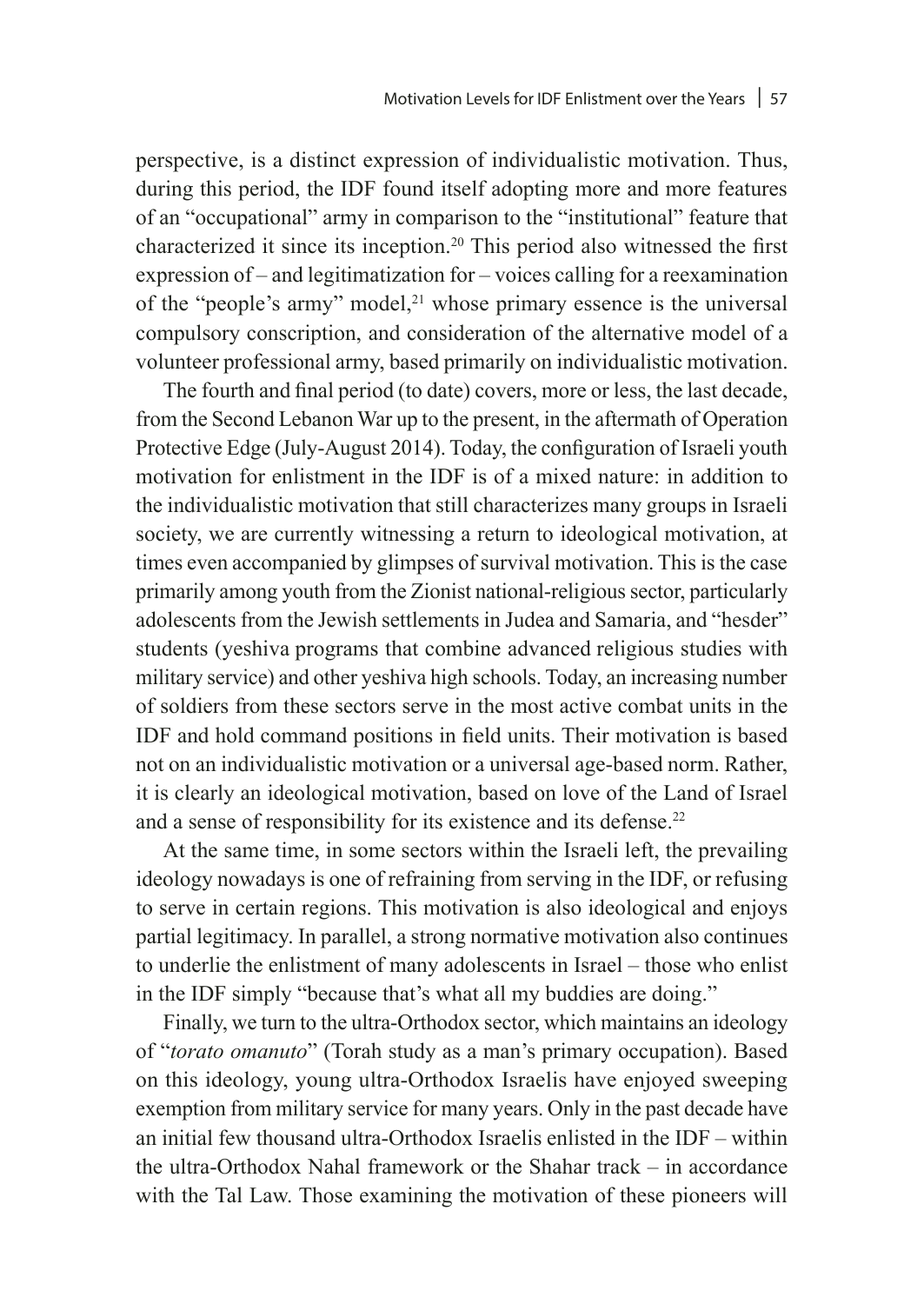discover a combination of individualistic motivations (the ability, following the completion of the military conscription, to enter the labor market and acquire a profession and a source of income), alongside the early beginning of a new social norm penetrating the ultra-Orthodox population. The annulment of the Tal Law by Israel's High Court of Justice (February 2012) – which in itself was the product of public ideological motivation under the slogan of "equality in sharing the burden" – raises serious questions regarding the motivation for enlistment among ultra-Orthodox Israelis in the near future.

A situation conceiving a number of different motivations for army service carries with it a potential risk. Today, in the same tent, under the same hangar, and on the same deck, groups of soldiers serving in the IDF are motivated by different drives (which at times can be contradictory or hostile to one another), draw legitimacy for their service from different ideologies (some of which are completely external to the IDF), and view the IDF as a means to achieve different goals. Not only does the melting pot model that once characterized the IDF no longer exist in practice, but Ben Gurion's declaration that "the IDF must serve as a state school" is also coming under a significant threat to the hegemonic statehood (from which the IDF is supposed to draw its legitimacy). The previous hegemony is now being replaced by diverse, at times even clashing attitudes toward the state: religious patriotism, ultra-Orthodox non-state faith, individualism alone, or simply a normative position devoid of any ideology or vision.

Yet the most prominent and surprising fact emerging from this multiyear survey is the enduring high level of motivation for enlistment in the IDF among Israeli Jewish youth, which has remained almost unchanged over the years.23 More than six decades have passed since it was in need of an overall survival motivation to fill its ranks, yet the IDF still enjoys a surprisingly high level of motivation.<sup>24</sup> Reports to the effect that "for every open position in Golani Brigade there are four candidates," and that "more than 70 percent of the candidates fit for military service have requested to serve as combat soldiers<sup>"25</sup> appear repeatedly in the media today, as they have in the past, and it sometimes even seems as if there is an upward surge in the motivation to serve. It therefore appears that quantitatively, the level of motivation for enlistment in the IDF has not changed over the years. What has changed, primarily, is its makeup and its profile. Perhaps in this sense, as in many others, the IDF constitutes, first and foremost, an accurate reflection of the Israeli society that feeds it.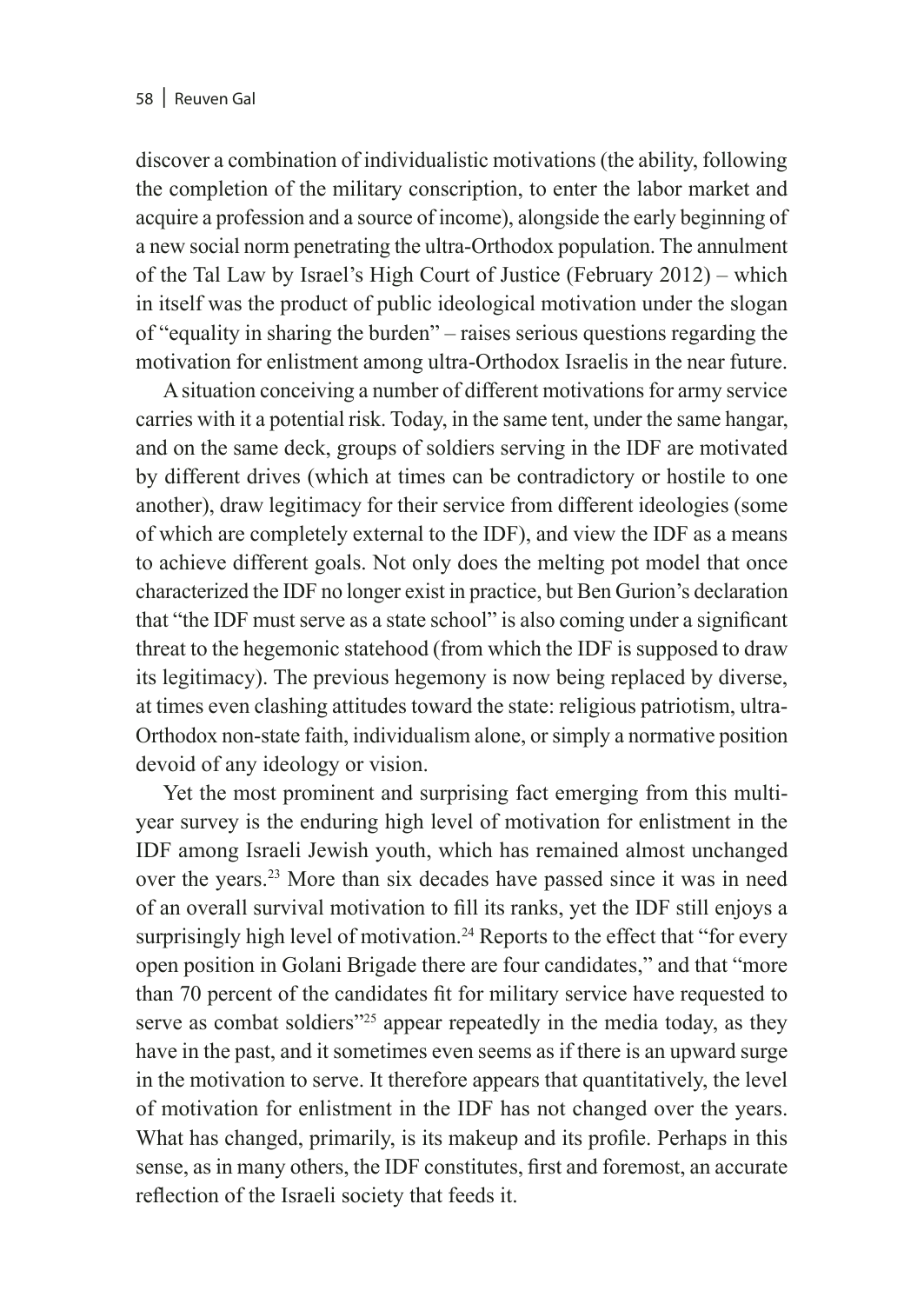#### **Notes**

- 1 Lord W. Moran*, The Anatomy of Courage* (London: Collins, 1945); Samuel A. Stouffer, Arthur A. Lumsdaine, Marion Harper Lumsdaine, Robin M. Williams, Jr., M. Brewster Smith, Irving L. Janis, Shirley A. Star, and Leonard S. Cottrell, Jr., *The American Soldier. Vol II.: Combat and its Aftermath* (Princeton: Princeton University Press, 1949); John Keegan, *The Face of Battle* (London: Penguin, 1979); Yitzhak Benvenisti, Uzi Ben-Shalom, and Ziv Ronel, "Society Is Not Everything: Motivations for Fighting in Operation Cast Lead," *Maarachot* 430 (2010): 38-45.
- 2 See Stephen L. Mehay, "Determinants of Enlistments in the U.S. Army Reserve," *Armed Forces and Society* 16 (1990): 351-67; John Eighmey, "Why Do Youth Enlist? Identification of Underlying Themes," *Armed Forces and Society* 32 (2006): 307-28. On the IDF, see Reuven Gal, *A Portrait of the Israeli Soldier* (Westport, Connecticut: Greenwood Press, 1986).
- 3 John Prados, *Vietnam: The History of an Unwinnable War, 1945–1975* (Lawrence: University Press of Kansas, 2009).
- 4 For a real-time account of the status of the political commissar in the Red Army, see the Nechemia Levanon memorial website at http://nechemia.org/references/ politruk.pdf.
- 5 Abraham H. Maslow, "A Theory of Human Motivation," *Psychological Review* 50, no. 4 (1943): 370-96.
- 6 Max Weber, *The Protestant Ethic and the Spirit of Capitalism*, translated by Talcott Parsons (London and Boston: Unwin Hyman, 1930).
- 7 For one example of many, see Yoram Kaniuk, *1948: A Novel* (Tel Aviv: Yediot Ahronot, 2010).
- 8 David Ben Gurion, *The Eternity of Israel* (Tel Aviv; Ayanot, 1964), p. 158.
- 9 David Ben Gurion, "The IDF The Source of a Fighting and Productive Nation," *Maarachot* 287 (1983): 3.
- 10 Moshe Lissak, "The Security Ethos and the Mythos of Israel as a Militaristic Society," *Democratic Culture* 4-5 (2001): 187-211.
- 11 Yael Zerubavel, "Between History and Legend: The Incarnations of Tel-Hai in Popular Memory," in Robert Wistrich and David Ohana, *Myth and Memory: Transfigurations of Israeli Consciousness* (Jerusalem: Van Leer Institute and Hakibbutz Hameuhad, 2005), pp. 189-202.
- 12 Kaniuk, *1948*, p. 28.
- 13 Department of Behavioral Sciences, *Surveys among Candidates for Security Service, 1970-2014*, IDF Manpower Directorate; Ofra Meizels and Reuven Gal, *The Motivation of Youth to Serve in the IDF – Israeli Adolescents during the Intifada* (Zichron Yaakov: Israeli Institute for Military Studies, 1990).
- 14 See Reuven Gal, *A Portrait of the Israeli Soldier*, pp. 58-75; and Amia Lieblich, *Tin Soldiers on Jerusalem Beach* (New York: Pantheon, 1978).
- 15 Dani Zamir, "Attitudes of Kibbutz Youth to the Military in Israel: Exceptional Group or the Tip of the Iceberg?" in *Youth Motivation and Military Service*, eds.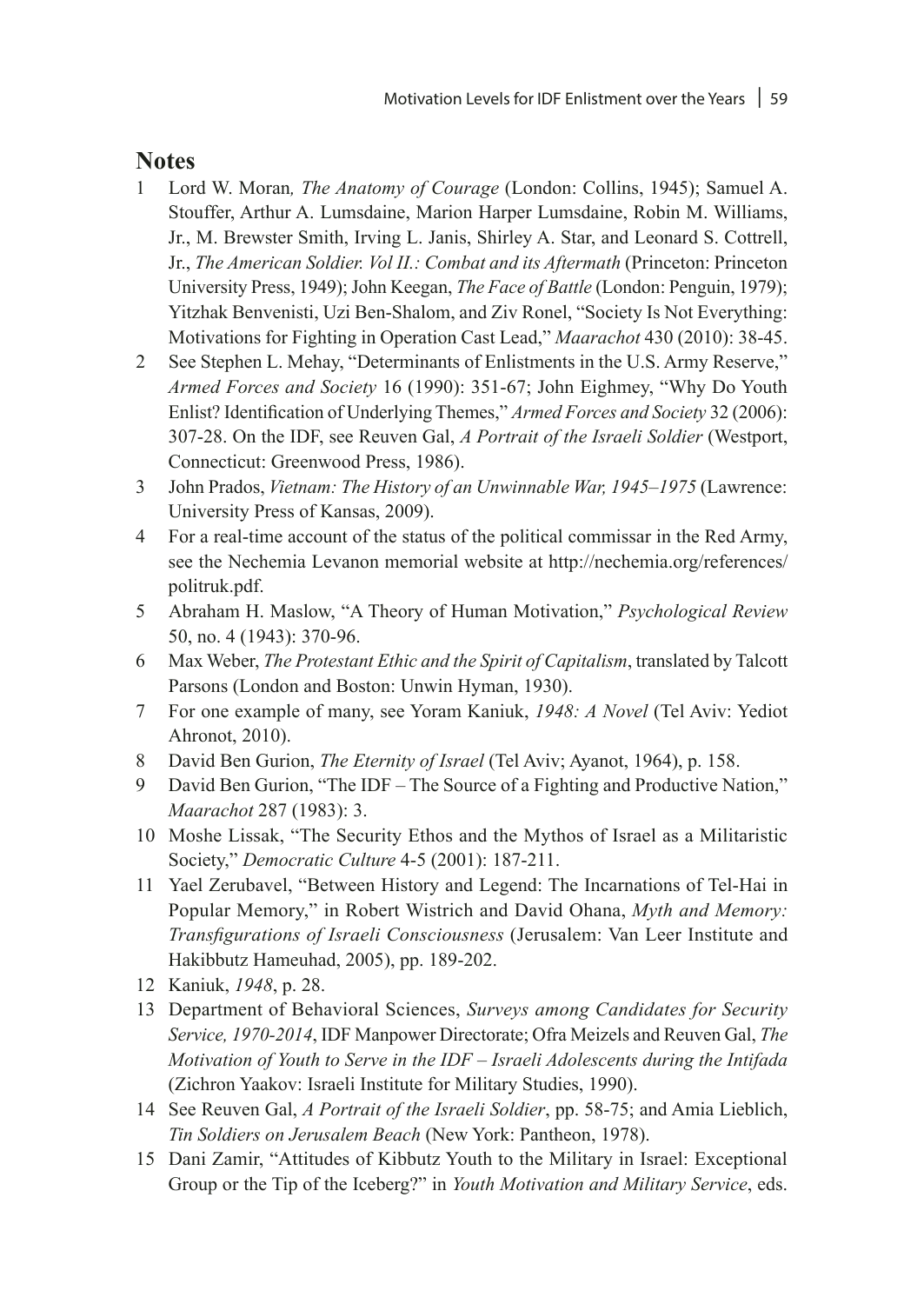Jürgen Kuhlmann and Anton Bebler (München: Sozialwissenschaftliches Institut der Bundeswehr, 1987), pp. 139-80.

- 16 Department of Behavioral Sciences, *Surveys among Candidates for Security Service, 1970-2014*.
- 17 The Israeli Democracy Index survey of 2007 found that 39 percent of Israelis believe that the interests of the individual are much more important than the interests of the state, in comparison to 6 percent, who expressed this sentiment in 1981 and 7 percent in 1996. See Asher Arian, Nir Atmor, and Yael Hadar, *The 2007 Israeli Democracy Index: Cohesion in a Divided Society* (Jerusalem: Israeli Democracy Institute, 2007), http://en.idi.org.il/media/1665204/Index2007Eng.pdf.
- 18 See Reuven Gal, *"Post-Oslo" Youth: A Profile* (Zichron Yaakov: Carmel Institute, 1996).
- 19 Yagil Levy and his associates refer to this change as a transition from "obligatory militarism" to "contractual militarism." See Yagil Levy, Edna Lomsky-Feder, and Noa Harel, "From 'Obligatory Militarism' to 'Contractual Militarism' – Competing Models of Citizenship," in *Militarism and Israeli Society*, eds. Gabriel Sheffer and Oren Barak (Bloomington, IN: Indiana University Press, 2010). Levy uses the term "republican equation" to describe the manner in which young Israelis exchange the sacrifice of their three years of service for the social and economic benefit they derive from it. See Yagil Levy, "Is There a Motivation Crisis in Military Recruitment in Israel?" *Israel Affairs* 15, no. 2 (2009): 135-58.
- 20 Reuven Gal and Stuart Cohen, "Israel: Still Waiting in the Wings," in *The Postmodern Military: Armed Forces After the Cold War*, eds. Charles Moskos, John A. Williams, and David R. Segal (Oxford: Oxford University Press, 2000), pp. 224-41.
- 21 Ofer Shelah, *The Silver Platter: Why Is a Revolution Necessary in the IDF?* (Or Yehuda: Kinneret Zmora-Bitan, 2003).
- 22 Reuven Gal and Tamir Libel, eds., *Between the Yarmulke and the Beret: Religion, Politics, and the Military in Israel* (Ben-Shemen: Modan, 2012).
- 23 Udi Spiegel, *Youth Motivation to Serve in the IDF*, submitted to the Knesset Education and Culture Committee, Research and Information Center, June 2001; Stuart Cohen, *The False "Crisis" in Military Recruitment: An IDF Red Herring*  (Ramat Gan: Bar-Ilan University, Begin-Sadat Center for Strategic Studies, 2007).
- 24 See article by Roni Tiargan in this volume.
- 25 Amir Buhbut, "The August Draft: The Golani Brigade is the Most Desired in the IDF," *Walla! News*, July 22, 2012, http://news.walla.co.il/?w=/2689/2551851.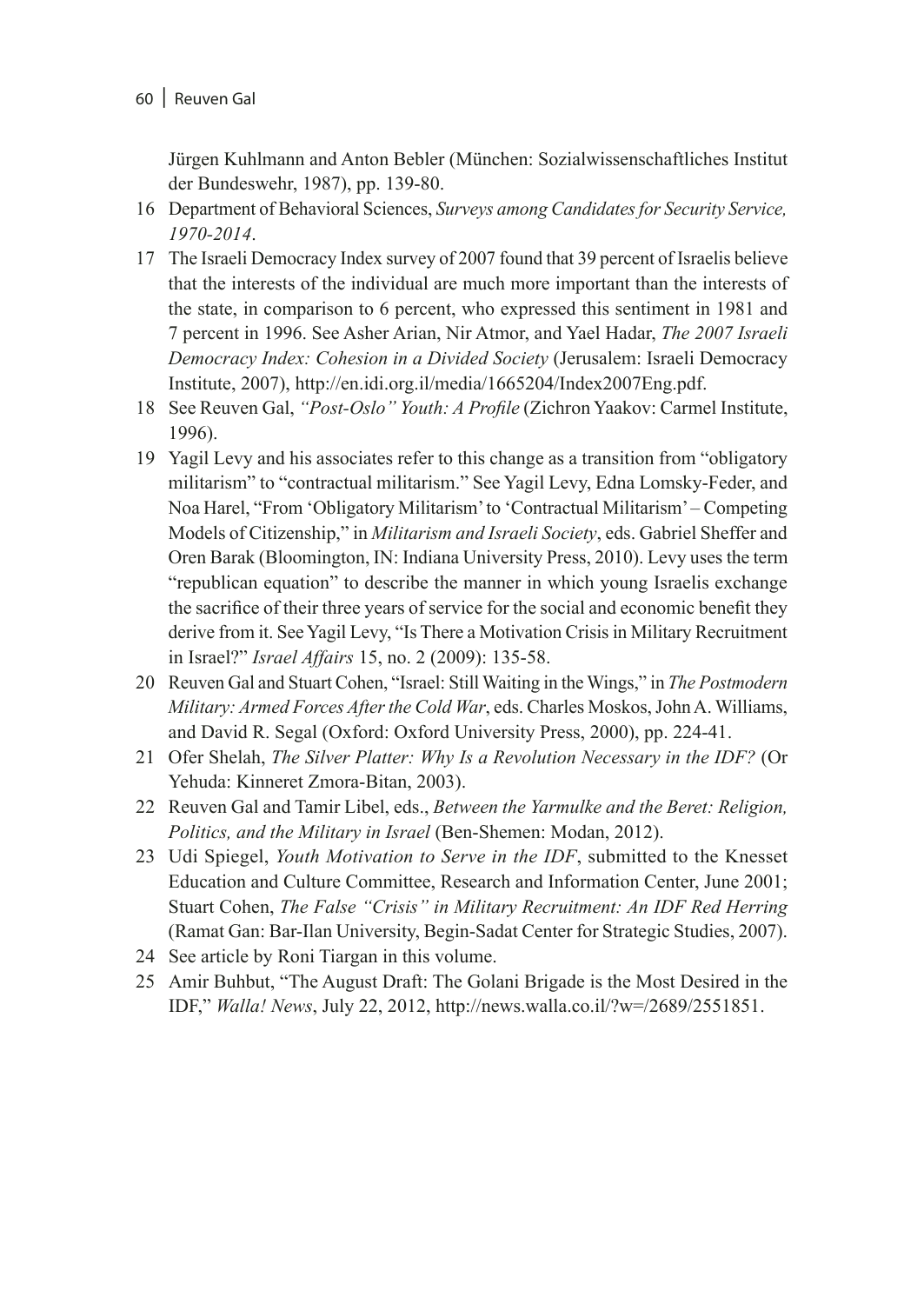# **Different Reflections of the Motivation to Serve in the IDF**

# Roni Tiargan

### **Introduction**

Compulsory service in the IDF is a topic that frequently finds its way into Israeli public discourse for cultural, social, and historical reasons, in part given the perception of the State of Israel as subject to an ongoing security threat.1 Upon its establishment, the State of Israel decided on general compulsory conscription. This decision stemmed from two major factors: the need for a broadly structured force to face the armies of the neighboring hostile countries, and the desire for military service to serve as a unifying experience and a framework for shaping national identity in Israel as a Jewish and Zionist state.<sup>2</sup> The second reason was based on the fundamental analysis of Israel as a deeply divided society in the process of being established while absorbing waves of immigrants.<sup>3</sup> This model of conscription, referred to in the literature as a "people's army," imbued military service with normative social meaning and made it a prominent component of the national experience and the shaping of the character of the nation. Military service became an entry ticket into Israeli society and a route to social mobility.<sup>4</sup>

All these factors positioned the IDF as a meaningful force shaping the socialization of the citizens of Israel.<sup>5</sup> For this reason, military service, and the choice to refrain from serving, has a significant impact on Israelis and Israeliness, on the level of the individual and on the level of society as a whole, by virtue of its connection to the social, political, cultural, and economic attributes of Israeli society.

The academic discourse on the subject indicates that in the early 1990s, the high status enjoyed by the IDF and the concept of Israeli society as "a nation in uniform" or a "people's army" began to weaken and change.<sup>6</sup> Social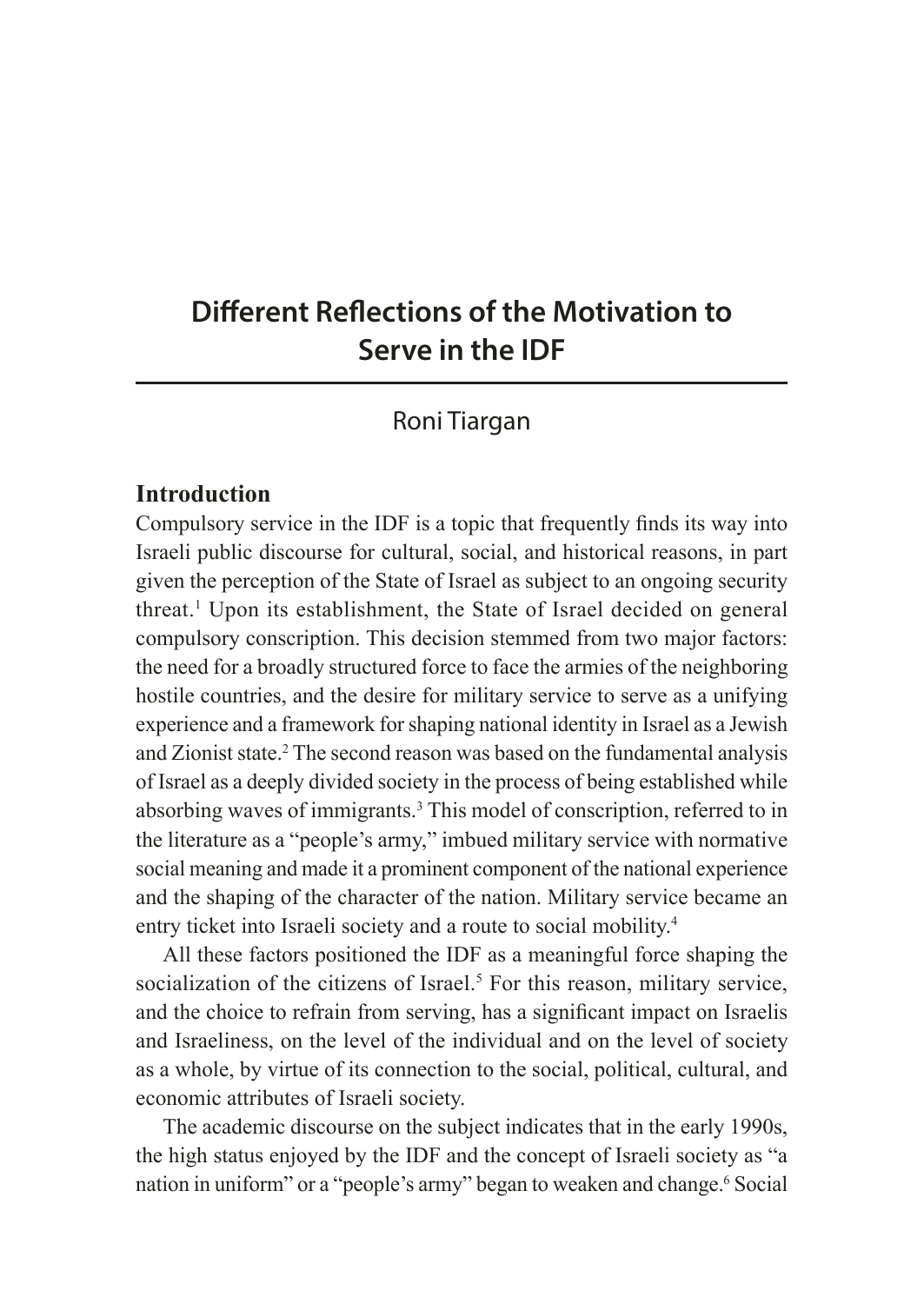and economic trends in Israel and around the world, and internal trends within the Israeli military, caused a change in the concept of the IDF and its work among part of the Jewish Israeli population. Whereas in the past the public and the media had refrained from criticizing the actions of the army, over the past few decades, such discussions have become routine. In this context, we have grown accustomed to criticism of different aspects of IDF activity, from its conduct as a public organization (including the demand that it operate with transparency and economic efficiency),<sup> $\tau$ </sup> to its use of force, its training exercises and state of fitness, its budgetary management, and other realms.

Against this background, recent years have witnessed ongoing struggles over the identity and symbols of the state, as different groups in Israeli society view the essence of the army and the field of security in different ways.8 There are also those who believe that economic processes have displaced collective stability in favor of the welfare of the individual and have led to a decline in the status of the army.<sup>9</sup> In addition, new geopolitical processes – such as changes in the features of warfare, peace treaties as an alternative to military activity, and changes in the operational strategy of the IDF – have reshaped the concept of the threat facing the Israeli population and have reinvigorated discussion of the concept of military expectations.<sup>10</sup> These and other matters are at the base of the ongoing public discussion and reassessment of different subjects related to the essence of the IDF as a people's army, including the meaning and relevance of this longstanding definition. Part of the discussion also contains criticism of the IDF and the manner in which it operates.

Within this context, the issue of conscription and/or evasion of conscription into the IDF is extremely important. The issue is raised periodically in different contexts, and the media serves as the major arena of public discussion. As we understand it, the media discourse occurs on a variety of levels. It is sometimes cursory and sometimes in-depth, and at times takes the form of accusations that serve as a basis for the reflection or intensification of conflicts between different groups in Israeli society. These conflicts are also sometimes manifested in the political realm.<sup>11</sup>

Tracing the media and academic discourse over the years suggests a lack of clarity regarding the issue of "the motivation to serve." On the one hand, claims abound that "the motivation for military service is declining" or that "we are in the midst of a crisis in motivation."12 On the other hand,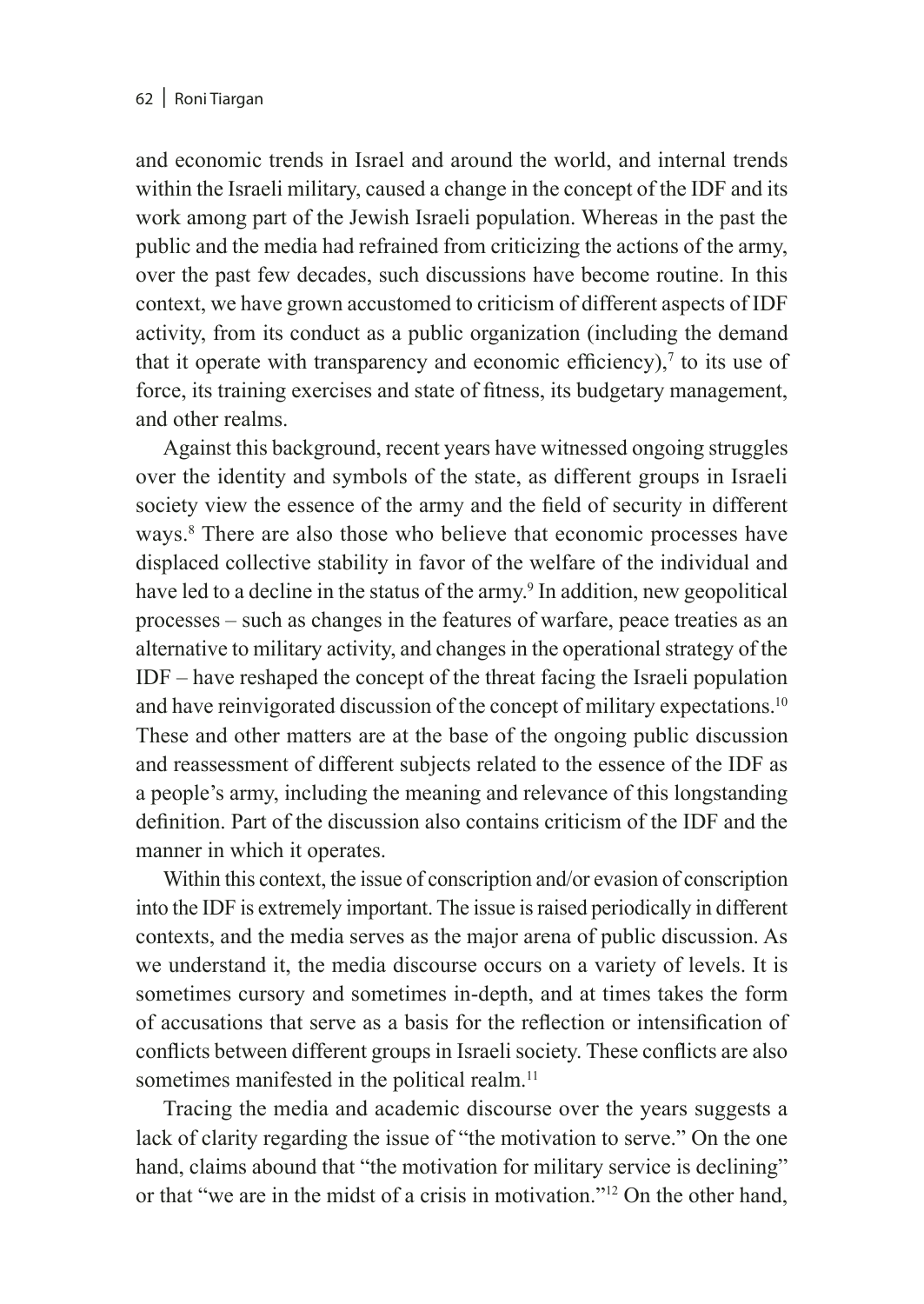academic scholars, IDF researchers, and various journalists argue persistently that this is not the case, and that the motivation to enlist and serve is stable, at the very least.

This article explores the disputes and its sources (at least from a research perspective) in an effort to illuminate the debate. It begins by presenting statements and findings from studies and publications that claim "a decline in motivation," and then considers studies that argue that no such decline has taken place and studies advancing complex arguments on the subject. Focusing primarily on the methodology of measurement, it looks at explanations for the resulting lack of clarity.

#### **Claims of a Decline in Motivation to Serve in the IDF**

As noted above, Israeli academics and the Israeli media have published studies, articles, reports, and analyses supporting claims that indicate an ongoing downward trend in the motivation of security service candidates to enlist in the IDF. Some of the information on which many of these studies and reports<sup>13</sup> are based was provided either directly or indirectly by the IDF, typically by its Manpower Directorate. Most analyses are based on actual enlistment data and demographic trends, which ostensibly reflect a decline in the number of conscripts, or the percentage of conscripts, out of all Israeli youth, and an increase in the percentage of those not enlisting in the IDF, including those sometimes referred to as "evaders" of military service. In this framework, the evasion of military service is attributed to a variety of factors, led by religious reasons, e.g., "*torato omanuto*" – Torah study as a man's full-time occupation, which exempts military service); "low draft thresholds" (i.e., those candidates the IDF is not interested in enlisting due to low selection data or unsatisfactory medical data); a variety of personal problems; and those residing abroad for extended periods of time. Most of these articles point to an ongoing decline in the number of conscripts, which is sometimes reported as a decline in the motivation of security service candidates to enlist in the IDF.

At the same time, data and analyses have been published on the related issue of trends in the enlistment for combat units. Here too the articles in the media rely principally on data originating from the IDF (primarily the Induction Administration within the Manpower Directorate), which point to a decline in the willingness to actually enlist in combat units.14 Data from surveys initiated and conducted by civilian researchers affiliated with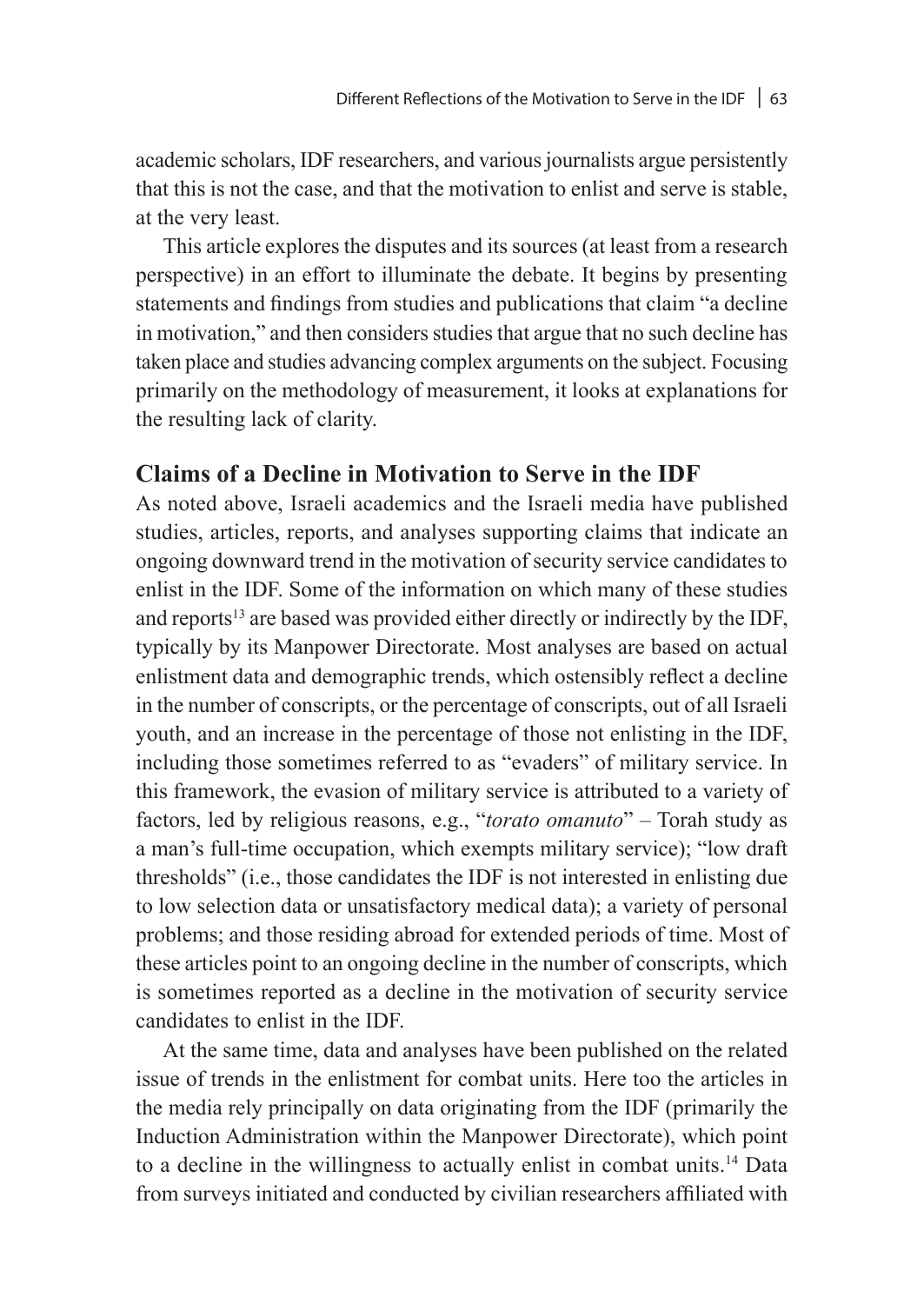academic and research institutes have also identified a decline among Israeli teens in the motivation for military service in general and combat service in particular, primarily during the 1990s and the early 2000s.15

Other studies also consider surveys that provide data regarding the issues in question and examine general social trends within the broader Israeli population regarding military service – among youth in general and civilians who have served in the IDF. According to Yagil Levy,16 in a long term process of assessing ties to the IDF, the attitudes toward military service among secular middle class army retirees have gradually deteriorated.

In our view, these studies and data have fueled the public discourse and academic analyses that have frequently arrived at the general conclusion that due to a variety of social, cultural, and other factors (discussed in greater detail below), the prestige of service in the IDF has declined over the years, and that during the same period negative changes have occurred in the different kinds of motivation for service.<sup>17</sup> It is also evident that concepts regarding the attributes of the decline in motivation are complex.

For example, some researchers argue that recent years have witnessed an intensification of the individualistic approach at the expense of the collectiviststate orientation, which revolves around the state and its institutions.<sup>18</sup> Values that lay at the heart of the liberal approach stress themes such as individualism, competition, ambitiousness, efficiency, and an emphasis on the rights of the individual. These values create tension between the concept that views service in the IDF as a condition for civil rights and the concept of individual entitlement to universal rights, regardless of whether or not the individual in question has fulfilled his obligations to the state. Levy maintains that these changes in approach have resulted in a crisis in motivation that has found expression in contractual discourse (i.e., a giveand-take relationship) between soldiers and their families on the one hand, and the IDF on the other, and not necessarily in a decline in the percentage of those enlisting.

According to Levy, this change has developed primarily among Ashkenazi Jews, secular Jews, and members of the middle class. It has been manifested in two primary realms of bargaining: collective protest and personal. Levy suggests that this extended process of decline in motivation, which is anchored in social and cultural processes, has the potential to bring about a change in the current conscription model of the IDF, which is based on universal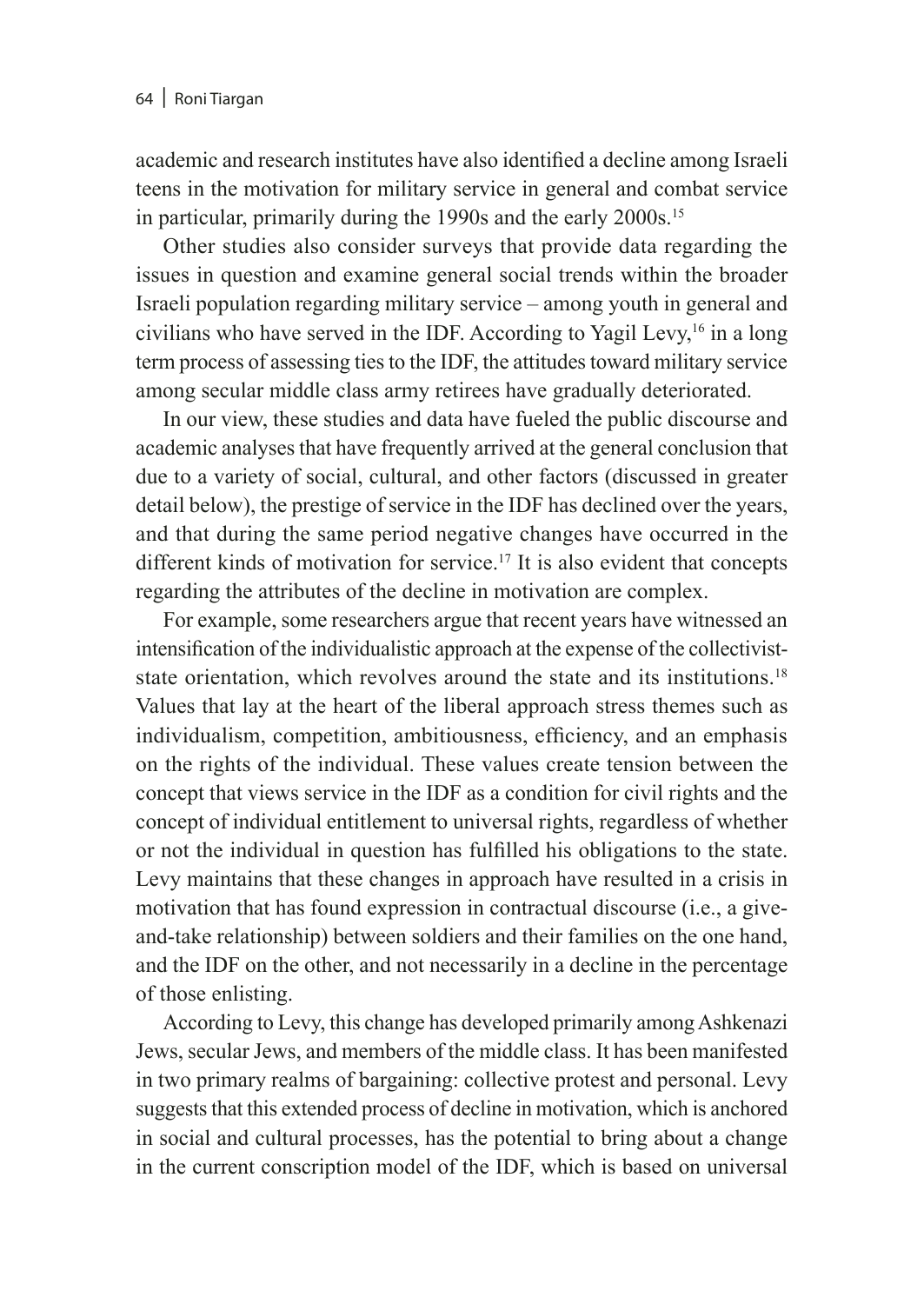conscription and compulsory service, to the model of a professional army, like that maintained by other Western countries.<sup>19</sup>

Reuven Gal examines the issue of motivation for military service from different angles,<sup>20</sup> and proposes a discussion of the issue of the motivation for military service based on a number of aspects: the motivation of survival; ideological motivation; normative motivation (that is, a sense of proper versus improper conduct); and individualistic motivation. After analyzing these different types of motivation, Gal concludes that there has in fact been a decline in young Israelis' motivation to serve in the IDF.

#### **Claims of Stability or an Increased Motivation to Serve**

Claims contradicting the above conclusions are advanced consistently in the findings of official surveys conducted by the IDF among security service candidates. The surveys are carried out by the IDF's Center for Behavioral Sciences, which, for a number of decades, has engaged in measuring the willingness (motivation) of Israeli teens (male and female alike) for military service and for different service tracks in the IDF.<sup>21</sup>

The measurement conducted by the Center for Behavioral Sciences is based on surveys of large samples of Israeli teens (including many hundreds, and in some cases thousands, of interviewees each year). It considers rich and diverse subject matter and explores the willingness to serve in general, the willingness to serve on different tracks, factors that impact on the willingness to serve, and other such issues. On this basis, the surveys of the Center for Behavioral Sciences can be regarded as having provided, for many years, the most consistent gauge in Israel regarding the motivation to serve among security service candidates.

The Center for Behavioral Sciences conducts its surveys among security service candidates it defines as "teens who reported for their first [draft] notice." In other words, their assessment does not include teens who are known to the military system as being of conscription age but have been designated by the IDF as not viable candidates for service for a variety of reasons, such as teens with health problems that preclude service; teens who fail to meet the minimum conscription requirements according to the selection data ascertained by the IDF; teens who are not subject to conscription due to factors such as religious lifestyle, i.e., ultra-Orthodox; and non-Jewish teens who are not subject to conscription.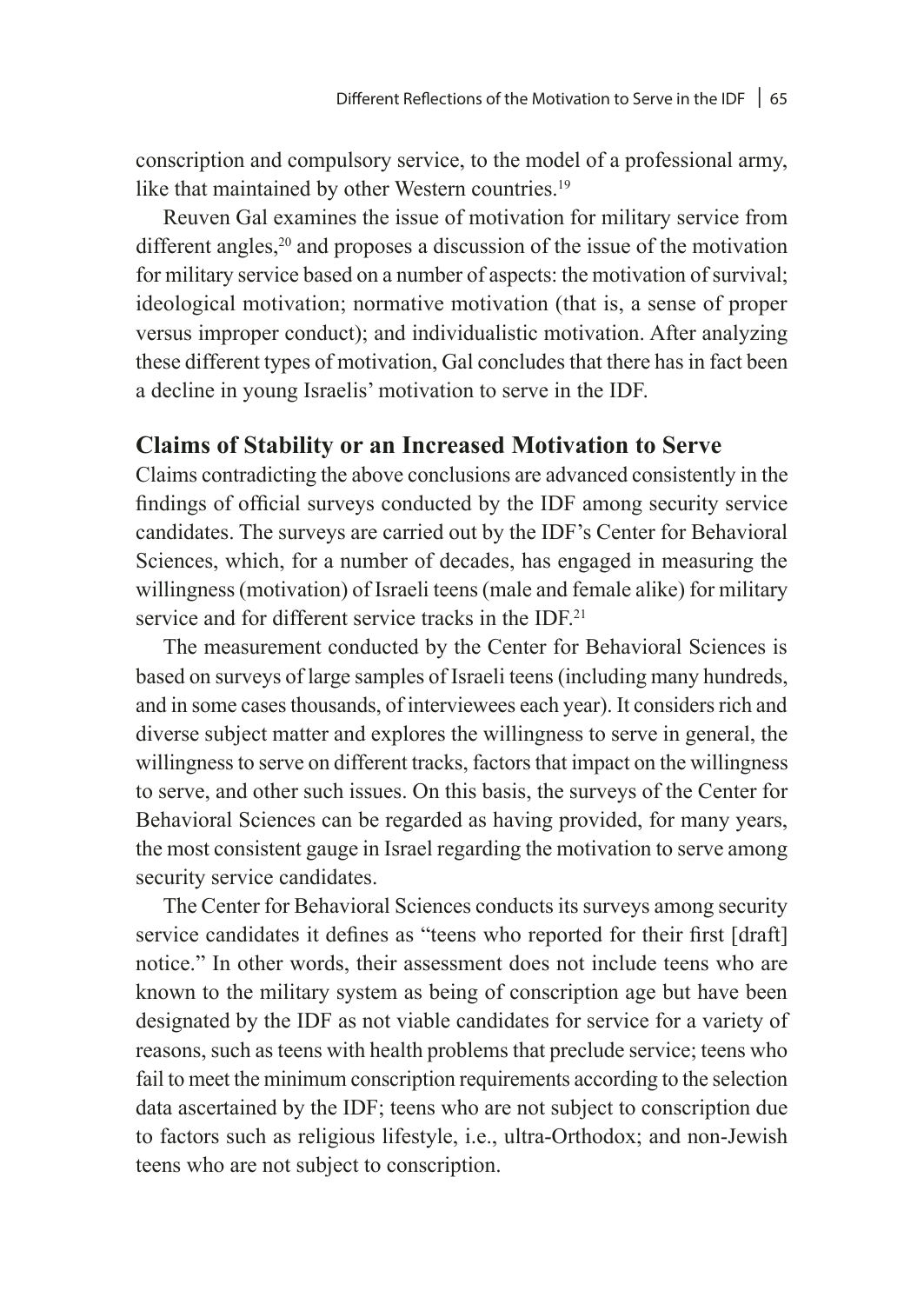The IDF Center for Behavioral Sciences presents a consistent account whereby the "level of motivation for enlistment" among security service candidates has remained stable in recent decades, with the exception of minor fluctuations in the willingness to enlist resulting from specific, passing current events. Indeed, recent years have even witnessed an upward trend in the willingness to serve among the teens surveyed. In all the surveys conducted since the year 2000, the level of willingness to serve was extremely high (80-90 percent of men and 70-90 percent of women) and usually stable. The surveys also reflect differences in the assessment of the motivation for different tracks of service (willingness for combat service, officer positions, and specific service tracks) between different populations (based on gender, socio-demographic background data, etc.). Here, too, the data is typically stable, with changes that can be attributed to the impact of current events.

The Center for Behavioral Sciences specifies a wide variety of issues that influence motivation: the obligation to serve; the "desire to contribute to the country and to society" as an expression of membership in the collective; understanding of military service as a formative experience; and responses reflecting that combat positions and officer positions enjoy "high social prestige" in comparison to other positions.

Support for these findings, based directly or indirectly on the abovementioned surveys of the Center for Behavioral Sciences, has been presented over the years by a number of academic researchers.<sup>22</sup> A few argue that "the decline in motivation" referred to in the media discourse is not "real," and that such statements are biased and aimed at securing political gain. Other researchers<sup>23</sup> regard such statements as cyclical discourse and "rituals of those responsible for enlistment," aimed ultimately at increasing the motivation of teens to enlist in the IDF (in other words, the creation of "moral panic"). Another interpretation, $24$  containing reverberations of the arguments above regarding the impact of the interface between collectivism and individualism, maintains that the individualistic and collectivist discourses exist side by side and actually serve to increase the willingness to serve. In addition, two other studies present a complex analysis of the motivation to serve.

Blumenfeld's study maintains that the period 2007-2010 witnessed an increase in the rate of Israeli teens not enlisting, and that "although there is an indisputable decline in the rates of service among the general population, it appears the motivation to join combat units for those who do serve in the military is rising steadily."<sup>25</sup> According to a similar claim<sup>26</sup> based on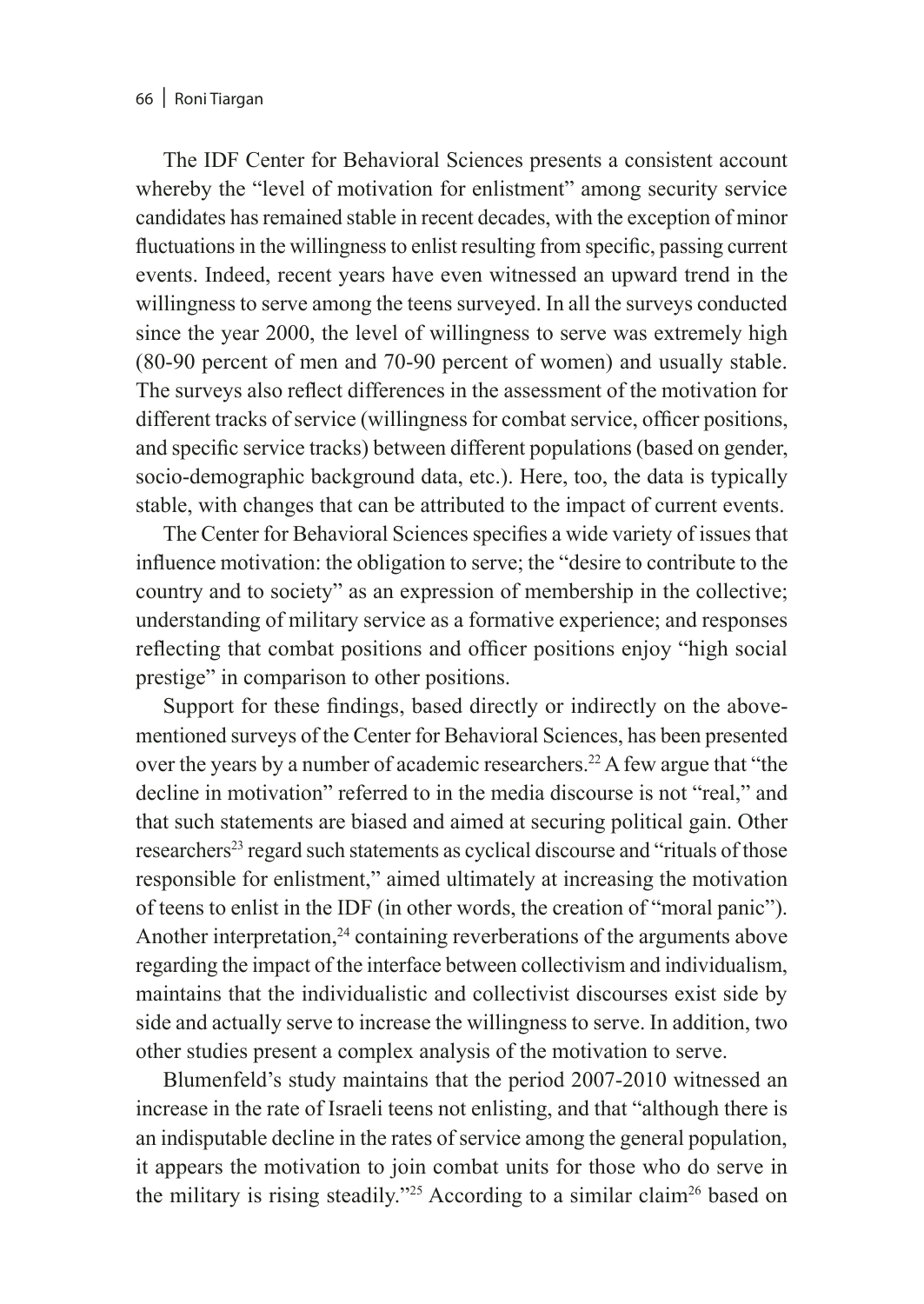"official information" and a survey, although the rate of enlistment is sharply declining, the motivation to enlist has not undergone dramatic change among non-ultra-Orthodox teens.

## **Who is Right? Is "Motivation" Declining or Increasing?**

The question, then, is who is right, and what is the "real" state of affairs? Are we, or are we not, witnessing a decline in motivation, as argued by some researchers?

The following interpretation serves to clarify the picture. It can be argued that the lack of clarity in assessing the motivation for enlistment stems from three major factors. The first is a media discourse shaped by elements with an interest in the matter. The second is the non-systematic and imprecise measurement of the willingness to serve. And the third is the use of different tools of measurement and the differential definitions of motivation, willingness to serve, and other related terms – most prominently the evasion of military service or the evasion of meaningful military service, in the sense of the opposite of the motivation to serve.

In what follows I explore only the third reason for this lack of clarity and discuss the methodology of measuring Israeli teens' motivation for military service in the IDF in an effort to illuminate better the foundation of the data.27 I am aware that this is a "basic" discussion as far as the research thought process is concerned and that researchers will easily understand its significance. Still, as will be explained below, the context – that is, the population in question, the importance of the subject, and the disputes on the issue – makes its discussion meaningful.

To this end, this article will not consider important related topics such as the motivation of reserve soldiers and issues related to the conscription and service of standing army personnel, which also stem from a variety of factors (such as economic and professional factors, and factors related to the conscription and service model). Nor will it propose sociological or other kinds of explanations for the state of the motivation to serve. Instead, it will demonstrate how, quite frequently, it is our "view" – that is, the tools of measurement and the definitions employed by the researchers – that determines whether or not we observe a change in the motivation for military service among Israeli youth and the ostensible direction of this change, and that this element must therefore be considered as playing a major role in the existing lack of clarity.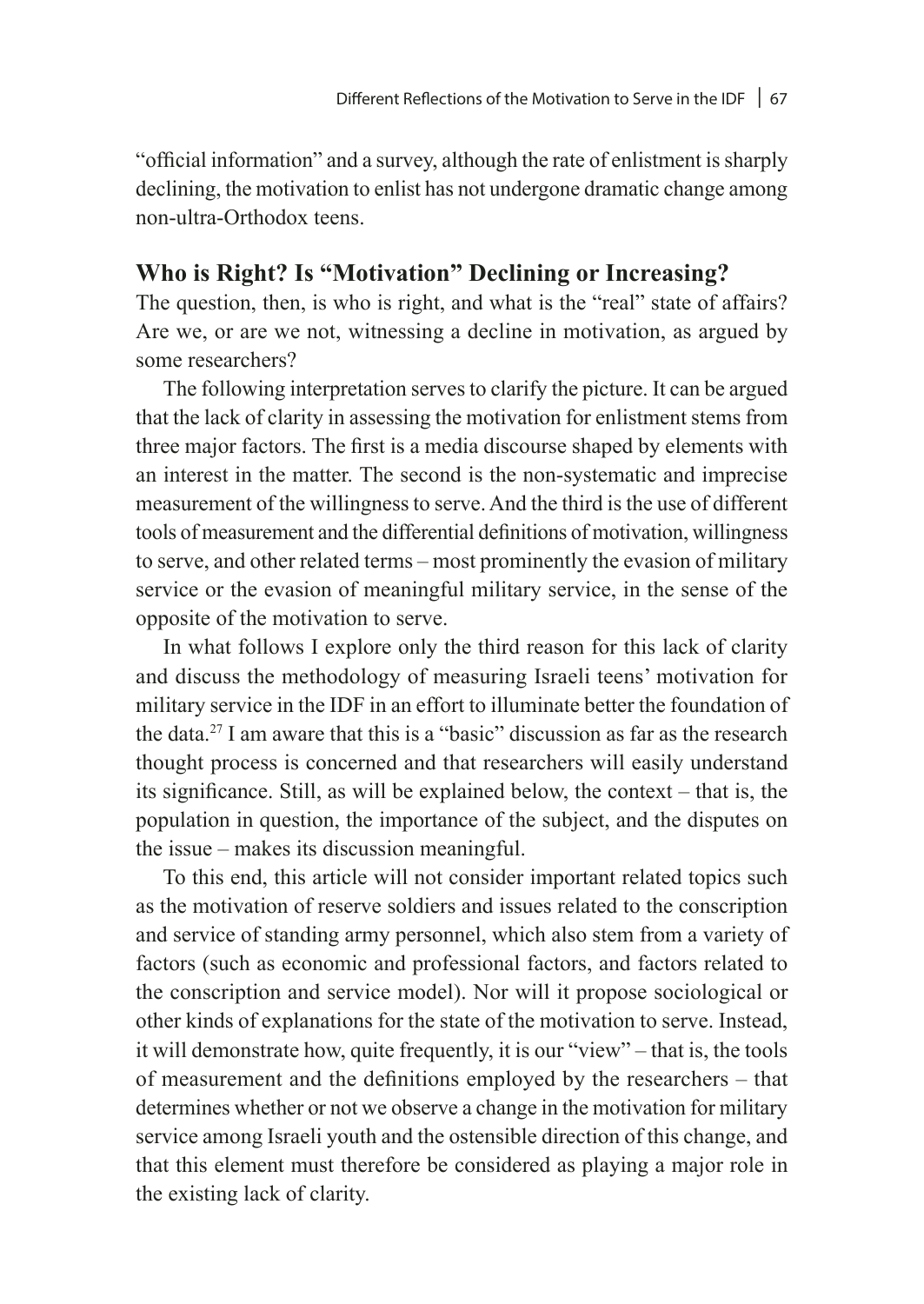Below, I will discuss examples of the issues that may impact on the definitions of motivation in the studies – that is, how differential definitions and differential measurement may change the manner in which motivation is reflected in the surveys. Although the issues presented below do not contradict each other and are not necessarily interconnected, I will argue that their separate observation may explain the complexity characterizing this subject.

#### *"Security Service Candidate" or Teenager?*

The central, fundamental issue that must be considered here is the basic definition of the term "security service candidate" (known in Hebrew by the acronym "*malshab"*) or, in other words, who is supposed to serve in the IDF and when?

First, we must consider the criteria defining security service candidates. One critical and fundamental claim is that whether or not an individual who belongs to a specific community is officially obligated to enlist in the IDF has a significant impact on his or her attitude toward service. On this basis, we can assume that a teenager who is obligated to serve in the IDF will have a more positive attitude toward enlistment than one who is not obligated to enlist at all. In other words, we assume that the decision whether or not to include a teenager who, according to the definition of the system, is not supposed to enlist for service will influence the overall understanding of the desire to serve.

A security service candidate should be understood as an individual who meets the legal and administrative criteria of the IDF. According to this concept, most non-Jewish Israeli citizens and all ultra-Orthodox Jews who are students of the independent educational institutions are not defined by the IDF as viable security service candidates from the outset. On this basis, we can conclude that such individuals will not be included in the security service candidate population surveyed.

An alternative approach could be to conduct position surveys regarding the motivation for military service among the overall teen population in Israel (or among the overall Jewish teen population in Israel). Such surveys would be based on a very different definition than that described above in that they may include ultra-Orthodox Jews or non-Jewish adolescents. Such a study would be extremely sensitive to demographic changes stemming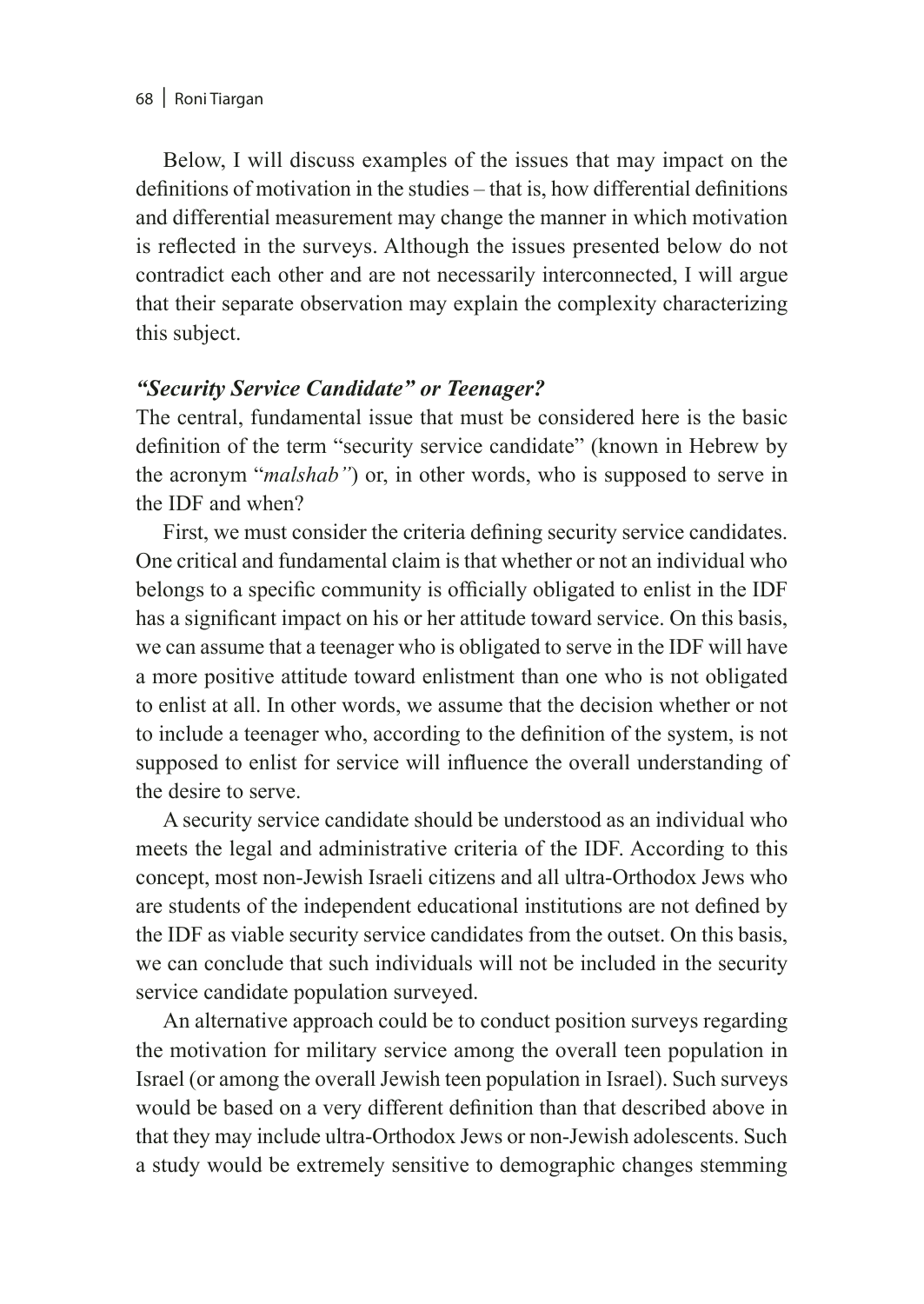from population growth rates, which vary significantly among these groups in comparison to those characterizing the overall Israeli population.

For a variety of reasons, researchers choose to use other, partial population definitions (at times for reasons pertaining to the accessibility of the sample), such as adolescents from state schools, adolescents from schools in a specific region or city, etc.

In addition, knowledge pertaining to issues related to conscription (both on the individual level and the systemic level) develops over time and with increased encounters with the military system. Therefore, the age at which the security service candidate is defined as such by the military is a major factor in defining the candidate. When is it decided that an adolescent is a security service candidate? When is the definition relevant? Some maintain that Israeli youth are security service candidates beginning at childhood and for this reason the IDF maintains a presence in the Israeli education system beginning at a relatively young age. Another option is to define a security service candidate from a specific age; for example, one year prior to conscription, with the first encounter with the military system taking place when the adolescent is in eleventh grade (after the individual receives his or her first draft notice) and initial actions are taken for enlistment in the IDF, and so forth.28

It is also important to pay attention to gender. Does the study in question encompass security service candidates of both genders, or only males? Due to the major differences in the service tracks for men and women, the gender distinction is important.

#### *Who is an "Evader"?*

It is also interesting to consider the common definition in public discourse as to the evasion of service in the IDF. Or, in more colloquial terms, who exactly who is this "draft dodger"?

Discussion of this issue in the media attributes the phenomenon of evasion to a number of groups, including: "north Tel Avivians,"29 yeshiva students, ultra-Orthodox, religious women (young women proclaiming their intention to live a religious lifestyle), the non-Jewish population, and, in some cases, even populations that enlist for desk jobs and who do not complete their military service. However, we know that for legal reasons from the outset some of these populations are not at all meant to be conscripted. Therefore, any definition that includes one or more of these groups, or, alternatively,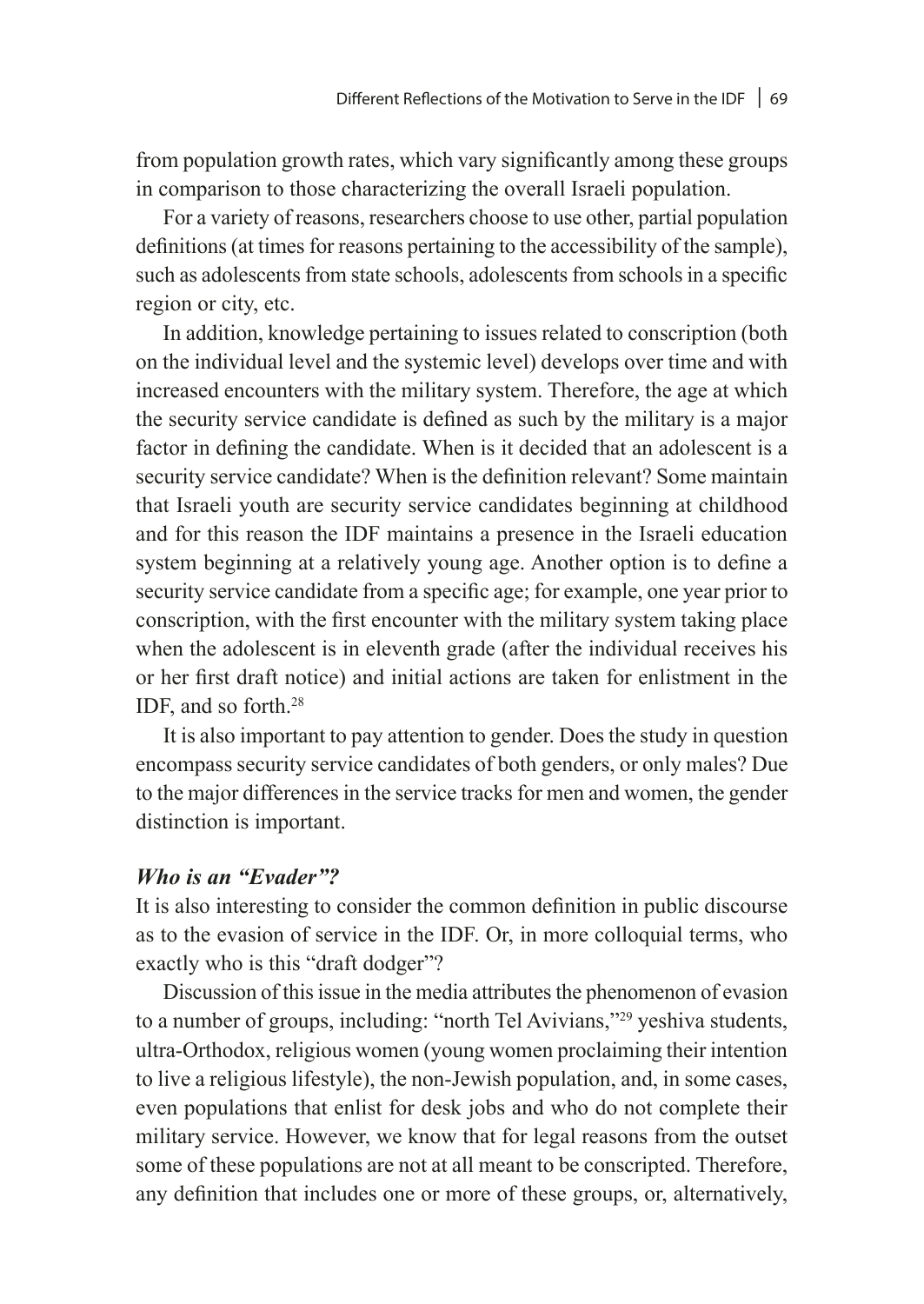that excludes them from the discussion on the "motivation to serve" affects the manner in which this quantity is assessed by the surveys.

#### *Conscription Policy and Human Resource Management*

Over the years, the State of Israel and the IDF have periodically changed the policy regarding conscription and, in doing so, have changed the policy regarding who will and will not be included in the population of adolescent Israelis designated for military conscription. This is done through legislative changes on the political level or by internal IDF changes in policy stemming from various considerations.

Perhaps the most prominent example of legislative changes that stand to impact on conscription policy and the definition of "who is a security service candidate" relate to the issue of ultra-Orthodox conscription (the Tal Law<sup>30</sup> and subsequent related legislation). Additional examples may be found in differential changes in the duration of service or changes in the salary policy vis-à-vis soldiers, which also currently emerge in the public discourse. Such changes may impact on the manner in which the motivation to serve is reflected among different population groups. Moreover, they also have the potential to influence our overall understanding of the willingness to serve and must therefore be taken into consideration when examining future surveys.

Changes in internal IDF policy can be achieved by decisions regarding changes to the definition of the "conscription threshold" and IDF exemption policy.31 One example is the policy of lowering the drop-out rate followed during the tenure of Chief of Staff Gabi Ashkenazi which, in practice, served to increase the number of conscripts and include weak (from a sociodemographic perspective) populations. A second example is the changes made to the policy of integrating women into the IDF in general, and into different service tracks in particular, that stand to impact on the willingness of women to enter different service tracks, with an emphasis on combat service.

A third example lies in the fact that based on operational, budgetary, and other considerations, the IDF can decide to reduce or expand conscription to specific units or service tracks and thereby affect the supply and demand for enlistment for these units or tracks. Such measures can result in the presentation of an excessive or deficient desire to enlist for one type of service or another.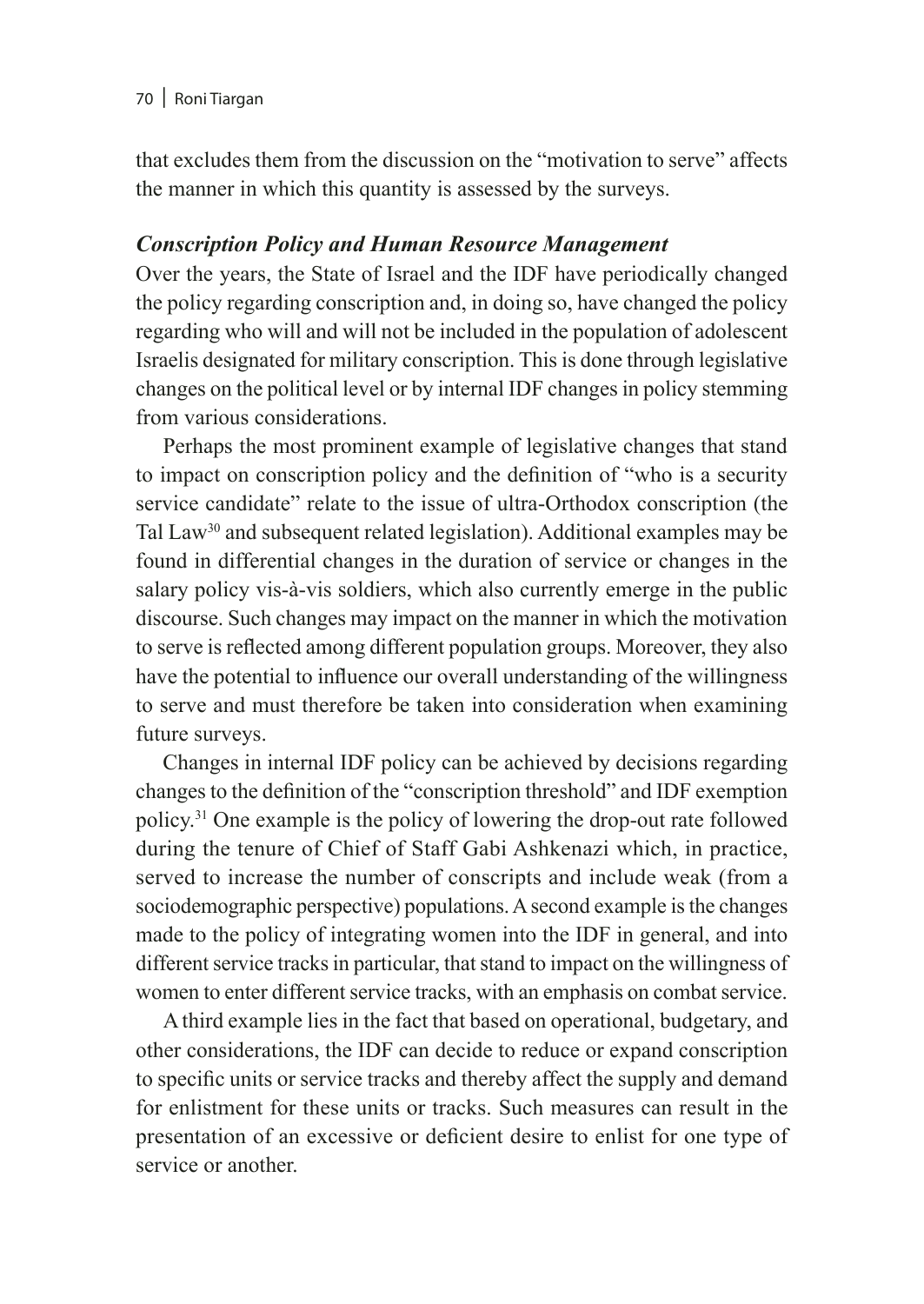#### *What is Being Measured?*

Terms such as "motivation" and "evasion" are sometimes all encompassing terms incorporating a wide variety of issues and questions, and it is therefore extremely important to define precisely the subject being studied and the tool of research. For example, the term "motivation to serve" can, in practice, be used to depict conscription or non-conscription. The measure, in this case, is numerical, as described in some of the sources above. How many people enlisted? What percentage of the overall population do they constitute? This measure is not comparable to reported motivation for military service measured by the questions in position surveys. In other words, a survey response indicating a desire to enlist is not the same as actual enlistment for service, which may be the product of a desire to serve, but also of the decisions of the military system and/or the policy of the authorities.

Another issue in this context is the type of service for which motivation exists, which has a significant impact on the responses of adolescents. Based on the surveys of the IDF Department of Behavioral Sciences and the implications of the studies of Reuven Gal,  $32$  we can conclude that there are different reasons for security service candidates to declare their motivation for military service in general, as well as their motivation for combat service. The former is based primarily on the legal obligation of every security service candidate as well as on its current conception as a "condition of good citizenship." The latter requires volunteering and greater efforts from the perspective of the individual and his family. For this reason, the motivating factors for enlistment in the army and enlistment in different tracks of service may be distinct and influenced by different considerations.<sup>33</sup>

#### *The Date of Measurement*

In the attitude surveys, the date of each survey and the events occurring in close proximity have a significant effect on the attitudes they chart. This is even more accentuated when it comes to measuring the motivation to serve.

The status of male and female adolescents as security service candidates is not static, as the criteria for security service is frequently updated. During the 12-18 months preceding their conscription, security service candidates undergo a meaningful process of preparation for the IDF, during which they learn about military service, receive draft notices, report for service, participate in activities aimed at preparing them for the IDF, take tests, and are introduced to the different tracks of service open to them. Some are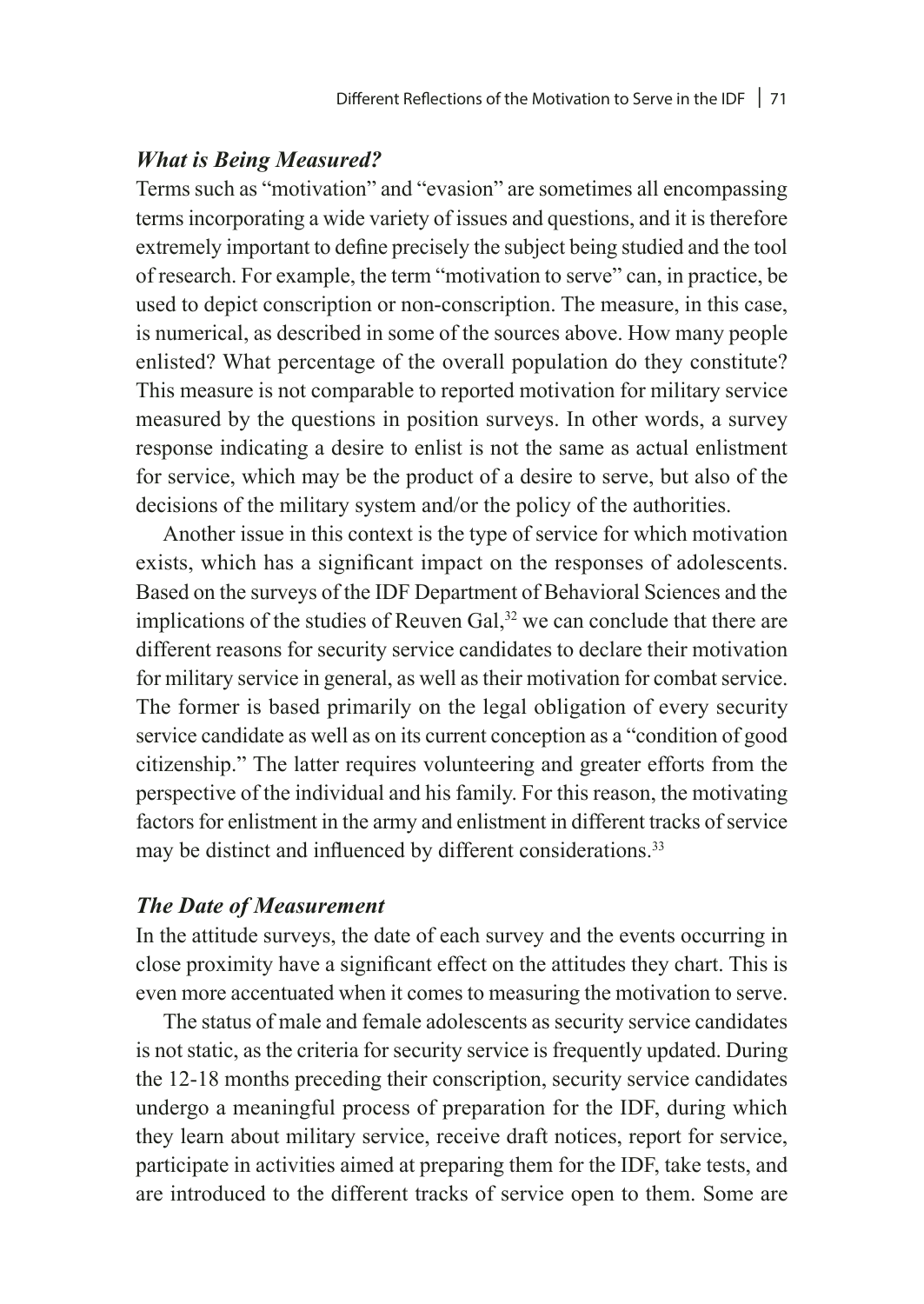also invited to take part in selection processes to assess their candidacy for specific service tracks.

Together, these elements draw security service candidates into a process through which they learn more and more about military service in general and their ability to be assigned one position or another. In other words, at any stage of the process, attitudes regarding the chosen service track can change to some extent as a result of the information acquired about the service and the personal abilities of the security service candidate. This being the case, the measurement of attitudes conducted among teens at different stages of the enlistment process results in different reflections of motivation, in accordance with and based on an understanding of these influences. The monitoring of the attitudes of security service candidates, therefore, involves a significant "seasonal" element that must be understood and taken into consideration when analyzing the findings of surveys assessing the "motivation" for military service.

## **Conclusion**

Due to the importance of compulsory conscription in the IDF to Israeli society in general and to the service track of young Israelis in particular, and in light of Israel's unique security situation, public debate in Israel over the years has displayed extensive interest in teens' "motivation to serve." This interest has been characterized by divided opinion and a lack of clarity regarding the trends and changes in the motivation to serve over the years and in accordance with social changes. The major argument of this paper is that, despite its seemingly simple appearance, the motivation for military service is a complex, multifaceted issue that is extremely sensitive to measurement.

An analysis of the documents used to write this article indicates that on the one hand, and based on a crude observation that fails to take specific effects into consideration, the motivation for military service and significant service on the part of the young men and women whom the IDF regards as (at least) potential conscripts has not declined over the past two decades. At the same time, the number or percentage of Israeli teens who do not, from the perspective of the IDF, constitute a potential for military service may have increased, primarily due to demographic developments, the administrative decisions of the IDF, legislation, and other factors. We can also say that an examination of the attitudes among other population groups (such as Israeli teens under the age of 17 and teens from other sectors) is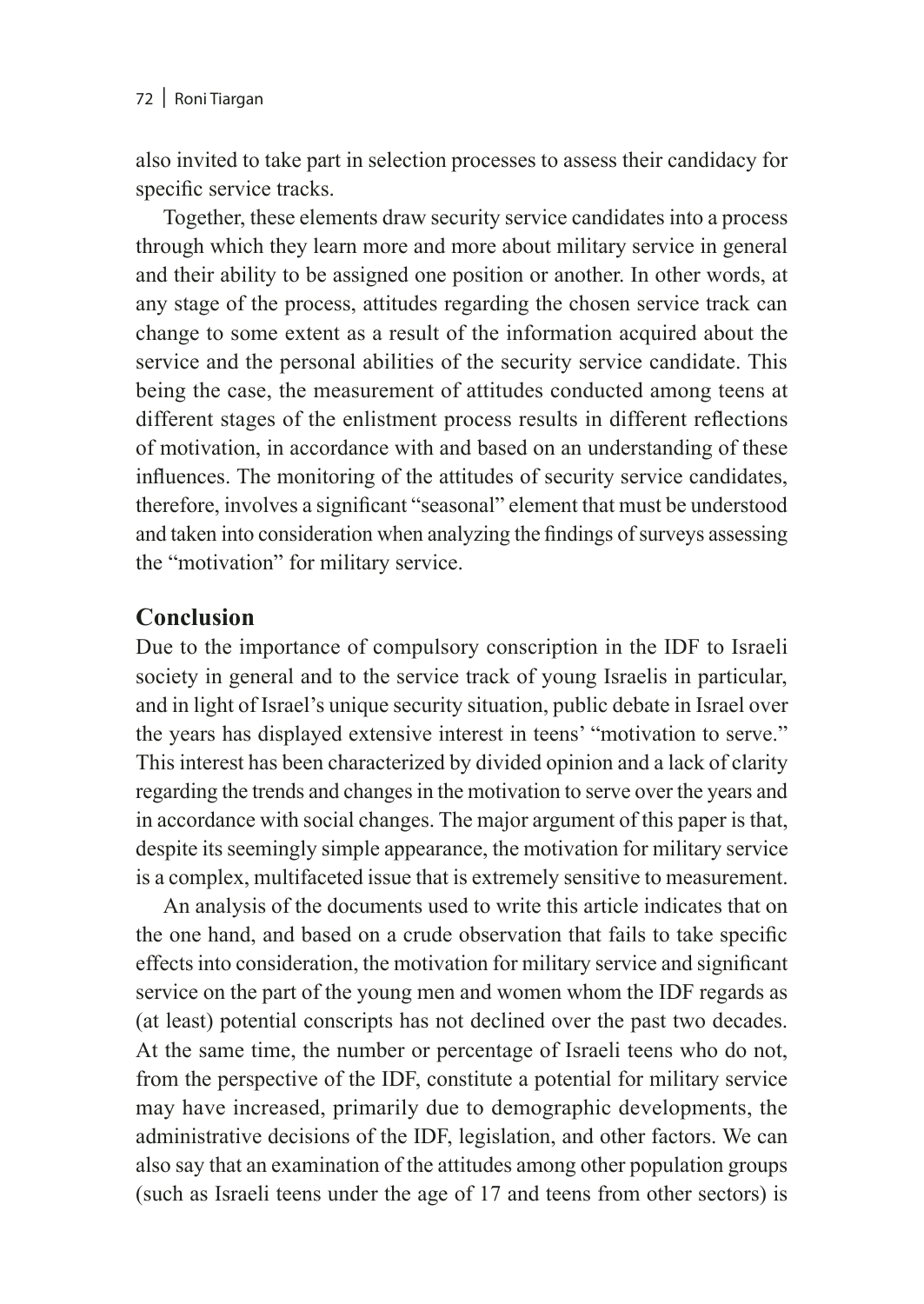likely to generate an understanding that is more complex in comparison to the two described above.

Therefore, when we discuss measurement of the "motivation to serve," we must first consider the basis of the research, as it is impossible to discuss the motivation for military service without discussing the way in which it is measured, and thoroughly clarifying the definitions of the relevant terms. Those engaged with, or interested in this subject, are encouraged to consider a number of main issues when approaching the issue:

- 1. *Whose motivation?* When we refer to security service candidates, to whom exactly are we referring? Within this framework, we must take into account a range of variables, such as age, educational stream, official IDF definitions, and other factors. We must also take into consideration that these are fluid definitions that may change in accordance with legislative and policy changes.
- 2. *The question under examination*. When considering the issue, it is essential to define whether we are concerned with the individual's attitude toward enlistment or with an analysis of all those enlisting for military service and their sociodemographic attributes.
- 3. *Reported motivation yes, but why?* In the event that we are dealing with the motivation of the individual, it is worthwhile to clarify the exact issue under discussion: military service in general, combat service, or some other track of service.
- 4. *The motivation to serve when?* The date of conscription has a major impact on the reflection of motivation in the attitude of those serving. When was the study data collected – before or after the candidates' receipt of their first draft notice? To what extent were the respondents aware of their options for military service when they completed the questionnaire?
- 5. *Who is an evader?* It is important to keep in mind that this is a term with ethical aspects regarding which there is no social consensus.

## **Notes**

I would like to thank the editors of this volume, Meir Elran and Gabi Sheffer, for their ongoing advice, encouragement, and active participation in the writing of this article.

1 See, for example, Asher Arian, *Security in the Shadow of Threat: Israeli Public Opinion on Questions of Peace and War* (Tel Aviv: Papyrus, 1999); Ofra Meizels and Reuven Gal, *The Motivation of Boys to Serve in the IDF – Israeli Adolescents during the Intifada* (ZichronYaakov: Israeli Institute for Military Studies, 1990); Dan Horowitz and Moshe Lissak, *Trouble in Utopia: The Overburdened Policy*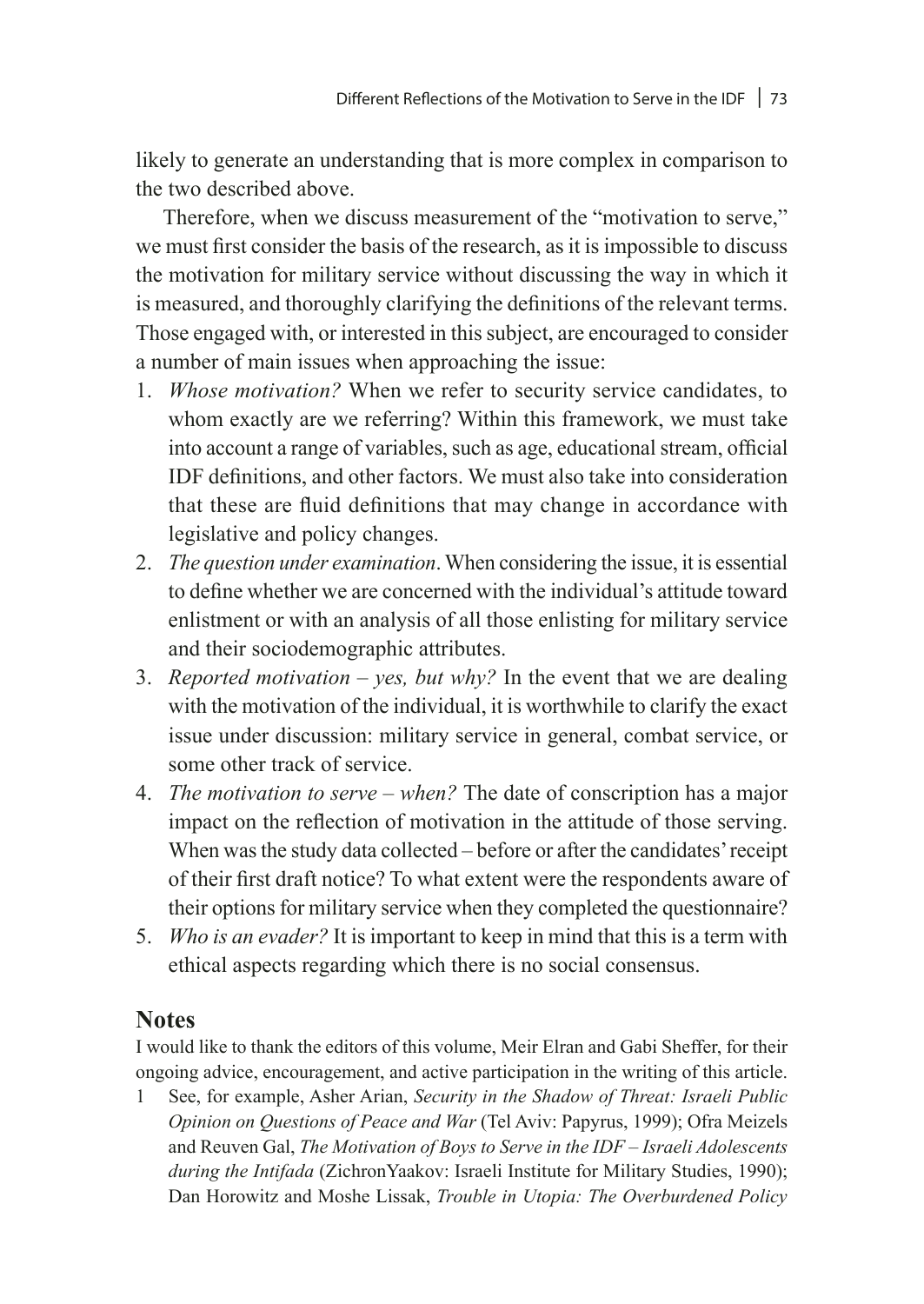#### 74 | Roni Tiargan

*of Israel* (Albany, NY: State University of New York Press, 1989); Roni Tiargan, Meytal Eran-Yona, R. Moshe, "On the Conception of Morality of the IDF," in *Sociological and Psychological Aspects of Warfare in the Civilian Realm*, ed. Meytal Eran-Yona (IDF Department of Behavioral Sciences, 2012); Roni Tiargan-Orr and Meytal Eran-Yona*,* "The Israeli Public's Perception of the IDF: Stability and Change," *Armed Forces and Society* 42, no. 2 (2016): 324-43.

- 2 Stuart A. Cohen, "The Social Meaning of Military Service in Israel: A Reassessment," *Democratic Culture: Army and Society in Israel* 4-5 (2001): 131-50.
- 3 Udi Shani and Yossi Kucik, *The Changes Underway in the State of Israel and their Implications for the Model of Military Service and the Social Role of the IDF* (Jerusalem: Israel Democracy Institute, 2007).
- 4 Moshe Lissak, "The Security Ethos and the Myth of Israel as a Militaristic Society," *Culture and Democracy: Army and Society in Israel* 4-5 (2001): 187-211.
- 5 *Social and Cultural Processes in Israeli Society*, Army and Society Project (IDF Department of Behavioral Sciences, 2002).
- 6 Gad Barzilai, *Democracy in War* (Tel Aviv: Sifriat Hapoalim, 1992); Efraim Inbar, *War and Peace in Israeli Politics: Labor Party Positions on National Security* (Boulder, CO: Lynne Rienner Publishers, 1991).
- 7 Shani and Kucik, *The Changes Underway in the State of Israel*.
- 8 Baruch Kimmerling, *The End of Ashkenazi Hegemony* (Jerusalem: Keter, 2001).
- 9 Orna Sasson-Levy, *Identities in Uniform* (Jerusalem: Magnes, 2006); Yagil Levy, *From the People's Army to the Army of Peripheries* (Jerusalem: Carmel Publishing House, 2007).
- 10 The occurrence of major security events and operational failures has resulted in the emergence of a discussion regarding the vitality and benefit of patterns of IDF activity in the war against terrorism. See, for example, Yael Hadar and Anna Knafelman, *Between Economics and Security: Public Opinion in Israel, 1969-2009* (Jerusalem: Israel Democracy Institute, 2009); Ofra Meizels, Reuven Gal, and Eli Fishoff, "Worldviews and Positions of Israeli High School Students regarding Issues of the Army and Security," research report for the Israeli Institute of Military Studies, 1989; Helena Syna-Desivilya and Reuven Gal, "Cumulative Impacts of the Experience of War," research report for the Israeli Institute for Military Studies, 1992.
- 11 Udi Spiegel, "Youth Motivation to Serve in the IDF," submitted to the Knesset Education and Culture Committee, Research and Information Center, June 2001.
- 12 L. Pomerantz and Y. Sher, "No One Wants to Serve Anymore," in *Sociology of the People's Army: A Look from Within* (Society for Military Sociology, 2009).
- 13 Jaclyn Blumenfeld, "Conscription and the Marginalization of Military Values in Modern Israeli Society (1982-2010)," Master's Thesis, Department of Middle Eastern Studies, Emory University, 2010. For another example, see Yoav Zeitoun, "Embarrassment in the IDF: A Decline in the Motivation for Combat Service," *Ynet*, November 7, 2013.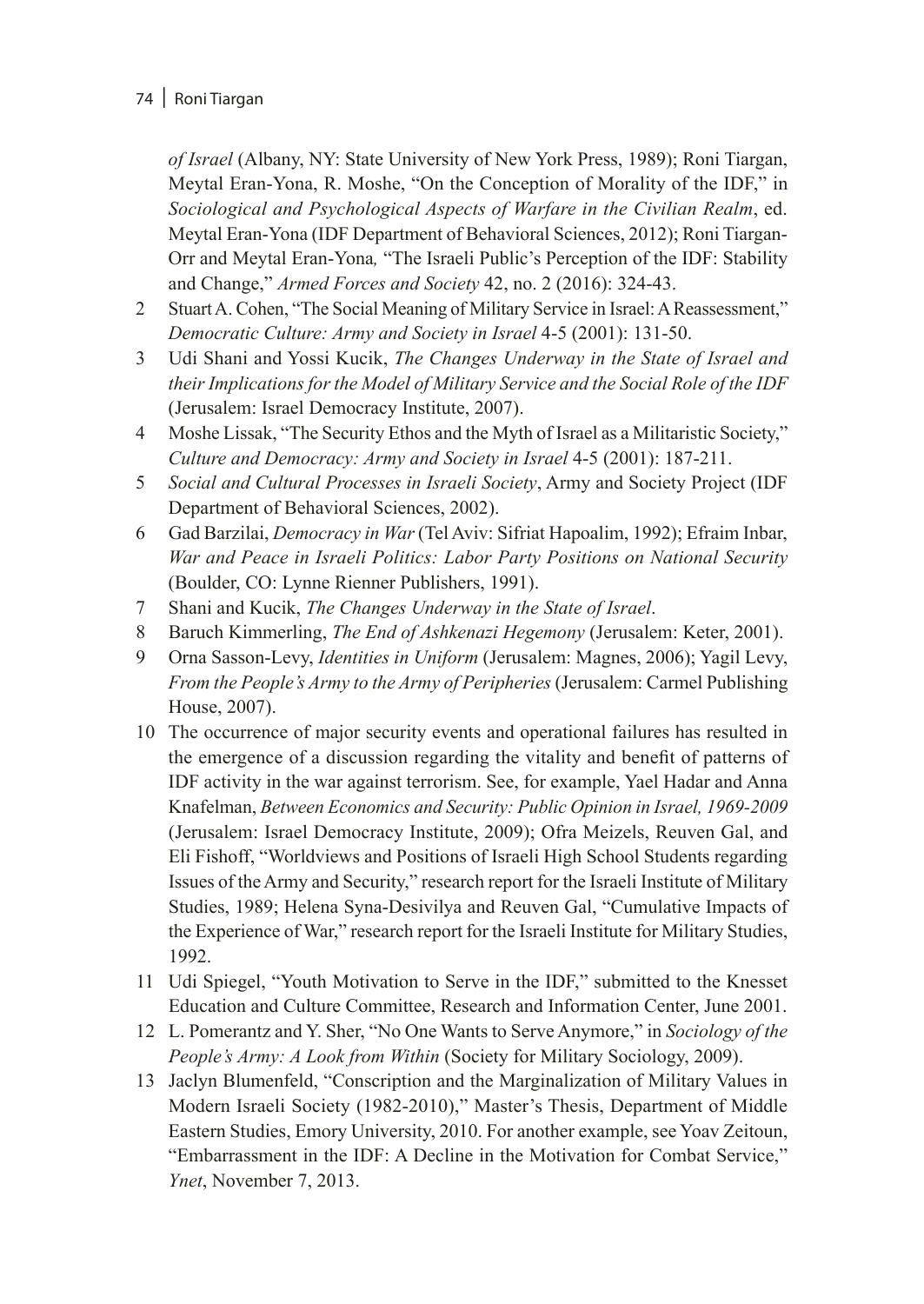- 14 This data is based on the number of actual requests to serve in combat units as received by the Enlistment Administration, and not on attitude surveys, for example, on the August 2007 Induction Cycle, Hanan Greenberg, "Less Combat Motivation," *Ynet*, July 16, 2007.
- 15 Avi Degani and Rina Degani, "Attitudes and Behaviors among Youth in Israel," Geocartography Institute, February 2000; Y. Katz, "Attitudes of Youth and their Parents regarding Service in the IDF," School of Education, Bar-Ilan University, 2000. In *"Post-Oslo" Youth: A Profile* (Zichron Yaakov: Carmel Institute, 1996), Reuven Gal points to a decline in the motivation of youth from state schools between 1988 and 1994.
- 16 Yagil Levy, "Is There a Motivation Crisis in Military Recruitment in Israel?" *Israel Affairs* 15, no. 2 (2009): 135.
- 17 Cohen, "The Social Meaning of Military Service in Israel"; Levy, "Is There a Motivation Crisis in Military Recruitment in Israel?"
- 18 Levy, "Is There a Motivation Crisis in Military Recruitment in Israel?"
- 19 Levy, "Is There a Motivation Crisis in Military Recruitment in Israel"
- 20 Reuven Gal, "The Motivation for Serving in the IDF: In the Mirror of Time," *Strategic Assessment* 2, no. 3 (1999): 11-16.
- 21 Surveys of security service candidates conducted by the IDF Center for Behavioral Sciences from the 1970s to the present, as presented, for example, by Captain Medad Avidar in his lecture "The Motivation for Service over the Years" at the joint conference of the Association of Civil-Military Studies and the Institute for National Security Studies, 2013.
- 22 Stuart Cohen, "The False 'Crisis' in Military Recruitment: An IDF Red Herring," *Perspectives*, Paper No. 33, July 23, 2007, Begin-Sadat Center for Strategic Studies; Baruch Nevo and Yael Shur, "The Contract between the IDF and Israeli Society: Focus on Compulsory Service," in *The Contract between the IDF and Israeli Society: Compulsory Service* (Jerusalem: Israel Democracy Institute, 2002), pp. 15-24.
- 23 Pomerantz and Sher, "No One Wants to Serve Anymore."
- 24 S. Bahir and M. Avidar, "Between the State and Me: The Complexity of the Discourse of Service among Youth in an Era of Ethical Changes," *Bein Hazirot* 12 (2014): 28-41.
- 25 Blumenfeld, *Conscription and the Marginalization of Military Values*, p. 54.
- 26 Dan Soen, "All Able-Bodies, to Arms! Attitudes of Israeli High School Students," *American Journal of Social Issues & Humanities* 2, no. 3 (2012).
- 27 Cohen, "The False Crisis in Military Recruitment"; Pomerantz and Sher, "No One Wants to Serve Anymore."
- 28 In "When I Grow Up I Will be a Soldier," Z. Englander (2001) analyzes the difference between the trends of the findings of the Center for Behavioral Sciences' security service candidate surveys and the February 2000 Geocartography surveys of Avi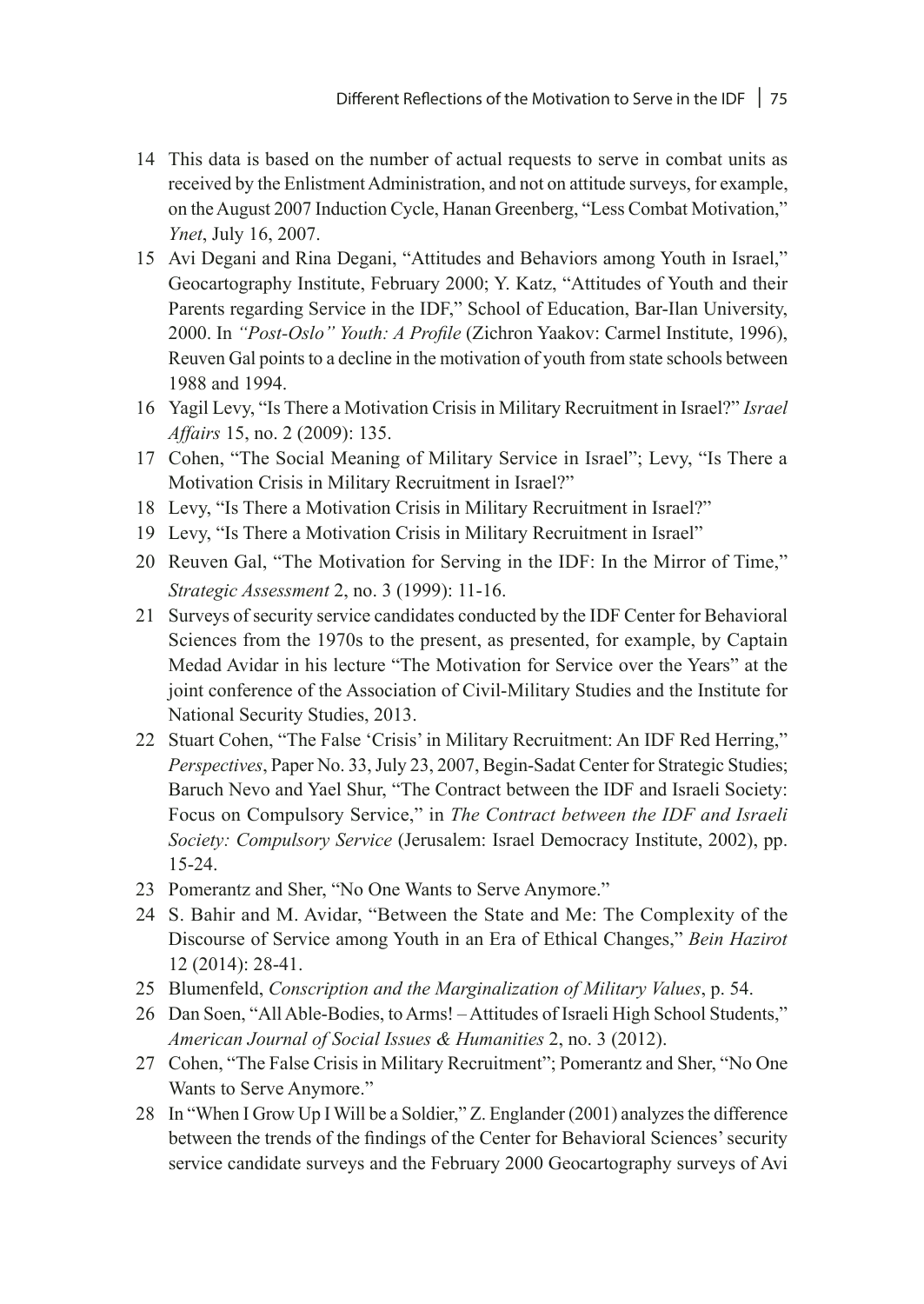## 76 | Roni Tiargan

Degani and Rina Degani, and shows, inter alia, that the definition of the latter population encompasses adolescents age 15 and above, unlike in the IDF.

- 29 This refers to an Israeli stereotype of a north Tel Aviv, generally secular population, of high socioeconomic standing, who are more individualistically minded and thus removed from the collective sense of Israeli purpose.
- 30 A controversial law, subsequently repealed, regulating the conscription of ultra-Orthodox men.
- 31 Motti Spry, "Routes of Exemption," Department of Behavioral Sciences, IDF Manpower Directorate, 2002.
- 32 Gal, "The Motivation for Service in the IDF over the Years."
- 33 The picture is, of course, more complex, and some also regard the willingness for combat service as a "condition for good citizenship."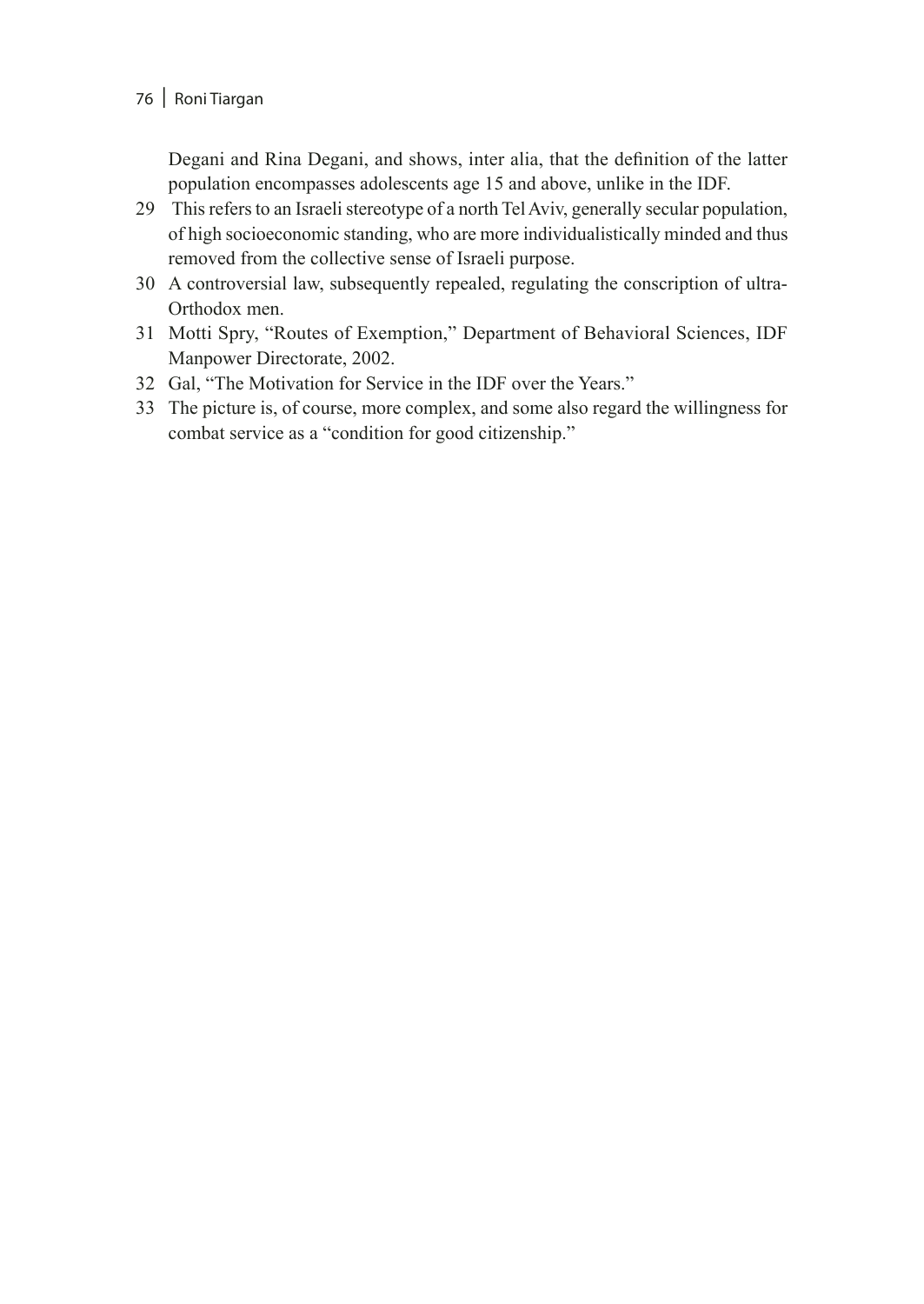# **What is the Appropriate Model for Female Service in the IDF?**

# Pnina Sharvit Baruch

In Israel's 2013 election campaign a great deal of attention was paid to the subject of ultra-Orthodox conscription into the IDF. However, although this subject has direct implications for the service of women in the IDF, due to the demands for separation in the course of military service between ultra-Orthodox soldiers and women, the issue of service of women in the IDF was hardly the subject of public discussion. Moreover, when a ministerial committee headed by Minister Yaakov Peri<sup>1</sup> was established to examine the issue of ultra-Orthodox conscription, a female minister was appointed to the commission only in response to the protest of women's organizations.2 As a result, Minister Limor Livnat was appointed as a member of the committee, and at her initiative and urging, the issue was discussed by the committee, with the participation of Brigadier General (res.) Gila Kalifi-Amir, former Women's Affairs Advisor to the Chief of the General Staff, and myself.<sup>3</sup> As a result of the discussion, the committee's conclusions included a clause stipulating that the conscription of ultra-Orthodox men be conducted in a manner that does not impact detrimentally on the status of women in the IDF, and a provision to this effect was introduced in the draft bill on the subject deliberated by the parliamentary committee chaired by then-MK Ayelet Shaked.<sup>4</sup> This clause was also included in the final wording of the Law in Section 26, which stipulates: "The status and integration of female military entrants in the security services will not be infringed upon due to the security service of yeshiva graduates and the graduates of ultra-Orthodox educational institutions under this Chapter."5 Another directive pertaining to the service of women that was included in the bill is the proposal to extend the service of women by four months, to 28 months, in parallel to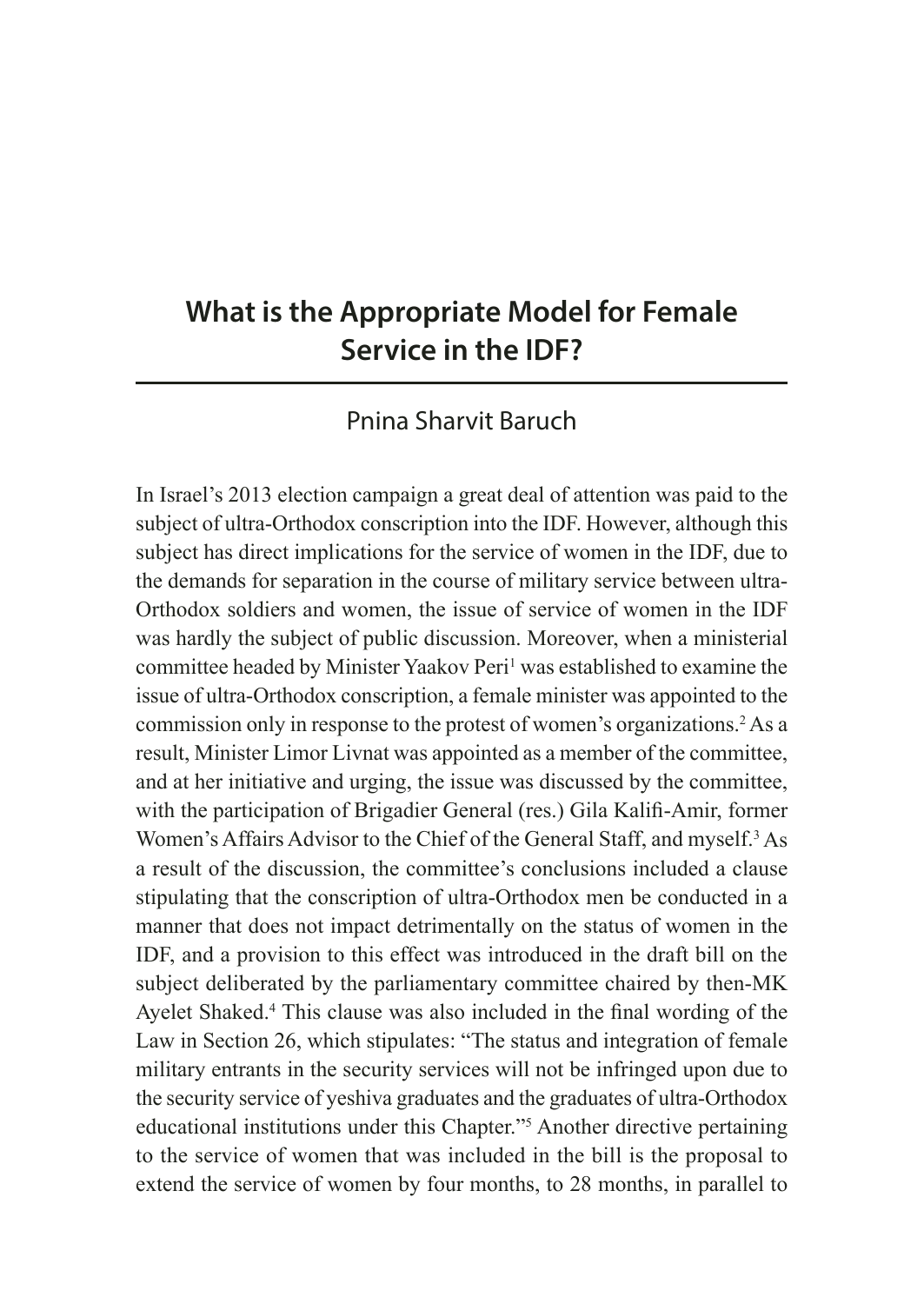the reduction of service for men from 36 to 32 months. This proposal also appears in the final version of the law itself but its implementation has been postponed to a later date, as will be discussed below.

This introduction illustrates a number of typical aspects of the issue of women's service in the IDF. The first is the fact that it is an issue that is regarded as marginal. There are always more pressing issues on the Israeli agenda in general and in the security realm in particular, as reflected in its discussion as a peripheral topic in the context of the "major" issue of ultra-Orthodox conscription. Second, the issue is always classified as a "sectoral" matter of interest primarily to women. Had it not been for the work of Limor Livnat it is doubtful that the issue would have been advanced in the government. Indeed, the issue was also raised in the Knesset primarily by women's organizations and female Knesset members. Men sometimes provide support and backing, but it is rare for them to take the initiative on such issues. A third aspect is the typical perspective underlying the discourse, whereby women need to be protected and their rights must be balanced against the security interests of the system. In other words, the presence of women in the military is to a certain extent perceived as a "burden" and obstacle to the fulfillment of national interests. While the enlistment of all ultra-Orthodox is defined as an essential interest, the need to protect the rights of women and find a solution for their needs is regarded as a burden with the potential to hinder the fulfillment of the primary interest.

These aspects have a direct impact on the motivation of women to serve in the IDF. Like all people, women are not interested in being where they feel less valued. Increasing the motivation of women to serve is therefore linked to the broader issue of the advancement of the status of women in the IDF. The question, then, is what should be done in order to reach this goal. One option is the use of a discourse of rights, meaning, an emphasis on the right of women to equality and equal opportunity. Realization of this right requires working via public channels, women's organizations, female politicians, and female media figures, and simultaneously through legal channels such as the High Court of Justice (HCJ). This is a legitimate and important course of action that has achieved most of the advancement on this issue thus far. Prominent in this regard is the HCJ judgement in the petition of Alice Miller, submitted by the women's lobby more than a decade ago, which resulted in the opening up of the Israeli Air Force's pilots training course to women.6 An alternative approach is the discourse of interests, i.e., emphasis on the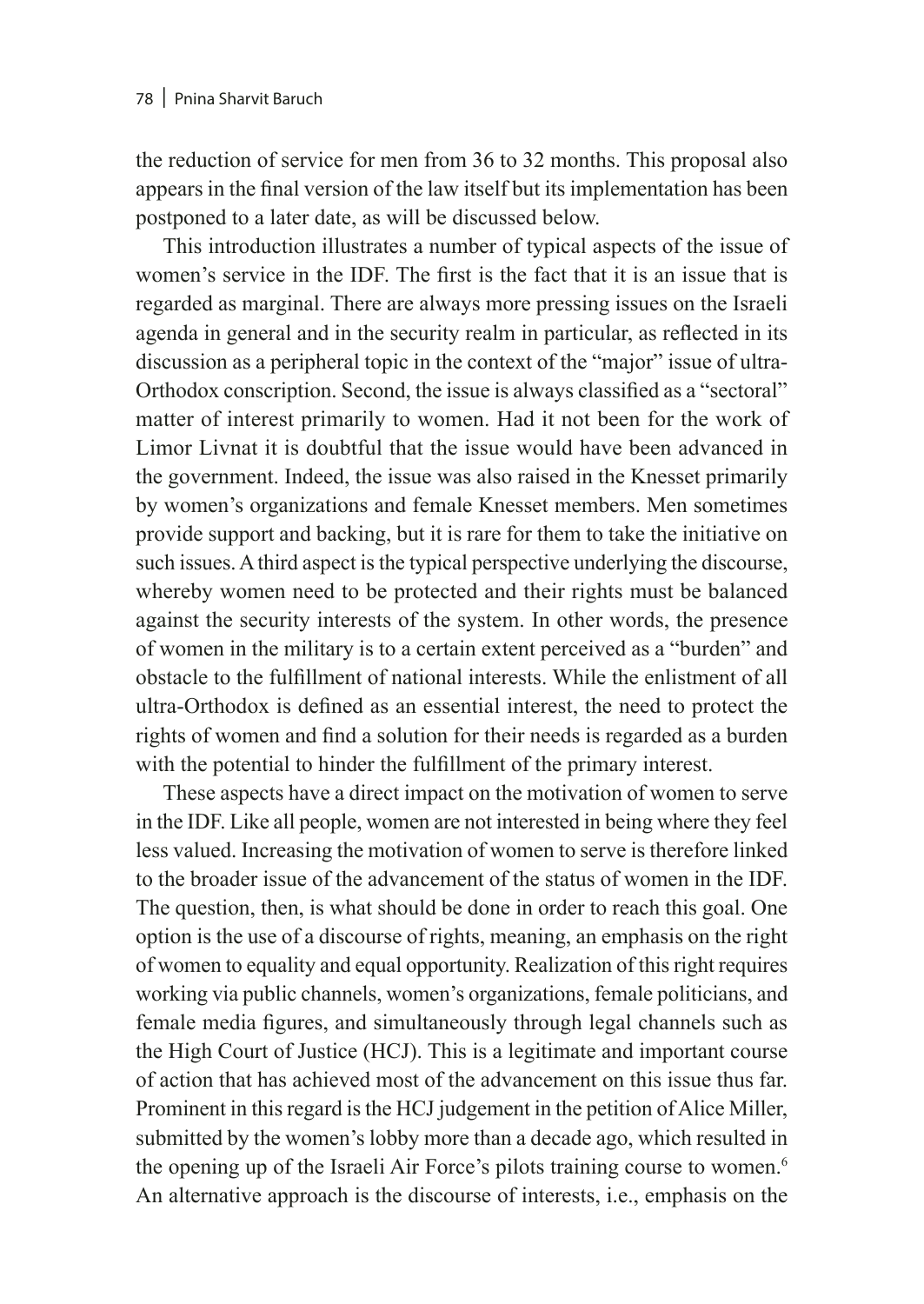fact that the service of women in the IDF is in the interests of the security system itself. In this way, the discussion is not framed as an effort to find a balance between national security and women's rights, but rather that the service of women in the IDF is understood, in and of itself, as advancing the basic interests of the IDF and the State of Israel. The advantage of the latter strategy lies in the fact that it is not based on viewing women as passive players who need to be protected but rather on the understanding that what benefits women benefits the system, and that there is a shared interest in promoting the issue. Of course, one approach does not preclude the other, and it is possible and preferable to employ both simultaneously.

# **The Enlistment of Women in the IDF since the Establishment of Israel**

Upon the establishment of the IDF it was decided to enlist women, and a women's corps was set up based on the concept of the IDF as "an army of men assisted by women." In accordance with this approach, 70 percent of the women conscripts served as clerks and in other traditional auxiliary positions. Until the mid-1970s, 44 percent of the service positions in the IDF were not open to women. Between the 1970s and the 1990s, there was a massive process of force re-organization whereby more men were directed toward combat positions, resulting in the coining of the phrase "women substitute for men," referring to the training of women for professional positions to solve the manpower shortage in positions that had been vacated by men (combat instructors, armorers, drivers, airplane mechanics, radio and signal operators, etc.). Beginning in the mid-1990s, and as a result of the 1995 HCJ ruling in the matter of Alice Miller, military service began to be perceived as an issue of rights, and the demand for official equal opportunity increased, alongside a rejection of the bureaucratic and economic excuses used to justify the failure to afford equality.7

In 2007, then-head of the IDF Manpower Directorate, Major General Elazar Stern, appointed a committee headed by former Manpower Directorate head General (res.) Yehuda Segev, comprising senior male and female officers and selected academics. The purpose of the committee was to engage in shaping the service of women in the IDF for the decade to come. The committee's conclusions, submitted in September 2007, included far-reaching recommendations aimed at achieving fundamental equality between men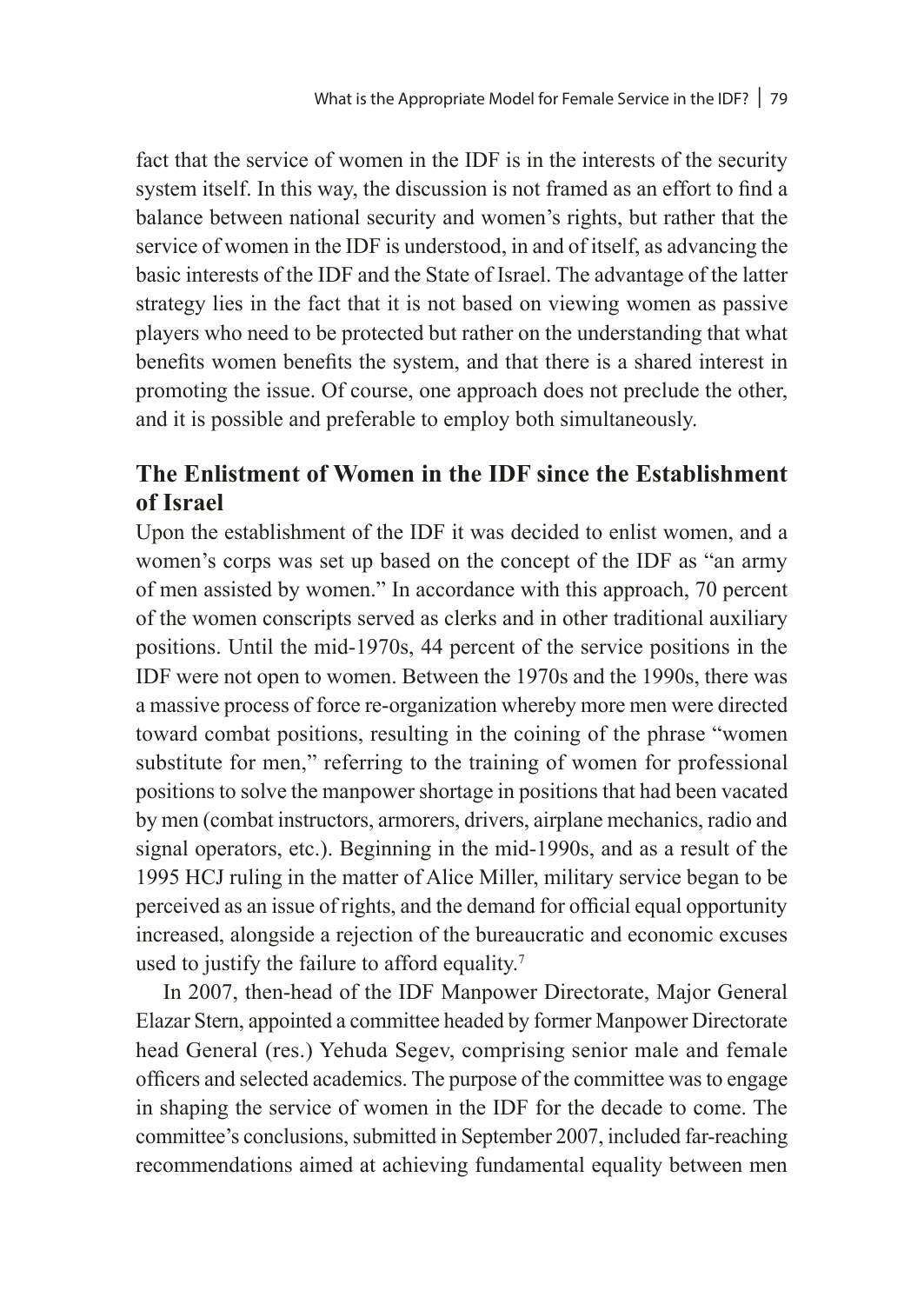and women in the IDF. However, many of these recommendations have yet to be implemented.

Today, women account for approximately 30 percent of all those serving in the IDF. More than 40 percent of the women in Israel do not enlist, including ultra-Orthodox women (with the exception of an extremely small number), most religious women, Arab women, Druze women, women falsely declaring themselves as religious, and women who are not conscripted due to a lack of suitability.8 According to the IDF spokesperson, 92 percent of all positions in the IDF are currently open to women.<sup>9</sup> However, in practice, many of these positions are only theoretically accessible to women and are not actually filled by them. Positions that used to be considered male positions are staffed by women at a rate of 28 percent.10 Indeed, there are still some positions in which no women, or very few, serve, and not only in distinctly combat units such as special units and infantry units, which are completely closed off to women. On the other hand, administrative positions that were once considered to be female positions are now assigned with equality, and many men today serve as clerks.<sup>11</sup> Despite this progress, and although women make up 50 percent of the officers in compulsory service, the percentage of women drops among the higher ranks, to approximately 25 percent of all captains and majors and 13 percent of all lieutenant colonels. Continuing up the ladder, we find only 24 female colonels, 13 female brigadier generals, and one female major general (out of hundreds of officers holding the rank of colonel and above). The figures are those of mid-2013.<sup>12</sup>

## **Utilizing Female Human Resources in the IDF and the Duration of Service**

The Segev Report offers proposals and solutions for changing the public discourse and thereby leading to a perception of women in the IDF as a resource that should be cultivated out of the interests of the security system itself. The report's recommendation for significantly advancing the integration of women in the IDF is based not on an effort to fulfill women's rights to equality, but rather on the rationale of a more effective use of resources that will benefit women and the military alike. According to the report, the realization of this vision must proceed by changing the principle of utilization of human resources to a principle of "the right person in the right place," whereby "men and women are utilized in their service in an identical manner, according to relevant criteria reflecting the needs of the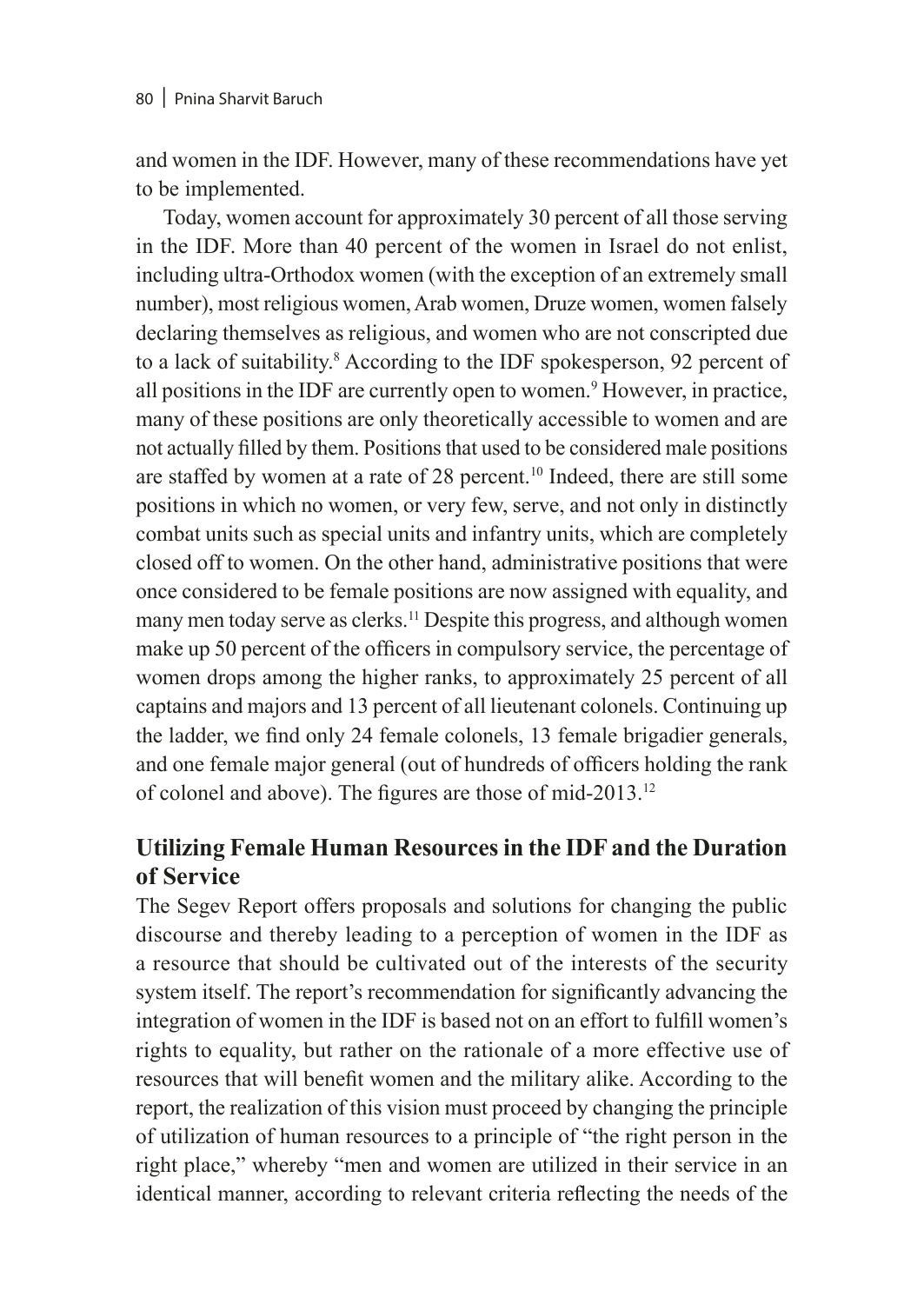IDF and the motivation, abilities, and individual qualities of the enlistees, and not according to their gender." To this end, the Segev Report recommends merging the human resources systems and equalizing the duration of service of women and men in the IDF.13

Actualization of the vision articulated by the Segev Report, therefore, requires the merger of the IDF's HR systems, which are currently separate for men and women, into one unified system, beginning with the selection and placement systems. Today, when men and women undergo separate and different selection processes, gaps exist. Still, the merger of systems is not enough. Concrete change also requires equalization of the duration of the service of men and women holding the same positions. As long as significant differences remain in the duration of service, women will not be assigned the vast majority of significant positions that require extensive training. Although in some cases women have the option to volunteer to extend their service so that it is equal in length to the service of men – and thereby attain such positions – this is not a systemic solution, as it saddles the young women in question with the burden of making the difficult decision to volunteer for considerable extended service. Moreover, from the systemic perspective, the IDF has no way of anticipating the number of women that will agree to volunteer. It is therefore unable to rely on female resources and has no reason to invest in making the necessary modifications for absorbing them into a unit (such as suitable living quarters, adjustments in the weight of equipment, etc.). For this reason, some positions remain inaccessible even to female volunteers.

As already noted, the possibility of extending the duration of service for women was discussed by the Shaked Committee appointed to deal with the legislation relating to ultra-Orthodox conscription. The draft bill contained a proposal to shorten the service of men to 32 months and lengthen that of women to 28 months, leaving only a four-month gap between the compulsory service of men and women. In a discussion in the Knesset, Major General Orna Barbivai, who was then heading the Manpower Directorate, explained that the reduction in the duration of male service required extension of the duration of female service in order to prevent insurmountable gaps in human resources. That is to say, the extension of female service came at the initiative of the IDF in pursuit of the interests of the system. In the course of the committee discussions, IDF representatives guaranteed that if the duration of service were extended, the selection and placement processes for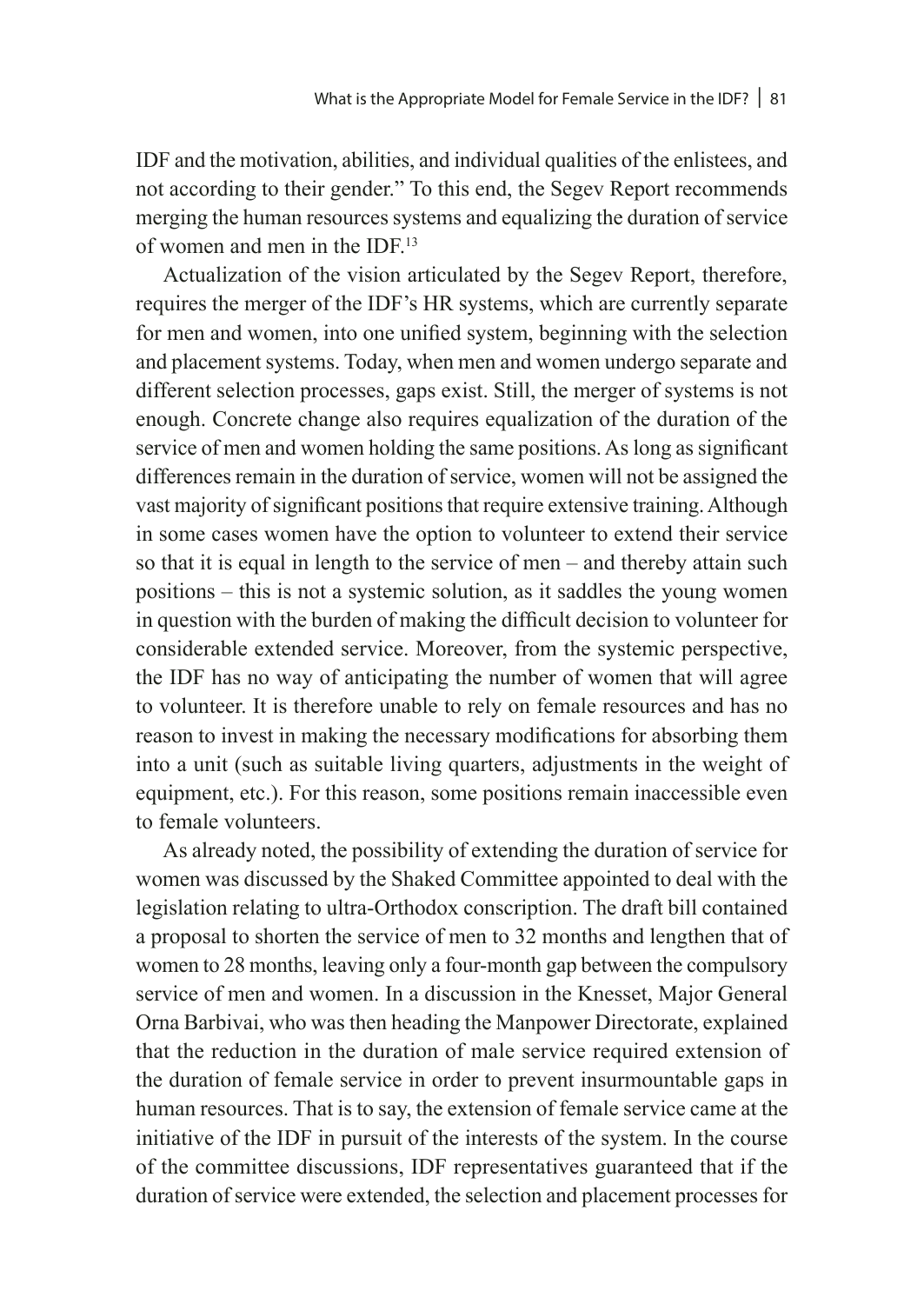men and women would be almost completely equalized for most positions. In addition, it would be possible to standardize the service of women in different positions that today, due to the long period of training, require them to volunteer, so that in practice, women would be assigned additional meaningful positions (without requiring them to volunteer). Still, the IDF representatives did not agree to commit to immediate equalization of the selection, standardization, and placement processes prior to the passage of the legislation.

In the Shaked Committee discussions, the proposal to extend the service of women was opposed by a number of voices that addressed the issue from various perspectives.14 The motivation of some opponents was ideological, as in the case of some of the religious Zionist representatives who took part in the discussions, whose position was that the presence of women in the IDF only weakens the military and prevents fulfillment of the concept of "our camp will be pure." Others based their opposition on the desire to protect the women themselves, as with MK Merav Michaeli, who maintained that the service of women should not be extended until the military guaranteed them full equality. This, she stipulated, would involve opening up all positions (including combat positions) to women and fundamentally changing the perception of women in the IDF. Another position articulated in opposition to the proposal, for example by MK Elazar Stern, held that the extension of women's service would mean placing a greater burden on those already serving, who account for only approximately half of the women in Israel, instead of focusing on expanding conscription and drawing in elements who are not already serving.15 Instead, it was argued, the best route to facilitate the integration of women into additional jobs is not in the extension of regular service but rather in the allocation of standard standing army positions for jobs requiring a longer duration of service.

Proponents of the proposal to extend the service of women in the current legislation maintained that it already made sense to implement the extension of four months as a first step to full equalization of the durations of service of men and women. The main reason cited by the supporters of this approach was the fact that such immediate implementation through legislation, while making sure that the military made good on its commitment to equalize the tracks of placement and standardize new positions, would propel the system toward greater equality of opportunity for women now, instead of waiting for the system to change and only then equalizing the duration of service.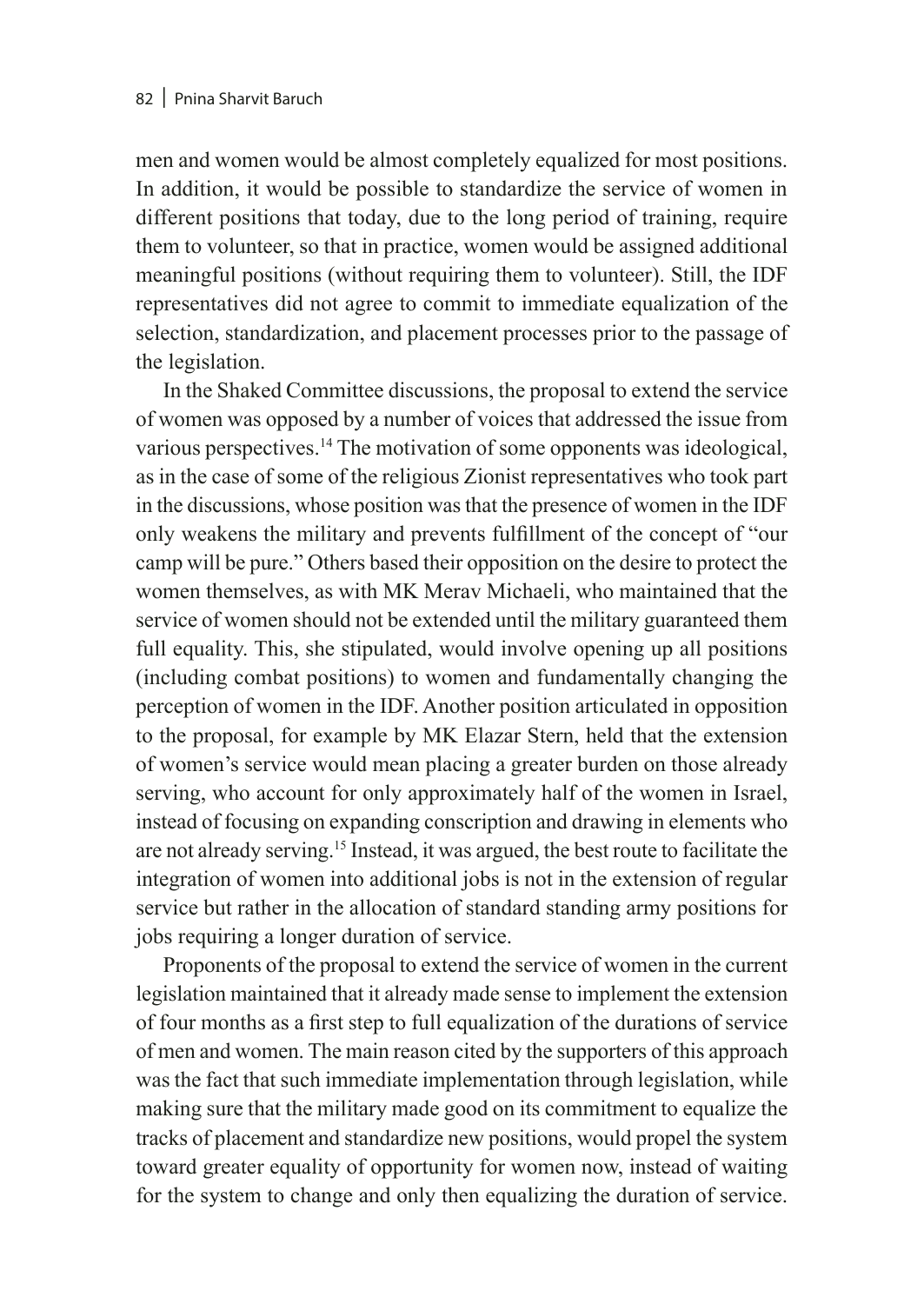According to this approach although the IDF might ultimately extend the service of women without guaranteeing them equal opportunity, this is a calculated risk that needs to be taken. Because the army has explicitly committed itself to equalize its selection and placement tracks, it would subsequently be possible to criticize, and even challenge in court, failure to fulfill this undertaking. The underlying premise of this position is that as long as a significant gap exists in the duration of service between women and men there will be no gender equality in the IDF. Women will not be assigned meaningful positions and will continue to be considered "second class" soldiers, to use the words of the former female head of the Manpower Directorate. The idea of standard standing army positions sounds promising; however, the chances of funds being allocated for this purpose, particularly in the present era of cuts to the security budget, are slim. This approach is consistent with my position on the matter as I presented it during the committee discussions.

The debate on the duration of service of women is related to the question whether the IDF should transition into a system of differential service, that is, one that sets a different duration of service for different positions, as recommended by the Segev Report. One argument offered by opponents of extending the duration of women's service is that military service is, in any event, a waste of time for many of the women (and men) serving in the IDF, and that there is therefore no justification for extending service instead of discharging this personnel to enter the labor force and the realm of academic study, where they can make more substantial contributions. Differential service based on the position and nature of service, as opposed to gender, will solve this problem. The weighty questions raised with regard to differential service require separate analysis, and for the sake of the present discussion, whether the duration of service remains uniform for all or whether differential service is set according to the position in question is of no consequence; what matters is to put an end to the distinction based on gender so that instead of the existing separate provisions in the law for the conscription of men and women, there will be one provision dealing with all conscripts, regardless of gender.

To date, the duration of service for women has not been extended. Although a clause was introduced into the law stipulating a four-month extension of service for women and empowering the defense minister to decide on equalization of the assessment, selection, and placement processes for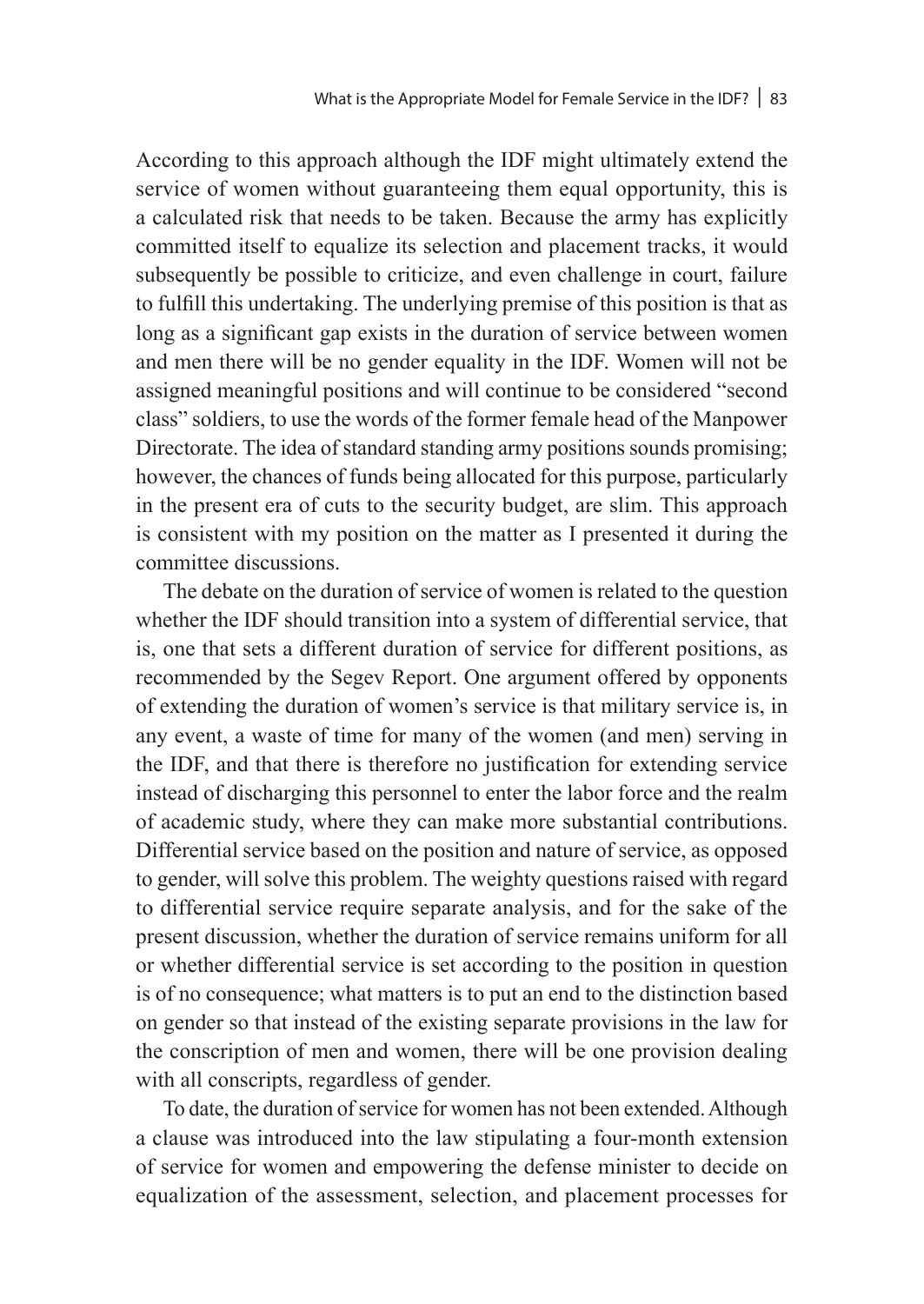men and women, this clause's implementation was made conditional upon the enactment of regulations on the subject that can only be presented to the Foreign Affairs and Security Committee between July 2016 and July 2019.16 This strange arrangement means the rejection of the idea, at least at present. One hopes that it is only a delay, and that the required regulations will ultimately be enacted, the necessary changes made, and the duration of service extended.

## **The Nature of the Positions that are Open to Women**

Discussions on the service of women in the IDF tend to focus on the suitability of women for combat positions. This was also true in the Shaked Committee, where some participants limited their focus to the question of whether women could serve as fighters in the General Staff Reconnaissance Unit or Golani – and answered negatively. This aspect of the discussion is typically heated and emotionally charged and includes points that are pertinent, such as the fear of women being taken prisoner, as well as others that reveal the prejudices of those making them, such as the assertion that women would endanger the forces due to their "hysterical" and "cowardly" nature, or the charge that the presence of women would weaken the men and harm the cohesion and the sense of brotherhood that exists in such units.

Without going into depth, or, to be more precise, into the shallow nature of such arguments, it is important to point out that the question of the integration of women into infantry units is not the essence of the discussion, and the tendency to divert it in this direction in order to decide it on this basis reflects an element of demagogy. It is clear that this is not truly the crux of the issue, as most positions in the IDF are not actually field combat positions in infantry units. There is a wide variety of extremely meaningful positions – including combat positions – that do not require the soldier to carry 70 kilograms on his or her back for 50 kilometers. The rule should be that women can hold any position unless there are objective prerequisites that women cannot fulfill, and that only then is it justified to refrain from integrating them into such positions. This issue does not need to be resolved by legislation, but rather within the framework of the professional criteria of the military itself.

According to the remarks made by Women's Affairs Advisor to the Chief of the General Staff Brigadier-General Rachel Tevet-Weisel in the course of the Shaked Committee discussions, positions are closed off to women based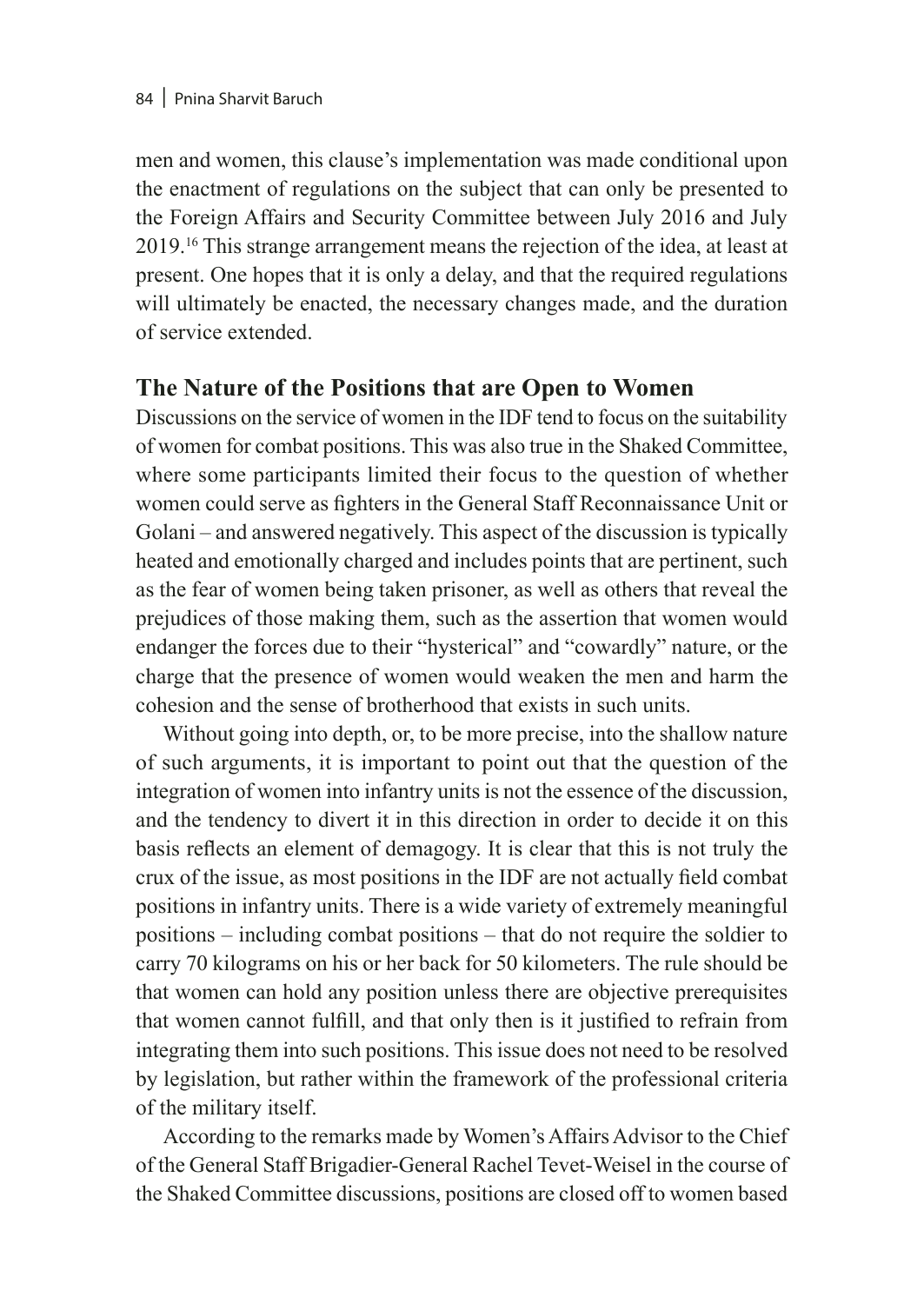on three parameters taken together: inability to carry out the operational mission; inability to endure the operational environment, meaning the field conditions in which the mission is supposed to be carried out; and limited scope, meaning that in the event of an insufficient potential pool of suitable female candidates, there is no reason to invest resources in making the required adaptions to enable women to serve in the position in question. On the surface, these parameters appear to be reasonable. However, when we decide what constitutes an obstacle to a woman by virtue of her being a woman, it is important not to introduce prejudices into the discussion, including claims regarding "hysteria" and lack of toughness. Women should not be kept away from the front lines in general, nor do I find the concern of a woman soldier being taken prisoner convincing. Although concerns regarding sexual abuse are serious, male prisoners may also be subjected to abuse and torture, including sexual assault, and the injury they sustain as a result is not necessarily any less serious.

Another argument against the integration of women into combat positions is the lack of worth in investing in the effort due to the small number of women who are actually interested in service of this kind. Indeed, men and women are characterized by physical differences. Moreover, boys and girls are treated differently from birth, and face different social conceptions regarding what is expected of them. This reality undoubtedly has an impact on the motivation of women to hold combat positions. Nonetheless, the path to such positions for suitable female candidates who, despite everything, are interested and may succeed in them, should not be blocked as a matter of course. Furthermore, women who do manage to attain such positions must endure an extremely difficult process of contending with a male environment that is not always friendly, to say the least. This requires mental fortitude that not all men (or women) possess, and in part explains the reluctance of many women to undergo this experience. Still, this was true of every new area that women have joined. In this context, we need only recall how difficult it was initially for women to go from being secretaries to being managers, from being nurses to being doctors, from being actresses to being directors, and so forth. The presence of women in these professions is now taken for granted, and their contributions in these fields undeniable. In light of the above, the small number of potential candidates for various positions may initially justify a technical solution, such as their concentration in a specific conscription cycle. However, the placement of women in such positions must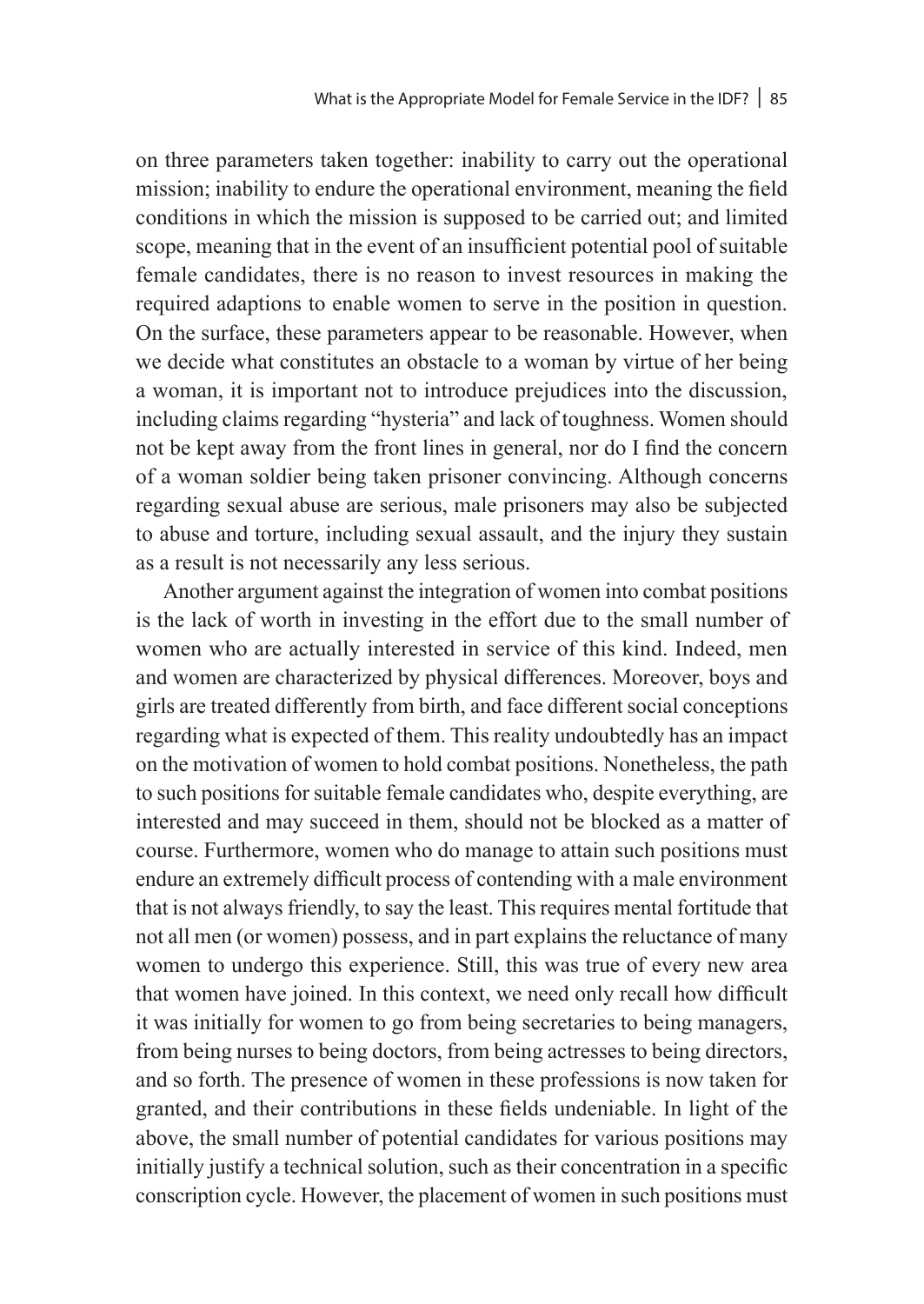not be completely prevented and the necessary adaptions must be made to facilitate their placement and service. Otherwise, the result will be a vicious cycle that ensures the continued exclusion of women from these positions.

The process of making the changes necessary to accommodate women in different positions is known as "gender mainstreaming" and involves adapting the system and the working environment for the integration of women. An example of such an adaption might be the installation of a switch or a handle that is appropriate for the proportions and the strength of the arm of an average woman. Awareness of such elements are necessary from the planning stage in order to prevent a small switch from becoming a physical obstacle to the possibility of integrating women, which is a missed opportunity not only for women but also, and more significantly, for the military organization as a whole, which is thereby rendered unable to effectively utilize its manpower. This recommendation also appears in the Segev Report and, to a certain extent, is already implemented by the IDF.<sup>17</sup>

## **The Treatment and Advancement of Women in the IDF**

Another recommendation of the Segev Report has to do with the institution of a "gender code" to define behavioral norms to ensure the equal and respectful treatment of women. According to IDF representatives, there has been improvement in the IDF with regard to the awareness and treatment of cases of sexual harassment.18 Without detracting from the importance of this issue, however, it is also necessary to undermine chauvinist and sexist conceptions and attitudes that do not reach the level of harassment. Moreover, although it is important to increase awareness of the issue among men, it is no less important to reinforce women's awareness of their right (and obligation) to insist on receiving equal and respectful treatment. This requires an educational process beginning in school and even in preschool. Women need to be able to demand appropriate treatment, and there must be internal legitimacy within the IDF to raise complaints regarding such issues.

This aspect is also related to another subject mentioned above – the "appropriate integration" between women and religious soldiers in the IDF. With regard to ultra-Orthodox soldiers, as mentioned above, the new law explicitly stipulates that their conscription should be undertaken in a manner that has no detrimental impact on the status of women. At the same time, claims of the exclusion of women and their diversion from various positions and locations have also been made in the context of their encounter with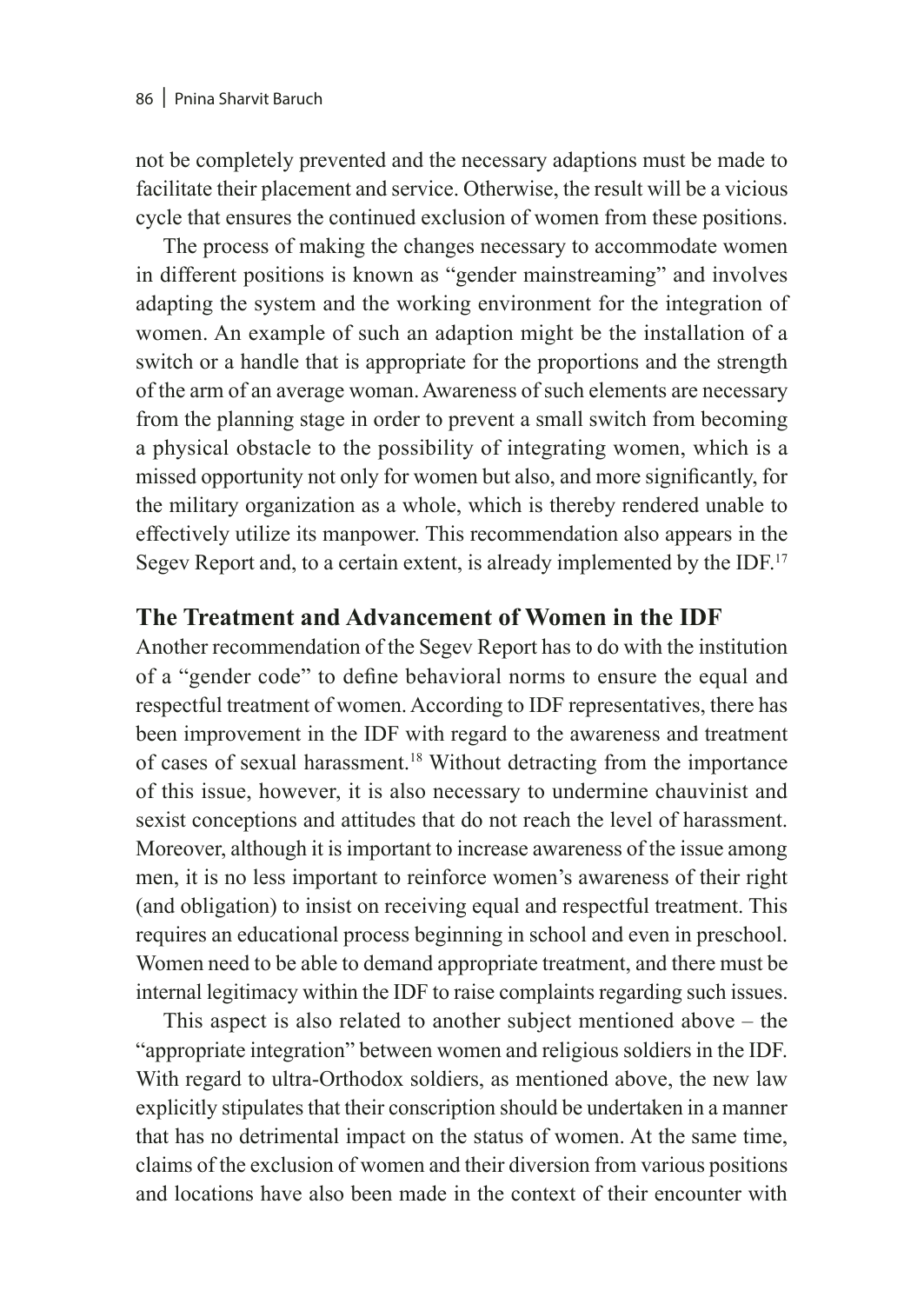religious soldiers who are not classified as ultra-Orthodox. This dynamic is the product of the larger number of religious soldiers in the IDF and the intensification of religious extremism among some of them, and, in relation to the present discussion, has been visible particularly in the context of various demands for modesty and separation.19 This is not an abstract concern and it is essential to remain on guard: all acts of removal, exclusion, or excessive downplaying or concealing of women must be halted, and religious considerations should not be permitted to influence assignments and promotions. This matter is addressed by an updated order regarding "appropriate integration," known as the "joint service" order, which is meant to resolve such issues with greater resolve. This order should be approved as soon as possible. The violation of the basic rights of those serving in the army cannot be justified without appropriate justification simply in order to protect the "feelings" of a different population.

Another important aspect has to do with the advancement of women within the military system. The state of affairs today is unsatisfactory, to say the least. The number of women holding ranks of colonel and above is extremely low. This situation exists not only in combat units but also in distinctly rear formations, such as the Home Front Command and other such bodies. Opening up a larger number of meaningful positions to women is likely to improve the situation in the long run but is not, in itself, a sufficient solution. It therefore also makes sense to consider instituting quotas, or at least affirmative action, so that in cases in which two candidates meet the criteria to an equal extent, preference will be given to the appointment of women. The Segev Report likewise recommends setting quantitative targets for the advancement of women to senior ranks, based on the premise that there is sometimes no choice but to start changes from the top, instead of waiting for them to emerge gradually, from the bottom. Breaking through glass ceilings without external assistance is extremely difficult and sometimes impossible.

Beyond its significance for actualizing the right to equality and increasing the motivation of women to serve in the IDF, the integration of women into senior positions can serve to directly advance the interests of the IDF. Women and men do not necessarily always think differently about everything, but they do sometimes have divergent perspectives, and the more points of view represented in a decision making forum, the better the resulting process.<sup>20</sup> Moreover, the mere inclusion of a larger portion of the population within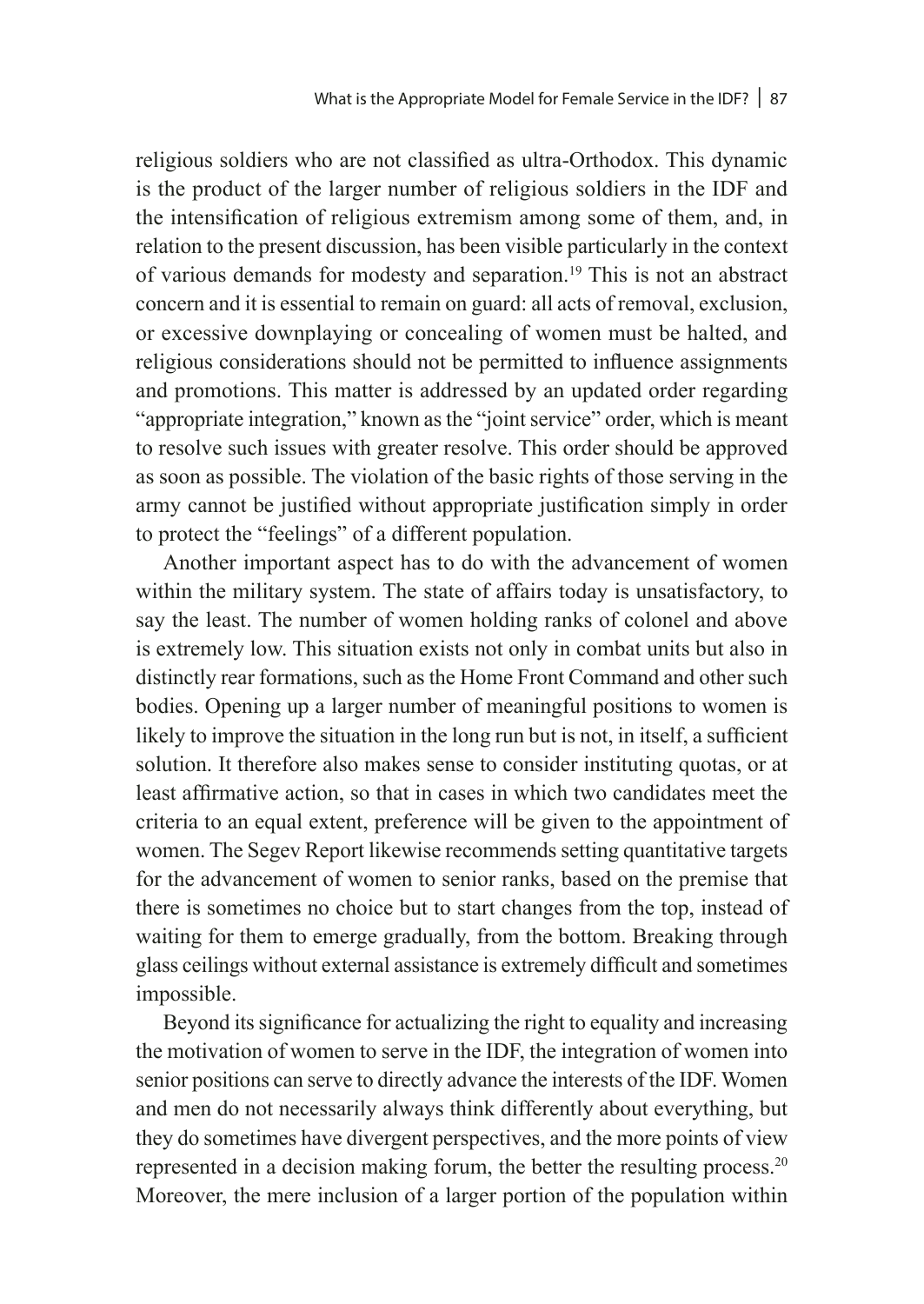the pool of people competing for senior positions increases the possibility of finding and appointing high quality individuals, and, in this case, high quality women.

It is important to emphasize that the ball is not only in the men's court; women must also make demands of themselves – to reach the most demanding jobs and compete for command positions. Although it is no easy task to hold a senior position in the IDF while at the same time bearing most of the responsibility for the family (and today most woman bear the majority of the burden in this context), there is also a significant trend in which husbands are willing and interested in playing a more significant role at home, which may serve to ease the burden on women.21 In addition, in order to encourage women to compete for senior positions, and based on recognition of the contribution made by women holding these positions, the military system would do well to take family considerations into account and to ease, to the greatest extent possible, the combination between family life and service in the IDF (this would also be beneficial for men serving in the IDF, who frequently miss out on spending time with their children at critical stages of their lives). For example, greater efforts to adhere to the timetables for meetings – both in terms of refraining from unnecessary rescheduling and starting and ending meetings on time – would save the army many wasted man (and woman) hours<sup>22</sup> and would also allow for the better combination of professional and family obligations on the part of IDF personnel. Moreover, my own experience has taught me that, at least for those serving in headquarters positions, a more efficient working framework during the day can enable getting home at a reasonable hour most days, without necessarily detracting from the quality or quantity of the work being done.

## **Conclusion**

The motivation of women to serve in the IDF is directly related to their status in the IDF: the way in which they are treated, their ability to hold meaningful positions, and their horizon of advancement. All these are in need of improvement.

In every discussion on this issue, it is important to understand that the service of women in the IDF is important for advancing the interests of the IDF as a whole, beyond its significance for the women themselves. From the perspective of the IDF, it is first and foremost a question of the values of the IDF and its classification as a liberal and egalitarian military. In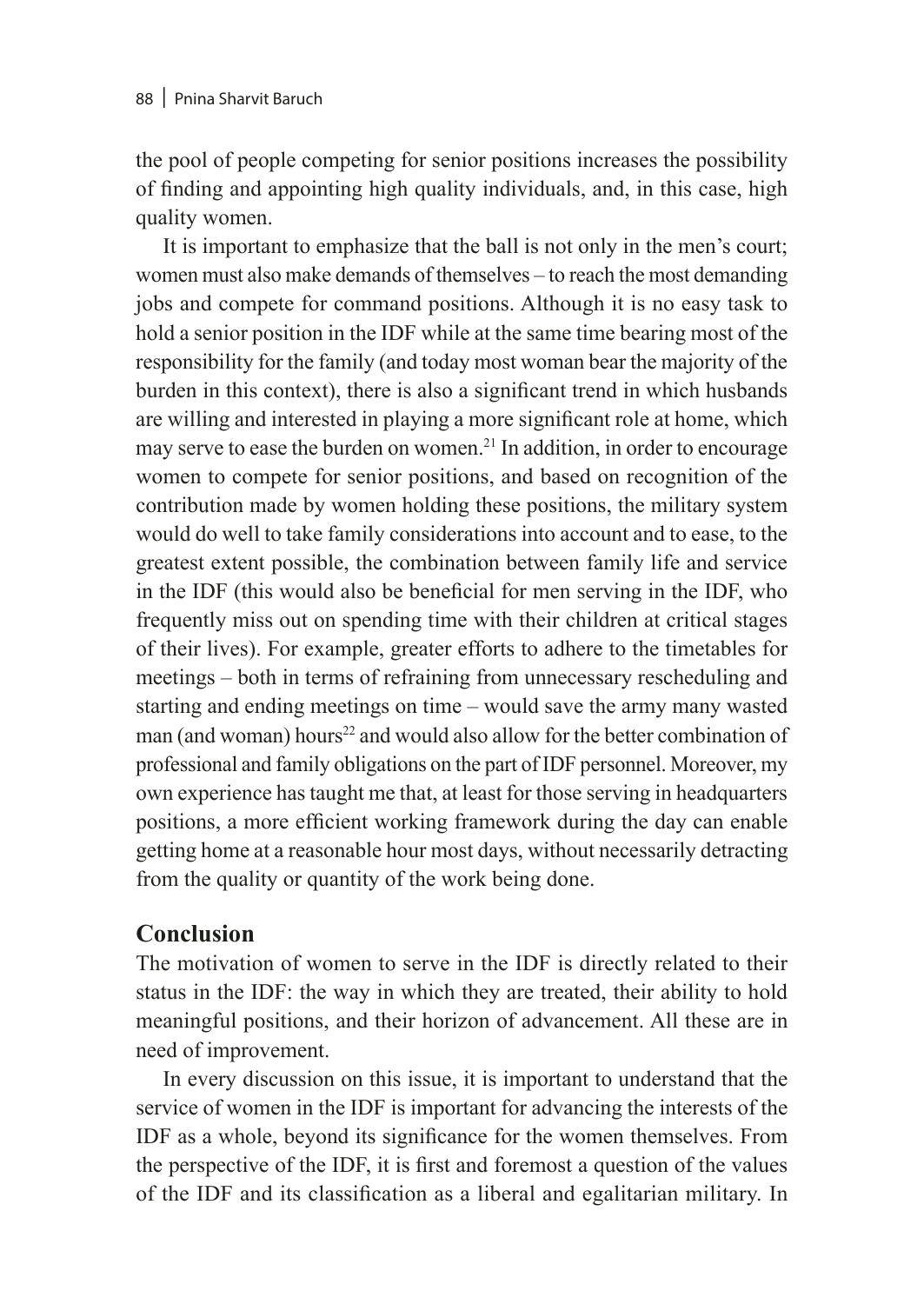addition, the failure to completely integrate women into the IDF reflects a missed opportunity to effectively utilize significant potential for high quality personnel that can contribute to the efforts of the IDF to achieve its goals. From the perspective of women themselves, what happens in the IDF has an impact on them not only during their service, but also in terms of their opportunities after their service, in light of the great impact that military service has on professional opportunities in civilian life, and in light of the access enjoyed by senior officers after their discharge to power centers in the realms of business, politics, and society in Israel. This issue may also have implications for the personal development of women and their self-esteem and self-identity during a decisive period in their life. When a woman is given the message that from a professional perspective she is unimportant and insignificant during her military service, this conception is likely to have an impact on other areas of her life.

In addition to the benefits that the IDF can derive from actualizing meaningful service for women, such a process would also undoubtedly benefit the public service sector and the labor market in Israel. The state benefits significantly from the high quality human resources discharged from the IDF, which receives training through a wide variety of channels, contends with complex challenges in the course of military service, and subsequently puts skills to use in civilian life. It would be a shame if high quality women were not also able to undergo these processes, as this would mean a failure to make effective use of their full potential, not only during military service but afterward as well.

The State of Israel is currently facing many challenges on both the domestic and the international level, some of which have proven difficult to solve in a satisfactory manner. The advancement of women in the IDF is a challenge with solutions that are known, clear, and implementable. All that is required is the decision to implement them. Hopefully, the security and government establishment will succeed in making the right decisions.

#### **Notes**

1 The Ministerial Committee "To Promote Sharing the Burden in Military Service, Civilian Service, and the Labor Force," led by Minister Yaakov Peri, was appointed by the Israeli Government in April 2013.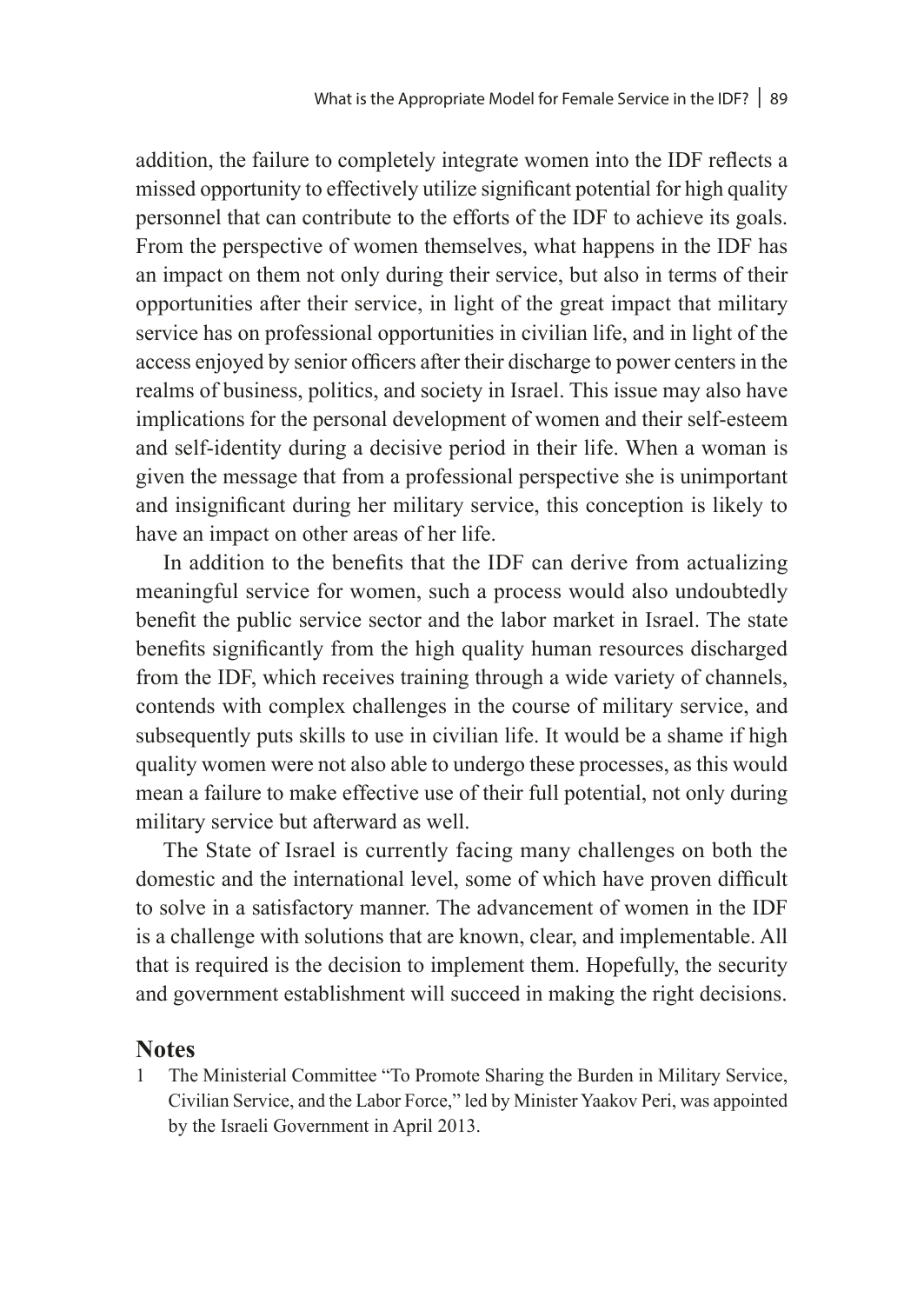#### 90 | Pnina Sharvit Baruch

- 2 Gili Cohen, "Female Reserve Officers to the Prime Minister: A Woman is Needed on the Committee to Determine Equality in Sharing the Burden," *Haaretz*, April 8, 2013, http://www.haaretz.co.il/news/politi/1.1988162.
- 3 We were invited to the discussion as representatives of Forum Dvora Women in Foreign Policy and National Security, a voluntary forum of women engaged with these areas.
- 4 The Special Committee to Discuss the Bill Regarding Equal Sharing of the Burden in Military Service, Civilian Service, and the Labor Market, and to Resolve the Status of Yeshiva Students, hereinafter the "Shaked Committee."
- 5 In addition, as part of the amendment in question, Section 26.28(4) of the Security Service Law obligates the Defense Minister to update annually the Knesset's Foreign Affairs and Defense Committee regarding the impact of the law's implementation on military service in the past year, including issues pertaining to the status and integration of women in military service. It was also determined that a report in accordance with this section would be delivered to the Knesset Committee for the Advancement of Women and Gender Equality.
- 6 H.C.J. 4541/94, Alice Miller v. Minister of Defense, PD 49(4), p. 94 (in Hebrew); for an English translation of the ruling, see http://www.dindayan.com/rulings/94045410. z01.pdf. In the spirit of this ruling, an amendment was introduced to the Security Service Law in 2000 (Section 16a) that stipulated that every woman possesses an equal right to that of a man to fill any position in military service, unless such differentiation is required by the essence and the nature of the position.
- 7 This description is drawn from the September 2007 report of the Committee for the Design of Women's Service in the IDF in the Coming Decade, chaired by Major General (res.) Yehuda Segev (hereafter, the Segev Report). The report was never officially released but was leaked to the media and has been quoted in other public reports and publications.
- 8 The provision of an automatic exemption to any woman who declares herself to be religious is a problematic issue that also has impact on women's motivation to enlist and serve. It is also an issue clearly in need of legislative correction, but this is beyond the the scope of this article. With regard to the conscription of religious women, the IDF is working toward encouraging expanded enlistment within these groups through the provision of suitable conditions. Michal Gelberd, ""Serving in Skirts: In the IDF, the Effort Continues to Enlist Religious Girls," IDF website, November 8, 2013, http://www.idf.il/1133-19844-HE/IDFGDover.aspx.
- 9 Rotem Pesso, "Indications in the IDF of Progress in Improved Integration of Women in All Realms, with an Emphasis on the Technological Realm: Sources in the Manpower Directorate Stress that the Trend Will Continue," IDF website, March 8, 2013, http://www.idf.il/1133-18483-he/Dover.aspx.
- 10 Ibid.
- 11 Ibid.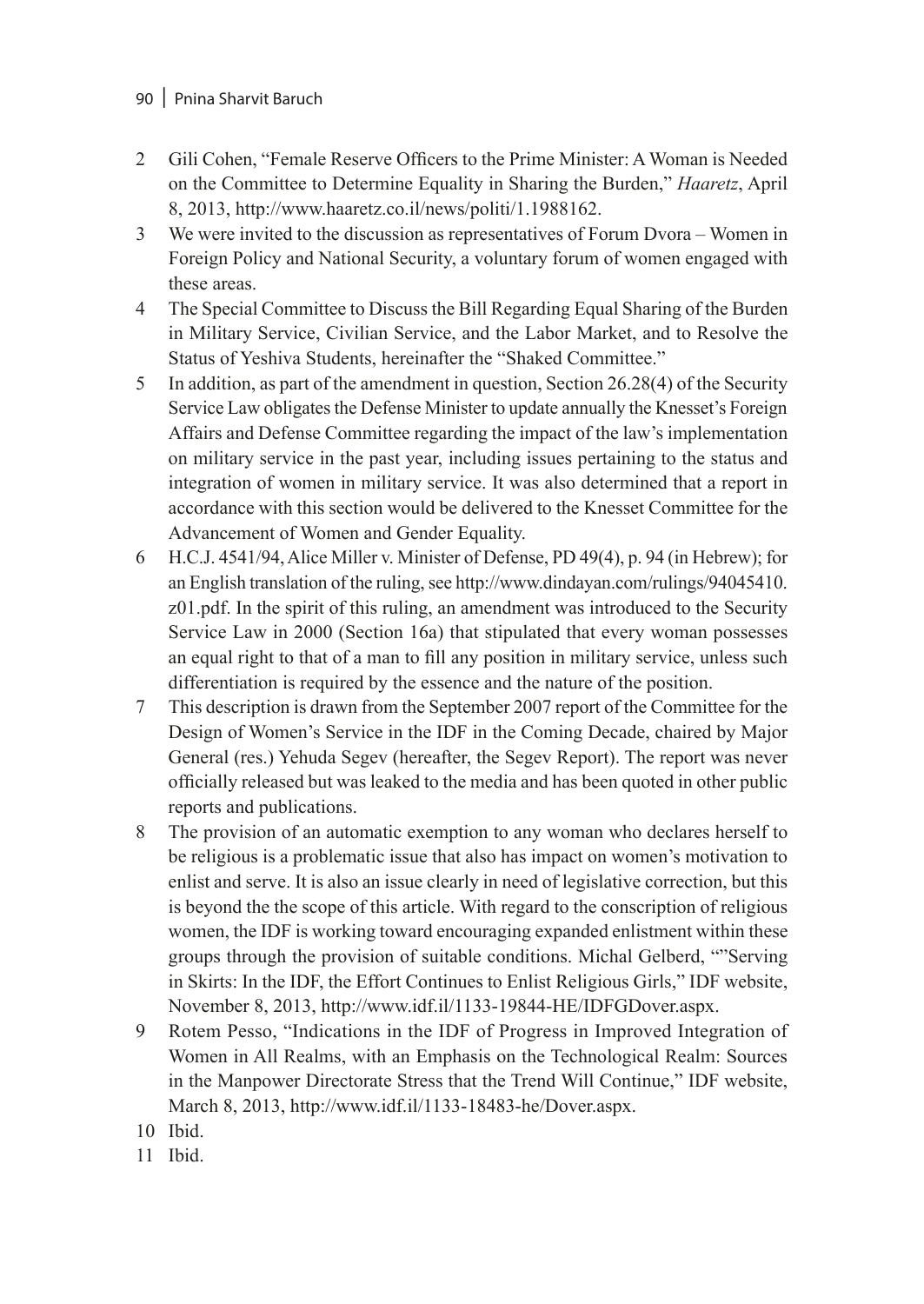- 12 The above data is based on the remarks of Brigadier General Rachel Tevet-Weisel, Women's Affairs Advisor to the Chief of the General Staff, at a conference held in June 2013. Rotem Pesso, "Women's Affairs Advisor to the Chief of the General Staff: Supports the Extension of Women's Service in the Name of the Principle of Equality," IDF website, June 8, 2013, http://www.idf.il/1133-19406-he/Dover. aspx.
- 13 For details regarding the conclusions and recommendations of the Segev Report, see the document "The Service of Women in the IDF," published by the Knesset Research and Information Center on May 16, 2013, http://www.knesset.gov.il/ mmm/data/pdf/m03209.pdf.
- 14 The committee's main discussion on this subject took place on August 28, 2013, although the minutes of this session have not been posted on the Knesset website. See: http://www.knesset.gov.il/protocols/heb/protocol\_search.aspx. The above information is therefore based on my own personal notes from the discussion. A brief report of some of the proceedings appears on the Knesset website in the committee announcements of August 28, 2013, http://main.knesset.gov.il/Activity/ Committees/ArmyService/News/Pages/pr\_280813.aspx.
- 15 A similar argument was made by attorney Mike Blass, who appeared before the committee during its meeting of October 29, 2013, the minutes of which appear on the Knesset website. See Ibid.
- 16 Sections 2 and 15 of the Security Service Law (Amendment No. 19), 2014.
- 17 On this subject, see, among other sources, Brigadier General (res.) Gila Kalifi-Amir's article "Assimilating a Gendered View – A New Strategy in the IDF for Promoting Equality of Opportunity," *Maarachot* 436 (2011): 28-35, http://maarachot.idf.il/ PDF/FILES/1/112901.pdf.
- 18 Rotem Pesso, "A Troubling Matter: An All-IDF Campaign to Address Awareness of Sexual Harassment," IDF Spokesperson Website, February 10, 2013, http://www. idf.il/1133-18265-he/Dover.aspx. See also Michal Gelberd, "The IDF Marks the International Day for the Elimination of Violence against Women," IDF Spokesperson Website, November 26, 2013, http://www.idf.il/1133-20027-HE/IDFGDover.aspx.
- 19 See the analysis offered in Karmit Haber and Pnina Sharvit Baruch, "The Service of Women in the IDF – A Continued Focused Effort or Regression?" a position paper of the Institute for National Security Studies and the Israel Democracy Institute, 2013, http://heb.inss.org.il/index.aspx?id=4354&articleid=96.
- 20 For the sake of comparison, in July 2011, the financial newspaper *Globes* reported that in the three largest sectors of the economy, the companies that stood out in terms of their rate of return for 2011 had relatively more women on their boards of directors. Yael Gruntman, "A Study Indicates that Boards with More Women Have Higher Returns," *Globes*, July 17, 2011, http://www.globes.co.il/news/article. aspx?did=1000663862.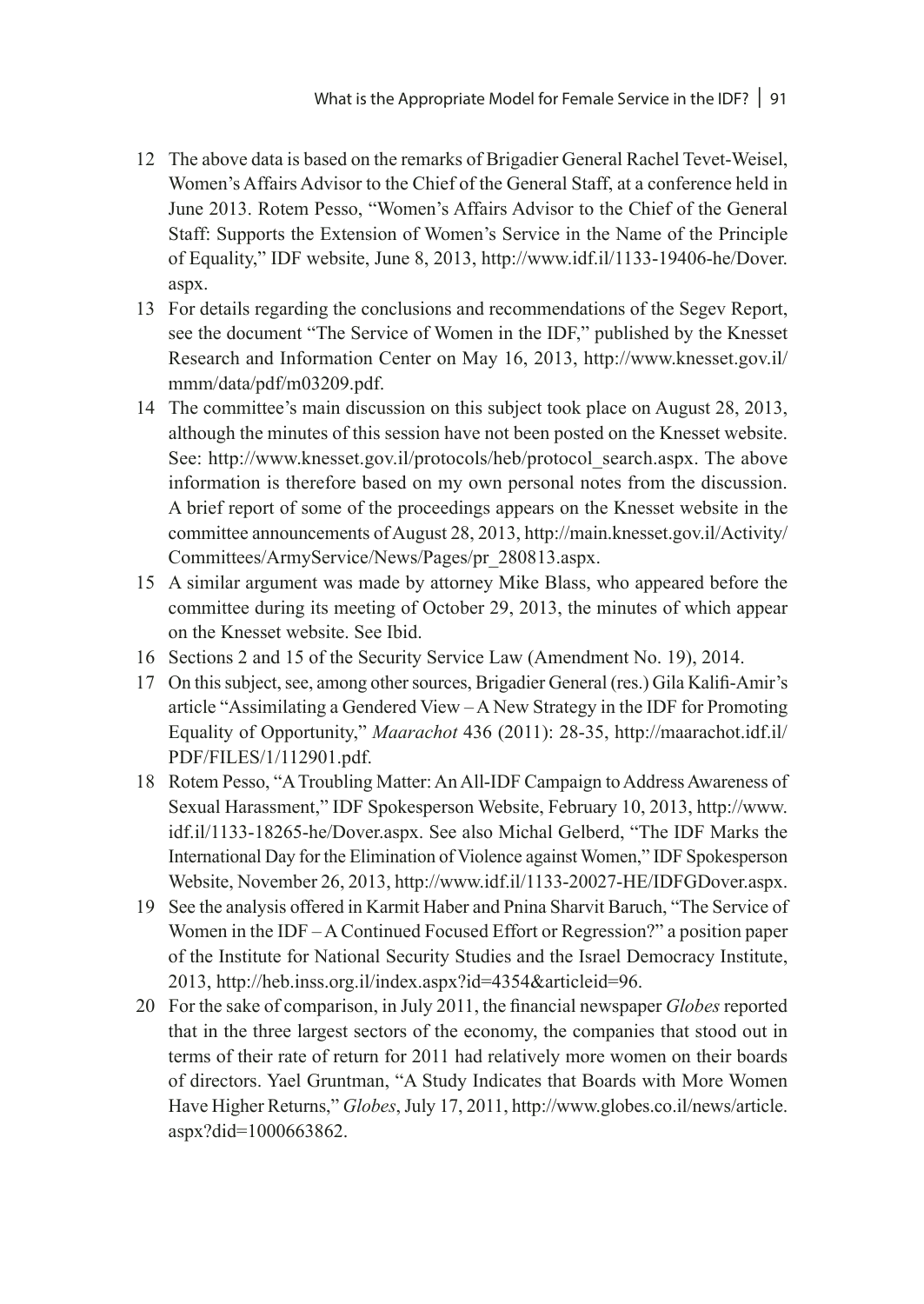- 92 | Pnina Sharvit Baruch
- 21 Hila Weisberg, "Changing Directions: More and More Men are Willing to Forego Advancement at Work for the Sake of the Family," *The Marker*, March 5, 2014, http://www.themarker.com/career/1.2261737.
- 22 See, for example, the opinion piece by Major Ariel Amichai, "It's A Waste of Time," *Maarachot* 437 (2011): 83-85, http://maarachot.idf.il/PDF/FILES/0/112980.pdf.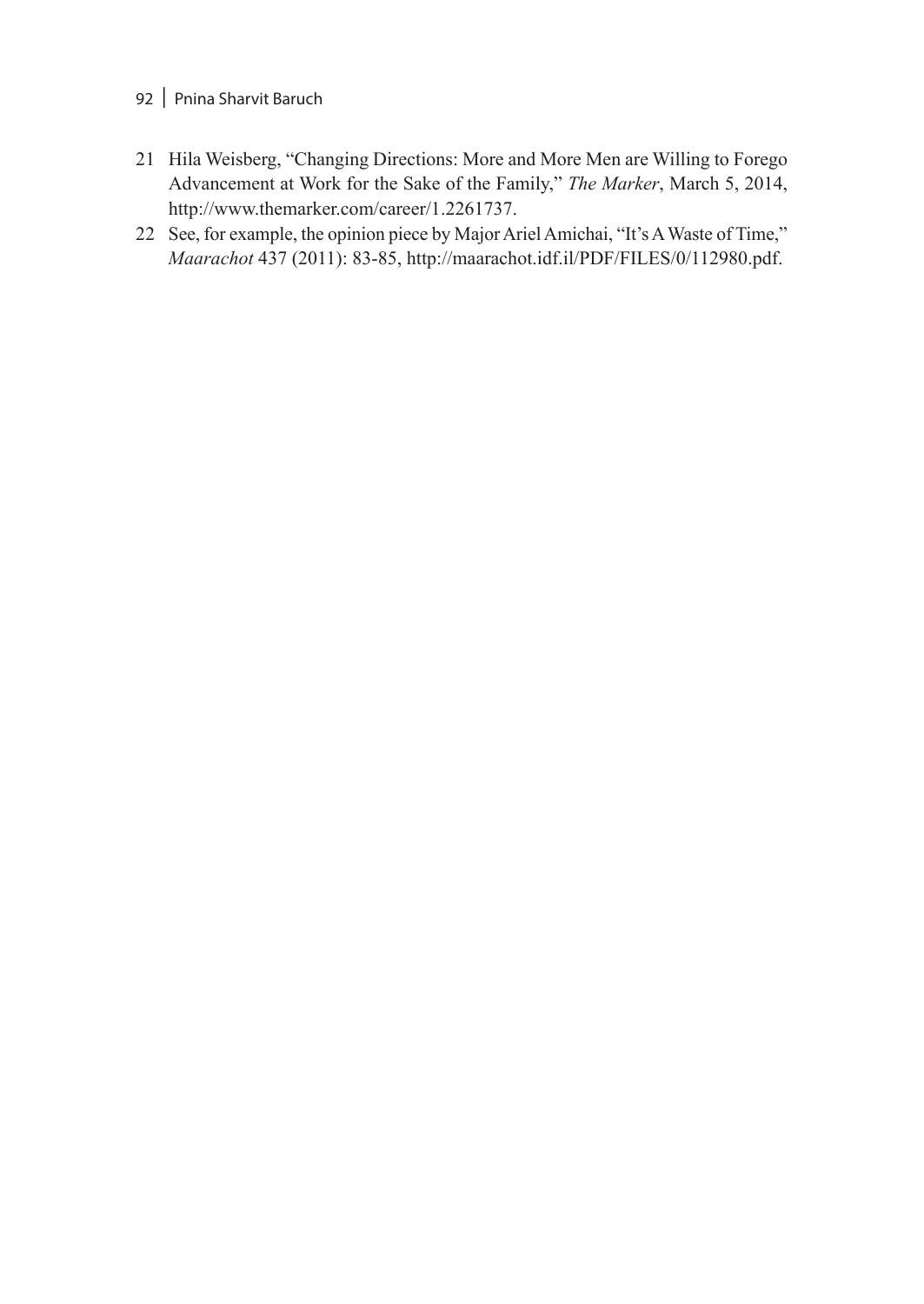# **The IDF and the Ultra-Orthodox: Economic Aspects of Conscription**

Olena Bagno-Moldavsky

## **The IDF and Religious Conscripts**

While the religious sector in Israel is highly heterogeneous, the overwhelming majority of its members practice Orthodox Judaism. Within this diversity, there is a rough distinction between two Orthodox publics – the ultra-Orthodox and the modern Orthodox or national-religious. The two groups differ in their relation to the state and their approaches to participation in the labor market and in the IDF.

The national-religious sector consolidated relations with the IDF in the late 1960s, and since then, the influence of religious functionaries within the IDF has grown, along with the scope of religious conscripts' involvement in all army units and ranks. Since the late 1990s, the IDF has been tasked by the government to design programs of integration for ultra-Orthodox men that replicate or adapt practices employed to accommodate nationalreligious soldiers.<sup>1</sup>

Military service, rather than an end unto itself, is perceived as a means that may help the ultra-Orthodox public to acquire skills and knowledge that can later on translate into economic gains*.* This paper addresses two opposite views on the economic achievement of veterans: one holds that the IDF only reinforces existent inequalities and does not push economic growth among veterans. The opposite belief is that the IDF increases upward economic mobility. This study analyses the impact of military service on the economic status of the ultra-Orthodox veterans. Specifically, it gauges the ability of the IDF to narrow the economic gaps between ultra-Orthodox, religious, traditional religious, traditional non-religious, and non-observant Jews. Based on data from representative surveys conducted in 2006-2012 within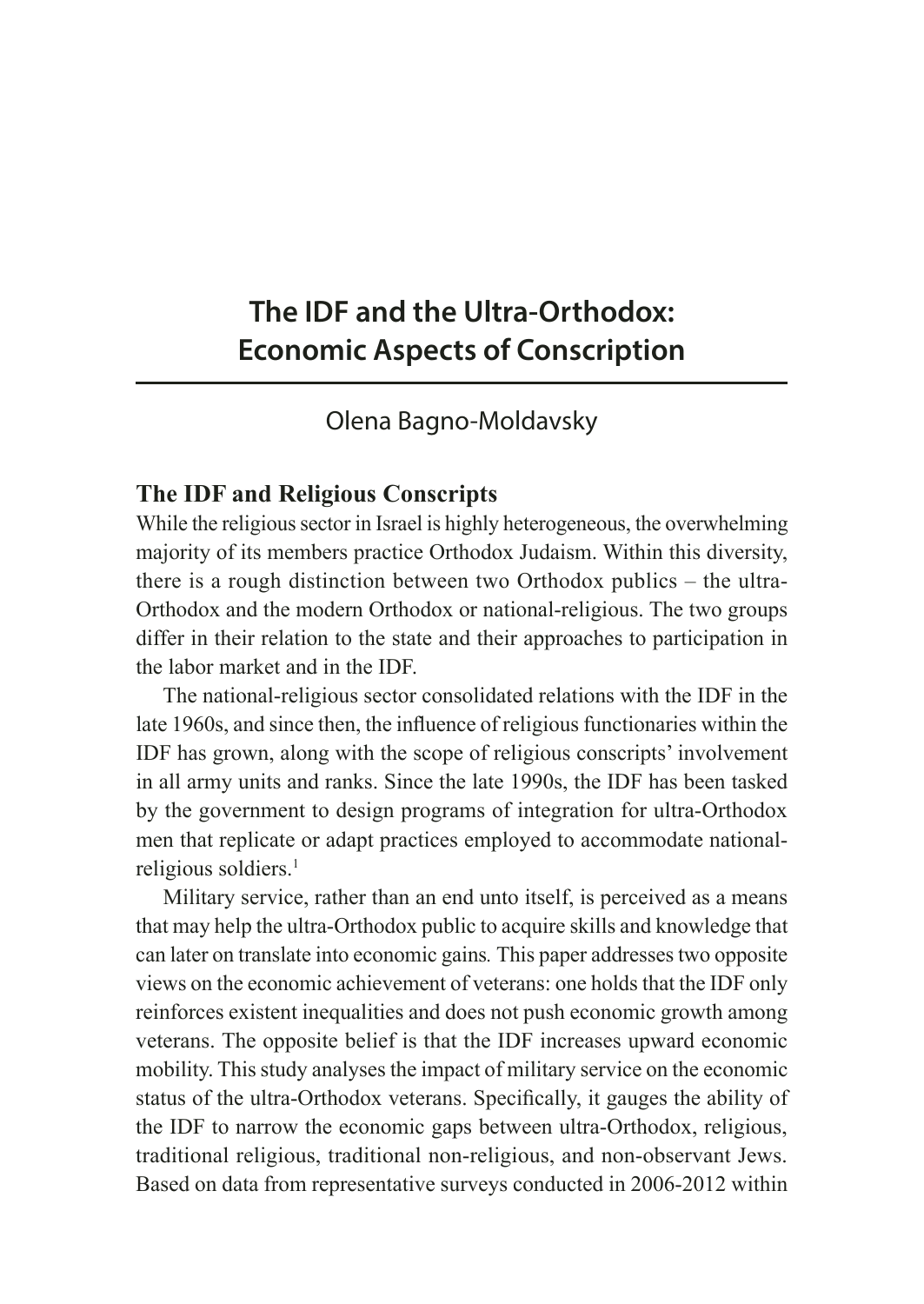the framework of the INSS National Security and Public Opinion Project (NSPOP), this paper examines the influence of IDF service on the economic position of the groups that constitute the Israeli Jewish sector. Empirical evidence is taken from a unique dataset that includes ultra-Orthodox army veterans – a group that is very small and difficult to survey quantitatively.

## **Economic Distance, the Ultra-Orthodox, and the IDF**

An old maxim holds thatin the short run, actors create policies, while in the long run, policies create actors.<sup>2</sup> The state support for the religious sector started as a low cost, mostly symbolic compromise between the secular leadership and the religious establishment. In 1948 Rabbi Yitzhak Meir Levin petitioned Prime Minister Ben Gurion, responsible for the defense portfolio, to exempt a total of 400 full time yeshiva students from military service. Ben Gurion agreed, although certainly the country's Jewish population could not possibly envision the economic implications of that decision. Four hundred ultra-Orthodox yeshiva students in 1948 constituted less than .07 percent of Jewish residents of Israel, or .36 percent of the IDF force. However, six decades later, this religious sector is bourgeoning and politically strong. Today, the number of ultra-Orthodox who were not drafted has grown from 400 to about 65,000 men. Based on data from 2012, approximately 55,000 of Israeli Jewish men reach the military age of 18 every year; 15 to 20 percent of them are excluded under the *torato omanuto* arrangement – Torah study as a man's primary occupation.

In 2013, ultra-Orthodox Jews made up almost half of the Orthodox public. The ultra-Orthodox community is very poor (60 percent poverty rate), very young (on average, 34 years old), and remains the fastest growing group in Israel (on average, seven children per woman). In the early 1980s, non-Orthodox Jews constituted 80 percent of the population. Since then, that percentage has dropped by some 12 points, despite the arrival of almost a million of primarily non-Orthodox immigrants from the former Soviet Union in the 1990s (some 16 percent of the population). The aggregate growth rate of the ultra-Orthodox sector in 2012 was between 225 and 250 percent over the three decades. A moderate forecast by the CBS suggests that in 2059 the ultra-Orthodox public will have grown by 453 percent (from 2009), while the rest of the Jewish population (modern Orthodox, traditional, and secular together will have grown by 49 percent), and the proportion of nonreligious Israelis will have actually declined. The high growth rate forecast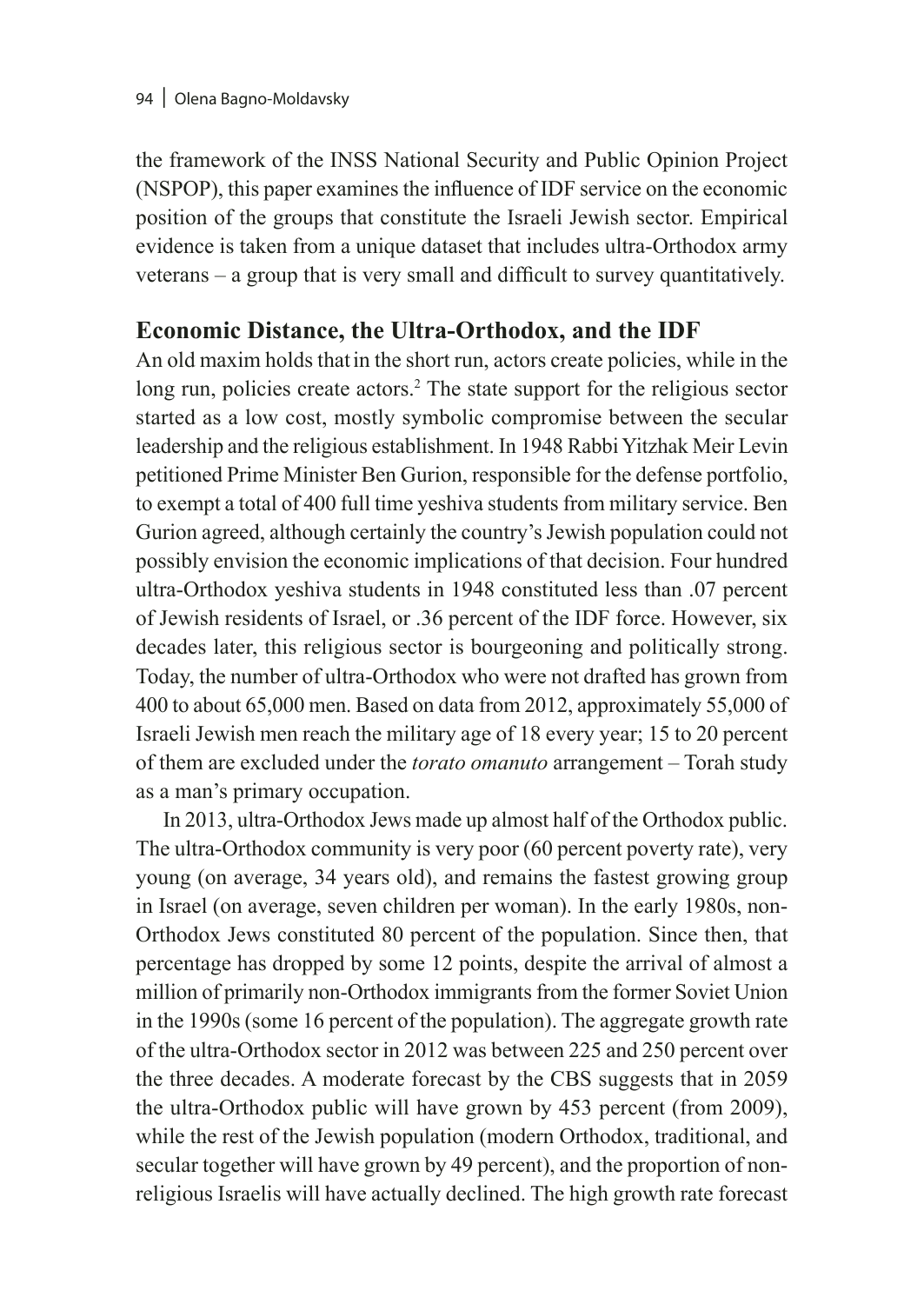suggests that ultra-Orthodox will increase by 689 percent (vs. 89 percent among other Jewish publics).

In 2012, 30 percent of children in primary schools were ultra-Orthodox. In their state-supported schools, there is a minimal curriculum of non-religious subjects that ceases to be mandatory in lower grades, which means that the skills learned in such educational institutions cannot be easily adapted to the modern labor market. In all, the separate school system, the exemption from civic obligations other than the draft, and entitlement to a range of direct and indirect social benefits has developed reliance on the welfare state<sup>3</sup> and strengthened the community's symbolic<sup>4</sup> and actual<sup>5</sup> alienation from the mainstream society. At the same time, rapid growth rates accompanied by poverty make the economic circumstances of the ultra-Orthodox a major concern<sup>6</sup>

Non-ultra-Orthodox policymakers<sup>7</sup> and academics<sup>8</sup> assert that the practical skills acquired during the military service are instrumental for ultra-Orthodox men to help them break the circle of poverty. Their position is informed by the past, as the army has proven effective in preparing recruits from various undereducated populations for professional lives. Moreover, evidence from abroad suggests that ultra-Orthodoxy is not structurally alien to productive economic participation: ultra-Orthodox men outside Israel enter the labor force after spending 3-5 years in yeshivas; in Canada, 80 percent of working age ultra-Orthodox men are employed, and the figures are similar for the US and the UK $9$ 

Ultra-Orthodox leaders oppose the idea of conscription on the same grounds that underlie the optimism of the non-ultra-Orthodox policymakers. They fear that conscription might potentially promote entrance to the labor market and the world outside of the sector, which "is liable to damage the unique identity of the next Haredi generation."<sup>10</sup> Critics<sup>11</sup> who do not belong to ultra-Orthodox circles cite qualitative evidence that IDF practices designed to accommodate religious needs by crafting special arrangements for religious soldiers change the impact of army service on these conscripts.

Against this background, I examine the ability of the IDF to influence the economic position of ultra-Orthodox conscripts.

## **Data, Models, and Measures**

The analysis draws from data pooled from four representative surveys (N=2681) conducted in 2006-2012 for the National Security and Public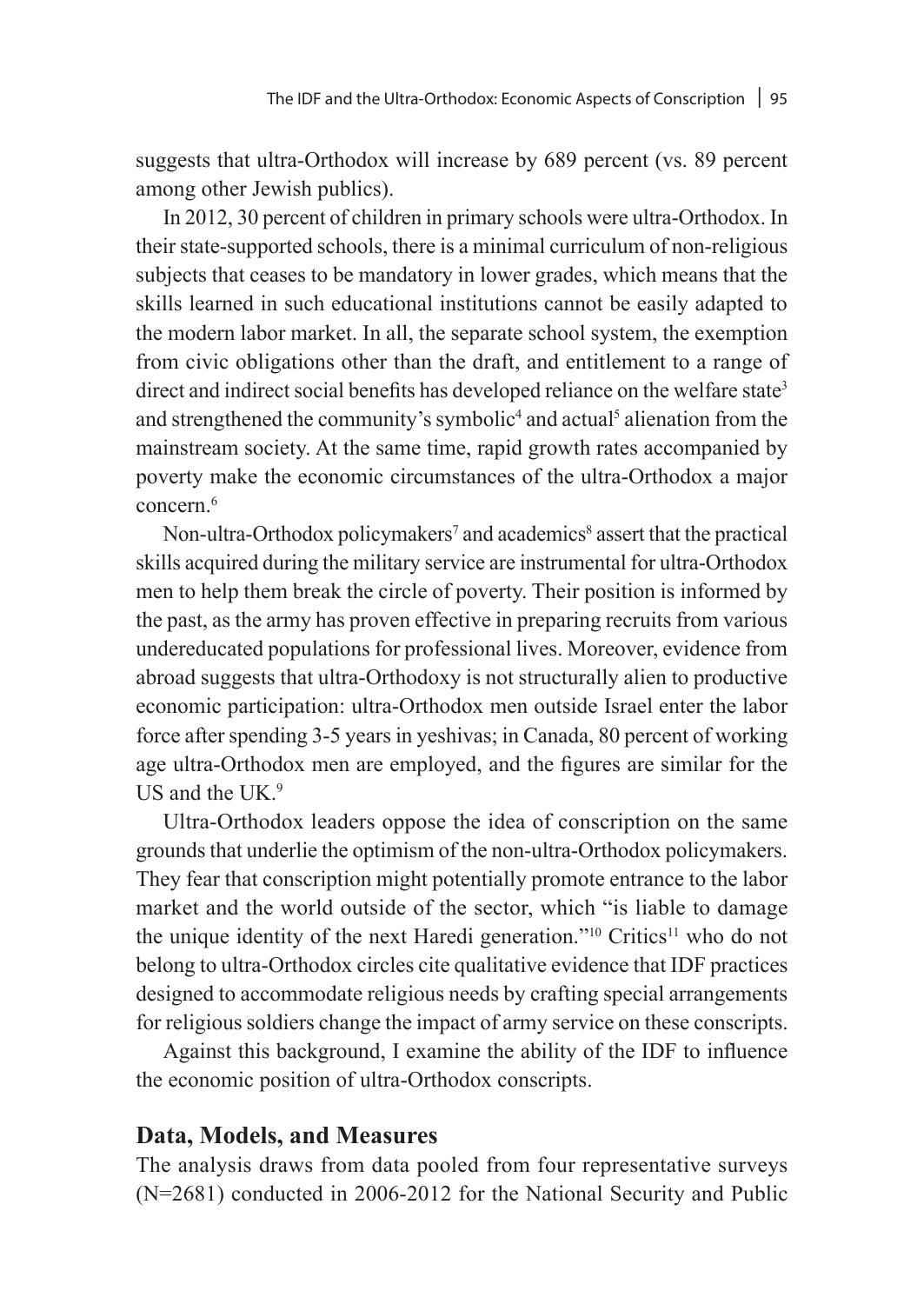Opinion Project.12 The results are presented first for all Jewish Israelis and then separately for men. The focus is on male respondents because the legislature plans to recruit only men from the ultra-Orthodox sector. In the NSPOP sample, 40 percent of ultra-Orthodox men reported serving in the military. Men aged 40 or younger and those born in Israel (as opposed to immigrants) reported serving at a lower rate (34 percent). Among the non-ultra-Orthodox, 84 to 89 percent of all men stated they had served in the military; among the Israeli-born public, the rate is higher than that of immigrants.

The hypothesis about the impact of IDF service on household expenses is tested in Models I-V. Models I-II are estimated for a joint sample of all non-Arab Israelis, to measure the economic standing of the religious sector compared to the remaining groups (model I) and the effect of the IDF service on veterans across the groups (model II). Models III through V are estimated for men.13 Model III and IV, respectively, repeat models I and II, while model V is estimated for a truncated sample of older men (>44 years old in 2006) and shows the influence that military service had on religious veterans in the past.

Economic distance was measured with the self-reported "monthly household expenses" variable, namely, a 5-point scale of average family household expenses. As to controls (table 1):

- a. Religiosity was measured with a single item 5-point scale: "Would you describe yourself as Haredi (ultra-Orthodox), religious (modern Orthodox), traditional religious, traditional non-religious, or non-religious?" This measure of religiosity is more appropriate than questions on the level of observance or strength of religious belief because it splits the modern Orthodox and ultra-Orthodox groups that both indicate "full observance" of religious rituals but differ in their attitude toward the IDF and the state.
- b. Ideology: 7-point scale of political preferences based on self-reported vote in the last elections.
- c. Ethnic origin: 4-point nominal scale: "Asian-African origin," "East European origin," "Western origin," "Israeli born."
- d. Age: continuous 18-94.
- e. Male/female: 1-male, 2-female.
- f. Education: 1-academic degree.
- g. Army service: 1-veteran.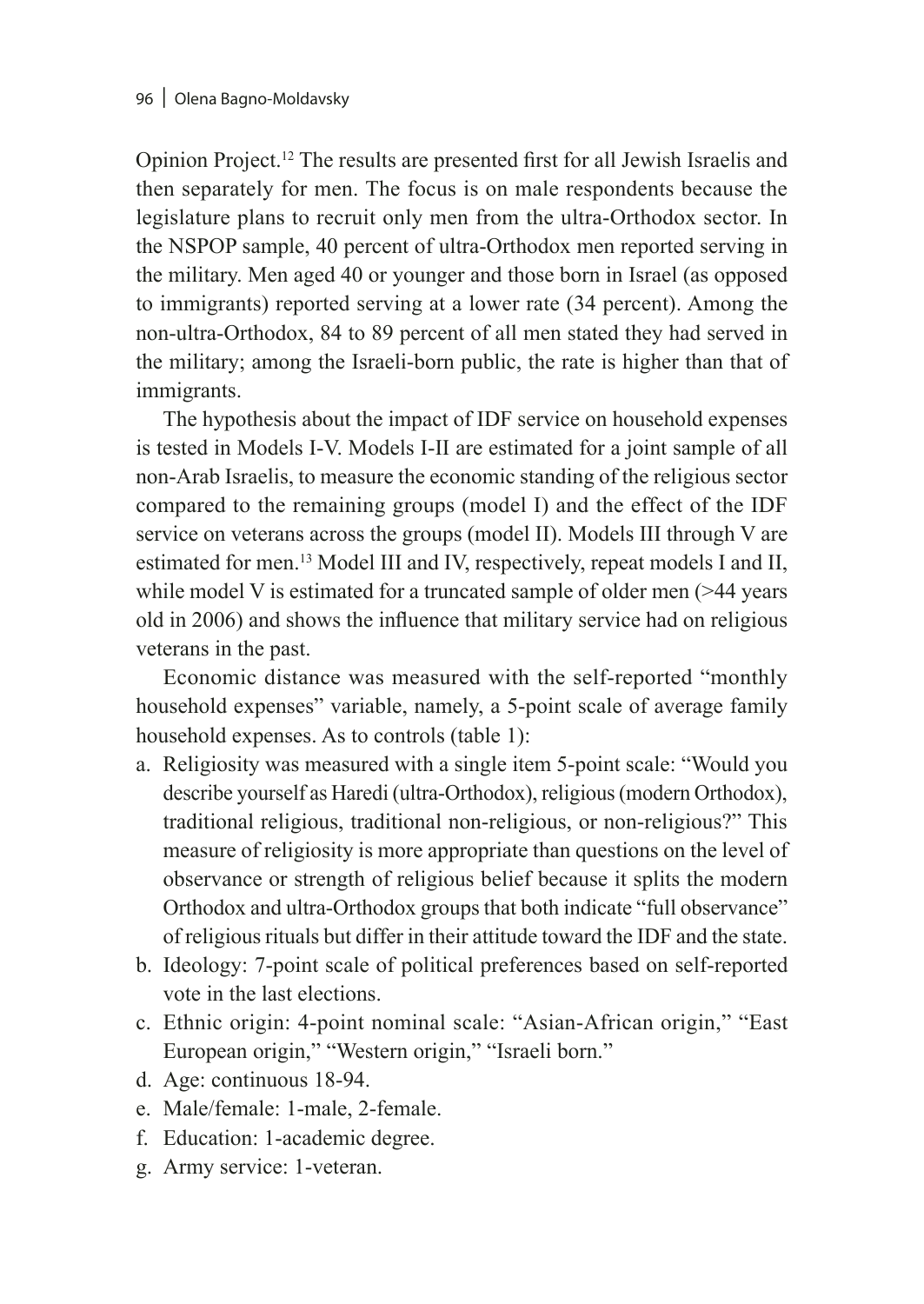## **Results**

First, I estimate the effect of army service on the self-reported monthly expenses. Negative signs before the coefficients in all models show that the variable has a negative impact on household expenses, i.e., reduces them. The higher the value of the coefficient (usually distributed from 0 to 1, if not stated otherwise), the stronger the impact of the variable on the household expenses. The methodological imperfections of the model<sup>14</sup> may be alleviated by comparison of the military service effect across religious groups.

Overall, military service relates positively to household spending. For all Jews (men and women), the negative effect on household expenses of belonging to the ultra-Orthodox community (b=-.4728) is two times higher than the positive effect of military service  $(b=2647)$ , and almost as large as the effect (positive) of academic education (b=.5898) (model I). In the presence of interaction (model II), belonging to the national-religious sector and serving in the IDF associates with a decrease in household expenses (in comparison with secular IDF veterans), i.e., when these two factors come in contact with each other they produce a negative impact on the household expenses, whereas the effect of the service is trivial among the remaining groups. Models III and IV present the results for male respondents. Estimates from model III are similar to those from model I, while model IV shows that the interactive effects of military service and religious sector are positive (though insignificant) for less religious publics, but negative for the religious (figure 1). Thus, data suggest that there is no evidence that IDF service will extract ultra-Orthodox households from poverty.

| Covariates             | Model I<br>(all Jews)                | Model II<br>(all Jews) | Model III<br>(men) | Model IV<br>(men) | Model V<br>(men > 44)<br>years old) |  |  |  |
|------------------------|--------------------------------------|------------------------|--------------------|-------------------|-------------------------------------|--|--|--|
|                        | b (unstandardized coefficient), (SE) |                        |                    |                   |                                     |  |  |  |
| Academic degree        | .5898***                             | $.5814***$             | .6495***           | $.5972***$        | $.7322***$                          |  |  |  |
| $(1 = yes)$            | (.0639)                              | (.0639)                | (.0755)            | (.0755)           | (.1079)                             |  |  |  |
| Age                    | $-0.0039*$                           | $-0.0044*$             | .0011              | .0014             | $-.0204***$                         |  |  |  |
|                        | (.00189)                             | (.0019)                | (.0021)            | (.0021)           | (.0064)                             |  |  |  |
| Origin: Eastern Europe | $-1514$                              | $-15512$               | $-1878$            | $-1668$           | $-1573$                             |  |  |  |
|                        | (.1061)                              | (.1063)                | (.1461)            | (.1302)           | (.1552)                             |  |  |  |

#### **Table 1.** Monthly Household Expenses (outcome)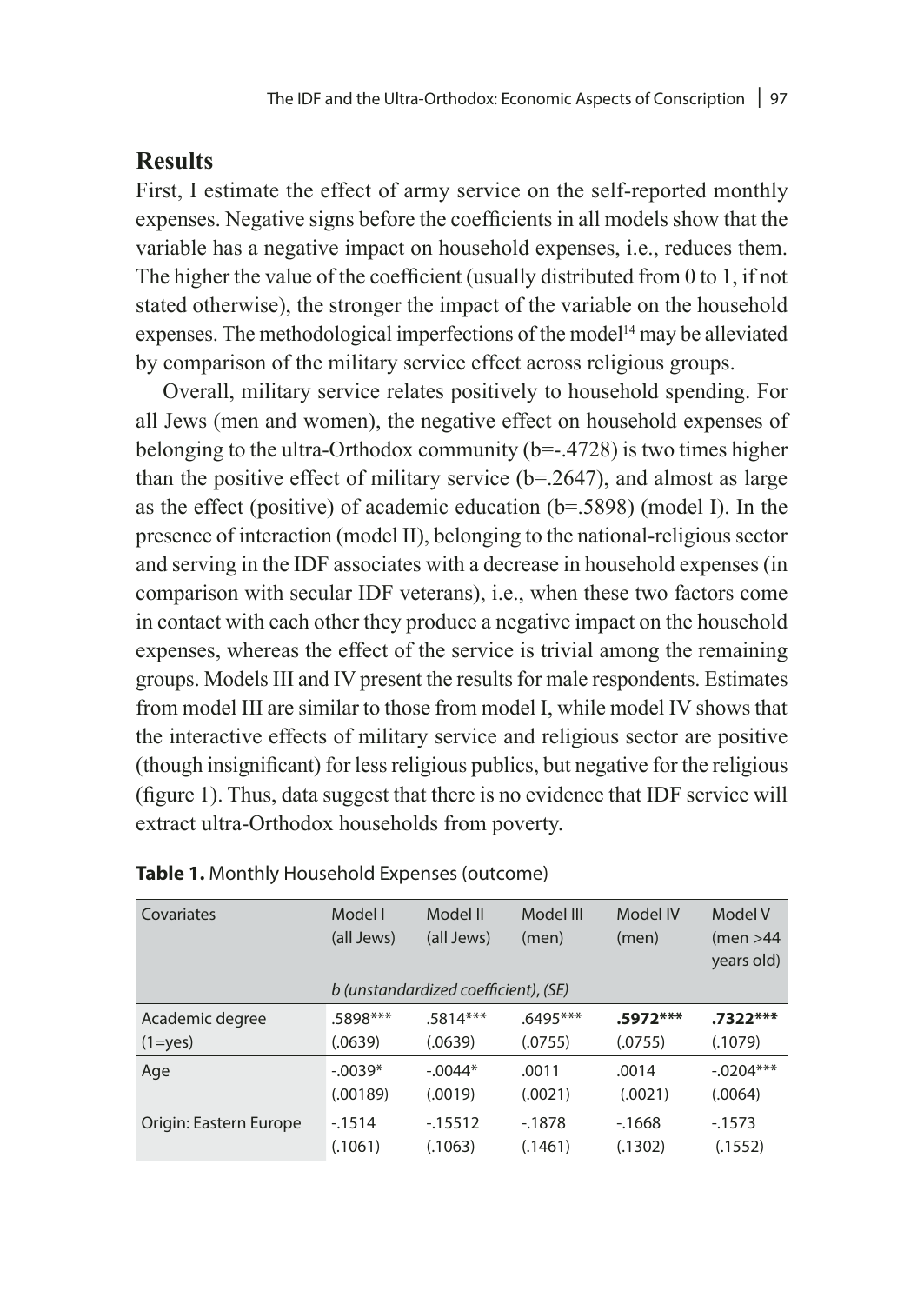# 98 | Olena Bagno-Moldavsky

| Covariates                               | Model I<br>(all Jews)                | Model II<br>(all Jews)  | Model III<br>(men)    | <b>Model IV</b><br>(men) | Model V<br>(men > 44)<br>years old) |  |  |  |
|------------------------------------------|--------------------------------------|-------------------------|-----------------------|--------------------------|-------------------------------------|--|--|--|
|                                          | b (unstandardized coefficient), (SE) |                         |                       |                          |                                     |  |  |  |
| Western                                  | $-1488$<br>(.1249)                   | $-1557$<br>(.1249)      | $-1518$<br>(.1744)    | $-0619$<br>(.1546)       | .0474<br>(.1864)                    |  |  |  |
| Born in Israel                           | .0666<br>(.0932)                     | .0702<br>(.0933)        | .0732<br>(.1316)      | .09843<br>(.1144)        | .27537<br>(.1343)                   |  |  |  |
| <b>Army Service</b><br>$(1 = yes)$       | $.2647***$<br>(.0743)                | $.2257*$<br>(.1122)     | $.3566***$<br>(.1034) | .45931**<br>(.1511)      | .4771**<br>(.2175)                  |  |  |  |
| Ultra-Orthodox<br>$(1 = yes)$            | $-4728***$<br>(.1158)                | $-0.5171***$<br>(.1546) | $-4193***$<br>(.1438) | $-1754$<br>(.2146)       | .1208<br>(.6123)                    |  |  |  |
| Religious<br>$(1 = yes)$                 | $-0759$<br>(.0981)                   | .1527<br>(.1719)        | $-0.0143$<br>(.1104)  | .4887<br>(.3034)         | .1424<br>(.4534)                    |  |  |  |
| Traditional-religious<br>$(1 = yes)$     | .0967<br>(.0959)                     | $-0.0410$<br>(.1699)    | .0329<br>(.1216)      | $-1271$<br>(.3562)       | $-2245$<br>(.5584)                  |  |  |  |
| Traditional non-religious<br>$(1 = yes)$ | .1352<br>(.0783)                     | .0369<br>(.1508)        | $.2472**$<br>(.0924)  | .1227<br>(.2734)         | $-0566$<br>(.3594)                  |  |  |  |
| Ideology                                 | .0089<br>(.0238)                     | .0067<br>(.0239)        | .0162<br>(.0319)      | .0131<br>(.0319)         | $-0.0256$<br>(.0482)                |  |  |  |
| Gender<br>$(2=female)$                   | $-1183$<br>(.0639)                   | $-1255*$<br>(.0641)     |                       |                          |                                     |  |  |  |
| Ultra-Orthodox x IDF                     |                                      | .1043<br>(.2384)        |                       | $-.4704*$<br>(.1919)     | $-7590$<br>(.6902)                  |  |  |  |
| Religious x IDF                          |                                      | $-0.3607*$<br>(.2013)   |                       | $-.5799*$<br>(.3258)     | $-0.0241$<br>(.4808)                |  |  |  |
| Traditional religious<br>x IDF           |                                      | .2066<br>(.2023)        |                       | .1765<br>(.3772)         | .3155<br>(.5849)                    |  |  |  |
| Traditional non-religious<br>x IDF       |                                      | .1360<br>(.1743)        |                       | .1349<br>(.2899)         | .2914<br>(.3831)                    |  |  |  |
| Intercept                                | 2.518***<br>(.338)                   | $2.562***$<br>(.231)    | $2.039***$<br>(.1698) | 1.965**<br>(.2061)       | $1.944**$<br>(.2338)                |  |  |  |
| F-statistic                              | $14.31***$                           | $11.16***$              | $13.59***$            | $9.234***$               | $6.325***$                          |  |  |  |
| $R^2$ adj.                               | .09                                  | .09                     | .09                   | .09                      | .12                                 |  |  |  |
| <b>Total N</b>                           | 1693                                 | 1689                    | 836                   | 805                      | 519                                 |  |  |  |

\*p<.05; \*\*p<.005; \*\*\*p<.000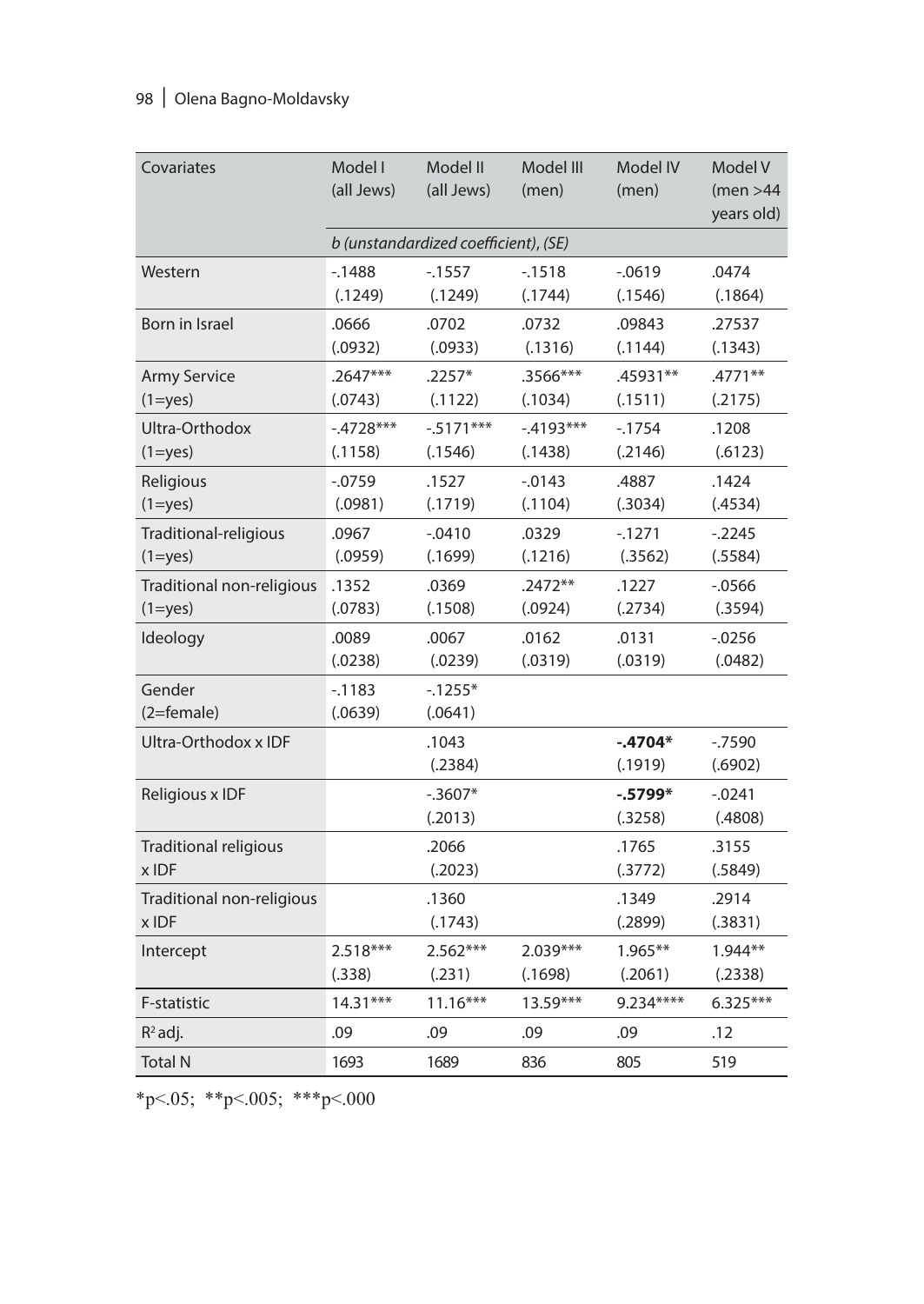

The estimates were calculated on the basis of OLS regression model.

#### **Figure 1. Effects of Army Service on Household Expenses by Religious Sector for Jewish Men**

**Legend:** 0 – no service, 1– IDF veterans. NR – non-Religious; TNR – traditional non-religious; TR – traditional religious; R – modern Orthodox (religious); UO – ultra-Orthodox.

Several conclusions follow from the analysis. First, when policymakers develop the idea of economic integration of the ultra-Orthodox through military service, they presumably derive their policies from prior experiences with traditional and non-religious groups (figure 1, top line of graphs and the bottom line, graph on the right). Indeed, non-religious and traditional veterans are better off compared to non-veterans from their respective groups.

However, the economic position of the ultra-Orthodox and the modern Orthodox (religious) does not improve dramatically as a result of their service in the IDF. Military experience for the ultra-Orthodox associates with lower household expenses later in life (compared to other groups of veterans), and they are slightly better off compared to men from their own sector. Furthermore, model V, which analyzes men recruited before the mid-1980s, reports no influence of the army on economic position of these religious veterans.

What is the overall conclusion? Military experience in its present form (including a widespread network of the special programs for the religious)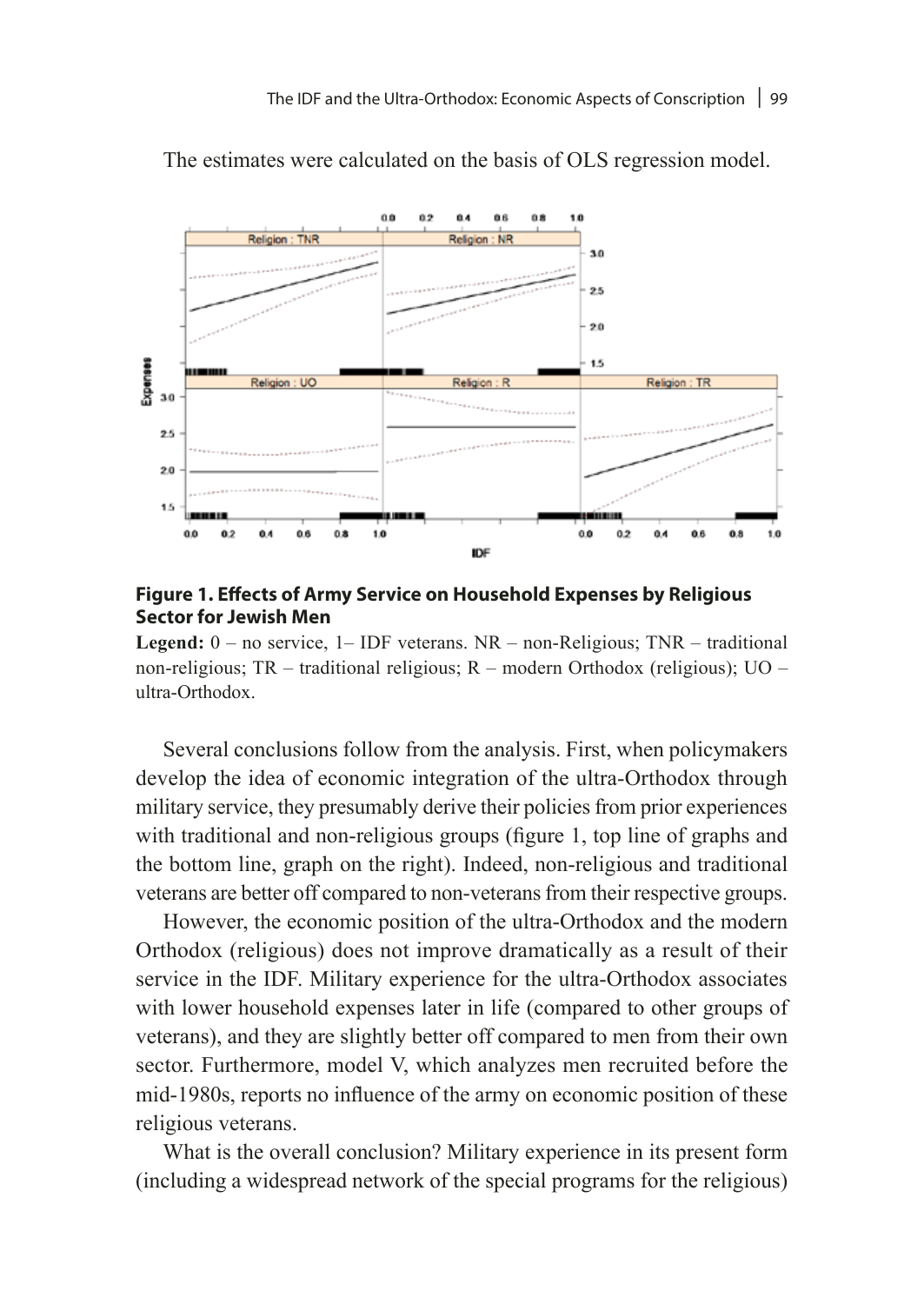does not have consistent positive influence on the economic position of the ultra-Orthodox. At the same time, higher education has a direct positive influence on economic performance for all groups. If the purpose is to increase upward economic mobility among the ultra-Orthodox, the decision makers may need to consider a "detour" policy that would allow this group to acquire productive skills while bypassing the military service.

# **Conclusion**

This paper suggests that massive mobilization of the ultra-Orthodox may have two implications. Contrary to the expectations, the data does not indicate improvement in the economic position of ultra-Orthodox veterans. However, military service may still increase social cohesion of the Jewish Israeli public, but on a different plane. Shared military experience raises the legitimacy of the ultra-Orthodox lifestyle for the general Jewish Israeli public. This social integration already occurred between the national religious sector and the general public in the 1970-1990s.

Thus, participation in the "national burden" will strengthen the political position of the ultra-Orthodox community in Israel without necessarily improving its economic performance.

## **Notes**

- 1 Nahal Haredi, the IDF unit for the ultra-Orthodox population, was founded in 1999.
- 2 Recent advances in complexity theory have empirically confirmed this statement. See for example, John Padgett, "From Chemical to Social Networks," in *The Emergence of Organizations and Market*, eds. John F. Padgett and Walter Powell (Princeton: University Press, 2012), pp. 92-113.
- 3 The ultra-Orthodox sector manages considerable budgets that come from both the Israeli government and Diaspora philanthropists. According to OECD data, net private transfers from abroad to Israel in 2008 amounted to 1.5 percent of GDP and were largely addressed to ultra-Orthodox institutions. "Poverty and Employment Issues for Minority Groups" (OECD, 2010), p. 169.
- 4 The ultra-Orthodox community sees its values and lifestyle as superior over the values and lifestyle of others. Nachman Ben Yehuda, *Theocratic Democracy: The Social Construction of Religious and* Secular *Extremism* (Oxford: Oxford University Press, 2010).
- 5 The ultra-Orthodox tend to live in distinct areas, and Israeli planning authorities accommodate and maintain this reality by subsidizing the construction of low-cost neighborhoods for this fast-growing group. One recent example is the construction of a new city in Katzir-Harish in the Wadi Ara area.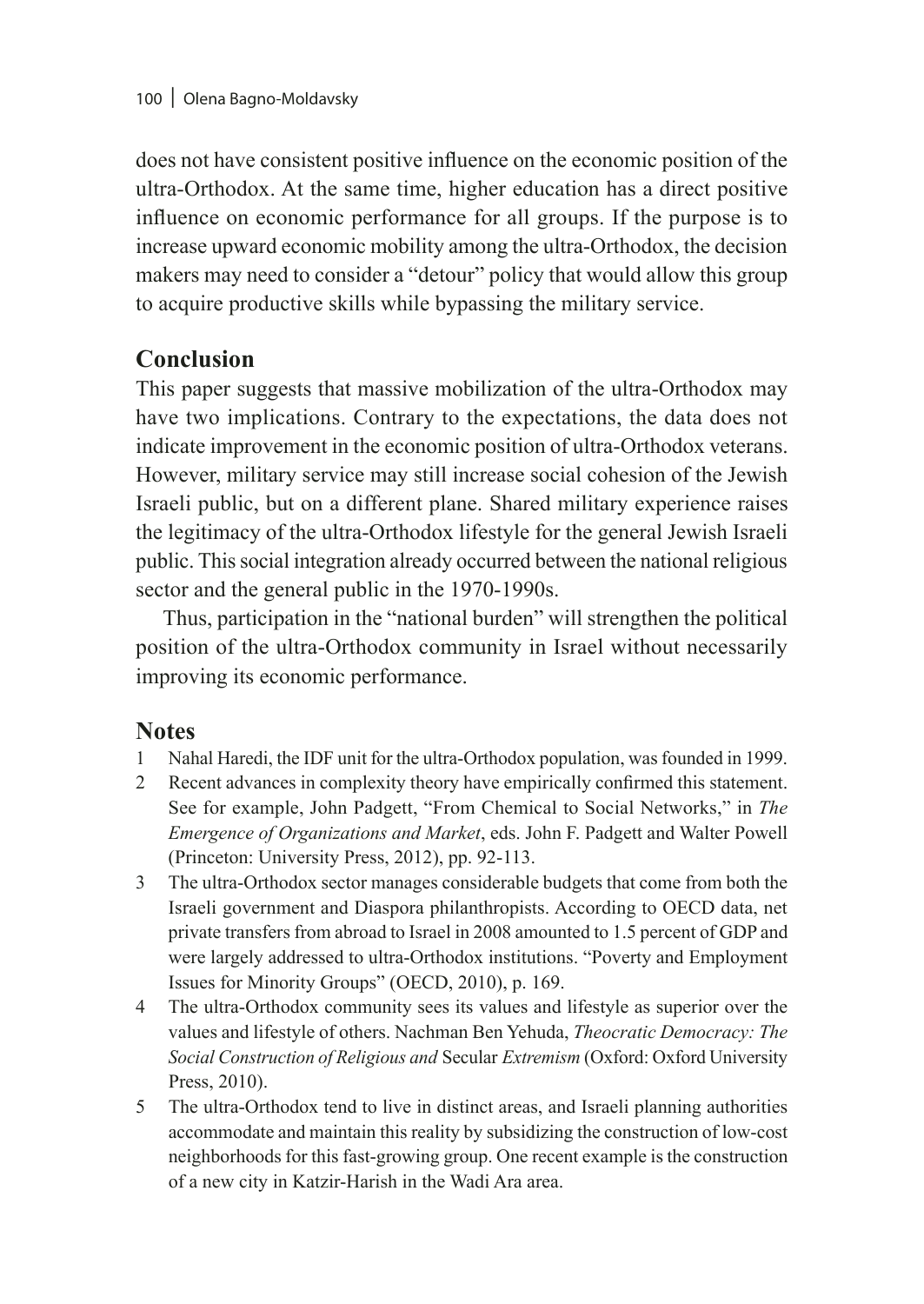- 6 In the last ten years, official statistics have shown an increase in the labor force participation of ultra-Orthodox men, with a share of employed reaching 38 percent in 2011. However, the Bank of Israel makes its estimates on the basis of the Labor Force Survey, which does not permit the identification of ultra-Orthodox respondents. The estimates are biased upward because they are based on the "last academic institution" attended by the respondents, where yeshiva graduates are counted as ultra-Orthodox. This conflates the ultra-Orthodox and national religious sectors into a single category. Using this technique (of the National Economic Council), 39 percent of ultra-Orthodox men were employed in 2009, and the proportion rose to about 45 percent in 2011. Another, more conservative technique, which still overestimates the working ultra-Orthodox, counts yeshiva graduates who reported studies at yeshiva for two consecutive years; according to this estimate, 31 percent were employed in 2009 and some 38 percent in 2011.
- 7 See Meir Elran and Yehuda Ben-Meir, eds., *Drafting the Ultra-Orthodox into the IDF: Renewal of the Tal Law*, Memorandum No. 119 (Tel Aviv: Institute for National Security Studies, June 2012), pp. 41-42.
- 8 Guy Ben Porat, *Between State and Synagogue: The Secularization of Modern Israel* (Cambridge: Cambridge University Press, 2013); Guy Ben Porat and Omri Shamir, "Days of (un)Rest: Political Consumerism and the Struggle over the Sabbath," *Politics and Religion* 5 (2012): 161-86.
- 9 OECD, "Poverty and Employment Issues for Minority Groups," in *OECD Reviews of Labour Market and Social Policies: Israel* (2010) http://goo.gl/RNdzhH.
- 10 Elran and Ben Meir, *Drafting the Ultra-Orthodox into the IDF*, p. 30.
- 11 Yagil Levy, "Is the IDF Becoming Theocratic?" Working paper series N20, The Open University of Israel 2012, Source: http://www.openu.ac.il/policy/download/ maamar-20.pdf.
- 12 Pooling data allows the comparison of groups whose proportion in the population is small (e.g. ultra-Orthodox who served in the IDF). Year fixed effects were insignificant.
- 13 From the state's point of view, the economic position of ultra-Orthodox women and their mobilization in the IDF are not an issue, because they are employed at only slightly lower rates than non-Orthodox Jewish women. Most are employed in low-paid or part-time jobs, but this topic deserves a separate discussion, which exceeds the scope of the present paper. OECD, "Poverty and Employment Issues for Minority Groups," (2010).
- 14 The model contains a series of potential weaknesses. First, the outcome variable is a self-reported level of household expenses, whereas individual wages in NIS and types of employment would be preferred estimators of the effect. Second, the explanatory power of models is relatively weak, and many individual characteristics that may have influenced earnings/expenses, such as number of children, locality, occupation, number of hours worked per week, and sector of employment are not available.